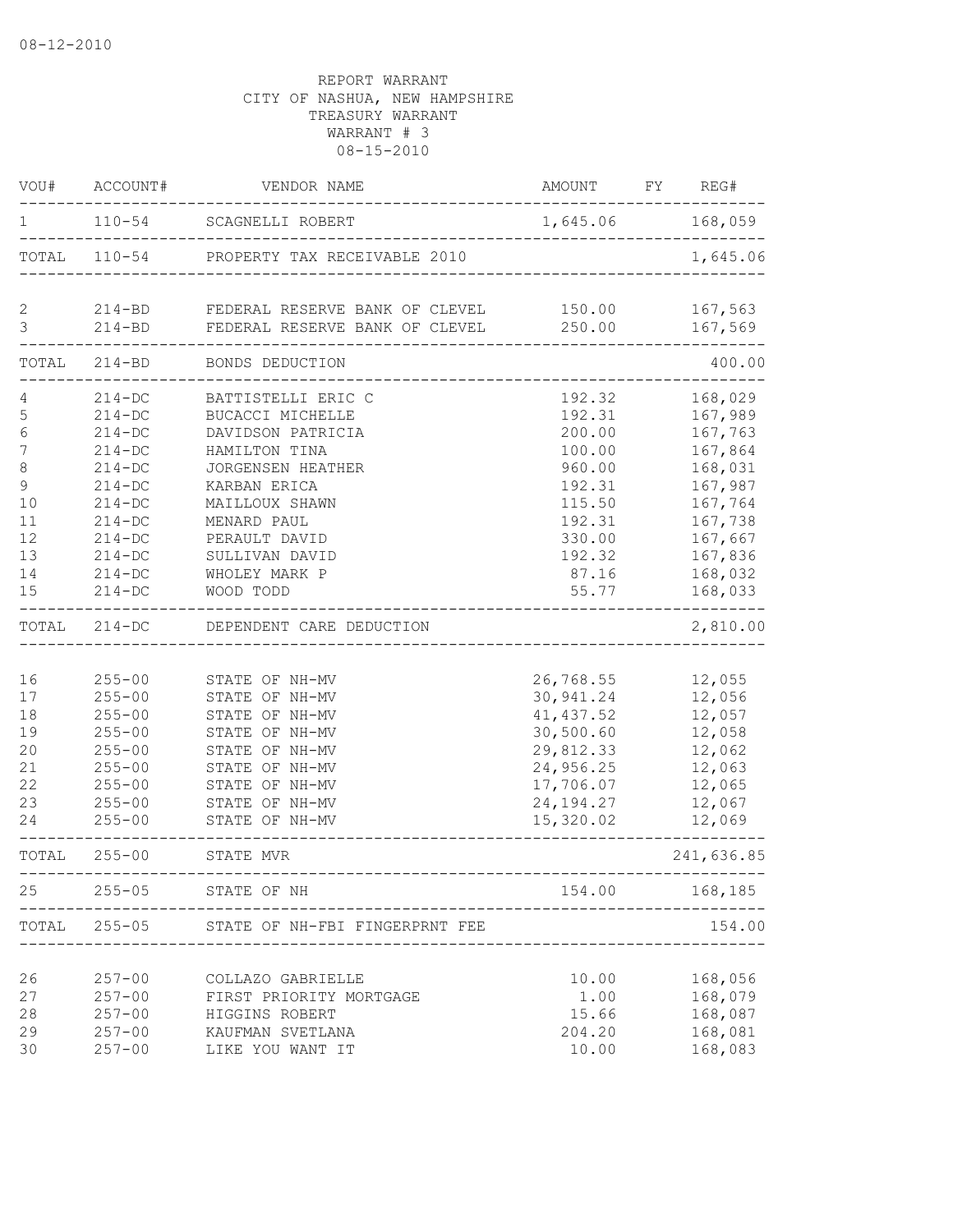| VOU#                       | ACCOUNT#                                                           | VENDOR NAME                                                                                              | AMOUNT                                      | FY | REG#                                                |
|----------------------------|--------------------------------------------------------------------|----------------------------------------------------------------------------------------------------------|---------------------------------------------|----|-----------------------------------------------------|
| 31<br>32<br>33<br>34<br>35 | $257 - 00$<br>$257 - 00$<br>$257 - 00$<br>$257 - 00$<br>$257 - 00$ | MANHATTAN CONVENIENCE INC<br>MCLAUGHLIN CRAIG<br>MIRANDA MIGUEL<br>MORTGAGE TRADERS LLC<br>TOLOMEO KARIA | 428.32<br>25.00<br>70.00<br>20.00<br>324.40 |    | 168,085<br>168,107<br>168,106<br>168,089<br>168,105 |
| TOTAL                      | $257 - 00$                                                         | MV REFUND PENDING                                                                                        |                                             |    | 1,108.58                                            |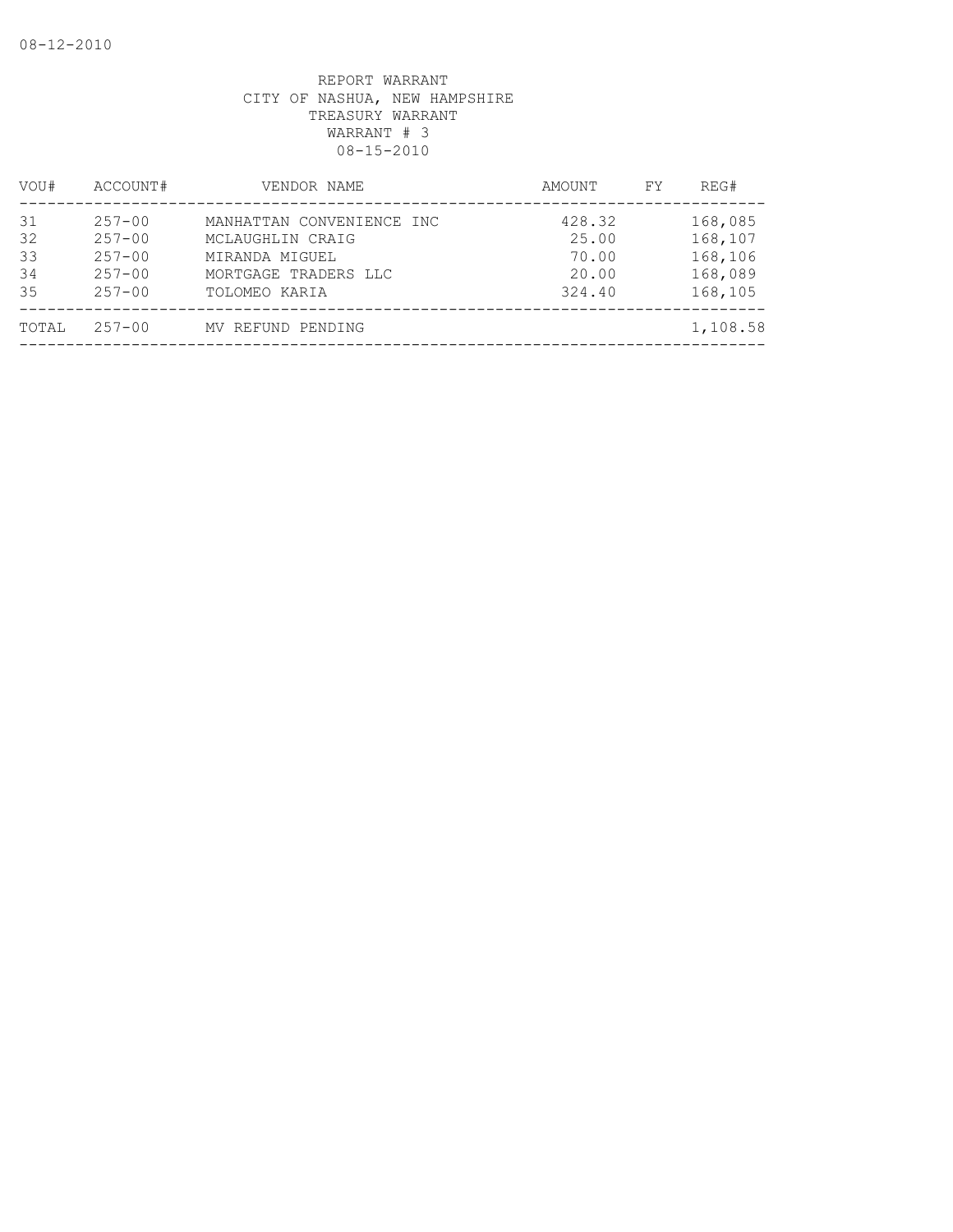| VOU#      | ACCOUNT#  | VENDOR NAME                                           | AMOUNT FY     | REG#               |
|-----------|-----------|-------------------------------------------------------|---------------|--------------------|
|           |           | 221,605 3047-49075 BAYRING COMMUNICATIONS 65.14 168,2 | 65.14 168,223 |                    |
| TOTAL 304 |           | ALTERNATIVE SCHOOL                                    |               | 65.14              |
| 36        | 305-18061 |                                                       | 67.50         |                    |
| 37        | 305-32005 | GRAHAM DONNA<br>PUBLIC SERVICE OF NEW HAMPSHIR        | 291.66        | 168,020<br>168,209 |
| 38        | 305-33005 | PENNICHUCK WATER                                      | 25.38         | 168,166            |
| 39        | 305-34015 | NATIONAL GRID                                         | 3.68          | 168,183            |
| 40        | 305-59100 | <b>JEYNES MIKE</b>                                    | 112.50        | 167,867            |
| 41        | 305-59100 | MCLEAN JIM                                            | 150.00        | 167,744            |
| 42        | 305-59100 | O'NEIL TIM                                            | 112.50        | 167,745            |
| 43        | 305-59100 | WALLENT FRANK J                                       | 100.00        | 167,631            |
| 44        | 305-64030 | ACCESS A/V                                            | 38, 247.25    | 167,733            |
| 45        |           | 305-96900 BARBIZON LIGHT O NEW ENGLAND I 1,050.00     |               | 168,047            |
|           |           |                                                       |               | -------            |
| TOTAL 305 |           | SRF - CIVIC & COMM ACTIVITIES                         |               | 40,160.47          |
|           |           |                                                       |               |                    |
| 46        | 308-72010 | CONWAY OFFICE PRODUCTS LLC                            | 94.50         | 167,676            |
| 47        | 308-83010 | ANTHEM BLUE CROSS BLUE SHIELD 57,099.81               |               | 12,059             |
| 47        | 308-83011 | ANTHEM BLUE CROSS BLUE SHIELD                         | 345.62        | 12,059             |
| 47        | 308-83012 | ANTHEM BLUE CROSS BLUE SHIELD                         | 178,302.55    | 12,059             |
| 47        | 308-83013 | ANTHEM BLUE CROSS BLUE SHIELD                         | 145, 333.80   | 12,059             |
| 48        | 308-83016 | HARVARD PILGRIM HEALTH CARE                           | 58,816.33     | 12,061             |
| 48        | 308-83017 | HARVARD PILGRIM HEALTH CARE                           | 58,594.02     | 12,061             |
| 49        | 308-83018 | ANTHEM BLUE CROSS BLUE SHIELD                         | 38,753.43     | 12,059             |
| 49        | 308-83019 | ANTHEM BLUE CROSS BLUE SHIELD                         | 47,687.65     | 12,059             |
| 50        | 308-83020 | NORTHEAST DELTA                                       | 15,904.00     | 12,060             |
| 50        | 308-83021 | NORTHEAST DELTA                                       | 13, 126.56    | 12,060             |
| 50        | 308-83022 | NORTHEAST DELTA                                       | 169,292.12    | 12,060             |
| 51        | 308-83023 | PROMOTIONS NOW                                        | 1,603.00      | 167,568            |
| 52        | 308-83041 | COLLIMORE CULLEN PLLC                                 | 35.00         | 167,838            |
| 53        | 308-83050 | FRED C CHURCH INSURANCE                               | 74,751.00     | 12,066             |
| 54        | 308-83053 | APPLE NASHUA LLC                                      | 580.00        | 168,199            |
| 55        | 308-83053 | APPLE SERVICES NASHUA                                 | 552.00        | 167,618            |
| 56        | 308-83053 | BRIGHAM & WOMENS PHYSICIANS OR                        | 10,260.80     | 167,770            |
| 57        | 308-83053 | CATHOLIC MEDICAL CTR                                  | 4.00          | 168,080            |
| 58        | 308-83053 | DARTMOUTH-HITCHCOCK BEDFORD                           | 142.00        | 167,747            |
| 59        | 308-83053 | ELLIOT HOSPITAL                                       | 3,666.64      | 167,778            |
| 60        | 308-83053 | FOUNDATION MEDICAL PARTNERS                           | 144.00        | 167,796            |
| 61        | 308-83053 | FOUR SEASONS ORTHOPAEDIC CTR                          | 2,236.00      | 167,803            |
| 62        | 308-83053 | GRANITE STATE NEUROSURGERY                            | 27,852.00     | 167,703            |
| 63        | 308-83053 | LEWIS PHYSICAL MEDICINE ASSOC                         | 125.00        | 167,577            |
| 64        | 308-83053 | MORIARTY KEVIN S DC                                   | 648.00        | 167,786            |
| 65        | 308-83053 | NH NEUROSPINE INSTITUTE                               | 1,581.00      | 168,215            |
| 66        | 308-83053 | SO NH REGIONAL MEDICAL CENTER                         | 2,230.00      | 167,774            |
| 67        | 308-83053 | STONERIVER PHARMACY SOLUTIONS                         | 219.26        | 167,793            |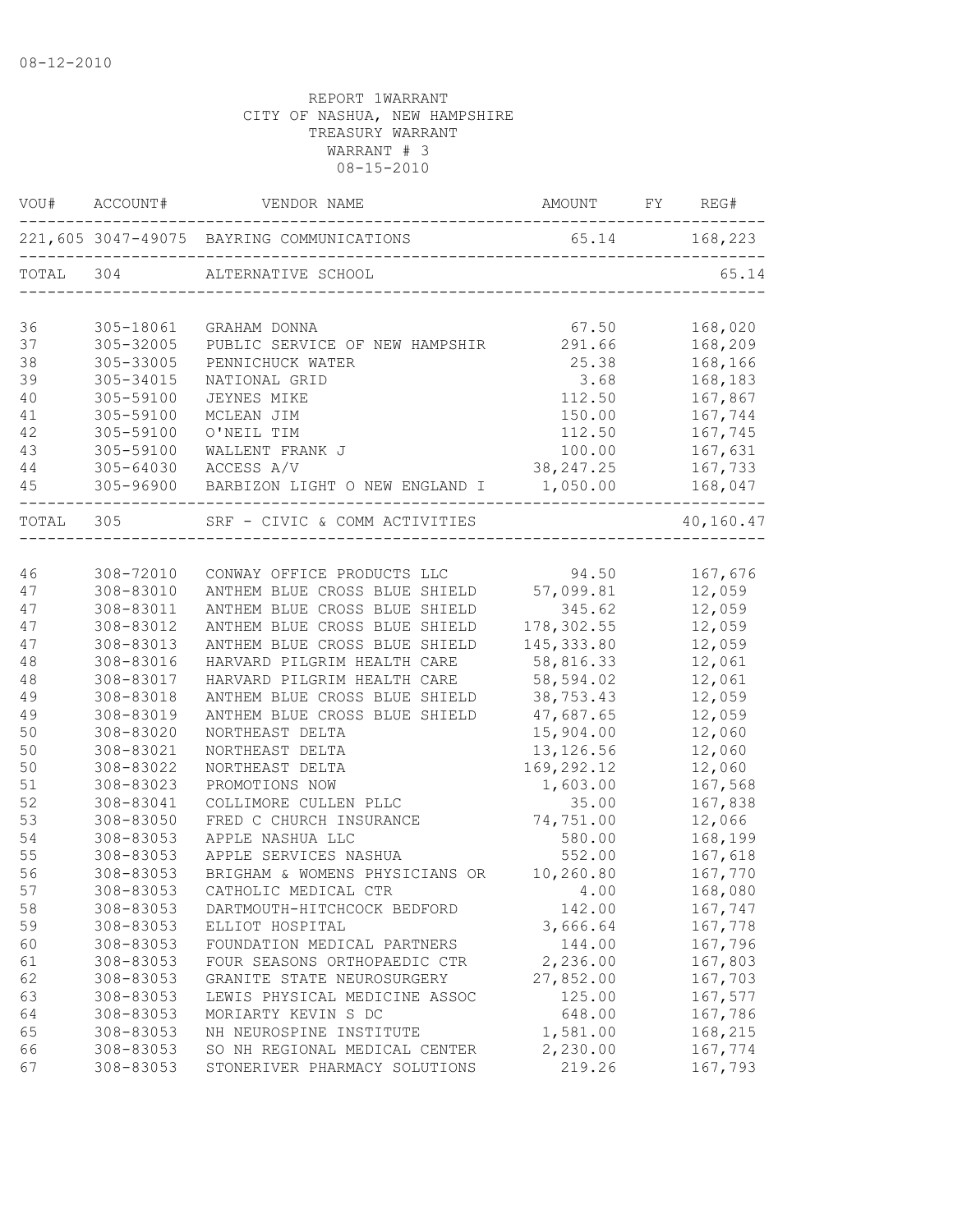| VOU#  | ACCOUNT#           | VENDOR NAME                                                        | AMOUNT          | FY | REG#               |
|-------|--------------------|--------------------------------------------------------------------|-----------------|----|--------------------|
| 68    | 308-83054          | APPLE SERVICES NASHUA                                              | 1,914.00        |    | 167,618            |
| 69    | 308-83054          | DH FAMILY MEDICINE NASHUA INC                                      | 284.00          |    | 167,771            |
| 70    | 308-83054          | FOUR SEASONS ORTHOPAEDIC CTR                                       | 382.00          |    | 167,803            |
| 71    | 308-83054          | NEW ENGLAND BAPTIST MEDICAL AS                                     | 249.00          |    | 168,048            |
| 72    | 308-83054          | OCCUPATIONAL HEALTH CTRS SOUTH                                     | 815.28          |    | 167,694            |
| 73    | 308-83054          | PERFORMANCE REHAB INC                                              | 380.00          |    | 167,642            |
| 74    | 308-83054          | ST JOSEPH'S HOSPITAL                                               | 997.50          |    | 167,611            |
| 75    | 308-83054          | STONE MONIKA                                                       | 37.50           |    | 168,038            |
| 76    | 308-83054          | STONERIVER PHARMACY SOLUTIONS                                      | 507.12          |    | 167,793            |
| 77    | 308-83054          | WALGREEN CO<br>W/C                                                 | 136.32          |    | 167,782            |
| 78    | 308-83055          | COVENTRY HEALTH CARE WORKERS C                                     | 1,403.00        |    | 167,772            |
| 79    | 308-83055          | DEVINE MILLIMET & BRANCH PA                                        | 11,024.13       |    | 167,776            |
| 80    | 308-83055          | DOWNEAST INVESTIGATIONS INC                                        | 1,197.50        |    | 167,819            |
| 81    | 308-83055          | NEW ENGLAND BAPTIST HOSPITAL                                       | 315.00          |    | 167,663            |
| 82    | 308-83055          | STANIUM MICHAEL                                                    | 70.40           |    | 167,990            |
| 83    | 308-83056          | NEW ENGLAND RADON LTD                                              | 67.50           |    | 168,034            |
| 84    | 308-83058          | ST JOSEPH BUSINESS & HEALTH                                        | 540.00          |    | 167,682            |
| 85    | 308-83064          | ILLG AUTOMOTIVE CORP                                               | 962.00          |    | 168,044            |
| 86    | 308-83064          | INTACT INSURANCE                                                   | 1,627.08        |    | 168,070            |
| 87    | 308-83064          | KIELEY CLAIRE HOWORTH                                              | 268.92          |    | 168,082            |
| 88    | 308-83064          | LAVOIE SUSANNE                                                     | 242.09          |    | 168,068            |
| 89    | 308-83064          | STATEWIDE COLLISION LLC                                            | 4,465.77        |    | 167,689            |
| 90    | 308-83070          | TREASURER STATE OF NH                                              | 50.00           |    | 168,205            |
| 91    | 308-83073          | FRED C CHURCH INSURANCE                                            | 261,997.00      |    | 12,066             |
| 91    | 308-83074          | FRED C CHURCH INSURANCE                                            | 163,592.00      |    | 12,066             |
| 92    | 308-83075          | GAGNON WILLIAM R                                                   | 397.25          |    | 168,077            |
| 93    | 308-83075          | LAVALLEE CLAUDE B ESQ                                              | 3,000.00        |    | 167,571            |
| 94    | 308-83075          | RICE ARTHUR & SANDRA                                               | 7,000.00        |    | 167,570            |
| 95    | 308-83076          | FRED C CHURCH INSURANCE                                            | 101,751.30      |    | 12,066             |
| 95    | 308-83080          | FRED C CHURCH INSURANCE                                            | 7,235.00        |    | 12,066             |
| 95    | 308-83082          | FRED C CHURCH INSURANCE                                            | 3,150.00        |    | 12,066             |
| 95    | 308-83083          | FRED C CHURCH INSURANCE                                            | 3,150.00        |    | 12,066             |
| 96    | 308-83199          | STANLEY ELEVATOR COMPANY INC<br>------------------                 | 3,885.87        |    | 168,021            |
| TOTAL | 308                | SRF - INSURANCE                                                    |                 |    | 1,493,074.62       |
|       |                    |                                                                    |                 |    |                    |
|       |                    | 221,606 3097-44005 ACE PRINTING COMPANY                            | 2,763.00        |    | 167,797            |
|       |                    | 221,607 3097-49085 GILL'S PIZZA CO.                                | 260.00          |    | 167,935            |
|       |                    | 221,608 3097-49085 NEW ENGLAND ICE CREAM                           | 56.78           |    | 167,938            |
|       |                    | 221,609 3097-53100 PCS REVENUE CONTROL SYSTEMS IN 7,289.75 167,672 |                 |    |                    |
|       |                    | TOTAL 309 SRF - FOOD SERVICES<br>-----------------------           |                 |    | 10,369.53          |
|       |                    |                                                                    | 43.98           |    |                    |
|       | 221,610 3118-49050 | MARKET BASKET                                                      |                 |    | 167,718            |
|       | 221,611 3118-49050 | PAPANICOLAU MICHELLE<br>221,612 3118-49050 WALMART COMMUNITY       | 76.00<br>148.64 |    | 167,948<br>167,858 |
|       |                    |                                                                    |                 |    |                    |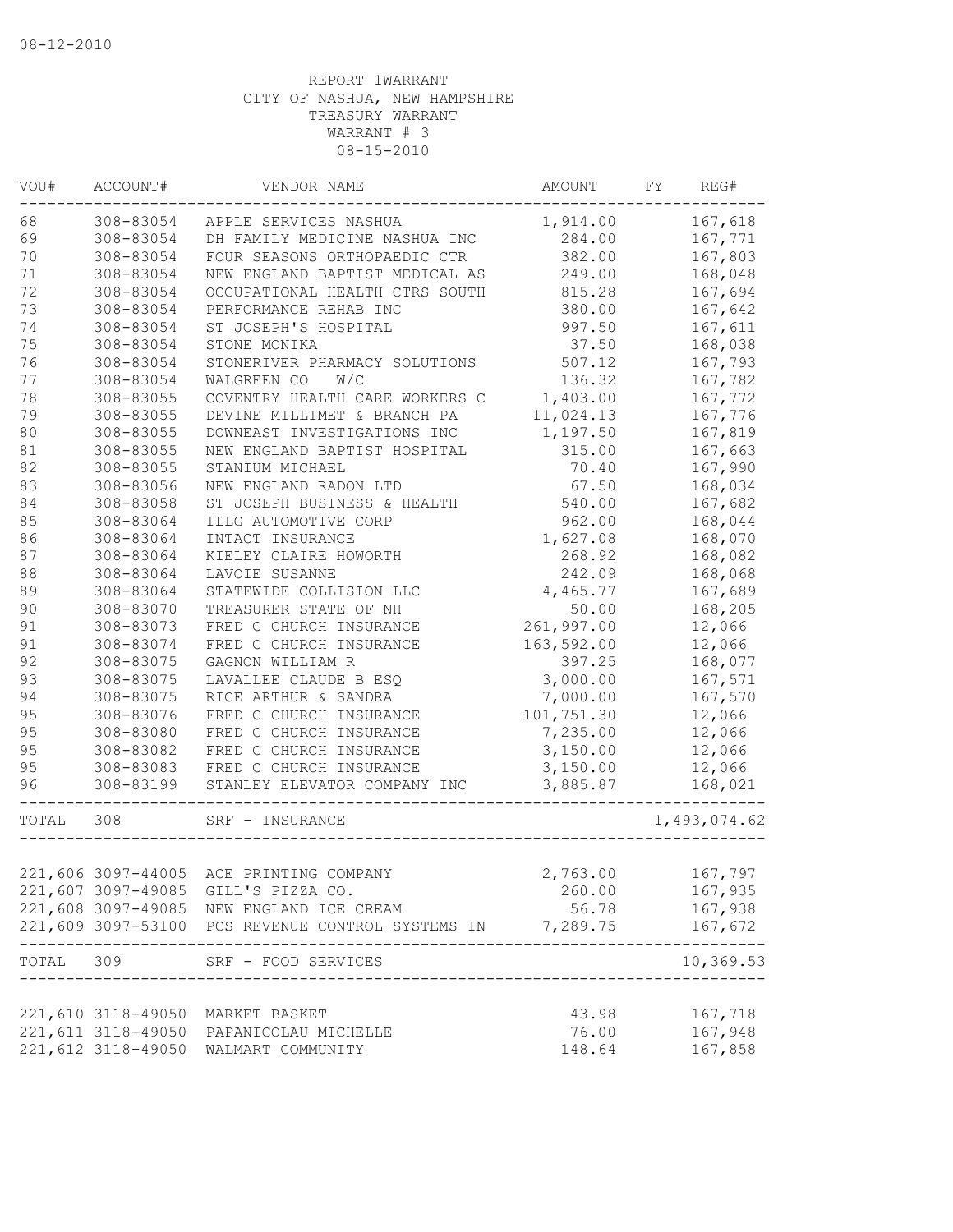| VOU#      | ACCOUNT#      | VENDOR NAME                                   | AMOUNT     | FY | REG#      |
|-----------|---------------|-----------------------------------------------|------------|----|-----------|
| TOTAL     | 311           | SUMMER SCHOOL                                 |            |    | 268.62    |
| 97        | 312-41010     | COMPUTER HUT OF N E INC                       | 644.40     |    | 168,019   |
| 99        | 312-43005     | PRINTGRAPHICS OF MAINE                        | 800.00     |    | 12,068    |
| 98        | 312-43005     | PRINTGRAPHICS OF MAINE                        | 101.14     |    | 167,635   |
| 100       | 312-59182     | PRINTGRAPHICS OF MAINE                        | 143.75     |    | 167,635   |
| 101       | $312 - 705$   | HARTLEY JANICE                                | 20.00      |    | 168,075   |
| 102       | $312 - 705$   | KEPKA EDWARD J                                | 200.00     |    | 168,076   |
| 103       | 312-78007     | MAYNARD & LESIEUR INCORPORATED                | 569.48     |    | 168,001   |
| 104       | 312-78007     | NORTHERN FOREIGN CAR PARTS INC                | 187.30     |    | 168,053   |
| TOTAL     | 312           | SRF - FINANCIAL SERVICES                      |            |    | 2,666.07  |
|           |               | 221,613 3122-49050 JOSTENS INC                | 21.87      |    | 167,885   |
| TOTAL 312 |               | ADULT ED/CONTINUING ED                        |            |    | 21.87     |
|           |               |                                               |            |    |           |
| 105       | 331-01500     | LAW REALTY CO INC                             | 416.67     |    | 168,203   |
| 106       | 331-31050     | USA MOBILITY WIRELESS INC                     | 7.58       |    | 168,193   |
| 107       | 331-59100     | LEXISNEXIS RISK DATA MGMT INC                 | 100.00     |    | 168,184   |
| 108       | 331-64030     | CITY OF MANCHESTER-POLICE DEPT                | 39, 275.42 |    | 168,174   |
| 109       | $331 - 64030$ | TNVC, INC                                     | 9,845.00   |    | 168,071   |
| 110       | 331-64030     | TRANSCOR-IT/HAYWOOD ASSOCIATES                | 841.26     |    | 167,617   |
| 111       | 331-64045     | ADAMSON INDUSTRIES CORP                       | 2,978.00   |    | 167,739   |
| 112       | 331-81059     | GREATER NASHUA CHAMBER OF COMM                | 500.00     |    | 167,816   |
| TOTAL     | 331           | SRF - POLICE DEPARTMENT                       |            |    | 53,963.93 |
|           |               |                                               |            |    |           |
|           |               | 221,614 3330-49050 REALLY GOOD STUFF INC      | 395.11     |    | 167,871   |
|           |               | 221,615 3330-49050 STAPLES BUSINESS ADVANTAGE | 489.36     |    | 167,791   |
| TOTAL 333 |               | ARRA TITLE I SINI MT PLEASANT                 |            |    | 884.47    |
|           |               |                                               |            |    |           |
| 113       | 341-01963     | SOUTHERN NH HIV/AIDS TASK FORC                | 5,034.00   |    | 167,750   |
| 113       | 341-01969     | SOUTHERN NH HIV/AIDS TASK FORC                | 352.00     |    | 167,750   |
| 114       | 341-41015     | STAPLES ADVANTAGE                             | 2,327.38   |    | 167,853   |
| 114       | 341-49075     | STAPLES ADVANTAGE                             | 3,988.34   |    | 167,853   |
| 115       | 341-53018     | DOCHSTADER CANDACE                            | 315.00     |    | 167,822   |
| 116       | 341-64030     | STAPLES ADVANTAGE                             | $-425.18$  |    | 167,853   |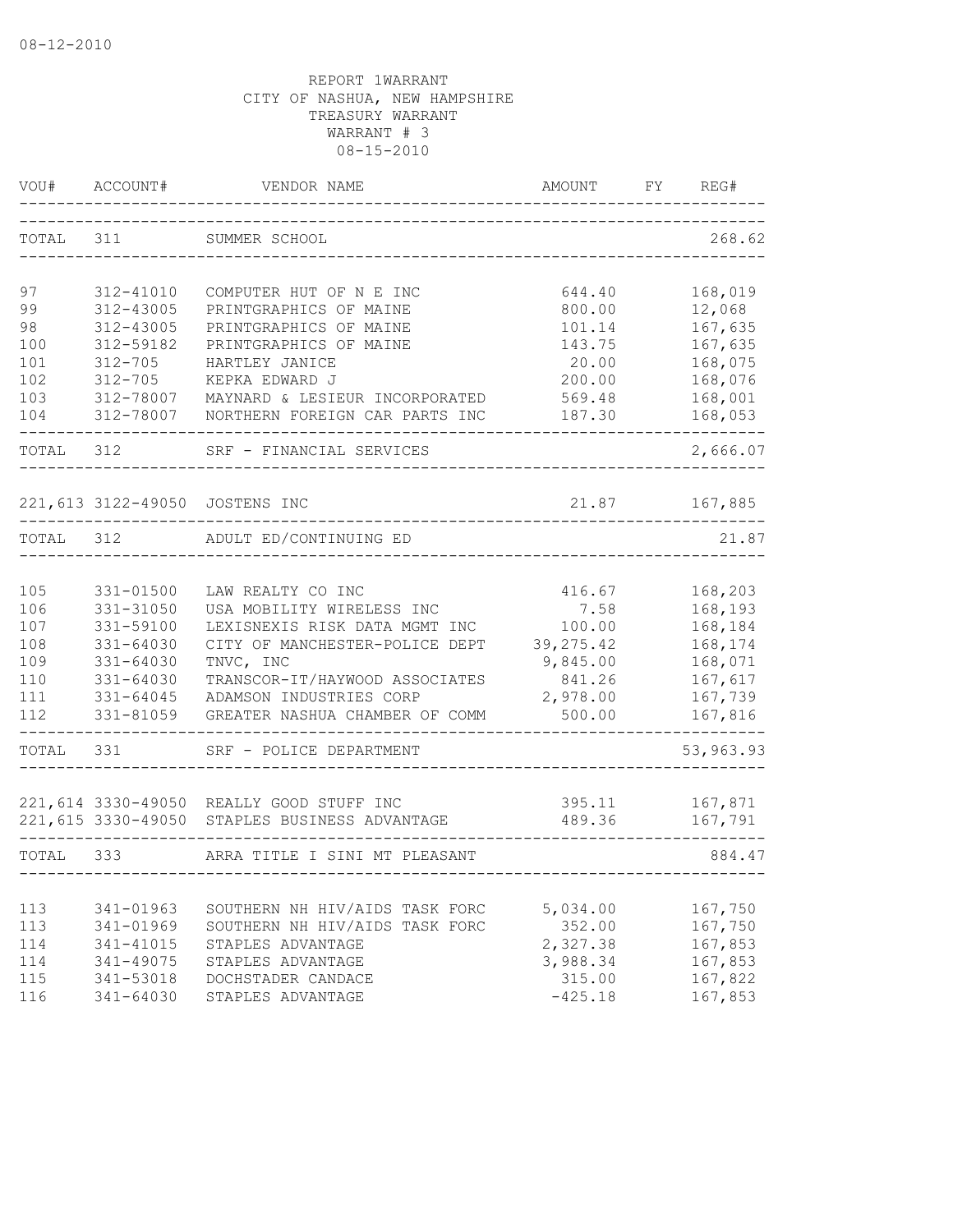|           |                    |                                                                          |                 | 11,591.54            |
|-----------|--------------------|--------------------------------------------------------------------------|-----------------|----------------------|
| 117       | 342-01352          | MAGELLAN BIOSCIENCES                                                     | 86.12           |                      |
| 118       | 342-01966          | SOUTHERN NH AHEC                                                         | 11,885.52       | 168,092<br>168,211   |
| 119       | 342-54035          | ACCURATE PRINTING INCORPORATED                                           | 262.88          | 168,007              |
| 120       | 342-54035          | PETROCELLI MARKETING GROUP                                               | 3,445.00        | 167,621              |
| 121       | 342-59133          | STERICYCLE INC                                                           | 51.16           | 167,579              |
| 122       | 342-91025          | BISSELL NANCY                                                            | 14.00           | 167,824              |
| 123       | 342-91025          | CALOPE THERESA                                                           | 25.50           | 168,041              |
| 124       | 342-91025          | CARON CHRISTINE                                                          | 34.60           | 167,685              |
| 125       | 342-91025          | LOSIER NICOLE                                                            | 21.40           | 167,833              |
|           | 126 342-91025      | PORRES LUIS                                                              | 97.00           | 167,721              |
| 127       |                    | 342-98042 TREASURER STATE OF NH (PHL)                                    | 60.00           | 168,187              |
| TOTAL 342 |                    | ------------------<br>SRF - COMMUNITY HEALTH                             |                 | -------<br>15,983.18 |
|           |                    |                                                                          |                 |                      |
|           |                    | 221,616 3440-31005 NEXTEL COMMUNICATIONS                                 |                 | 271.81 168,157       |
|           |                    | 221,617 3440-49075 GARELICK FARMS-LYNN                                   |                 | 338.36 167,762       |
|           |                    | 221,618 3440-49075 MARKET BASKET                                         |                 | $-23.08$ 167,718     |
| TOTAL 344 |                    | AFTER SCHOOL PROGRAM                                                     |                 | 587.09               |
|           |                    | 221,618 3461-49075 MARKET BASKET                                         | 8.79 167,718    |                      |
|           |                    | 221, 619 3461-49075 STAPLES BUSINESS ADVANTAGE 1, 063.54 167, 791        |                 |                      |
|           |                    | TOTAL 346 21 ST CENTURY AFTER SCH MIDDLE                                 |                 | 1,072.33             |
|           |                    |                                                                          |                 |                      |
|           | 221,620 3468-49075 | SWAN CHERRIE                                                             | 23.04           | 167,959              |
|           | 221,621 3468-53102 | CENTER FOR SECONDARY SCHOOL RE 12,250.86                                 |                 | 167,978              |
|           | 221,622 3468-91040 | GAUTHIER RENEE                                                           | 245.97          | 167,963              |
|           | 221,623 3468-91040 | JOHNSON KATHERINE                                                        | 207.78          | 167,973              |
|           | 221,624 3468-91040 | <b>JOSEPH LYNNE</b>                                                      | 95.38           | 167,958              |
|           | 221,625 3468-91040 | KAYO GERALD                                                              | 210.26          | 167,972              |
|           |                    | 221,626 3468-91040 REYNOLDS MARGARET<br>221,627 3468-91040 WENDELL DONNA | 125.00<br>83.61 | 167,880<br>167,634   |
| TOTAL 346 |                    | SMALLER LEARNING COMMUNITY                                               |                 | 13,241.90            |
|           | ---------          | ----------------                                                         |                 |                      |
|           |                    | 221,628 3500-91040 MALONEY DOROTHY                                       |                 | 487.41 168,117       |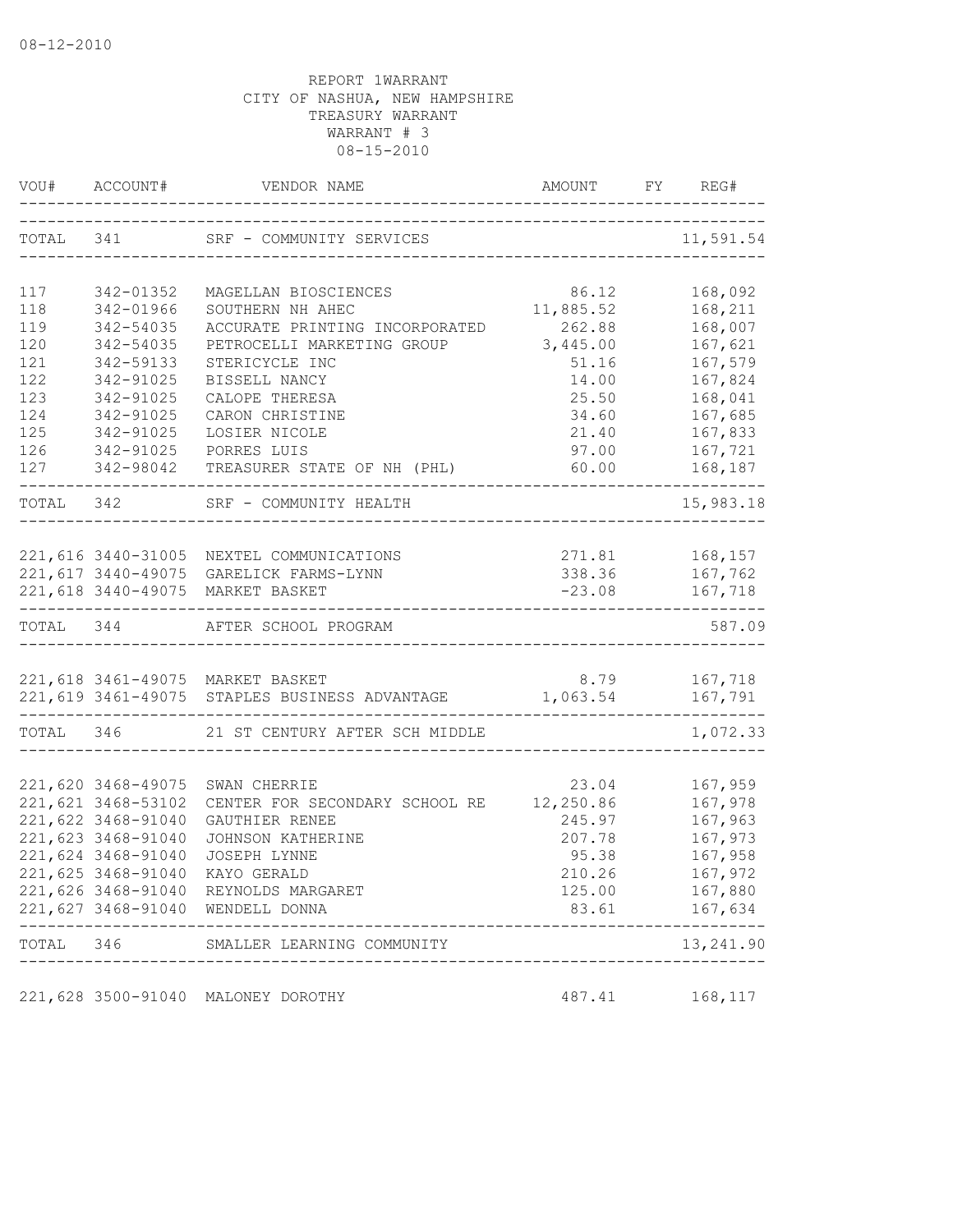| VOU#      |                    |                                                   | AMOUNT             |           |
|-----------|--------------------|---------------------------------------------------|--------------------|-----------|
| TOTAL 350 |                    | TITLE IIA HQT                                     |                    | 487.41    |
|           |                    |                                                   |                    |           |
|           |                    | 221,629 3509-49035 BARNES & NOBLE                 | 24.76              | 167,576   |
|           |                    | 221,630 3509-49035 NORTHEAST FOUNDATION FOR CHILD | 309.88             | 167,896   |
|           | 221,631 3509-91040 | GALIPEAU AMI                                      | 1,505.07<br>100.45 | 168,004   |
|           | 221,632 3509-91040 | GRANT HEIDI S                                     |                    | 167,943   |
|           | 221,633 3509-91040 | HARVARD UNIVERSITY                                | 3,450.00 167,891   |           |
|           |                    | 221,634 3509-91040 MCQUILKIN MIKE                 | 1,213.00 168,116   |           |
|           |                    | 221,635 3509-91040 SOLUTION TREE INC              | 3,864.00 167,991   |           |
|           |                    | 221,636 3509-91040 VALADE COLETTE                 | 1,159.00 167,903   |           |
| TOTAL 350 |                    | TITLE 11A TEACHER QUALITY                         |                    | 11,626.16 |
|           |                    |                                                   |                    |           |
| 128       |                    | 352-12147 ACKERMAN CAITLIN                        | 225.00             | 167,846   |
| 129       | 352-12147          | BEAULAC MICHAEL                                   | 600.00             | 167,847   |
| 130       | 352-12147          | DREWELLO ANN                                      | 250.00             | 167,841   |
| 131       | 352-12147          | FALCONE MARISSA                                   | 290.00             | 167,725   |
| 132       | 352-12147          | FLEURY DARREN                                     | 420.00             | 167,855   |
| 133       | 352-12147          | GAUDET NICOLE                                     | 225.00             | 167,984   |
| 134       | 352-12147          | HEDLUND MELANIE                                   | 300.00             | 167,723   |
| 135       | 352-12147          | KELLY DANIEL                                      | 420.00             | 168,060   |
| 136       | 352-12147          | MALONEY EMILY                                     | 750.00             | 167,842   |
| 137       | 352-12147          | MCDOUGALD CAMERON                                 | 390.00             | 167,975   |
| 138       | 352-12147          | PERRY CAITLYN                                     | 225.00             | 168,099   |
| 139       | 352-12147          | ROY SARA                                          | 180.00             | 168,098   |
| 140       | 352-12147          | RZASA TAVIA                                       | 225.00             | 167,845   |
| 141       | 352-12147          | SEYMOUR COLTON                                    | 210.00             | 167,688   |
| 142       | 352-45290          | M & N SPORTS LLC                                  | 4,022.15           | 167,709   |
| 143       | 352-59020          | THE COACH COMPANY                                 | 2,496.00           | 167,661   |
| 144       | 352-59055          | FOR KIDS WHO COOK                                 | 2,160.00           | 168,074   |
| 145       | 352-59055          | MAD SCIENCE OF SOUTHERN NH & N                    | 11,915.00          | 167,982   |
| 146       | 352-59055          | SKYHAWKS SPORTS ACADEMY INC                       | 2,514.00           | 167,641   |
| 147       | $352 - 686$        | HULME MARLENE                                     | 160.00             | 168,084   |
| 148       |                    | 352-687 CHEA LINDA                                | 90.00              | 168,049   |
| 149       |                    | 352-687 ECKENRODE KIMBERLY                        | 65.00              | 168,088   |
| 150       | $352 - 687$        | FRASER SUSAN                                      | 65.00              | 168,090   |
| 151       | $352 - 687$        | GEORGE SONIA                                      | 65.00              | 168,091   |
| 152       | $352 - 687$        | KELLY JULIE                                       | 65.00              | 167,683   |
| 153       | $352 - 687$        | LAMBERT CATHERINE                                 | 70.00              | 167,915   |
| 154       | $352 - 687$        | LEATHERMAN JENNIFER                               | 65.00              | 167,751   |
| 155       | $352 - 687$        | MCLAUGHLIN CHRISTINE                              | 65.00              | 167,893   |
| 156       | $352 - 687$        | MULLALY REBECCA                                   | 65.00              | 167,844   |
| 157       | $352 - 687$        | NEVERETT CHRISTINE                                | 90.00              | 168,096   |
| 158       | $352 - 687$        | RANGAN USHA                                       | 280.00             | 167,942   |
| 159       | $352 - 687$        | SILVA PAMELA                                      | 65.00              | 168,093   |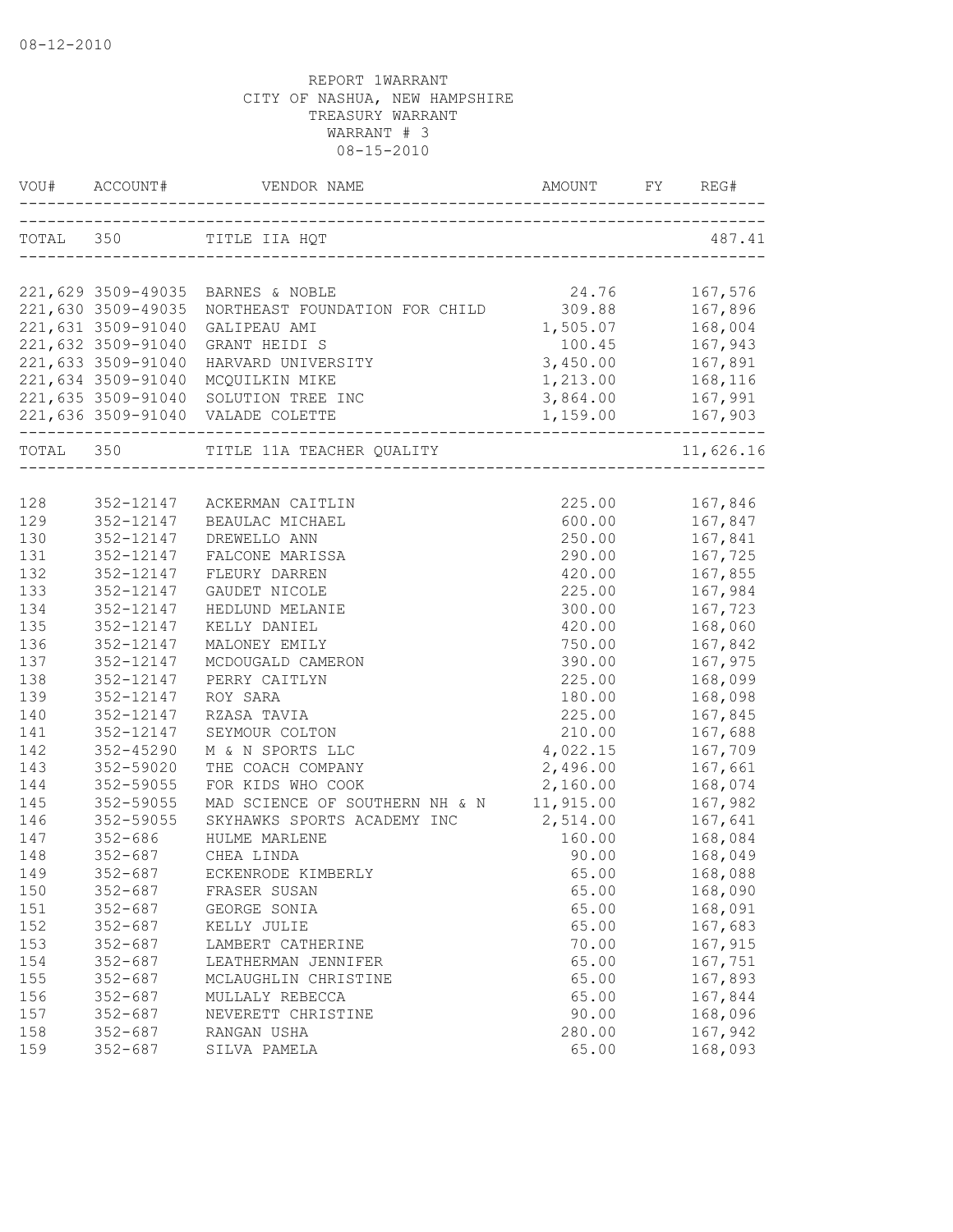| VOU#                                                        | ACCOUNT#                                                                                                                                                                                                                 | VENDOR NAME                                                                                                                                                                                                                           | AMOUNT                                                                                                 | FY | REG#                                                                                                       |
|-------------------------------------------------------------|--------------------------------------------------------------------------------------------------------------------------------------------------------------------------------------------------------------------------|---------------------------------------------------------------------------------------------------------------------------------------------------------------------------------------------------------------------------------------|--------------------------------------------------------------------------------------------------------|----|------------------------------------------------------------------------------------------------------------|
| 160<br>161                                                  | $352 - 687$<br>$352 - 687$                                                                                                                                                                                               | VARTABEDIAN ROBERT<br>VUPPALA NAGI                                                                                                                                                                                                    | 65.00<br>280.00                                                                                        |    | 168,094<br>168,086                                                                                         |
| TOTAL                                                       | 352                                                                                                                                                                                                                      | SRF - PARKS AND RECREATION                                                                                                                                                                                                            |                                                                                                        |    | 29, 372.15                                                                                                 |
|                                                             |                                                                                                                                                                                                                          | 221,637 3520-53102 CUSTOM COMPUTER SPECIALIST INC 5,723.53                                                                                                                                                                            |                                                                                                        |    | 167,843                                                                                                    |
| TOTAL                                                       | 352                                                                                                                                                                                                                      | ARRA TITLE IID 21C CLASSROOMS                                                                                                                                                                                                         |                                                                                                        |    | 5,723.53                                                                                                   |
|                                                             | 221,638 3687-49075<br>221,639 3687-49075<br>221,640 3687-49075<br>221,641 3687-49085<br>221,642 3687-49085<br>221,643 3687-49085<br>221,644 3687-49085<br>221,645 3687-49085<br>221,646 3687-49085<br>221,647 3687-49085 | CLEAN SOURCE<br>KIMBELL JEANETTE<br>MANSFIELD PAPER CO INC<br>BIMBO FOODS BAKERIES INC<br>COCA-COLA BOTTLING COMPANY<br>COSTA FRUIT & PRODUCE CO INC<br>GARELICK FARMS-LYNN<br>GILL'S PIZZA CO.<br>M SAUNDERS INC<br>MCKEE FOODS CORP | 54.95<br>46.75<br>315.84<br>1,214.23<br>333.50<br>8,514.30<br>4,531.28<br>790.00<br>2,246.58<br>185.60 |    | 167,956<br>167,895<br>167,997<br>167,996<br>167,888<br>168,050<br>167,762<br>167,935<br>167,925<br>167,698 |
| TOTAL                                                       | 368                                                                                                                                                                                                                      | SUMMER FEEDING PROGRAM                                                                                                                                                                                                                |                                                                                                        |    | 18,233.03                                                                                                  |
| 162<br>163<br>164                                           | 371-07508<br>371-53025<br>371-53100                                                                                                                                                                                      | STAPLES ADVANTAGE<br>VHB<br>GZA GEOENVIRONMENTAL INC                                                                                                                                                                                  | 8.27<br>1,425.00<br>2,499.83                                                                           |    | 167,853<br>167,897<br>167,900                                                                              |
| TOTAL                                                       | 371                                                                                                                                                                                                                      | SRF - COMMUNITY DEVELOPMENT                                                                                                                                                                                                           |                                                                                                        |    | 3,933.10                                                                                                   |
| 165<br>166                                                  | 373-53025<br>373-53075                                                                                                                                                                                                   | LOAN PACKAGING LLC<br>CHISHOLM DEBORA A                                                                                                                                                                                               | 560.00<br>1,687.50                                                                                     |    | 167,755<br>167,679                                                                                         |
| TOTAL                                                       | 373                                                                                                                                                                                                                      | SRF - ECONOMIC DEVELOPMENT                                                                                                                                                                                                            |                                                                                                        |    | 2,247.50                                                                                                   |
| 167<br>168<br>169<br>170<br>171<br>172<br>173<br>174<br>175 | 374-01319<br>374-01966<br>374-07298<br>374-07600<br>374-07620<br>374-07620<br>374-09061<br>374-45230<br>374-45230                                                                                                        | LAPLANTE BUILDERS INC<br>SOUTHERN NH SERVICES<br>CREDERE ASSOCIATES<br>BRACETTY, APRIL AND CNC CONTRA<br>MEDINA LILIANA<br>MOTEL 6 - NASHUA #1062<br>MASI PLUMBING & HEATING INC<br>COMPUTER HUT OF N E INC<br>STAPLES ADVANTAGE      | 31, 391.22<br>16,703.00<br>5,864.78<br>11,570.00<br>400.00<br>512.52<br>6,715.00<br>1,785.00<br>420.43 |    | 167,564<br>168,171<br>168,043<br>168,125<br>168,126<br>167,986<br>167,655<br>168,019<br>167,853            |
| 176                                                         | 374-59328                                                                                                                                                                                                                | GATE CITY FENCE CO INC                                                                                                                                                                                                                | 577.20                                                                                                 |    | 167,681                                                                                                    |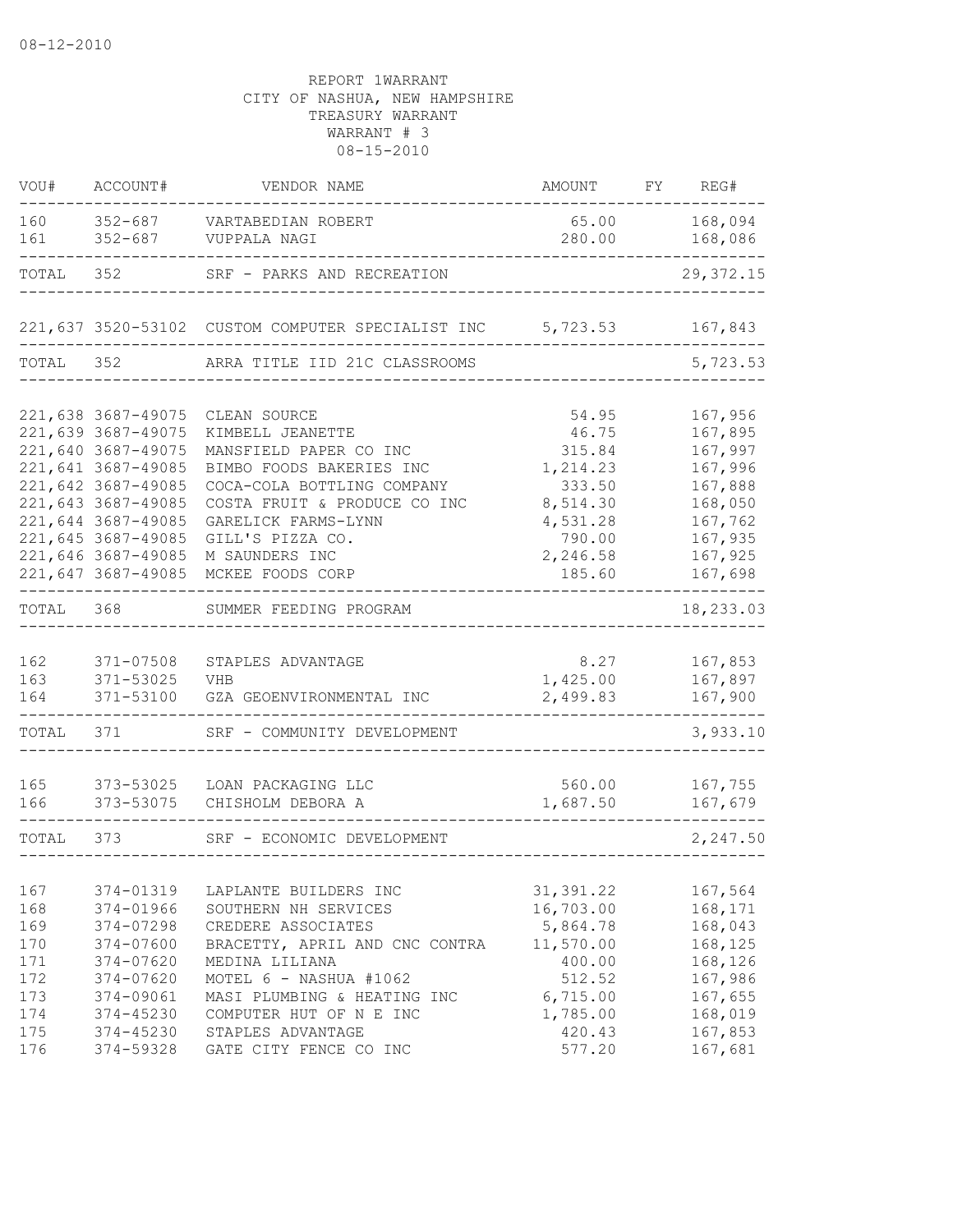| VOU#      | ACCOUNT#           | VENDOR NAME                      | AMOUNT           | FY | REG#       |
|-----------|--------------------|----------------------------------|------------------|----|------------|
| 177       |                    | 374-68011 EUCLID PRODUCTS CO INC | 1,012.00 168,069 |    |            |
| 178       |                    | 374-91030 SCHENA CARRIE JOHNSON  | 39.50            |    | 168,124    |
| 179       | 374-96300          | 47 PINE STREET LLC               | 1,000.00         |    | 167,572    |
| TOTAL 374 |                    | SRF - URBAN PROGRAMS             |                  |    | 77,990.65  |
|           |                    |                                  |                  |    |            |
|           | 221,648 3750-49050 | SCHOOL SPECIALTY INC             | 4.49             |    | 167,886    |
|           | 221,649 3750-94030 | HEALEY CHARLES                   | 509.72           |    | 167,902    |
|           | 221,650 3750-94030 | KEANE THERESA                    | 685.89           |    | 167,906    |
|           | 221,651 3750-94030 | LAKANEN KELLY                    | 65.02            |    | 167,961    |
|           | 221,652 3750-94030 | LITZ CAITLIN                     | 58.02            |    | 167,653    |
|           | 221,653 3750-94030 | MANDEL ELIZABETH                 | 482.90           |    | 167,923    |
| TOTAL     | 375                | TITLE I ARRA GRANT               |                  |    | 1,806.04   |
|           |                    |                                  |                  |    |            |
|           | 221,654 3760-49035 | BORDERS INC                      | 1,093.47         |    | 167,912    |
|           | 221,655 3760-49035 | TEACHERS COLLEGE PRESS           | 28.79            |    | 167,926    |
|           | 221,656 3760-49050 | DOODY JEANNE                     | 19.88            |    | 167,686    |
|           | 221,657 3760-49075 | QUIGLEY JANE                     | 68.36            |    | 167,889    |
|           | 221,658 3760-53101 | ACES                             | 3,902.17         |    | 167,970    |
|           | 221,659 3760-53101 | ALPHA ACADEMIC SERVICES INC      | 1,982.15         |    | 168,109    |
|           | 221,660 3760-53101 | SOLUTION TREE INC                | 10, 100.00       |    | 167,991    |
|           | 221,661 3760-56020 | FIRST CHURCH                     | 3,455.00         |    | 167,646    |
|           | 221,662 3760-94030 | BARBETTA LILLIAN                 | 559.70           |    | 167,916    |
|           | 221,663 3760-94030 | CASSADY TRACEY A                 | 515.96           |    | 167,876    |
|           | 221,664 3760-94030 | CONRAD MARK                      | 285.08           |    | 167,875    |
|           | 221,665 3760-94030 | DUBE AMANDA                      | 72.72            |    | 167,957    |
|           | 221,666 3760-94030 | GOSSON JOHANNA                   | 118.39           |    | 167,980    |
|           | 221,667 3760-94030 | HOVEY DEBORAH                    | 480.65           |    | 167,728    |
|           | 221,668 3760-94030 | <b>JOSEPH LYNNE</b>              | 531.36           |    | 167,958    |
|           | 221,669 3760-94030 | MCKNIGHT MICHEAL                 | 77.29            |    | 167,874    |
|           | 221,670 3760-94030 | OKONAK JACQUELINE                | 496.85           |    | 167,939    |
|           | 221,671 3760-94030 | QUIGLEY JANE                     | 76.00            |    | 167,889    |
|           | 221,672 3760-94030 | SOLUTION TREE INC                | 7,716.00         |    | 167,991    |
| TOTAL     | 376                | TITLE I                          |                  |    | 31, 579.82 |
|           |                    |                                  |                  |    |            |
|           | 221,673 3761-49050 | LEARNING RESOURCES INC           | 39.93            |    | 167,890    |
|           | 221,674 3761-49050 | SMILE MAKERS                     | 95.68            |    | 167,877    |
|           | 221,675 3761-49050 | STAPLES BUSINESS ADVANTAGE       | 44.20            |    | 167,791    |
|           | 221,676 3761-49050 | THERAPRO INC                     | 58.69            |    | 167,585    |
|           | 221,677 3761-95010 | SCHOLASTIC MAGAZINES             | 312.42           |    | 167,735    |
|           |                    |                                  |                  |    |            |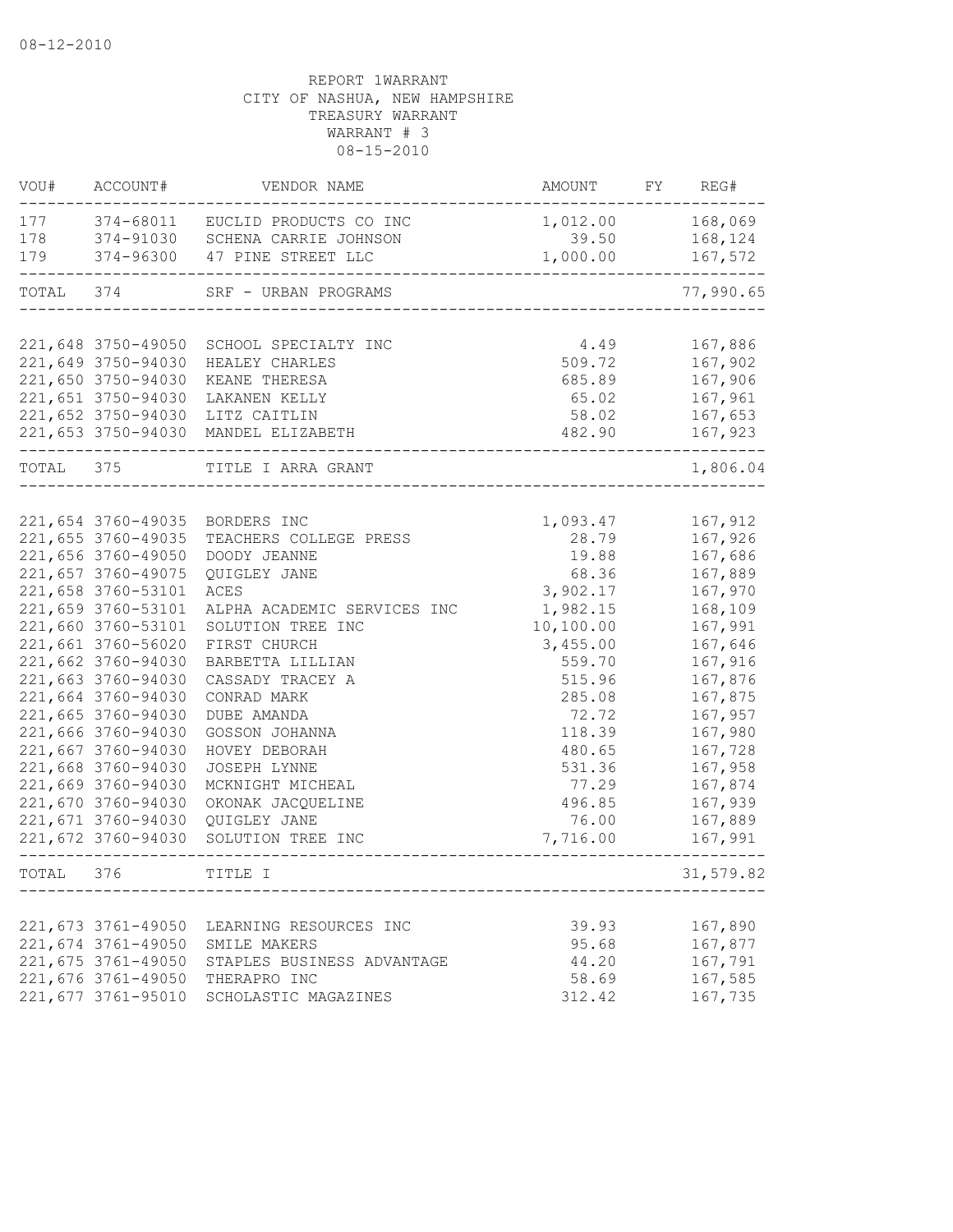| VOU#       | ACCOUNT#               | VENDOR NAME                                                | AMOUNT              | FY | REG#               |
|------------|------------------------|------------------------------------------------------------|---------------------|----|--------------------|
| TOTAL      | 376                    |                                                            |                     |    | 550.92             |
|            |                        | 221,678 3770-91040 GIANNAKOPOULOS ELISABETH                | 1,630.73            |    | 168,112            |
|            | 221,679 3770-91040     | KEANE THERESA                                              | 203.20              |    | 167,906            |
|            | 221,680 3770-91040     | SOLUTION TREE INC                                          | 1,198.00            |    | 167,991            |
|            | 221,681 3770-91040     | WINANS ANN                                                 | 1,050.35            |    | 167,911            |
| TOTAL 377  |                        | TITLE III ENHANCE ENG. LANGUAGE                            |                     |    | 4,082.28           |
| 180        | 378-09061              | ARAMARK UNIFORM SERVICES                                   | 85.80               |    | 167,660            |
| 181        | 378-09061              | TURNER GLASS                                               | 90.00               |    | 167,840            |
| 182        | 378-09061              | UNITED PARCEL SERVICE                                      | 11.06               |    | 168,212            |
| 183        | 378-09071              | CITY OF NASHUA/TAX COLLECTOR'S                             | 236.86              |    | 168,127            |
| 184        | 378-09071              | GLOBAL MONTELLO GROUP CORP                                 | 27,843.25           |    | 168,191            |
| 185        | 378-09091              | ARCSOURCE INC                                              | 162.00              |    | 167,711            |
| 186        | 378-09091              | CENTRAL PAPER PRODUCTS CO                                  | 115.53              |    | 167,851            |
| 187<br>188 | 378-09091<br>378-09091 | COHEN STEEL SUPPLY INC<br>EUCLID PRODUCTS CO INC           | 85.05<br>3,240.01   |    | 167,604            |
| 189        | 378-09091              | GILLIG LLC                                                 | 691.29              |    | 168,069<br>167,780 |
| 190        | 378-09091              | GRAINGER                                                   | 129.33              |    | 167,651            |
| 191        | 378-09091              | HOME DEPOT CREDIT SERVICES                                 | 85.54               |    | 168,163            |
| 192        | 378-09091              | NAPA AUTO PARTS                                            | 62.90               |    | 167,805            |
| 193        | 378-09091              | NORTHERN BUS SALES INC                                     | 212.00              |    | 167,691            |
| 194        | 378-09091              | STAPLES ADVANTAGE                                          | 115.99              |    | 167,853            |
| 195        | 378-09091              | THE DENOMINATOR CO INC                                     | 973.50              |    | 167,643            |
| 196        | 378-09102              | PUBLIC SERVICE OF NEW HAMPSHIR                             | 1,079.12            |    | 168,209            |
| 197        | 378-09112              | NATIONAL GRID                                              | 13.62               |    | 168,183            |
| 197        | 378-09115              | NATIONAL GRID                                              | 37.88               |    | 168,183            |
| 198        | 378-09125              | PENNICHUCK WATER                                           | 93.05               |    | 168,166            |
| 199<br>200 | 378-09230<br>378-09261 | FIRST TRANSIT INC<br>PURE WATERS OF NEW ENGLAND LLC        | 111,831.78<br>31.50 |    | 168,161<br>167,761 |
|            |                        |                                                            |                     |    |                    |
| TOTAL      | 378                    | TRANSPORTATION                                             |                     |    | 147, 227.06        |
|            |                        | 221,682 3780-53102 PROULX ATHENA                           | 1,000.00            |    | 168,115            |
| TOTAL      | 378                    | TITLE IIA ELL SUMMER INST.                                 |                     |    | 1,000.00           |
|            |                        | 221,683 3940-53109 BOLICK TERESA DBA BOLICK TERES 3,600.00 |                     |    | 167,869            |
| TOTAL      | 394                    | ARRA IDEA SPEC ED                                          |                     |    | 3,600.00           |
|            |                        |                                                            |                     |    |                    |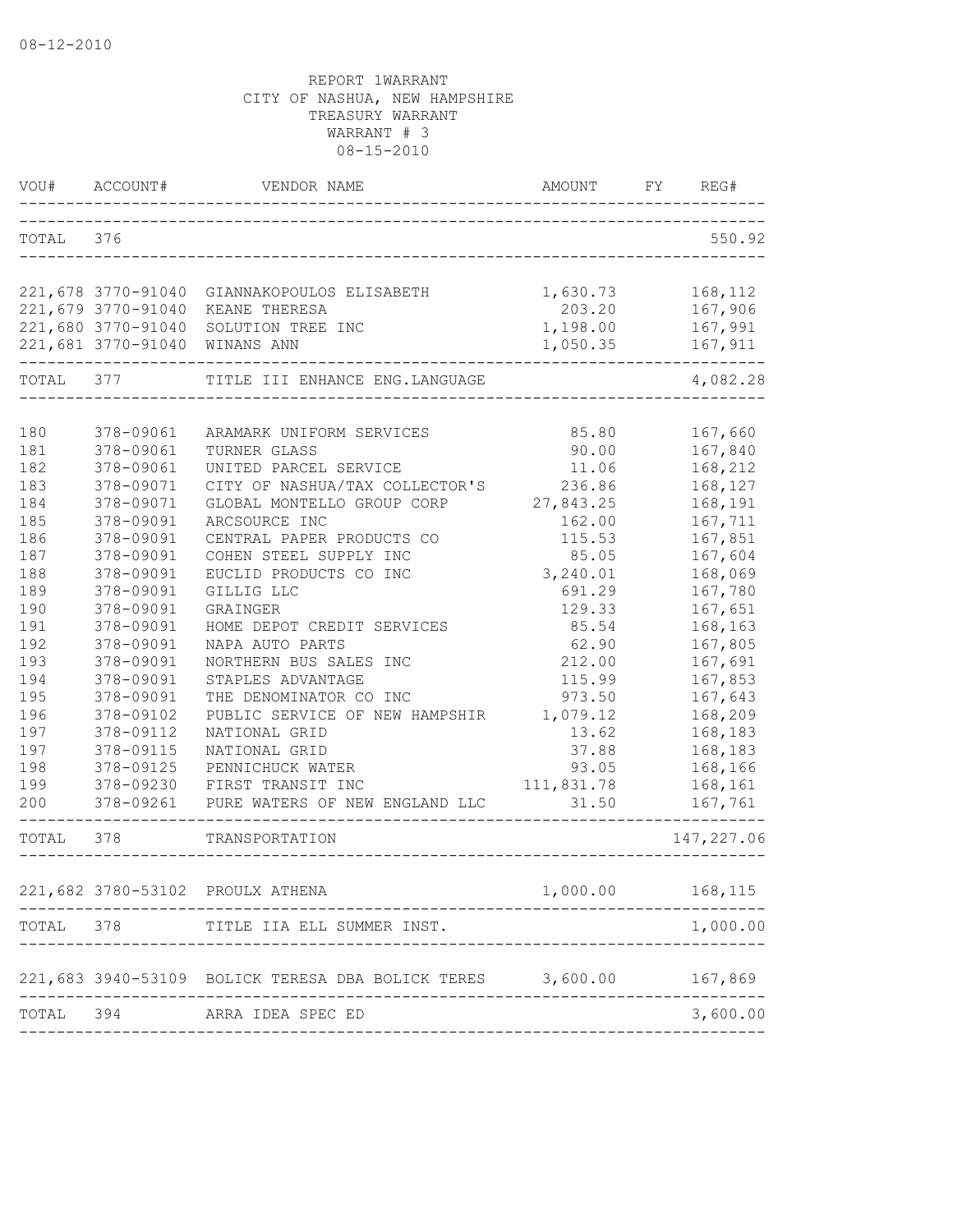| VOU#      | ACCOUNT# | VENDOR NAME                            | AMOUNT | FY <b>FY</b> | REG#    |
|-----------|----------|----------------------------------------|--------|--------------|---------|
|           |          | 221,684 3951-53109 INTERIM HEALTH CARE | 820.75 |              | 167,596 |
| TOTAL 395 |          | IDEA B SPECIAL EDUCATION               |        |              | 820.75  |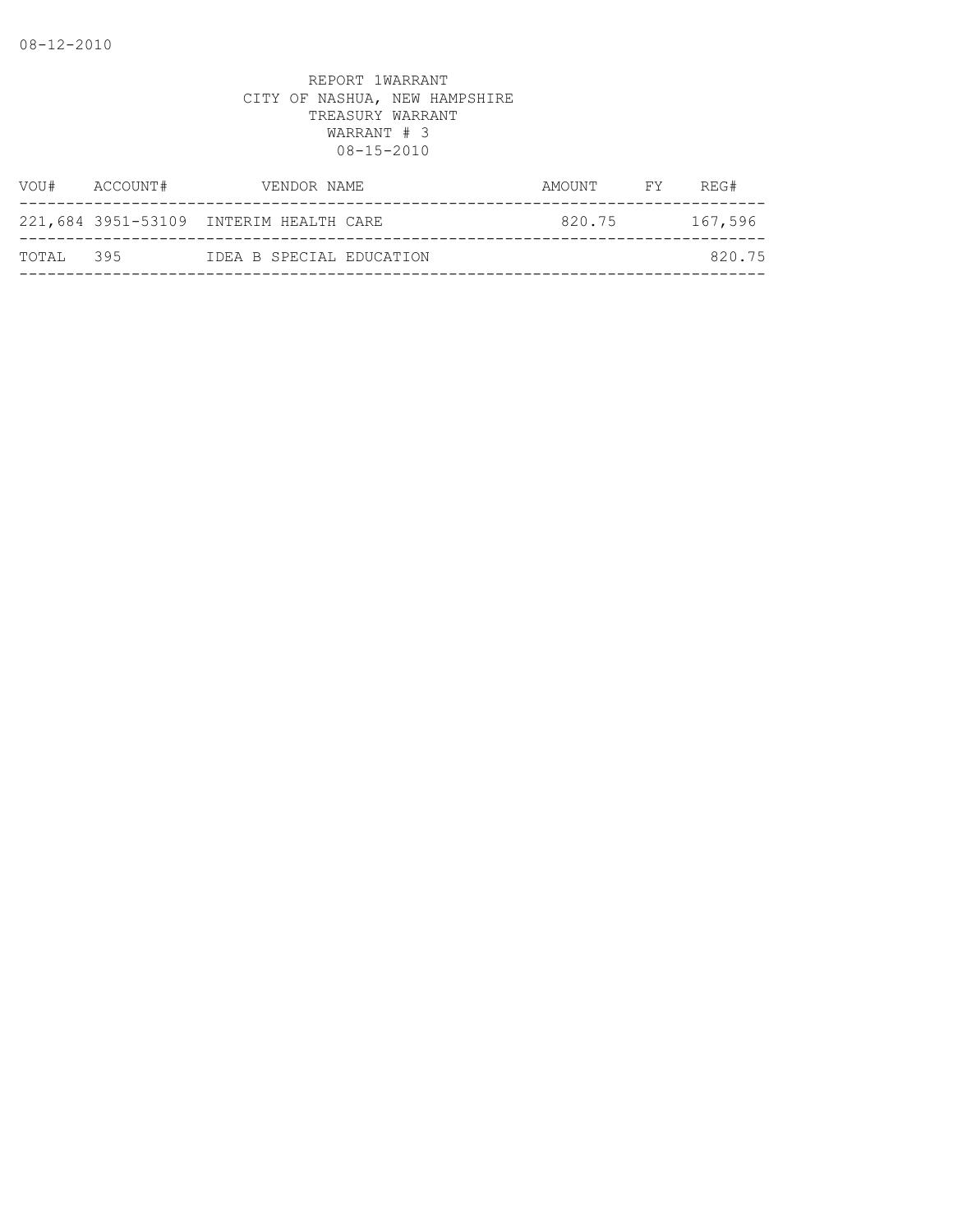| VOU#                     | ACCOUNT#                                                 | VENDOR NAME                                                                          | AMOUNT FY REG#                     |                                          |
|--------------------------|----------------------------------------------------------|--------------------------------------------------------------------------------------|------------------------------------|------------------------------------------|
|                          |                                                          | 201  412-162  HILLSBOROUGH COUNTY TREASURER  128.37  168,008                         |                                    |                                          |
| TOTAL                    |                                                          | 412-16 FINANCIAL SERVICES<br>INT & COST ON REDEMPTION                                |                                    | 128.37                                   |
| 202<br>203<br>204<br>205 | $412 - 180$<br>$412 - 180$<br>$412 - 180$<br>$412 - 180$ | BLACKSONE HALE KATHRYN<br>FIRST PRIORITY MORTGAGE<br>JABBOUR DEREK<br>SARROU IOANNIS | 118.00<br>92.00<br>609.00<br>12.00 | 168,101<br>168,079<br>168,102<br>168,103 |
| TOTAL                    | $412 - 18$                                               | FINANCIAL SERVICES<br>AUTO PERMITS                                                   |                                    | 831.00                                   |
| 206                      | $413 - 203$                                              | TREASURER STATE OF NH                                                                | 3, 225.00 168, 172                 |                                          |
|                          |                                                          | TOTAL 413-20 CITY CLERK'S OFFICE<br>MARRIAGE LICENSES                                |                                    | 3,225.00                                 |
| 206                      | $413 - 303$                                              | TREASURER STATE OF NH                                                                | 10,529.00                          | 168,172                                  |
| TOTAL                    | $413 - 30$                                               | CITY CLERK'S OFFICE<br>CERTIFIED COPIES                                              |                                    | 10,529.00                                |
| 207                      | $431 - 314$                                              | NASHUA POLICE DEPARTMENT                                                             |                                    | 14.96 168,128                            |
|                          | TOTAL 431-31                                             | POLICE DEPARTMENT<br>SALE OF PHOTOCOPIES                                             |                                    | 14.96                                    |
| 208                      |                                                          | 452-583 GOEN NITISHA                                                                 |                                    | 20.00 168,097                            |
|                          |                                                          | TOTAL 452-58 PARKS AND RECREATION<br>SWIMMING CLASSES/LOCKER FEES                    |                                    | 20.00                                    |
|                          |                                                          |                                                                                      |                                    |                                          |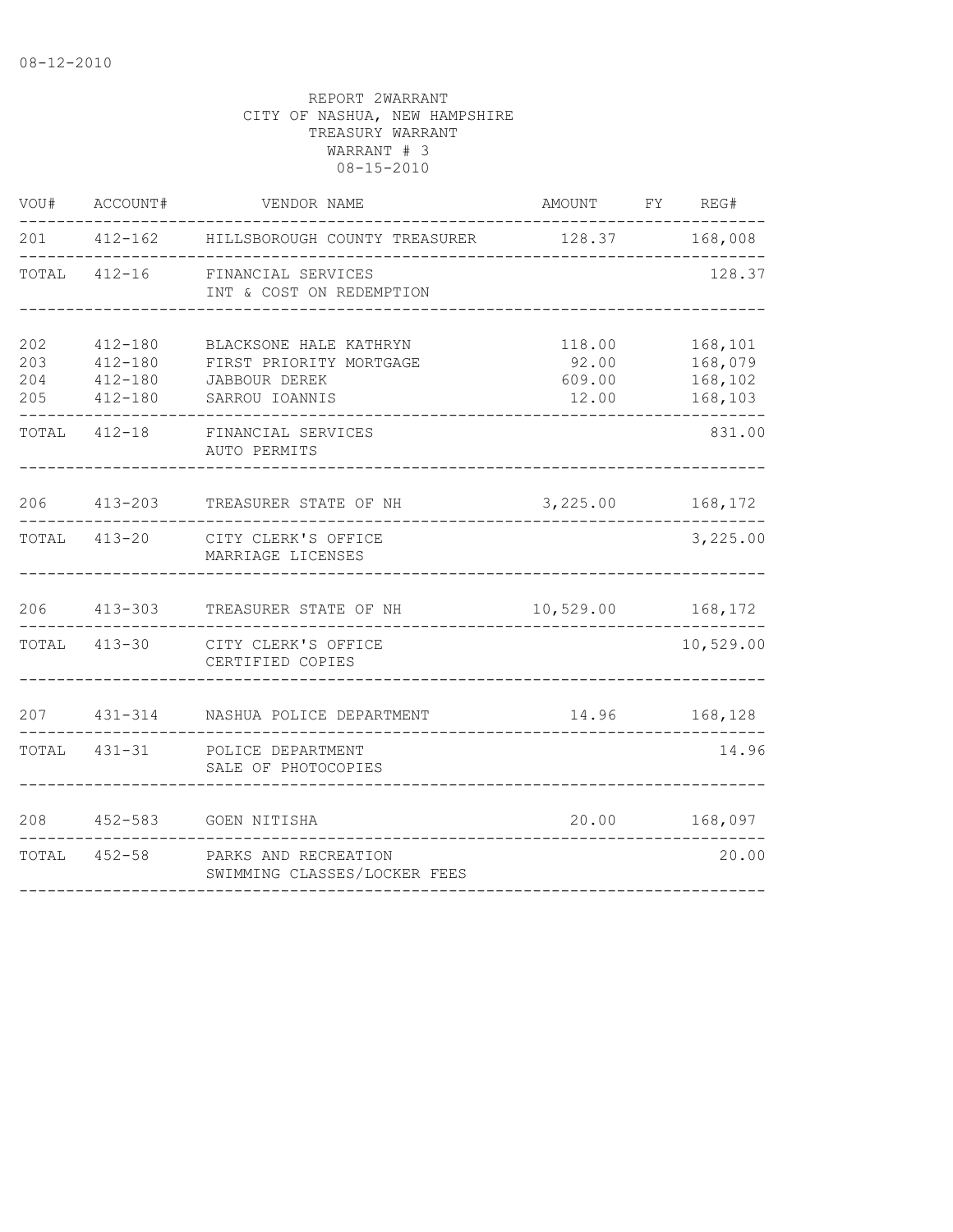| VOU#       | ACCOUNT#               | VENDOR NAME                                      | AMOUNT           | FΥ | REG#              |
|------------|------------------------|--------------------------------------------------|------------------|----|-------------------|
| 209        | $502 - 51015$          | CONNELLY REPORTING & VIDEO SER                   | 312.50           |    | 167,613           |
| 210        | 502-72010              | CONWAY OFFICE PRODUCTS LLC                       | 99.00            |    | 167,676           |
| 211        | 502-51010              | HILLSBOROUGH COUNTY TREASURER                    | 148.00           |    | 168,008           |
| 212        | $502 - 94020$          | NBI                                              | 299.00           |    | 168,197           |
| 213        | $502 - 31050$          | VERIZON WIRELESS                                 | 65.07            |    | 168,180           |
| TOTAL      | 502                    | LEGAL DEPARTMENT                                 |                  |    | 923.57            |
| 214        | 503-41015              | ANCO SIGNS & STAMPS INC                          | 10.50            |    | 167,787           |
| TOTAL      | 503                    | BOARD OF ALDERMEN                                |                  |    | 10.50             |
| 215        | 505-81039              | HUMANE SOCIETY OF NEW ENGLAND                    | 8,256.75         |    | 167,671           |
| 216        | 505-81116              | SALVATION ARMY                                   | 1,800.00         |    | 167,595           |
| 217        | 505-81078              | ST JOSEPH COMMUNITY SERVICES I                   | 2,477.15         |    | 168,006           |
| 218        | 505-81014              | THE CAREGIVERS INC                               | 3,250.00         |    | 167,799           |
| 219        | 505-81124              | YMCA OF GREATER NASHUA                           | 787.50           |    | 167,795           |
| TOTAL      | 505                    | CIVIC & COMM. ACTIVITIES                         |                  |    | 16,571.40         |
|            |                        |                                                  |                  |    |                   |
| 220        | 506-31005              | BAYRING COMMUNICATIONS                           | 2,253.86         |    | 168,186           |
| 221        | 506-31005              | FAIRPOINT COMMUNICATIONS                         | 152.09           |    | 168,189           |
| 222        | 506-31005              | LOVERING SUE                                     | 33.00            |    | 168,129           |
| TOTAL      | 506                    | TELECOMMUNICATIONS                               |                  |    | 2,438.95          |
| 223        | 507-82040              | NH RETIREMENT SYSTEM                             | 914.25           |    | 167,562           |
| TOTAL      | 507                    | PENSIONS                                         |                  |    | 914.25            |
|            |                        |                                                  |                  |    |                   |
| 224        | 508-83100              | STATE OF NH UC                                   | 5,748.00         |    | 168,207           |
| 224        | 508-83101              | STATE OF NH UC                                   | 5,981.99         |    | 168,207           |
| TOTAL      | 508                    | INSURANCE-EMPLOYEE BENEFITS                      |                  |    | 11,729.99         |
|            |                        |                                                  |                  |    |                   |
| 225        | 512-59266              | CBCINNOVIS INC                                   | 73.50            |    | 167,736           |
| 226        | 512-41005              | CONWAY OFFICE PRODUCTS LLC                       | 298.00           |    | 167,676           |
| 226        | 512-72010              | CONWAY OFFICE PRODUCTS LLC                       | 198.00           |    | 167,676           |
| 228<br>227 | 512-43005<br>512-43005 | PRINTGRAPHICS OF MAINE<br>PRINTGRAPHICS OF MAINE | 800.00<br>101.14 |    | 12,068<br>167,635 |
| 229        | 512-59182              | PRINTGRAPHICS OF MAINE                           | 814.57           |    | 167,635           |
| 230        | $512 - 41015$          | STAPLES ADVANTAGE                                | 271.76           |    | 167,853           |
|            |                        |                                                  |                  |    |                   |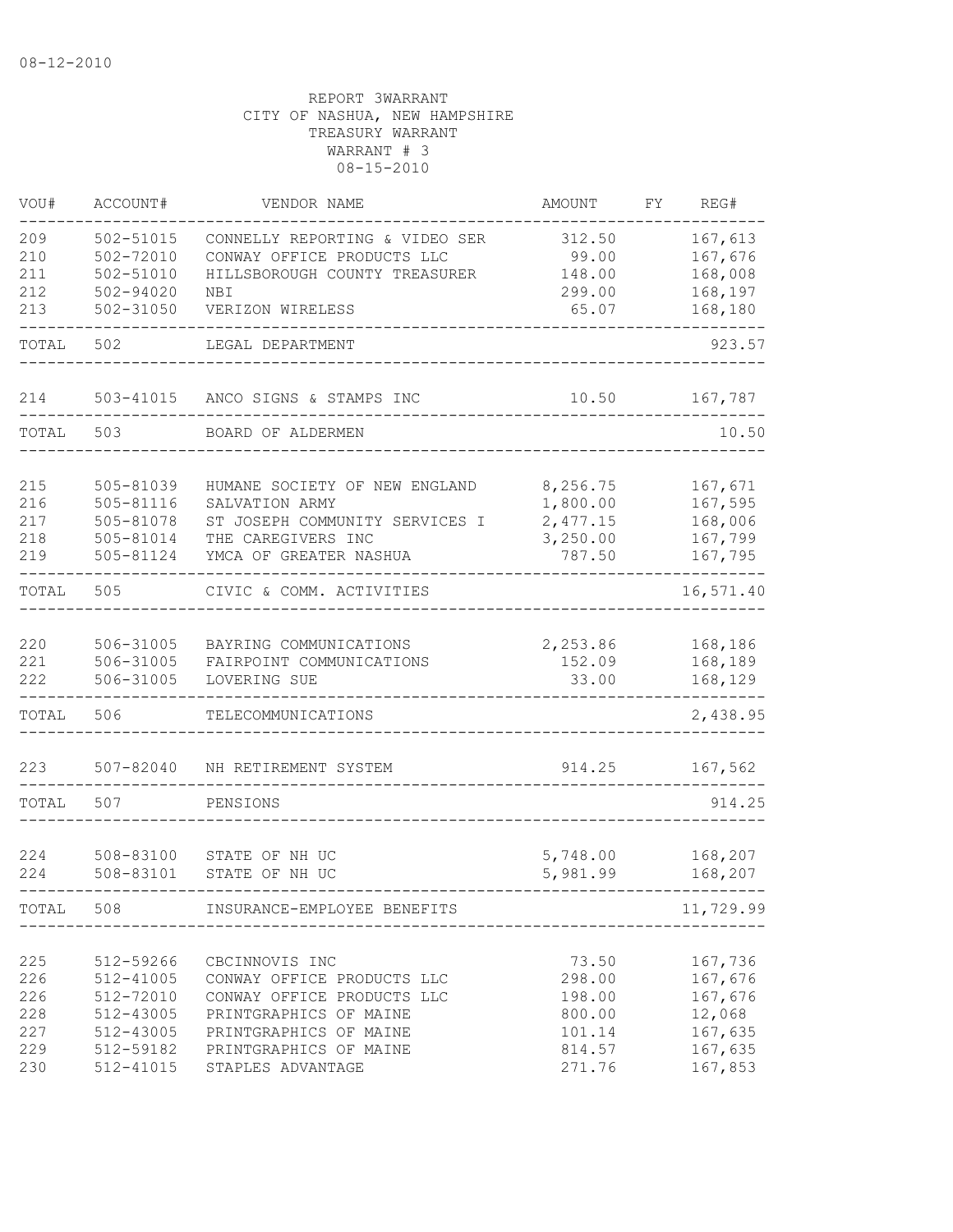| VOU#       | ACCOUNT#               | VENDOR NAME                                             | AMOUNT                   | FY | REG#               |
|------------|------------------------|---------------------------------------------------------|--------------------------|----|--------------------|
| TOTAL      | 512                    | FINANCIAL SERVICES                                      |                          |    | 2,556.97           |
| 230        | 513-41005              | STAPLES ADVANTAGE                                       | 125.71                   |    | 167,853            |
| 230        | 513-41015              | STAPLES ADVANTAGE                                       | 189.99                   |    | 167,853            |
| TOTAL      | 513                    | CITY CLERK'S OFFICE                                     |                          |    | 315.70             |
| 231        | 516-72010              | CONWAY OFFICE PRODUCTS LLC                              | 1,400.00                 |    | 167,676            |
| 232        | 516-74125              | NESMITH RICHARD                                         | 1,479.00                 |    | 167,857            |
| 233        | 516-41015              | PITNEY BOWES INCORPORATED                               | 367.46                   |    | 168,018            |
| 234        | 516-95005              | SAM'S CLUB DIRECT                                       | 35.00                    |    | 168,170            |
| TOTAL      | 516                    | PURCHASING DEPARTMENT                                   |                          |    | 3,281.46           |
|            |                        |                                                         |                          |    |                    |
| 235        | 517-75023              | ALL STATE FIRE EQUIPMENT                                | 970.00                   |    | 167,941            |
| 236        | 517-75901              | B & S LOCKSMITH INC                                     | 28.89                    |    | 167,749            |
| 237        | 517-59135              | BAIN PEST CONTROL SERVICE INC                           | 150.00                   |    | 168,016            |
| 238        | 517-75130              | J LAWRENCE HALL INC                                     | 1,723.68                 |    | 168,037            |
| 239        | 517-34015              | NATIONAL GRID                                           | 108.96                   |    | 168,183            |
| 240        | 517-75023              | PROTECTION ONE INC                                      | 88.71                    |    | 168,176            |
| 240        | 517-75105              | PROTECTION ONE INC                                      | 131.00                   |    | 168,176            |
| 241        | 517-32005              | PSNH                                                    | 2,356.34                 |    | 168,200            |
| 242        | 517-59150              | STANLEY CONVERGENT SECURITY SO                          | 494.64                   |    | 167,837            |
| TOTAL      | 517                    | BUILDING MAINT - CITY ADMIN                             |                          |    | 6,052.22           |
|            |                        |                                                         |                          |    |                    |
| 243<br>244 | 519-91005<br>519-94005 | GAGNE ROBERT<br>TREASURER STATE OF NH                   | 26.00<br>370.00          |    | 168,130<br>168,164 |
| 245        | 519-91005              | TURGISS GARY                                            | 66.50                    |    | 167,654            |
|            |                        |                                                         |                          |    |                    |
| TOTAL      | 519                    | ASSESSORS                                               |                          |    | 462.50             |
|            |                        |                                                         |                          |    |                    |
| 246        | $522 - 64045$          | GHA TECHNOLOGIES INC                                    | 114.64                   |    | 167,666            |
| 247<br>248 | 522-74035<br>522-74035 | INTELLIGOV SOFTWARE INC<br>LAWSON SOFTWARE AMERICAS-USD | 12,000.00<br>128, 353.67 |    | 167,850<br>168,054 |
|            |                        |                                                         |                          |    |                    |
| TOTAL      | 522                    | INFORMATION TECHNOLOGY                                  |                          |    | 140,468.31         |
| 249        | 523-74035              | MARINO ANGELO                                           | 132.81                   |    | 168,131            |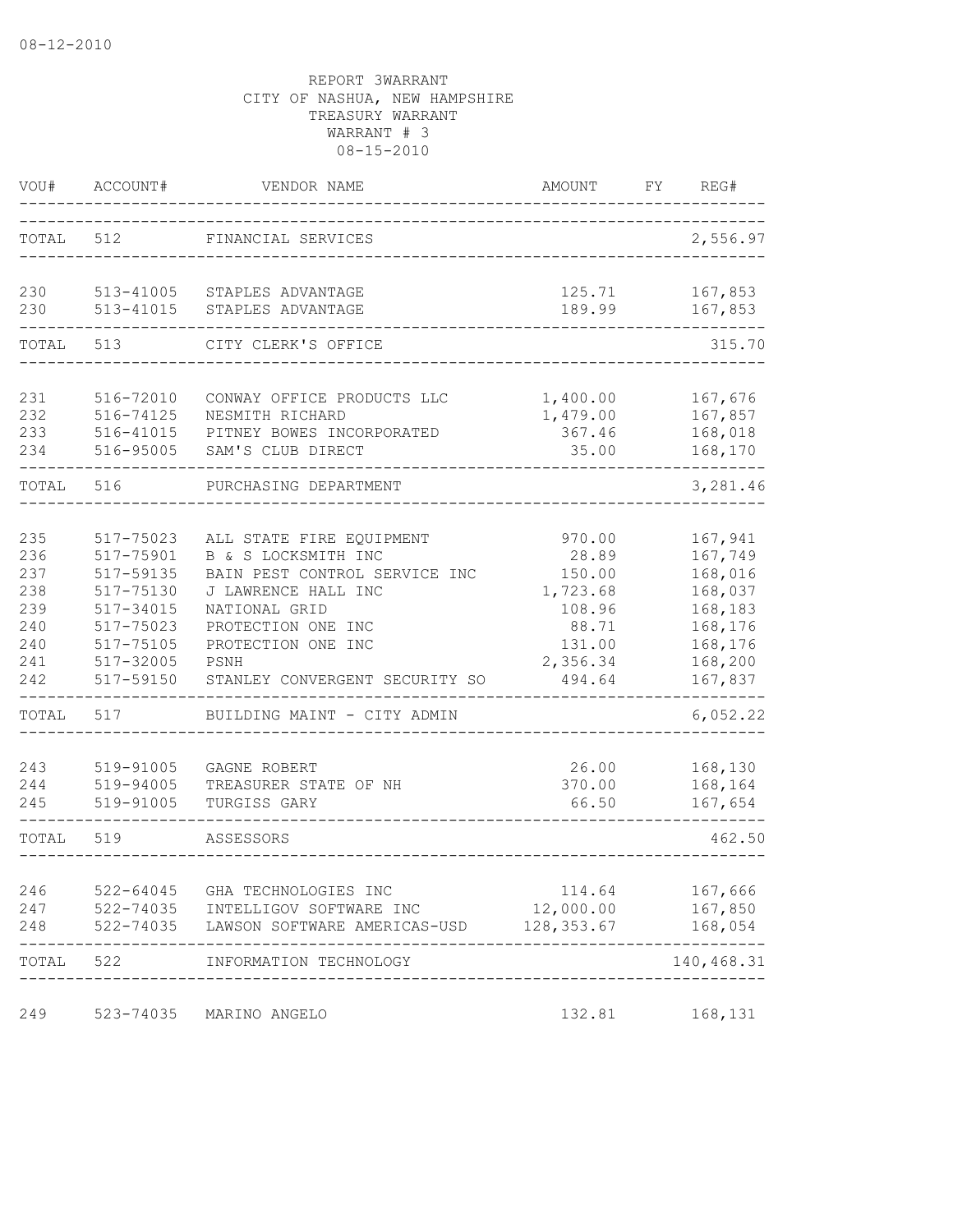| VOU#      | ACCOUNT#      | VENDOR NAME                             | <b>AMOUNT</b> | REG#    |
|-----------|---------------|-----------------------------------------|---------------|---------|
| TOTAL 523 |               | GIS                                     |               | 132.81  |
|           |               |                                         |               |         |
| 250       | 531-53056     | AAA CREDIT SCREENING SERV LLC           | 75.00         | 167,588 |
| 251       | 531-41015     | ADVANTUS CORP                           | 9.15          | 168,057 |
| 252       | $531 - 46040$ | ALL SPORTS HEROES UNIFORMS,             | 267.88        | 167,658 |
| 253       | 531-59100     | BAER ALEXANDRA                          | 206.60        | 167,722 |
| 254       | 531-49075     | BATTERIES PLUS                          | 19.99         | 167,831 |
| 255       | $531 - 46030$ | BEN'S UNIFORMS                          | 100.00        | 168,022 |
| 255       | $531 - 46040$ | BEN'S UNIFORMS                          | 1,191.50      | 168,022 |
| 256       | 531-78007     | BEST FORD                               | 618.66        | 167,590 |
| 257       | $531 - 46040$ | CARIGNAN MICHAEL                        | 89.95         | 168,141 |
| 258       | 531-78007     | CARPARTS OF NASHUA                      | 132.62        | 167,589 |
| 259       | $531 - 46030$ | CENTER MASS INC                         | 45.38         | 167,649 |
| 260       | 531-42000     | CENTRAL PAPER PRODUCTS CO               | 338.50        | 167,851 |
| 261       | 531-78007     | COMMISSION ON ACCREDITATION FO          | 335.00        | 167,594 |
| 262       | $531 - 46040$ | CONNORS JEFFREY                         | 127.94        | 168,138 |
| 263       | 531-78007     | CREATIVE SIGNS LLC                      | 988.00        | 167,785 |
| 264       | 531-78075     | DAVE ILLG'S COLLISION REPAIR C 1,283.00 |               | 168,040 |
| 265       | 531-31025     | DIRECTV INC                             | 562.76        | 168,178 |
| 266       | $531 - 42000$ | F W WEBB COMPANY                        | 26.00         | 167,640 |
| 267       | 531-31025     | FAIRPOINT COMMUNICATIONS                | 28.50         | 168,189 |
| 268       | 531-53125     | FORGIONE PETER                          | 200.00        | 168,142 |
| 269       | $531 - 46040$ | GEORGE'S APPAREL                        | 299.00        | 167,629 |
| 270       | $531 - 46040$ | HAMMOND SCOTT                           | 72.99         | 168,137 |
| 271       | $531 - 42000$ | HOME DEPOT CREDIT SERVICES              | 52.98         | 168,181 |
| 271       | 531-75023     | HOME DEPOT CREDIT SERVICES              | 9.86          | 168,181 |
| 272       | 531-53125     | HUDON SCOTT                             | 200.00        | 168,143 |
| 273       | 531-94005     | INSTITUTE OF POLICE TECHNOLOGY          | 695.00        | 167,804 |
| 274       | 531-49025     | JPMA PUBLIC SAFETY GRANT SUPPO          | 175.00        | 168,165 |
| 275       | $531 - 46040$ | LANG MICHAEL                            | 89.95         | 168,136 |
| 276       | 531-94005     | LAVOIE ANDREW                           | 70.00         | 168,140 |
| 277       | 531-94005     | LEHTO JONATHAN                          | 200.00        | 168,135 |
| 278       | 531-78007     | MAC MULKIN CHEVROLET INC                | 540.48        | 167,995 |
| 278       | 531-78100     | MAC MULKIN CHEVROLET INC                | 84.95         | 167,995 |
| 279       | 531-94005     | MACGREGOR CHARLES                       | 480.00        | 168,134 |
| 280       | 531-78065     | MAYNARD & LESIEUR INCORPORATED          | 378.20        | 168,001 |
| 281       | $531 - 64360$ | MHQ MUNICIPAL VEHICLES                  | 144.05        | 167,748 |
| 282       | 531-53125     | MOORE WILLIAM                           | 239.88        | 168,139 |
| 283       | 531-78007     | MYERS TIRE SUPPLY                       | 269.00        | 167,806 |
| 284       | 531-78075     | NASHUA HARLEY DAVIDSON                  | 512.88        | 167,620 |
| 285       | 531-59100     | NASHUA MILLYARD ASSOCIATES, IN          | 90.00         | 168,046 |
| 286       | 531-34015     | NATIONAL GRID                           | 570.44        | 168,183 |
| 287       | 531-78007     | NEW G.H. BERLIN OIL COMPANY             | $-20.00$      | 167,734 |
| 288       | 531-78007     | NORTHERN FOREIGN CAR PARTS INC          | 184.75        | 168,053 |
| 289       | $531 - 46040$ | PAULSON E Z                             | 126.34        | 168,132 |
| 290       | 531-33005     | PENNICHUCK WATER                        | 18.18         | 168,166 |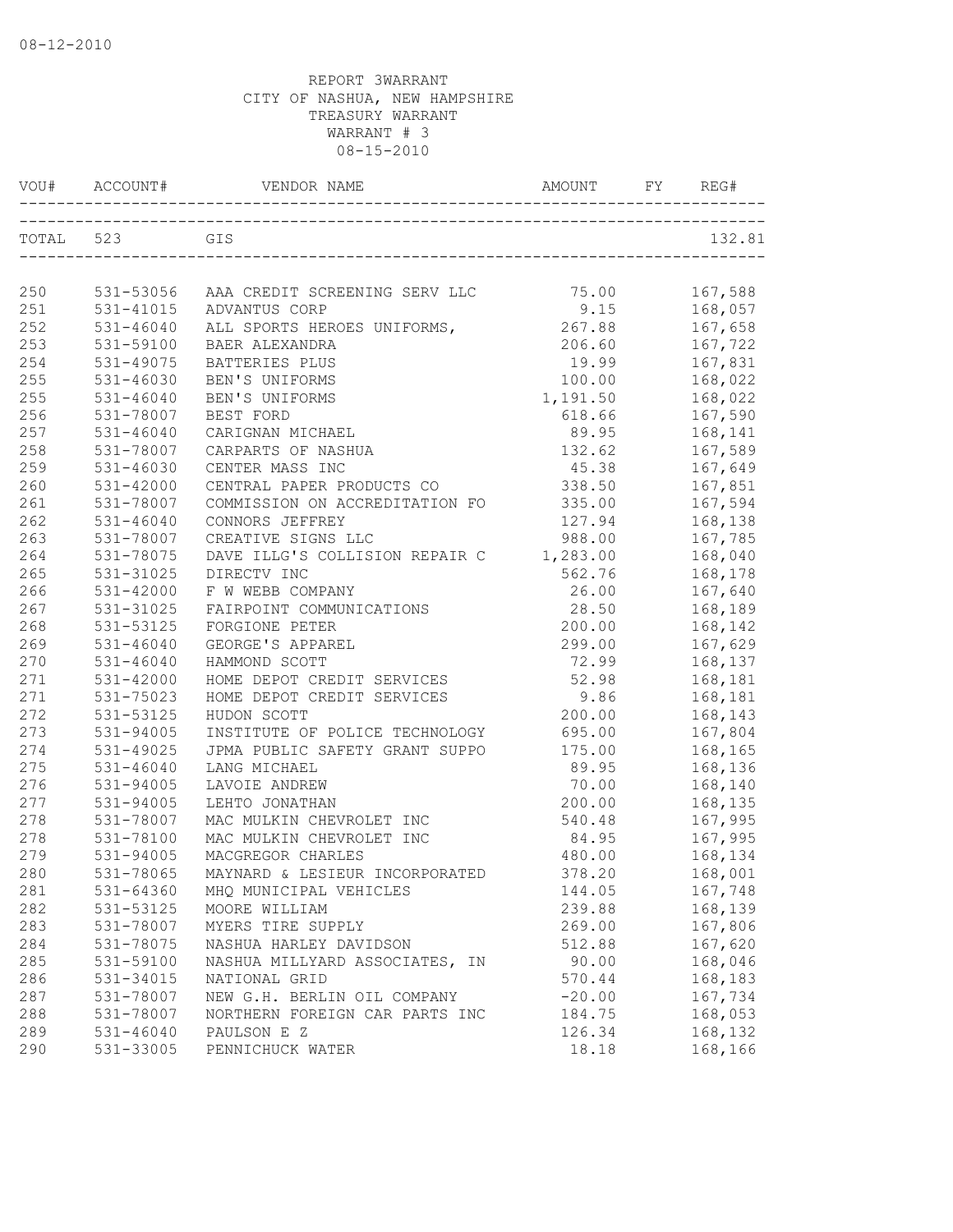| VOU#      | ACCOUNT#      | VENDOR NAME                                  | AMOUNT   | FY | REG#      |
|-----------|---------------|----------------------------------------------|----------|----|-----------|
| 291       | 531-32035     | PSNH                                         | 60.41    |    | 168,200   |
| 292       | 531-32005     | PUBLIC SERVICE OF NEW HAMPSHIR 19,905.66     |          |    | 168,209   |
| 292       | 531-32035     | PUBLIC SERVICE OF NEW HAMPSHIR               | 495.81   |    | 168,209   |
| 293       | 531-78007     | QUIRK GM PARTS DEPOT                         | 198.98   |    | 167,760   |
| 294       | 531-59100     | RB ALLEN CO INC                              | 1,080.00 |    | 167,849   |
| 295       | 531-78007     | ROBBINS AUTO PARTS                           | 118.40   |    | 167,967   |
| 296       | 531-95000     | SAM'S CLUB DIRECT                            | 15.00    |    | 168,170   |
| 297       | 531-69025     | SNAP ON TOOLS                                | 580.95   |    | 167,608   |
| 298       | $531 - 44005$ | SOURCE 4 INC                                 | 214.20   |    | 167,665   |
| 299       | 531-53045     | ST JOSEPH BUSINESS & HEALTH                  | 673.05   |    | 167,682   |
| 300       | 531-41015     | STAPLES ADVANTAGE                            | 1,302.56 |    | 167,853   |
| 301       | 531-78075     | STATEWIDE COLLISION LLC                      | 4,465.77 |    | 167,689   |
| 302       | 531-53125     | SWEENEY STEPHEN                              | 150.00   |    | 168,133   |
| 303       | 531-75023     | TAMARACK LANDSCAPING INC                     | 140.00   |    | 167,700   |
| 304       | 531-42000     | THE DURKIN CO INC                            | 354.56   |    | 167,730   |
| 305       | 531-78007     | TOWERS MOTOR PARTS CORP                      | 61.67    |    | 167,809   |
| 306       | 531-31050     | USA MOBILITY WIRELESS INC                    | 350.90   |    | 168,194   |
| 307       | 531-74040     | WINCO IDENTIFICATION CORP<br>_______________ | 750.00   |    | 167,715   |
| TOTAL 531 |               | POLICE DEPARTMENT                            |          |    | 43,048.28 |
|           |               |                                              |          |    |           |
| 308       | 532-75023     | AE MECHANICAL INC                            | 3,298.75 |    | 167,968   |
| 308       | 532-75130     | AE MECHANICAL INC                            | 1,000.00 |    | 167,968   |
| 308       | 532-75160     | AE MECHANICAL INC                            | 1,000.00 |    | 167,968   |
| 309       | 532-75023     | AIR CLEANING SPECIALISTS OF NE               | 115.80   |    | 167,815   |
| 310       | 532-69035     | BARTON DANIEL J                              | 500.00   |    | 168,027   |
| 311       | 532-79040     | BATTERIES PLUS                               | 37.81    |    | 167,831   |
| 312       | 532-75023     | BELLETETES INC                               | 32.19    |    | 167,706   |
| 312       | 532-78100     | BELLETETES INC                               | 2.68     |    | 167,706   |
| 313       | 532-64192     | BOUND TREE MEDICAL LLC                       | 354.45   |    | 167,743   |
| 314       | 532-75105     | BRIAN MASON ELECTRIC LLC                     | 960.00   |    | 167,766   |
| 315       | 532-69015     | CARROT TOP INDUSTRIES                        | 403.89   |    | 167,582   |
| 316       | 532-53025     | COOPER JAMES                                 | 900.00   |    | 167,578   |
| 317       | 532-78100     | DUNN BATTERY LLC                             | 470.00   |    | 167,777   |
| 318       | 532-78100     | FASTENAL COMPANY                             | 48.09    |    | 167,757   |
| 319       | 532-73010     | FERMAN FABRICS                               | 168.00   |    | 168,039   |
| 320       | 532-45160     | FIRE TECH & SAFETY OF NEW ENGL               | 5,000.00 |    | 167,814   |
| 321       | 532-63005     | FLETCHER'S APPLIANCE                         | 2,998.00 |    | 167,628   |
| 322       | 532-64192     | GRAINGER                                     | 83.34    |    | 167,651   |
| 323       | 532-78075     | GRANITE STATE GLASS                          | 170.45   |    | 167,765   |
| 324       | 532-75023     | HOME DEPOT CREDIT SERVICES                   | 40.23    |    | 168,163   |
| 325       | 532-46030     | INDUSTRIAL PROTECTION SERVICES               | 1,680.00 |    | 167,619   |
| 326       | 532-78007     | JACK YOUNG COMPANY, INC                      | 241.68   |    | 167,839   |
| 327       | 532-46045     | LINGLEY THOMAS                               | 50.00    |    | 167,781   |
| 328       | 532-78065     | MAYNARD & LESIEUR INCORPORATED               | 1,026.64 |    | 168,001   |
| 329       | 532-78075     | MIKE'S CUSTOM KANVAS                         | 20.00    |    | 167,592   |
| 330       | 532-78100     | MINUTEMAN TRUCKS INC                         | 174.88   |    | 167,741   |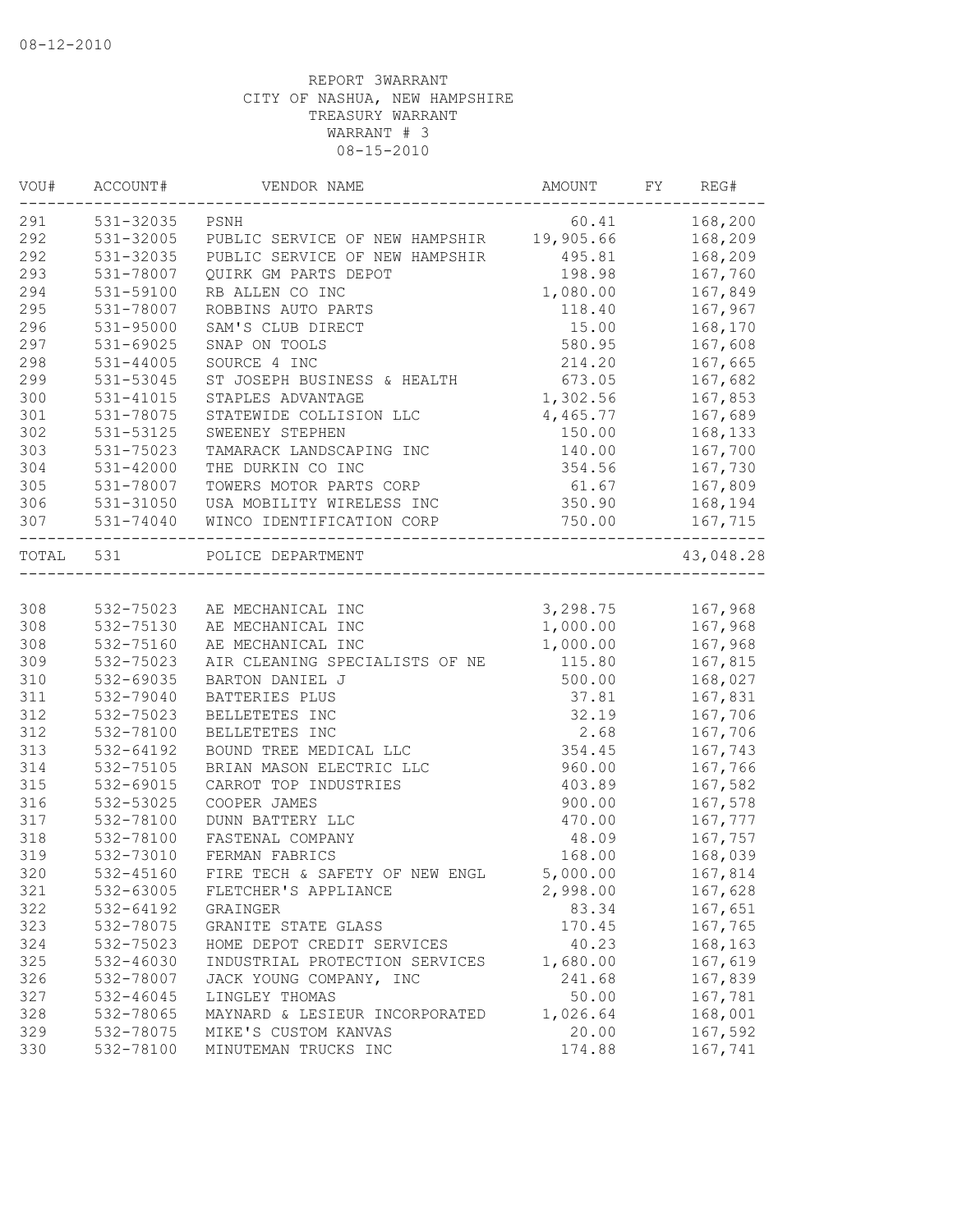| VOU#       | ACCOUNT#                  | VENDOR NAME                                        | AMOUNT   | FY | REG#               |
|------------|---------------------------|----------------------------------------------------|----------|----|--------------------|
| 331        | 532-47005                 | MOORE MEDICAL LLC                                  | 996.95   |    | 167,731            |
| 332        | 532-34015                 | NATIONAL GRID                                      | 227.23   |    | 168,183            |
| 333        | 532-42005                 | NEW ENGLAND PAPER & SUPPLY                         | 238.53   |    | 167,726            |
| 333        | 532-42010                 | NEW ENGLAND PAPER & SUPPLY                         | 225.31   |    | 167,726            |
| 333        | 532-42020                 | NEW ENGLAND PAPER & SUPPLY                         | 175.30   |    | 167,726            |
| 334        | 532-53045                 | OCCUPATIONAL HEALTH CENTERS                        | 1,921.50 |    | 167,724            |
| 335        | 532-33005                 | PENNICHUCK WATER                                   | 229.73   |    | 168,166            |
| 336        | 532-75023                 | PETTY CASH                                         | 37.46    |    | 168,144            |
| 336        | 532-78095                 | PETTY CASH                                         | 5.82     |    | 168,144            |
| 337        | 532-32005                 | PSNH                                               | 3,024.06 |    | 168,200            |
| 338        | 532-94010                 | PUBLIC AGENCY TRAINING COUNCIL                     | 250.00   |    | 168,177            |
| 339        | 532-74038                 | R WHITE EQUIPMENT CENTER INC                       | 169.40   |    | 168,003            |
| 340        | 532-78100                 | REXEL CLS                                          | 25.99    |    | 167,952            |
| 341        | 532-95005                 | SAM'S CLUB DIRECT                                  | 15.00    |    | 168,170            |
| 342        | 532-78007                 | SANEL AUTO PARTS CO                                | 65.78    |    | 167,710            |
| 342        | 532-78100                 | SANEL AUTO PARTS CO                                | 165.14   |    | 167,710            |
| 343        | 532-75023                 | SOUCY INDUSTRIES INC                               | 490.00   |    | 167,639            |
| 344        | 532-78020                 | SOUTHWORTH-MILTON INC                              | 356.01   |    | 167,664            |
| 345        | 532-41015                 | STAPLES ADVANTAGE                                  | 143.92   |    | 167,853            |
| 346        | $532 - 46040$             | TELGEN GLEN                                        | 194.00   |    | 167,670            |
| 347        | 532-44005                 | THE FRAMERY                                        | 395.00   |    | 167,773            |
| 348        | 532-91005                 | TREASURER OF THE STATE OF NEW                      | 20.95    |    | 167,798            |
| 349        | 532-59100                 | TRUE BLUE CLEANERS                                 | 114.90   |    | 167,740            |
| 350        | 532-63005                 | WAL-MART COMMUNITY                                 | 29.88    |    | 168,169            |
| 351        | 532-64192                 | YANKEE TRUCKS<br>---------                         | 118.03   |    | 167,602            |
| TOTAL      | ------------------<br>532 | FIRE DEPARTMENT                                    |          |    | 30, 412.77         |
|            |                           |                                                    |          |    |                    |
| 352<br>353 | 534-32020 PSNH            | 534-32020 PUBLIC SERVICE OF NEW HAMPSHIR 60,779.25 | 55.64    |    | 168,200<br>168,209 |
|            |                           |                                                    |          |    |                    |
| TOTAL      | 534                       | STREET LIGHTING                                    |          |    | 60,834.89          |
|            |                           |                                                    |          |    |                    |
| 354        |                           | 536-74150 DELMMAR COMMUNICATIONS                   |          |    | 264.50 168,104     |
| 355        | 536-75130                 | J LAWRENCE HALL INC                                | 686.31   |    | 168,037            |
| 356        | 536-49075                 | MOTOROLA                                           | 212.00   |    | 167,650            |
| 356        | 536-64255                 | MOTOROLA                                           | 1,951.70 |    | 167,650            |
| 356        | 536-74150                 | MOTOROLA                                           | 1,870.28 |    | 167,650            |
| 357        | 536-64255                 | TESSCO INC                                         | 207.90   |    | 167,976            |
| 358        | 536-43005                 | UNITED PARCEL SERVICE                              | 35.87    |    | 168,212            |
| TOTAL      | 536                       | CITYWIDE COMMUNICATIONS                            |          |    | 5,228.56           |
| 359        |                           | 541-41015 STAPLES ADVANTAGE                        | 1,434.26 |    | 167,853            |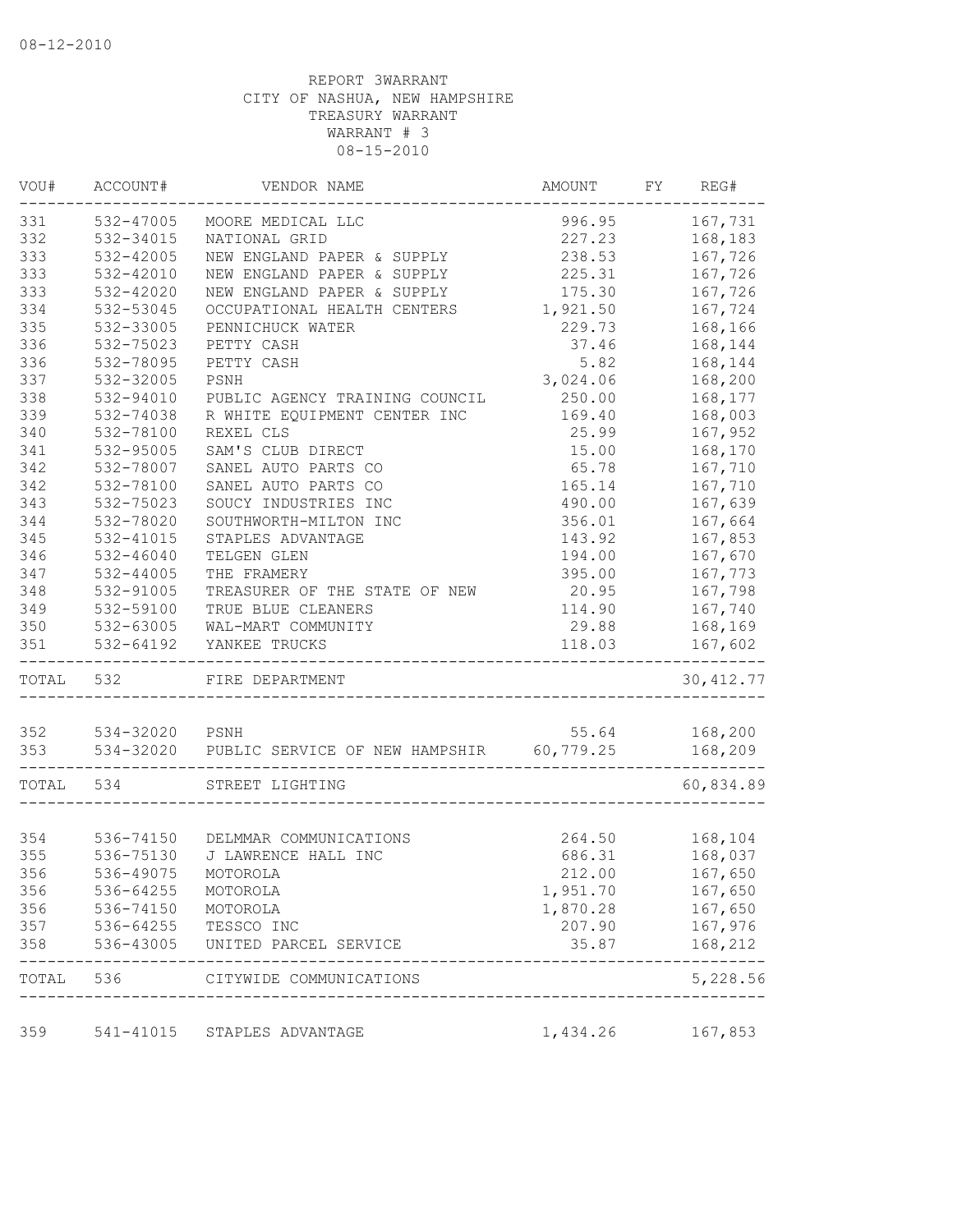|            |                        | VOU# ACCOUNT# VENDOR NAME AMOUNT FY REG#            |                    |                    |
|------------|------------------------|-----------------------------------------------------|--------------------|--------------------|
|            |                        | TOTAL 541 COMMUNITY SERVICES DIVISION 1,434.26      |                    |                    |
|            |                        | 360 542-59100 STERICYCLE INC                        | 51.16 167,579      |                    |
|            |                        |                                                     |                    |                    |
|            |                        | TOTAL 542 COMMUNITY HEALTH                          |                    | 51.16              |
|            |                        | 361 544-91005 MACK ROBERT 129.80 129.80             | 129.80 167,636     |                    |
|            |                        | TOTAL 544 WELFARE ADMINISTRATION                    |                    | 129.80             |
| 362        | 545-97020              | 170 186-LP                                          | 441.53             | 167,713            |
| 363        | 545-97020              | 188 CONCORD ST LLC DBA LILLIAN                      | 511.00             | 167,768            |
| 364        | 545-97020              | 23-25 TEMPLE ST REALTY LLC                          | 460.00             | 167,779            |
| 365        | 545-97020              | 82 WEST HOLLIS ST LLC                               | 561.04             | 167,794            |
| 366        | 545-97020              | AMARAL MANUEL A                                     | 400.00             | 167,866            |
| 367        | 545-97020              | AMHERST PARK APARTMENTS LLC                         | 545.00             | 167,701            |
| 368        | 545-97020              | BERNARD GINO                                        | 413.00             | 167,752            |
| 369        | 545-97020              | BISHOP REAL ESTATE MGMT INC                         | 600.00             | 167,696            |
| 370        | 545-97020              | <b>BUJA DONALD</b>                                  | 152.00             | 167,693            |
| 371        | 545-97020              | CANTERBURY APARTMENTS                               | 184.00             | 167,587            |
| 372        | 545-97020              | CLARK E G                                           | 456.57             | 167,669            |
| 373        | 545-97020              | COUNTRY BARN MOTEL                                  | 284.00             | 167,707            |
| 374<br>375 | 545-97020              | DAKIN TERRY                                         | 680.00             | 167,792            |
|            | 545-97020              | DICHARD DOUGLAS J<br>DOWNTOWNER NELSON/DAVID A GREG | 200.00             | 167,598            |
| 376<br>377 | 545-97020<br>545-97020 | DROUIN ROBERT G                                     | 750.00<br>1,050.00 | 167,599<br>167,783 |
| 378        | 545-97020              | DRURY DANA                                          | 825.00             | 167,753            |
| 379        | 545-97020              | DUTTON STEPHEN C                                    | 400.00             | 167,801            |
| 380        | 545-97020              | FERREIRE ARELIS                                     | 900.00             | 167,659            |
| 381        | 545-97020              | GAUTHIER REALTY/CONNIE GAUTHIE 1,631.54             |                    | 167,848            |
| 382        | 545-97020              | <b>GERLACH THERESA</b>                              | 351.11             | 167,829            |
| 383        | 545-97020              | HIGHLAND LAKE PROPERTIES LLC                        | 1,011.40           | 167,862            |
| 384        | 545-97020              | KEROUAC ROBERT E                                    | 562.64             | 167,729            |
| 385        |                        | 545-97020 LACASSE RAOUL                             | 393.81             | 167,767            |
| 386        | 545-97020              | MOONEY MICHAEL                                      | 647.42             | 167,860            |
| 387        | 545-97020              | MOTEL 6                                             | 2,351.82           | 167,808            |
| 388        | 545-97020              | NASHUA HOUSING AUTHORITY                            | 450.00             | 167,812            |
| 389        | 545-97015              | NATIONAL GRID                                       | 328.36             | 168,214            |
| 390        | 545-97020              | OH ASH STREET HOLDINGS LLC/DAN                      | 500.00             | 167,769            |
| 391        | 545-97020              | OTD REALTY LLC                                      | 600.00             | 167,616            |
| 392        | 545-97020              | PSALEDAKIS WILLIAM                                  | 1,172.77           | 167,603            |
| 393        | 545-97015              | PSNH                                                | 494.29             | 168,202            |
| 394        | 545-97020              | REGENT PARK ASSOCIATES                              | 1,290.28           | 167,657            |
| 395        | 545-97020              | WRN REAL ESTATE LLC                                 | 322.73             | 167,789            |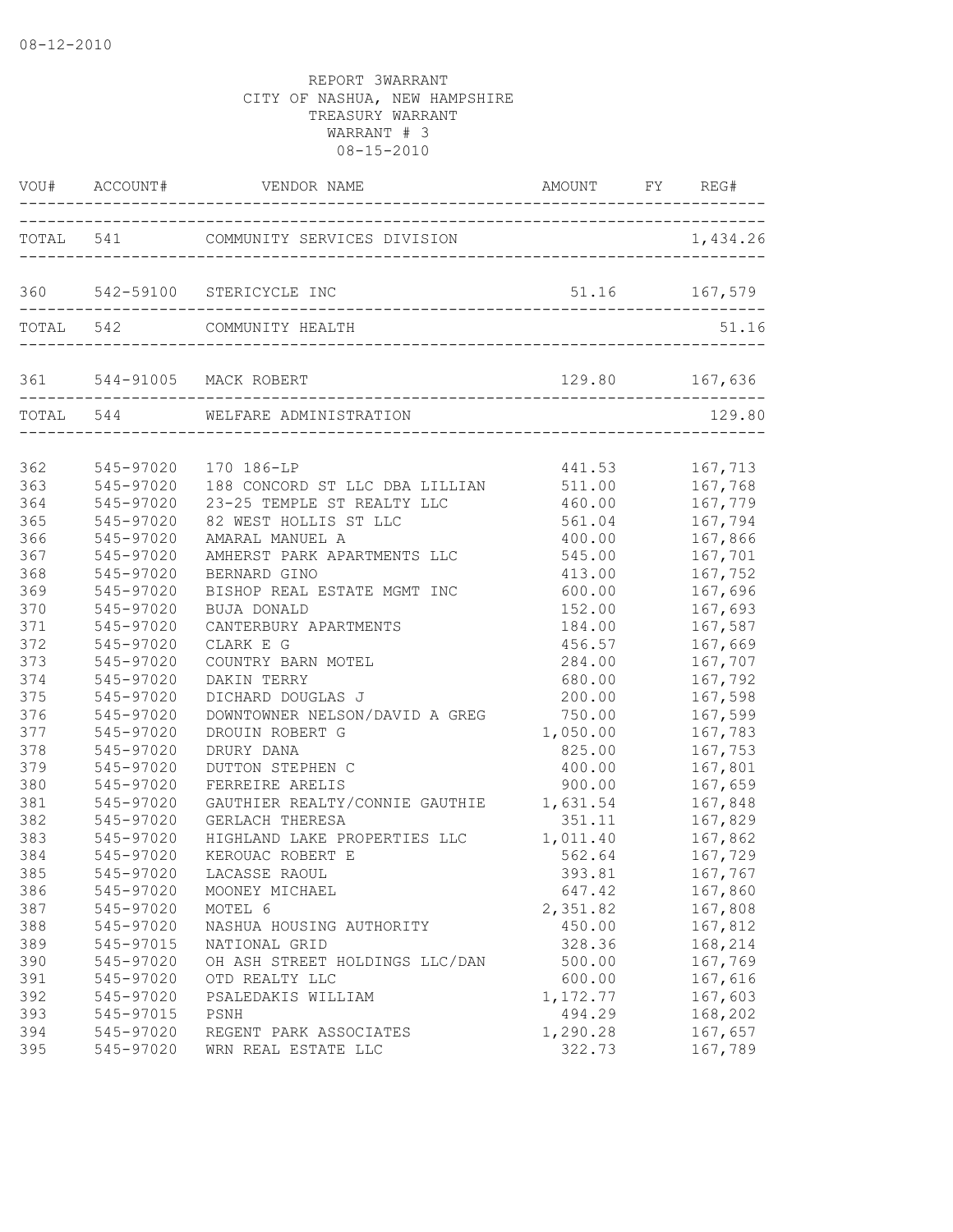| VOU#      | ACCOUNT#      | VENDOR NAME                             | AMOUNT   | FY | REG#       |
|-----------|---------------|-----------------------------------------|----------|----|------------|
|           |               | 396 545-97020 ZHAO CHANG                |          |    |            |
| TOTAL 545 |               | WELFARE COSTS                           |          |    | 22, 421.31 |
| 397       | 551-41015     | CONWAY OFFICE PRODUCTS LLC              | 84.77    |    | 167,676    |
| 397       | $551 - 72010$ | CONWAY OFFICE PRODUCTS LLC              | 231.00   |    | 167,676    |
| 398       | 551-34015     | NATIONAL GRID                           | 13.26    |    | 168,183    |
| 399       | 551-33005     | PENNICHUCK WATER                        | 93.05    |    | 168,166    |
| 400       | 551-32005     | PUBLIC SERVICE OF NEW HAMPSHIR 1,049.96 |          |    | 168,209    |
| 401       | 551-41015     | STAPLES ADVANTAGE                       | 306.96   |    | 167,853    |
| TOTAL 551 |               | PUBLIC WORKS DIV & ENGINEERING          |          |    | 1,779.00   |
|           |               |                                         |          |    |            |
| 402       | 552-59015     | AMERICAN TEXTILE HISTORY MUSEU          | 50.00    |    | 167,940    |
| 403       | 552-75022     | B & S LOCKSMITH INC                     | 10.00    |    | 167,749    |
| 403       | 552-78100     | B & S LOCKSMITH INC                     | 7.50     |    | 167,749    |
| 404       | 552-75021     | BARLO SIGNS INTERNATIONAL INC           | 40.00    |    | 167,583    |
| 404       | 552-75135     | BARLO SIGNS INTERNATIONAL INC           | 230.00   |    | 167,583    |
| 405       | 552-75040     | BELLETETES INC                          | 12.90    |    | 167,706    |
| 406       | 552-59015     | COMMUNITY EVENTS LLC                    | 300.00   |    | 168,073    |
| 407       | 552-75022     | CORBETT CLEANING CO/STEPHEN CO          | 300.00   |    | 167,719    |
| 408       | $552 - 48015$ | DENNIS K BURKE INC                      | 3,636.89 |    | 168,213    |
| 409       | $552 - 45110$ | FILLION ASSOCIATES INC                  | 2,168.77 |    | 167,614    |
| 409       | $552 - 45235$ | FILLION ASSOCIATES INC                  | 19.93    |    | 167,614    |
| 410       | 552-75022     | FIMBEL PAUNET CORP                      | 238.50   |    | 167,818    |
| 411       | 552-75021     | GATE CITY FENCE CO INC                  | 2,222.00 |    | 167,681    |
| 412       | 552-75022     | GRAFFITI SOLUTIONS INC                  | 659.00   |    | 167,732    |
| 413       | $552 - 46030$ | GRAINGER                                | 96.96    |    | 167,625    |
| 414       | $552 - 42010$ | HOME DEPOT CREDIT SERVICES              | 80.79    |    | 168,163    |
| 414       | 552-45250     | HOME DEPOT CREDIT SERVICES              | 85.56    |    | 168,163    |
| 414       | 552-69035     | HOME DEPOT CREDIT SERVICES              | 171.55   |    | 168,163    |
| 414       | 552-75021     | HOME DEPOT CREDIT SERVICES              | 169.28   |    | 168,163    |
| 414       | 552-75022     | HOME DEPOT CREDIT SERVICES              | 79.01    |    | 168,163    |
| 414       | 552-75175     | HOME DEPOT CREDIT SERVICES              | 26.80    |    | 168,163    |
| 415       | 552-59015     | HUDSON POST #48 AMERICAN                | 1,200.00 |    | 167,668    |
| 416       | $552 - 46030$ | HUDSON SMALL ENGINE                     | 42.00    |    | 167,697    |
| 416       | 552-74085     | HUDSON SMALL ENGINE                     | 480.00   |    | 167,697    |
| 417       | 552-75021     | JOHN DEERE LANDSCAPES/LESCO             | 427.00   |    | 167,901    |
| 417       | 552-75022     | JOHN DEERE LANDSCAPES/LESCO             | 644.64   |    | 167,901    |
| 418       | 552-75021     | JOHNSON'S ELECTRIC INC                  | 65.00    |    | 167,644    |
| 418       | 552-75040     | JOHNSON'S ELECTRIC INC                  | 360.00   |    | 167,644    |
| 418       | 552-75135     | JOHNSON'S ELECTRIC INC                  | 1,262.85 |    | 167,644    |
| 419       | $552 - 46045$ | LEHIGH OUTFITTERS                       | 82.00    |    | 167,690    |
| 420       | 552-59050     | LEITH ADAM                              | 40.00    |    | 168,095    |
| 421       | 552-69035     | LOWE'S                                  | 18.82    |    | 168,182    |
| 421       | 552-75022     | LOWE'S                                  | 26.28    |    | 168,182    |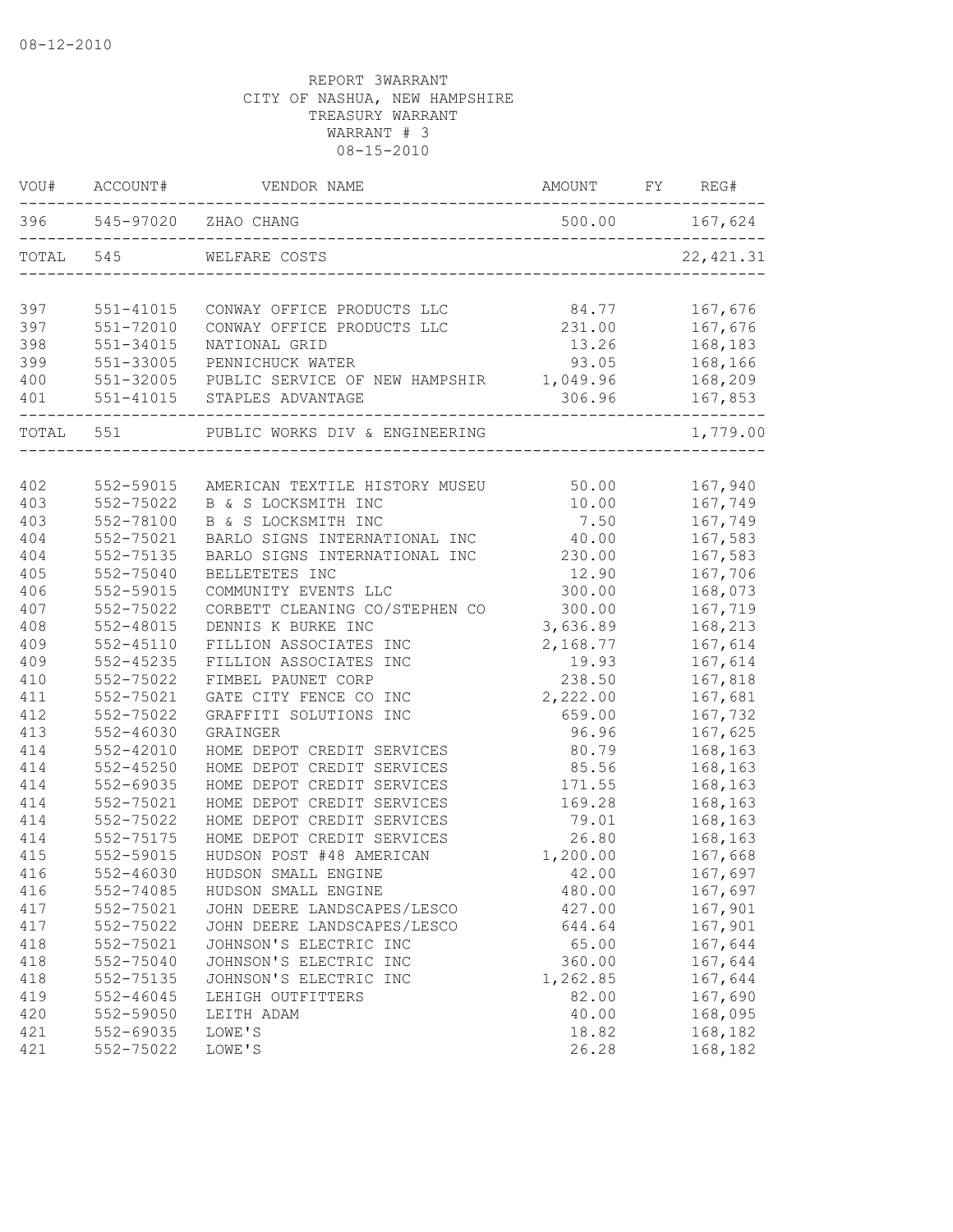| 422<br>167,677<br>552-64225<br>1,092.00<br>M E O'BRIEN & SONS INC<br>552-75021<br>167,677<br>M E O'BRIEN & SONS INC<br>77.00<br>$552 - 45285$<br>540.00<br>168,024<br>MARSHALL SIGNS INC<br>168,001<br>552-78065<br>MAYNARD & LESIEUR INCORPORATED<br>255.66<br>552-78007<br>NAPA AUTO PARTS<br>90.10<br>167,805<br>552-78100<br>NAPA AUTO PARTS<br>35.88<br>167,805<br>167,714<br>552-74085<br>NASHUA OUTDOOR POWER EQUIPMENT<br>204.72<br>75.79<br>167,717<br>552-75135<br>NASHUA WALLPAPER & PAINT CO<br>167,702<br>552-75021<br>PARTAC PEAT CORPORATION<br>637.10<br>552-33005<br>168,166<br>PENNICHUCK WATER<br>691.10<br>429<br>552-33040<br>PENNICHUCK WATER<br>308.41<br>168,166<br>430<br>552-32005<br>6,680.23<br>168,200<br>PSNH<br>430<br>552-32030<br>PSNH<br>6,581.30<br>168,200<br>431<br>552-32040<br>PUBLIC SERVICE OF NEW HAMPSHIR<br>3, 171.37<br>168,209<br>432<br>552-78007<br>SANEL AUTO PARTS CO<br>311.51<br>167,710<br>433<br>$552 - 45110$<br>SEASONAL SPECIALTY STORES<br>255.93<br>167,825<br>433<br>167,825<br>552-45235<br>SEASONAL SPECIALTY STORES<br>393.72<br>433<br>552-75021<br>SEASONAL SPECIALTY STORES<br>25.80<br>167,825<br>433<br>552-75170<br>SEASONAL SPECIALTY STORES<br>89.99<br>167,825<br>434<br>$552 - 45250$<br>SPORT SUPPLY GROUP INC<br>522.55<br>167,918<br>434<br>552-75135<br>SPORT SUPPLY GROUP INC<br>211.99<br>167,918<br>435<br>3,450.00<br>$552 - 45110$<br>STREAMLINE AQUATICS LLC<br>167,966<br>436<br>552-78007<br>TURF PRODUCTS CORP<br>953.76<br>167,856<br>436<br>552-78100<br>TURF PRODUCTS CORP<br>$-87.69$<br>167,856<br>437<br>552-66000<br>UNITED SITE SERVICES NORTHEAST<br>54.97<br>168,190<br>437<br>54.95<br>168,190<br>552-75021<br>UNITED SITE SERVICES NORTHEAST<br>438<br>74.44<br>168,009<br>552-75021<br>UNITED SUPPLY COMPANY INC<br>439<br>552-59050<br>125.00<br>WALANT MELISSA<br>168,078<br>440<br>552-59050<br>WALSH JAMES<br>167,946<br>240.00<br>TOTAL<br>552<br>PARKS AND RECREATION<br>275.00<br>168,026<br>553-59100<br>ANTIFREEZE TECHNOLOGY SYSTEMS<br>167,711<br>442<br>553-46045<br>83.28<br>ARCSOURCE INC<br>442<br>167,711<br>553-69025<br>ARCSOURCE INC<br>136.76<br>553-78100<br>167,574<br>AUTO ELECTRIC WAREHOUSE INC<br>375.00<br>444<br>553-49075<br>BELLETETES INC<br>41.38<br>167,706<br>444<br>553-69025<br>BELLETETES INC<br>84.16<br>167,706<br>259.36<br>444<br>553-69030<br>167,706<br>BELLETETES INC<br>$553 - 45015$<br>3, 154.56<br>167,609<br>BROX INDUSTRIES INC<br>235.00<br>553-45025<br>BROX INDUSTRIES INC<br>167,609<br>BROX INDUSTRIES INC<br>551.70<br>167,609<br>553-45190<br>167,813<br>553-78100<br>CASEY EQUIPMENT & RENTAL CORP<br>787.09<br>553-78100<br>CHADWICK-BAROSS INC<br>2,540.08<br>167,610<br>553-45015<br>CONTINENTAL PAVING INC<br>90.86<br>168,010<br>449<br>553-72035<br>CONWAY OFFICE PRODUCTS LLC<br>94.50<br>167,676<br>450<br>553-45060<br>CORRIVEAU ROUTHIER INC<br>400.45<br>167,993 | VOU# | ACCOUNT# | VENDOR NAME | AMOUNT | FY | REG#       |
|------------------------------------------------------------------------------------------------------------------------------------------------------------------------------------------------------------------------------------------------------------------------------------------------------------------------------------------------------------------------------------------------------------------------------------------------------------------------------------------------------------------------------------------------------------------------------------------------------------------------------------------------------------------------------------------------------------------------------------------------------------------------------------------------------------------------------------------------------------------------------------------------------------------------------------------------------------------------------------------------------------------------------------------------------------------------------------------------------------------------------------------------------------------------------------------------------------------------------------------------------------------------------------------------------------------------------------------------------------------------------------------------------------------------------------------------------------------------------------------------------------------------------------------------------------------------------------------------------------------------------------------------------------------------------------------------------------------------------------------------------------------------------------------------------------------------------------------------------------------------------------------------------------------------------------------------------------------------------------------------------------------------------------------------------------------------------------------------------------------------------------------------------------------------------------------------------------------------------------------------------------------------------------------------------------------------------------------------------------------------------------------------------------------------------------------------------------------------------------------------------------------------------------------------------------------------------------------------------------------------------------------------------------------------------------------------------------------------------------------------------------------------------------------------------------------------------------------------------------------------------------------------------------------------------------------|------|----------|-------------|--------|----|------------|
|                                                                                                                                                                                                                                                                                                                                                                                                                                                                                                                                                                                                                                                                                                                                                                                                                                                                                                                                                                                                                                                                                                                                                                                                                                                                                                                                                                                                                                                                                                                                                                                                                                                                                                                                                                                                                                                                                                                                                                                                                                                                                                                                                                                                                                                                                                                                                                                                                                                                                                                                                                                                                                                                                                                                                                                                                                                                                                                                          |      |          |             |        |    |            |
|                                                                                                                                                                                                                                                                                                                                                                                                                                                                                                                                                                                                                                                                                                                                                                                                                                                                                                                                                                                                                                                                                                                                                                                                                                                                                                                                                                                                                                                                                                                                                                                                                                                                                                                                                                                                                                                                                                                                                                                                                                                                                                                                                                                                                                                                                                                                                                                                                                                                                                                                                                                                                                                                                                                                                                                                                                                                                                                                          | 422  |          |             |        |    |            |
|                                                                                                                                                                                                                                                                                                                                                                                                                                                                                                                                                                                                                                                                                                                                                                                                                                                                                                                                                                                                                                                                                                                                                                                                                                                                                                                                                                                                                                                                                                                                                                                                                                                                                                                                                                                                                                                                                                                                                                                                                                                                                                                                                                                                                                                                                                                                                                                                                                                                                                                                                                                                                                                                                                                                                                                                                                                                                                                                          | 423  |          |             |        |    |            |
|                                                                                                                                                                                                                                                                                                                                                                                                                                                                                                                                                                                                                                                                                                                                                                                                                                                                                                                                                                                                                                                                                                                                                                                                                                                                                                                                                                                                                                                                                                                                                                                                                                                                                                                                                                                                                                                                                                                                                                                                                                                                                                                                                                                                                                                                                                                                                                                                                                                                                                                                                                                                                                                                                                                                                                                                                                                                                                                                          | 424  |          |             |        |    |            |
|                                                                                                                                                                                                                                                                                                                                                                                                                                                                                                                                                                                                                                                                                                                                                                                                                                                                                                                                                                                                                                                                                                                                                                                                                                                                                                                                                                                                                                                                                                                                                                                                                                                                                                                                                                                                                                                                                                                                                                                                                                                                                                                                                                                                                                                                                                                                                                                                                                                                                                                                                                                                                                                                                                                                                                                                                                                                                                                                          | 425  |          |             |        |    |            |
|                                                                                                                                                                                                                                                                                                                                                                                                                                                                                                                                                                                                                                                                                                                                                                                                                                                                                                                                                                                                                                                                                                                                                                                                                                                                                                                                                                                                                                                                                                                                                                                                                                                                                                                                                                                                                                                                                                                                                                                                                                                                                                                                                                                                                                                                                                                                                                                                                                                                                                                                                                                                                                                                                                                                                                                                                                                                                                                                          | 425  |          |             |        |    |            |
|                                                                                                                                                                                                                                                                                                                                                                                                                                                                                                                                                                                                                                                                                                                                                                                                                                                                                                                                                                                                                                                                                                                                                                                                                                                                                                                                                                                                                                                                                                                                                                                                                                                                                                                                                                                                                                                                                                                                                                                                                                                                                                                                                                                                                                                                                                                                                                                                                                                                                                                                                                                                                                                                                                                                                                                                                                                                                                                                          | 426  |          |             |        |    |            |
|                                                                                                                                                                                                                                                                                                                                                                                                                                                                                                                                                                                                                                                                                                                                                                                                                                                                                                                                                                                                                                                                                                                                                                                                                                                                                                                                                                                                                                                                                                                                                                                                                                                                                                                                                                                                                                                                                                                                                                                                                                                                                                                                                                                                                                                                                                                                                                                                                                                                                                                                                                                                                                                                                                                                                                                                                                                                                                                                          | 427  |          |             |        |    |            |
|                                                                                                                                                                                                                                                                                                                                                                                                                                                                                                                                                                                                                                                                                                                                                                                                                                                                                                                                                                                                                                                                                                                                                                                                                                                                                                                                                                                                                                                                                                                                                                                                                                                                                                                                                                                                                                                                                                                                                                                                                                                                                                                                                                                                                                                                                                                                                                                                                                                                                                                                                                                                                                                                                                                                                                                                                                                                                                                                          | 428  |          |             |        |    |            |
|                                                                                                                                                                                                                                                                                                                                                                                                                                                                                                                                                                                                                                                                                                                                                                                                                                                                                                                                                                                                                                                                                                                                                                                                                                                                                                                                                                                                                                                                                                                                                                                                                                                                                                                                                                                                                                                                                                                                                                                                                                                                                                                                                                                                                                                                                                                                                                                                                                                                                                                                                                                                                                                                                                                                                                                                                                                                                                                                          | 429  |          |             |        |    |            |
|                                                                                                                                                                                                                                                                                                                                                                                                                                                                                                                                                                                                                                                                                                                                                                                                                                                                                                                                                                                                                                                                                                                                                                                                                                                                                                                                                                                                                                                                                                                                                                                                                                                                                                                                                                                                                                                                                                                                                                                                                                                                                                                                                                                                                                                                                                                                                                                                                                                                                                                                                                                                                                                                                                                                                                                                                                                                                                                                          |      |          |             |        |    |            |
|                                                                                                                                                                                                                                                                                                                                                                                                                                                                                                                                                                                                                                                                                                                                                                                                                                                                                                                                                                                                                                                                                                                                                                                                                                                                                                                                                                                                                                                                                                                                                                                                                                                                                                                                                                                                                                                                                                                                                                                                                                                                                                                                                                                                                                                                                                                                                                                                                                                                                                                                                                                                                                                                                                                                                                                                                                                                                                                                          |      |          |             |        |    |            |
|                                                                                                                                                                                                                                                                                                                                                                                                                                                                                                                                                                                                                                                                                                                                                                                                                                                                                                                                                                                                                                                                                                                                                                                                                                                                                                                                                                                                                                                                                                                                                                                                                                                                                                                                                                                                                                                                                                                                                                                                                                                                                                                                                                                                                                                                                                                                                                                                                                                                                                                                                                                                                                                                                                                                                                                                                                                                                                                                          |      |          |             |        |    |            |
|                                                                                                                                                                                                                                                                                                                                                                                                                                                                                                                                                                                                                                                                                                                                                                                                                                                                                                                                                                                                                                                                                                                                                                                                                                                                                                                                                                                                                                                                                                                                                                                                                                                                                                                                                                                                                                                                                                                                                                                                                                                                                                                                                                                                                                                                                                                                                                                                                                                                                                                                                                                                                                                                                                                                                                                                                                                                                                                                          |      |          |             |        |    |            |
|                                                                                                                                                                                                                                                                                                                                                                                                                                                                                                                                                                                                                                                                                                                                                                                                                                                                                                                                                                                                                                                                                                                                                                                                                                                                                                                                                                                                                                                                                                                                                                                                                                                                                                                                                                                                                                                                                                                                                                                                                                                                                                                                                                                                                                                                                                                                                                                                                                                                                                                                                                                                                                                                                                                                                                                                                                                                                                                                          |      |          |             |        |    |            |
|                                                                                                                                                                                                                                                                                                                                                                                                                                                                                                                                                                                                                                                                                                                                                                                                                                                                                                                                                                                                                                                                                                                                                                                                                                                                                                                                                                                                                                                                                                                                                                                                                                                                                                                                                                                                                                                                                                                                                                                                                                                                                                                                                                                                                                                                                                                                                                                                                                                                                                                                                                                                                                                                                                                                                                                                                                                                                                                                          |      |          |             |        |    |            |
|                                                                                                                                                                                                                                                                                                                                                                                                                                                                                                                                                                                                                                                                                                                                                                                                                                                                                                                                                                                                                                                                                                                                                                                                                                                                                                                                                                                                                                                                                                                                                                                                                                                                                                                                                                                                                                                                                                                                                                                                                                                                                                                                                                                                                                                                                                                                                                                                                                                                                                                                                                                                                                                                                                                                                                                                                                                                                                                                          |      |          |             |        |    |            |
|                                                                                                                                                                                                                                                                                                                                                                                                                                                                                                                                                                                                                                                                                                                                                                                                                                                                                                                                                                                                                                                                                                                                                                                                                                                                                                                                                                                                                                                                                                                                                                                                                                                                                                                                                                                                                                                                                                                                                                                                                                                                                                                                                                                                                                                                                                                                                                                                                                                                                                                                                                                                                                                                                                                                                                                                                                                                                                                                          |      |          |             |        |    |            |
|                                                                                                                                                                                                                                                                                                                                                                                                                                                                                                                                                                                                                                                                                                                                                                                                                                                                                                                                                                                                                                                                                                                                                                                                                                                                                                                                                                                                                                                                                                                                                                                                                                                                                                                                                                                                                                                                                                                                                                                                                                                                                                                                                                                                                                                                                                                                                                                                                                                                                                                                                                                                                                                                                                                                                                                                                                                                                                                                          |      |          |             |        |    |            |
|                                                                                                                                                                                                                                                                                                                                                                                                                                                                                                                                                                                                                                                                                                                                                                                                                                                                                                                                                                                                                                                                                                                                                                                                                                                                                                                                                                                                                                                                                                                                                                                                                                                                                                                                                                                                                                                                                                                                                                                                                                                                                                                                                                                                                                                                                                                                                                                                                                                                                                                                                                                                                                                                                                                                                                                                                                                                                                                                          |      |          |             |        |    |            |
|                                                                                                                                                                                                                                                                                                                                                                                                                                                                                                                                                                                                                                                                                                                                                                                                                                                                                                                                                                                                                                                                                                                                                                                                                                                                                                                                                                                                                                                                                                                                                                                                                                                                                                                                                                                                                                                                                                                                                                                                                                                                                                                                                                                                                                                                                                                                                                                                                                                                                                                                                                                                                                                                                                                                                                                                                                                                                                                                          |      |          |             |        |    |            |
|                                                                                                                                                                                                                                                                                                                                                                                                                                                                                                                                                                                                                                                                                                                                                                                                                                                                                                                                                                                                                                                                                                                                                                                                                                                                                                                                                                                                                                                                                                                                                                                                                                                                                                                                                                                                                                                                                                                                                                                                                                                                                                                                                                                                                                                                                                                                                                                                                                                                                                                                                                                                                                                                                                                                                                                                                                                                                                                                          |      |          |             |        |    |            |
|                                                                                                                                                                                                                                                                                                                                                                                                                                                                                                                                                                                                                                                                                                                                                                                                                                                                                                                                                                                                                                                                                                                                                                                                                                                                                                                                                                                                                                                                                                                                                                                                                                                                                                                                                                                                                                                                                                                                                                                                                                                                                                                                                                                                                                                                                                                                                                                                                                                                                                                                                                                                                                                                                                                                                                                                                                                                                                                                          |      |          |             |        |    |            |
|                                                                                                                                                                                                                                                                                                                                                                                                                                                                                                                                                                                                                                                                                                                                                                                                                                                                                                                                                                                                                                                                                                                                                                                                                                                                                                                                                                                                                                                                                                                                                                                                                                                                                                                                                                                                                                                                                                                                                                                                                                                                                                                                                                                                                                                                                                                                                                                                                                                                                                                                                                                                                                                                                                                                                                                                                                                                                                                                          |      |          |             |        |    |            |
|                                                                                                                                                                                                                                                                                                                                                                                                                                                                                                                                                                                                                                                                                                                                                                                                                                                                                                                                                                                                                                                                                                                                                                                                                                                                                                                                                                                                                                                                                                                                                                                                                                                                                                                                                                                                                                                                                                                                                                                                                                                                                                                                                                                                                                                                                                                                                                                                                                                                                                                                                                                                                                                                                                                                                                                                                                                                                                                                          |      |          |             |        |    |            |
|                                                                                                                                                                                                                                                                                                                                                                                                                                                                                                                                                                                                                                                                                                                                                                                                                                                                                                                                                                                                                                                                                                                                                                                                                                                                                                                                                                                                                                                                                                                                                                                                                                                                                                                                                                                                                                                                                                                                                                                                                                                                                                                                                                                                                                                                                                                                                                                                                                                                                                                                                                                                                                                                                                                                                                                                                                                                                                                                          |      |          |             |        |    |            |
|                                                                                                                                                                                                                                                                                                                                                                                                                                                                                                                                                                                                                                                                                                                                                                                                                                                                                                                                                                                                                                                                                                                                                                                                                                                                                                                                                                                                                                                                                                                                                                                                                                                                                                                                                                                                                                                                                                                                                                                                                                                                                                                                                                                                                                                                                                                                                                                                                                                                                                                                                                                                                                                                                                                                                                                                                                                                                                                                          |      |          |             |        |    |            |
|                                                                                                                                                                                                                                                                                                                                                                                                                                                                                                                                                                                                                                                                                                                                                                                                                                                                                                                                                                                                                                                                                                                                                                                                                                                                                                                                                                                                                                                                                                                                                                                                                                                                                                                                                                                                                                                                                                                                                                                                                                                                                                                                                                                                                                                                                                                                                                                                                                                                                                                                                                                                                                                                                                                                                                                                                                                                                                                                          |      |          |             |        |    |            |
|                                                                                                                                                                                                                                                                                                                                                                                                                                                                                                                                                                                                                                                                                                                                                                                                                                                                                                                                                                                                                                                                                                                                                                                                                                                                                                                                                                                                                                                                                                                                                                                                                                                                                                                                                                                                                                                                                                                                                                                                                                                                                                                                                                                                                                                                                                                                                                                                                                                                                                                                                                                                                                                                                                                                                                                                                                                                                                                                          |      |          |             |        |    |            |
|                                                                                                                                                                                                                                                                                                                                                                                                                                                                                                                                                                                                                                                                                                                                                                                                                                                                                                                                                                                                                                                                                                                                                                                                                                                                                                                                                                                                                                                                                                                                                                                                                                                                                                                                                                                                                                                                                                                                                                                                                                                                                                                                                                                                                                                                                                                                                                                                                                                                                                                                                                                                                                                                                                                                                                                                                                                                                                                                          |      |          |             |        |    |            |
|                                                                                                                                                                                                                                                                                                                                                                                                                                                                                                                                                                                                                                                                                                                                                                                                                                                                                                                                                                                                                                                                                                                                                                                                                                                                                                                                                                                                                                                                                                                                                                                                                                                                                                                                                                                                                                                                                                                                                                                                                                                                                                                                                                                                                                                                                                                                                                                                                                                                                                                                                                                                                                                                                                                                                                                                                                                                                                                                          |      |          |             |        |    | 42, 371.61 |
|                                                                                                                                                                                                                                                                                                                                                                                                                                                                                                                                                                                                                                                                                                                                                                                                                                                                                                                                                                                                                                                                                                                                                                                                                                                                                                                                                                                                                                                                                                                                                                                                                                                                                                                                                                                                                                                                                                                                                                                                                                                                                                                                                                                                                                                                                                                                                                                                                                                                                                                                                                                                                                                                                                                                                                                                                                                                                                                                          |      |          |             |        |    |            |
|                                                                                                                                                                                                                                                                                                                                                                                                                                                                                                                                                                                                                                                                                                                                                                                                                                                                                                                                                                                                                                                                                                                                                                                                                                                                                                                                                                                                                                                                                                                                                                                                                                                                                                                                                                                                                                                                                                                                                                                                                                                                                                                                                                                                                                                                                                                                                                                                                                                                                                                                                                                                                                                                                                                                                                                                                                                                                                                                          | 441  |          |             |        |    |            |
|                                                                                                                                                                                                                                                                                                                                                                                                                                                                                                                                                                                                                                                                                                                                                                                                                                                                                                                                                                                                                                                                                                                                                                                                                                                                                                                                                                                                                                                                                                                                                                                                                                                                                                                                                                                                                                                                                                                                                                                                                                                                                                                                                                                                                                                                                                                                                                                                                                                                                                                                                                                                                                                                                                                                                                                                                                                                                                                                          |      |          |             |        |    |            |
|                                                                                                                                                                                                                                                                                                                                                                                                                                                                                                                                                                                                                                                                                                                                                                                                                                                                                                                                                                                                                                                                                                                                                                                                                                                                                                                                                                                                                                                                                                                                                                                                                                                                                                                                                                                                                                                                                                                                                                                                                                                                                                                                                                                                                                                                                                                                                                                                                                                                                                                                                                                                                                                                                                                                                                                                                                                                                                                                          |      |          |             |        |    |            |
|                                                                                                                                                                                                                                                                                                                                                                                                                                                                                                                                                                                                                                                                                                                                                                                                                                                                                                                                                                                                                                                                                                                                                                                                                                                                                                                                                                                                                                                                                                                                                                                                                                                                                                                                                                                                                                                                                                                                                                                                                                                                                                                                                                                                                                                                                                                                                                                                                                                                                                                                                                                                                                                                                                                                                                                                                                                                                                                                          | 443  |          |             |        |    |            |
|                                                                                                                                                                                                                                                                                                                                                                                                                                                                                                                                                                                                                                                                                                                                                                                                                                                                                                                                                                                                                                                                                                                                                                                                                                                                                                                                                                                                                                                                                                                                                                                                                                                                                                                                                                                                                                                                                                                                                                                                                                                                                                                                                                                                                                                                                                                                                                                                                                                                                                                                                                                                                                                                                                                                                                                                                                                                                                                                          |      |          |             |        |    |            |
|                                                                                                                                                                                                                                                                                                                                                                                                                                                                                                                                                                                                                                                                                                                                                                                                                                                                                                                                                                                                                                                                                                                                                                                                                                                                                                                                                                                                                                                                                                                                                                                                                                                                                                                                                                                                                                                                                                                                                                                                                                                                                                                                                                                                                                                                                                                                                                                                                                                                                                                                                                                                                                                                                                                                                                                                                                                                                                                                          |      |          |             |        |    |            |
|                                                                                                                                                                                                                                                                                                                                                                                                                                                                                                                                                                                                                                                                                                                                                                                                                                                                                                                                                                                                                                                                                                                                                                                                                                                                                                                                                                                                                                                                                                                                                                                                                                                                                                                                                                                                                                                                                                                                                                                                                                                                                                                                                                                                                                                                                                                                                                                                                                                                                                                                                                                                                                                                                                                                                                                                                                                                                                                                          |      |          |             |        |    |            |
|                                                                                                                                                                                                                                                                                                                                                                                                                                                                                                                                                                                                                                                                                                                                                                                                                                                                                                                                                                                                                                                                                                                                                                                                                                                                                                                                                                                                                                                                                                                                                                                                                                                                                                                                                                                                                                                                                                                                                                                                                                                                                                                                                                                                                                                                                                                                                                                                                                                                                                                                                                                                                                                                                                                                                                                                                                                                                                                                          | 445  |          |             |        |    |            |
|                                                                                                                                                                                                                                                                                                                                                                                                                                                                                                                                                                                                                                                                                                                                                                                                                                                                                                                                                                                                                                                                                                                                                                                                                                                                                                                                                                                                                                                                                                                                                                                                                                                                                                                                                                                                                                                                                                                                                                                                                                                                                                                                                                                                                                                                                                                                                                                                                                                                                                                                                                                                                                                                                                                                                                                                                                                                                                                                          | 445  |          |             |        |    |            |
|                                                                                                                                                                                                                                                                                                                                                                                                                                                                                                                                                                                                                                                                                                                                                                                                                                                                                                                                                                                                                                                                                                                                                                                                                                                                                                                                                                                                                                                                                                                                                                                                                                                                                                                                                                                                                                                                                                                                                                                                                                                                                                                                                                                                                                                                                                                                                                                                                                                                                                                                                                                                                                                                                                                                                                                                                                                                                                                                          | 445  |          |             |        |    |            |
|                                                                                                                                                                                                                                                                                                                                                                                                                                                                                                                                                                                                                                                                                                                                                                                                                                                                                                                                                                                                                                                                                                                                                                                                                                                                                                                                                                                                                                                                                                                                                                                                                                                                                                                                                                                                                                                                                                                                                                                                                                                                                                                                                                                                                                                                                                                                                                                                                                                                                                                                                                                                                                                                                                                                                                                                                                                                                                                                          | 446  |          |             |        |    |            |
|                                                                                                                                                                                                                                                                                                                                                                                                                                                                                                                                                                                                                                                                                                                                                                                                                                                                                                                                                                                                                                                                                                                                                                                                                                                                                                                                                                                                                                                                                                                                                                                                                                                                                                                                                                                                                                                                                                                                                                                                                                                                                                                                                                                                                                                                                                                                                                                                                                                                                                                                                                                                                                                                                                                                                                                                                                                                                                                                          | 447  |          |             |        |    |            |
|                                                                                                                                                                                                                                                                                                                                                                                                                                                                                                                                                                                                                                                                                                                                                                                                                                                                                                                                                                                                                                                                                                                                                                                                                                                                                                                                                                                                                                                                                                                                                                                                                                                                                                                                                                                                                                                                                                                                                                                                                                                                                                                                                                                                                                                                                                                                                                                                                                                                                                                                                                                                                                                                                                                                                                                                                                                                                                                                          | 448  |          |             |        |    |            |
|                                                                                                                                                                                                                                                                                                                                                                                                                                                                                                                                                                                                                                                                                                                                                                                                                                                                                                                                                                                                                                                                                                                                                                                                                                                                                                                                                                                                                                                                                                                                                                                                                                                                                                                                                                                                                                                                                                                                                                                                                                                                                                                                                                                                                                                                                                                                                                                                                                                                                                                                                                                                                                                                                                                                                                                                                                                                                                                                          |      |          |             |        |    |            |
|                                                                                                                                                                                                                                                                                                                                                                                                                                                                                                                                                                                                                                                                                                                                                                                                                                                                                                                                                                                                                                                                                                                                                                                                                                                                                                                                                                                                                                                                                                                                                                                                                                                                                                                                                                                                                                                                                                                                                                                                                                                                                                                                                                                                                                                                                                                                                                                                                                                                                                                                                                                                                                                                                                                                                                                                                                                                                                                                          |      |          |             |        |    |            |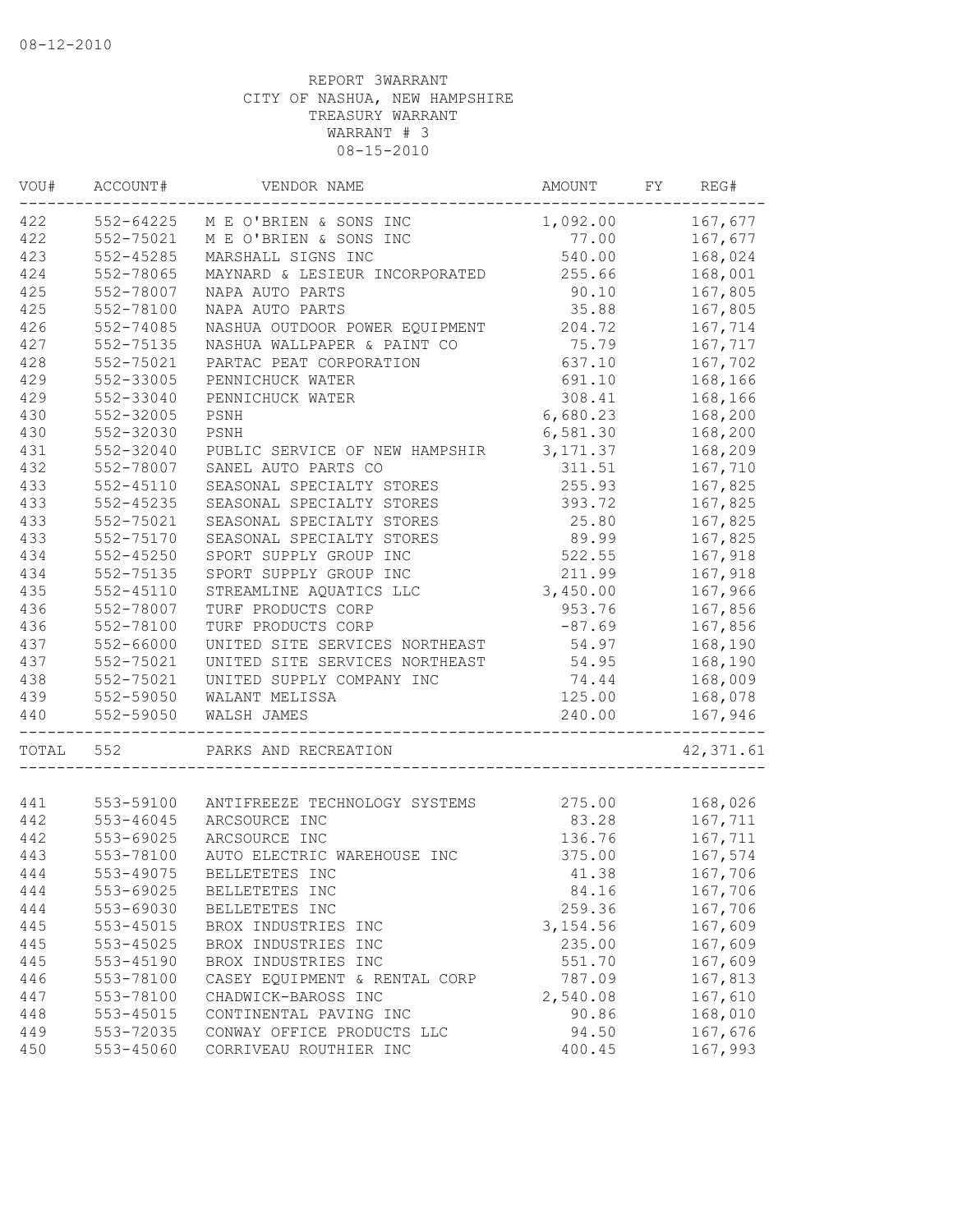| VOU#  | ACCOUNT#  | VENDOR NAME                                                  | AMOUNT    | FY | REG#       |
|-------|-----------|--------------------------------------------------------------|-----------|----|------------|
| 451   | 553-48015 | DENNIS K BURKE INC                                           | 14,205.39 |    | 168,213    |
| 452   | 553-77020 | DONOVAN SPRING COMPANY INC                                   | 642.23    |    | 167,607    |
| 453   | 553-78100 | DUNN BATTERY LLC                                             | 260.85    |    | 167,777    |
| 454   | 553-59100 | GMS HYDRAULICS INC                                           | 448.65    |    | 168,028    |
| 455   | 553-49075 | GRAINGER                                                     | 138.48    |    | 167,651    |
| 456   | 553-78100 | HOWARD P FAIRFIELD, LLC                                      | 1,371.75  |    | 167,947    |
| 457   | 553-59135 | J P PEST SERVICES                                            | 65.00     |    | 167,742    |
| 458   | 553-49075 | LIBERTY INTN'L TRUCKS OF NH LL                               | 78.28     |    | 168,000    |
| 458   | 553-59100 | LIBERTY INTN'L TRUCKS OF NH LL                               | 561.75    |    | 168,000    |
| 458   | 553-78100 | LIBERTY INTN'L TRUCKS OF NH LL                               | 969.07    |    | 168,000    |
| 459   | 553-78100 | MAC MULKIN CHEVROLET INC                                     | 41.97     |    | 167,995    |
| 460   | 553-78065 | MAYNARD & LESIEUR INCORPORATED                               | 1,050.70  |    | 168,001    |
| 461   | 553-49075 | MCDEVITT TRUCKS INC                                          | 64.88     |    | 167,832    |
| 461   | 553-78100 | MCDEVITT TRUCKS INC                                          | 161.95    |    | 167,832    |
| 462   | 553-49075 | NAPA AUTO PARTS                                              | 60.80     |    | 167,805    |
| 462   | 553-78100 | NAPA AUTO PARTS                                              | 315.50    |    | 167,805    |
| 463   | 553-78035 | NEW G.H. BERLIN OIL COMPANY                                  | 1,747.85  |    | 167,734    |
| 464   | 553-49075 | NH BRAGG & SONS INC                                          | 82.12     |    | 167,584    |
| 465   | 553-32005 | PUBLIC SERVICE OF NEW HAMPSHIR                               | 3,875.80  |    | 168,209    |
| 466   | 553-42010 | ROCHESTER MIDLAND CORPORATION                                | 900.48    |    | 168,014    |
| 467   | 553-49075 | SANEL AUTO PARTS CO                                          | 53.07     |    | 167,710    |
| 467   | 553-78100 | SANEL AUTO PARTS CO                                          | 294.53    |    | 167,710    |
| 468   | 553-48005 | SHATTUCK MALONE OIL CO                                       | 4,636.33  |    | 168,153    |
| 469   | 553-69030 | SNAP ON TOOLS                                                | 156.20    |    | 167,608    |
| 470   | 553-41015 | STAPLES ADVANTAGE                                            | 96.00     |    | 167,853    |
| 471   | 553-49075 | SUNBELT RENTALS                                              | 101.95    |    | 167,737    |
| 472   | 553-46045 | UNIFIRST CORPORATION                                         | 434.03    |    | 167,821    |
| 473   | 553-59100 | UNITED SITE SERVICES NORTHEAST                               | 54.97     |    | 168,190    |
| 474   | 553-75100 | UNLIMITED DOOR SERVICE/STEVEN                                | 235.00    |    | 168,023    |
| TOTAL | 553       | STREET DEPARTMENT                                            |           |    | 42, 214.76 |
|       |           |                                                              |           |    |            |
| 475   | 555-72035 | CONWAY OFFICE PRODUCTS LLC                                   | 104.00    |    | 167,676    |
| 476   | 555-78140 | NAPA AUTO PARTS                                              | 3.29      |    | 167,805    |
| 477   | 555-45285 | PERMA-LINE CORP OF NEW ENGLAND                               | 620.86    |    | 167,600    |
| 478   | 555-32025 | PSNH                                                         | 372.91    |    | 168,200    |
| 478   | 555-32025 | PSNH                                                         | 833.76    |    | 168,201    |
| 479   | 555-94005 | SKILLPATH SEMINARS                                           | 149.00    |    | 168,210    |
| 480   | 555-75023 | UNIFIRST CORPORATION                                         | 24.90     |    | 167,821    |
| 481   | 555-64192 | UNITED RENTALS                                               | 141.00    |    | 167,965    |
| 482   | 555-94005 | UNIVERSITY OF NEW HAMPSHIRE                                  | 60.00     |    | 168,159    |
| TOTAL | 555       | TRAFFIC DEPARTMENT<br>-------------------------------------- |           |    | 2,309.72   |
| 483   |           | 557-69025 HOME DEPOT CREDIT SERVICES                         | 61.44     |    | 168,163    |
| 484   |           | 557-74105 MUNICIPAL SUPPLY SALES CO                          | 151.94    |    | 167,759    |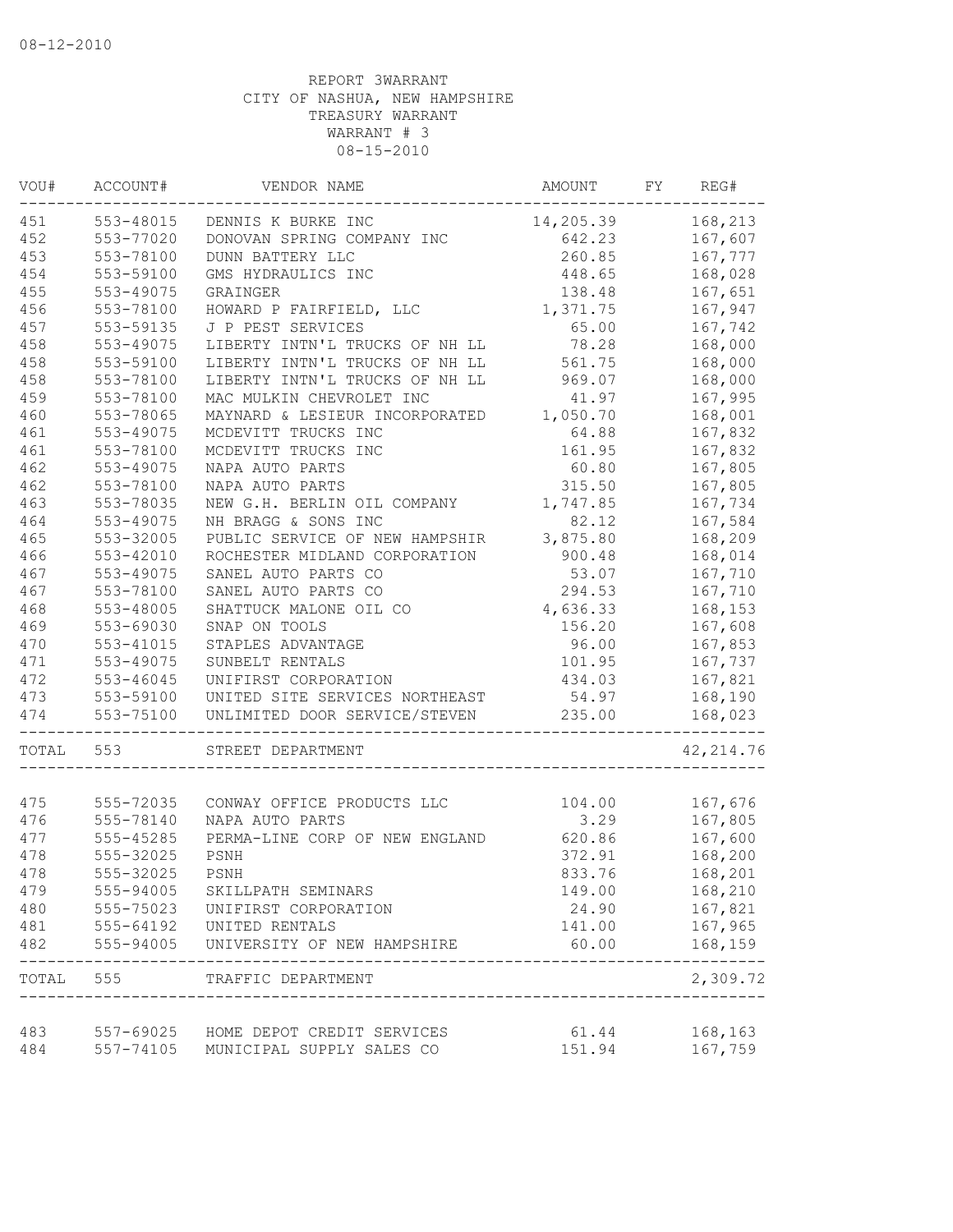| VOU#  | ACCOUNT#      | VENDOR NAME                    | <b>AMOUNT</b> | FΥ | REG#     |
|-------|---------------|--------------------------------|---------------|----|----------|
| 485   | 557-64035     | NAPA AUTO PARTS                | 5.98          |    | 167,805  |
| 486   | 557-32005     | PSNH                           | 269.70        |    | 168,201  |
| 487   | 557-43005     | STANSFIELD JILL                | 18.20         |    | 168,145  |
| 487   | 557-69025     | STANSFIELD JILL                | 69.96         |    | 168,145  |
| 488   | 557-49075     | THE GRANITE GROUP              | 15.52         |    | 168,162  |
| 489   | 557-59100     | UNITED SITE SERVICES NORTHEAST | 54.97         |    | 168,190  |
| TOTAL | 557           | PARKING LOTS                   |               |    | 647.71   |
| 490   | 561-75023     | HOME DEPOT CREDIT SERVICES     | 245.20        |    | 168,163  |
| 491   | $561 - 74085$ | NASHUA OUTDOOR POWER EQUIPMENT | 79.57         |    | 167,714  |
| 492   | 561-32005     | PSNH                           | 117.54        |    | 168,201  |
| TOTAL | 561           | EDGEWOOD CEMETERY              |               |    | 442.31   |
| 493   | 563-74085     | NASHUA OUTDOOR POWER EQUIPMENT | 245.36        |    | 167,714  |
| TOTAL | 563           | WOODLAWN CEMETERY              |               |    | 245.36   |
|       |               |                                |               |    |          |
| 494   | 571-41005     | SPILLER'S                      | 803.10        |    | 167,802  |
| 495   | $571 - 41015$ | STAPLES ADVANTAGE              | 629.19        |    | 167,853  |
| TOTAL | 571           | COMMUNITY DEVELOPMENT          |               |    | 1,432.29 |
| 496   | 572-49025     | PUTNEY PRESS                   | 30.90         |    | 167,687  |
| TOTAL | 572           | PLANNING DEPARTMENT            |               |    | 30.90    |
| 497   | 573-98029     | LAFLEUR LINDA                  | 304.63        |    | 168,146  |
| TOTAL | 573           |                                |               |    | 304.63   |
|       |               | ECONOMIC DEVELOPMENT           |               |    |          |
| 498   | 575-45050     | ACCUITY INC                    | 927.00        |    | 168,173  |
| 499   | 575-79030     | ALL STATE FIRE EQUIPMENT       | 1,399.10      |    | 167,941  |
| 500   | 575-72010     | AMS IMAGING LLC                | 420.00        |    | 167,601  |
| 501   | 575-45050     | APPLE BOOKS                    | 4,068.99      |    | 167,716  |
| 502   | 575-59100     | AUBERT YVONNE                  | 500.00        |    | 168,148  |
| 503   | $575 - 45050$ | BAKER & TAYLOR                 | 995.80        |    | 167,632  |
| 503   | 575-45050     | BAKER & TAYLOR                 | 290.06        |    | 167,633  |
| 504   | 575-45315     | BAKER & TAYLOR ENTERTAINMENT   | 796.94        |    | 167,626  |
| 505   | 575-45220     | BRODART COMPANY                | 673.40        |    | 167,998  |
| 506   | 575-59100     | CAHILL MICHAEL                 | 1,100.00      |    | 168,196  |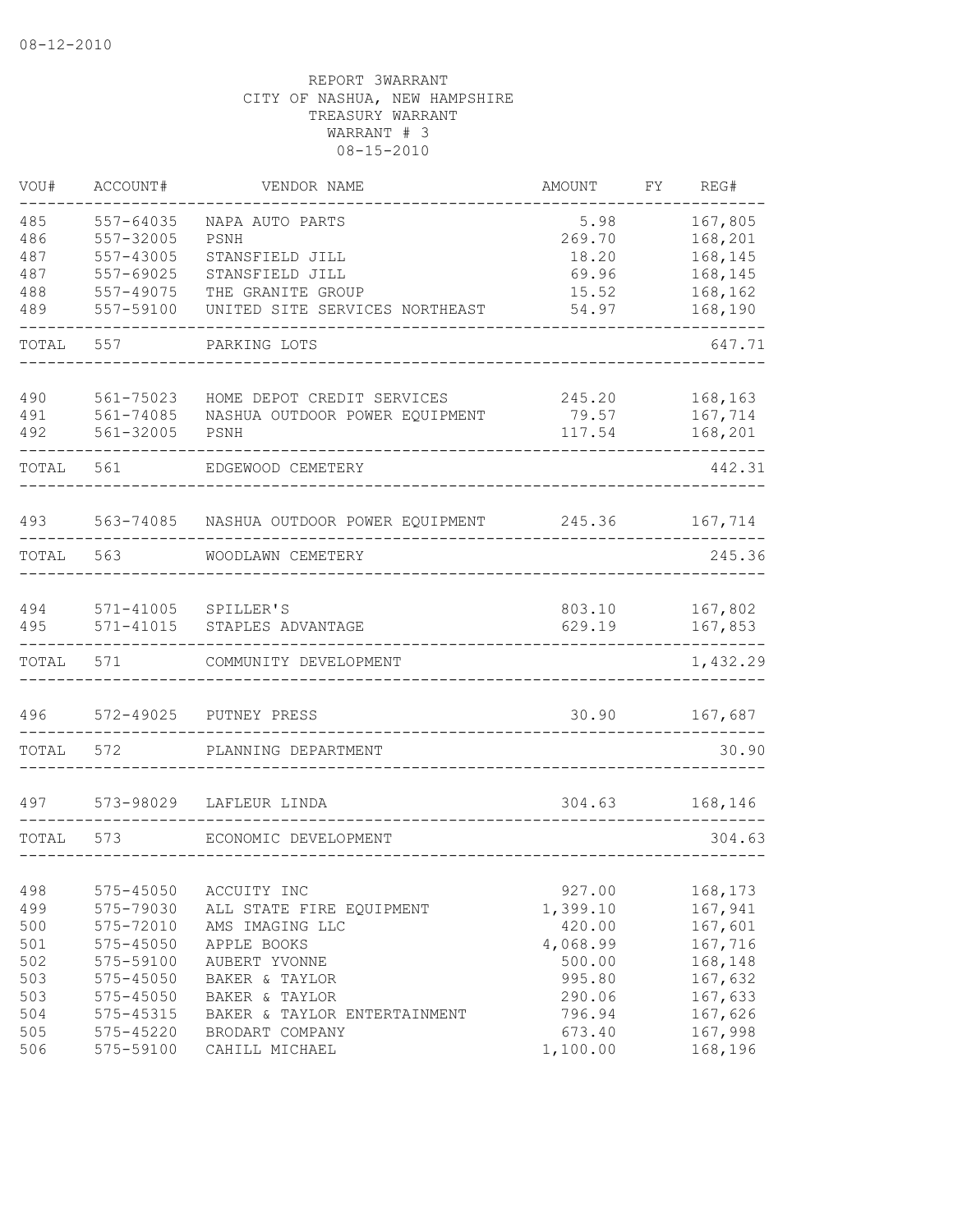| VOU#              | ACCOUNT#          | VENDOR NAME                    | AMOUNT   | FY | REG#      |
|-------------------|-------------------|--------------------------------|----------|----|-----------|
| 507               | $575 - 45050$     | COUNCIL OF STATE GOVERNMENTS   | 58.50    |    | 167,586   |
| 508               | 575-45050         | D&B                            | 579.50   |    | 167,754   |
| 509               | 575-45220         | DEMCO INC                      | 384.80   |    | 167,630   |
| 510               | $575 - 45050$     | GALE                           | 811.36   |    | 167,810   |
| 511               | 575-45220         | GAYLORD BROS INC               | 614.20   |    | 168,012   |
| 512               | $575 - 45050$     | INFORMATION PUBLICATIONS INC   | 144.00   |    | 167,720   |
| 513               | 575-75130         | JOHNSON CONTROLS INC           | 3,579.50 |    | 167,678   |
| 514               | 575-75023         | JP PEST SERVICES               | 125.00   |    | 167,704   |
| 515               | 575-45315         | MARKS BRUCE J                  | 441.36   |    | 168,149   |
| 516               | 575-45085         | MICROMARKETING LLC             | 417.22   |    | 167,705   |
| 517               | $575 - 45050$     | NADA APPRAISAL GUIDES          | 644.00   |    | 168,156   |
| 518               | 575-34015         | NATIONAL GRID                  | 108.96   |    | 168,183   |
| 519               | 575-45090         | PETTY CASH                     | 49.68    |    | 168,147   |
| 519               | 575-45150         | PETTY CASH                     | 28.99    |    | 168,147   |
| 519               | 575-78100         | PETTY CASH                     | 10.00    |    | 168,147   |
| 520               | 575-32005         | PUBLIC SERVICE OF NEW HAMPSHIR | 9,550.04 |    | 168,209   |
| 521               | 575-45085         | RANDOM HOUSE INC               | 59.50    |    | 167,859   |
| 522               | $575 - 45220$     | RECORDED BOOKS LLC             | 380.95   |    | 167,823   |
| 523               | 575-45220         | SAM'S CLUB DIRECT              | $-68.88$ |    | 168,170   |
| 523               | 575-45315         | SAM'S CLUB DIRECT              | 533.82   |    | 168,170   |
| 523               | $575 - 64015$     | SAM'S CLUB DIRECT              | 249.89   |    | 168,170   |
| 524               | 575-45050         | SIMON & SCHUSTER               | 30.14    |    | 167,627   |
| 525               | 575-75023         | STANLEY ELEVATOR COMPANY INC   | 234.00   |    | 168,021   |
| 526               | $575 - 45220$     | STAPLES ADVANTAGE              | 58.80    |    | 167,853   |
| 527               | $575 - 45050$     | WEST PAYMENT CENTER            | 40.25    |    | 167,645   |
| TOTAL             | 575               | PUBLIC LIBRARIES               |          |    | 30,236.87 |
|                   | 528 576-91005     | TRACY WILLIAM                  | 265.00   |    | 168,150   |
|                   |                   |                                |          |    |           |
| TOTAL             | 576               | BUILDING DEPARTMENT            |          |    | 265.00    |
| 529               | 577-94005 AACE    |                                | 1,275.00 |    | 168,167   |
| 530               | 577-49075         | STAR PACKER BADGES             | 166.50   |    | 167,637   |
|                   |                   |                                |          |    |           |
| TOTAL             | 577               | CODE ENFORCEMENT               |          |    | 1,441.50  |
|                   |                   |                                |          |    |           |
|                   | 221,685 581-49050 | ADVANCED LAMPS                 | 2,638.26 |    | 168,119   |
|                   | 221,686 581-53100 | AMERICAN SECURITY & FIRE PROTE | 4,320.00 |    | 167,580   |
|                   | 221,687 581-53100 | ARCSOURCE INC                  | 333.85   |    | 167,711   |
|                   | 221,688 581-95005 | ASCD                           | 89.00    |    | 168,217   |
|                   | 221,689 581-75023 | B & S LOCKSMITH INC            | 200.40   |    | 167,749   |
|                   | 221,690 581-49050 | BAILEY POTTERY EQUIP CORP      | 351.35   |    | 167,931   |
|                   | 221,691 581-31005 | BAYRING COMMUNICATIONS         | 2,298.14 |    | 168,223   |
| 221,692 581-75023 |                   | BELLETETES INC                 | 245.03   |    | 167,706   |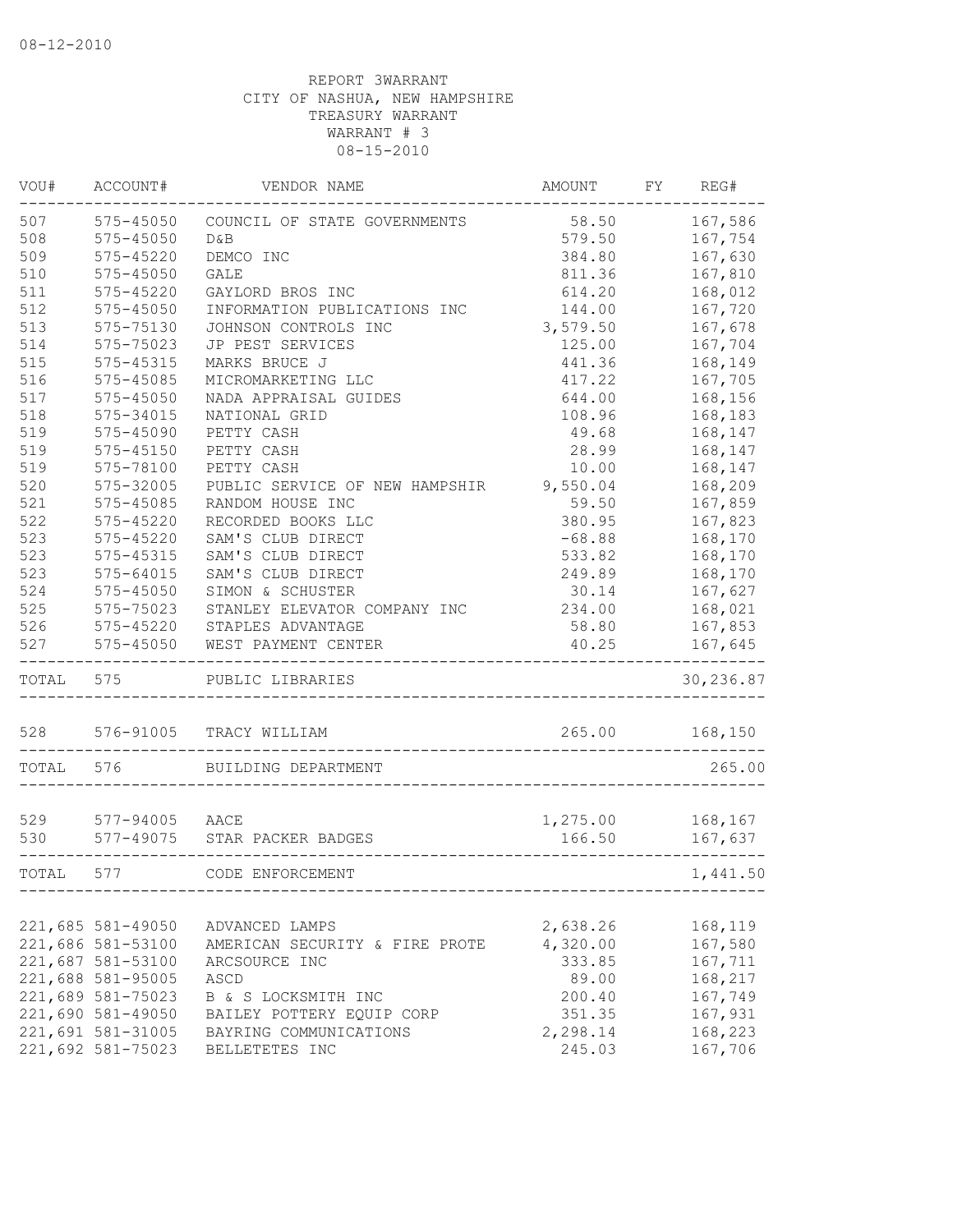| 221,693 581-78007<br>488.18<br>BEST FORD<br>221,694 581-49050<br>BLICK ART MATERIALS<br>1,479.95<br>221,695 581-49075<br>BLUETARP FINANCIAL INC<br>931.64<br>15,935.55<br>221,696 581-53100<br>BOB'S FLOOR SVC OF NH INC<br>221,697 581-49050<br>BOURQUE CAROLYN<br>14.99<br>221,698 581-49910<br>1,564.50<br>BRENTWOOD DISTRIBUTION LLC | 167,590<br>167,950<br>168,120<br>167,807<br>167,881<br>167,999<br>167,964<br>167,921<br>167,977 |
|------------------------------------------------------------------------------------------------------------------------------------------------------------------------------------------------------------------------------------------------------------------------------------------------------------------------------------------|-------------------------------------------------------------------------------------------------|
|                                                                                                                                                                                                                                                                                                                                          |                                                                                                 |
|                                                                                                                                                                                                                                                                                                                                          |                                                                                                 |
|                                                                                                                                                                                                                                                                                                                                          |                                                                                                 |
|                                                                                                                                                                                                                                                                                                                                          |                                                                                                 |
|                                                                                                                                                                                                                                                                                                                                          |                                                                                                 |
|                                                                                                                                                                                                                                                                                                                                          |                                                                                                 |
| 221,699 581-91005<br>93.13<br>CALLAN KIMBERLY                                                                                                                                                                                                                                                                                            |                                                                                                 |
| 221,700 581-55015<br>850.00<br>CANFIELD BRAD                                                                                                                                                                                                                                                                                             |                                                                                                 |
| 221,701 581-55015<br>210.00<br>CANTARA DEBORAH                                                                                                                                                                                                                                                                                           |                                                                                                 |
| 221,702 581-42130<br>480.00<br>CAPP INC                                                                                                                                                                                                                                                                                                  | 167,863                                                                                         |
| 221,703 581-55018<br>8,300.00<br>CARING HANDS TRANSPORTATION LL                                                                                                                                                                                                                                                                          | 167,953                                                                                         |
| 221,704 581-42010<br>CENTRAL PAPER PRODUCTS CO<br>23, 918.26                                                                                                                                                                                                                                                                             | 168,013                                                                                         |
| 292.93<br>221,705 581-49075<br>CHEMSEARCH                                                                                                                                                                                                                                                                                                | 167,695                                                                                         |
| 221,706 581-53103<br>CLARK ASSOCIATES/DEBBIE CLARK<br>8,426.25                                                                                                                                                                                                                                                                           | 167,615                                                                                         |
| 221,707 581-49075<br>82.00<br>COFFEE PAUSE                                                                                                                                                                                                                                                                                               | 167,979                                                                                         |
| 221,708 581-49050<br>35.98<br>COLEMAN CAROL                                                                                                                                                                                                                                                                                              | 167,878                                                                                         |
| 15,256.60<br>221,709 581-74092<br>COMPUTER HUT OF N E INC                                                                                                                                                                                                                                                                                | 168,019                                                                                         |
| 221,710 581-51015<br>1,306.00<br>CONNELLY REPORTING & VIDEO SER                                                                                                                                                                                                                                                                          | 167,827                                                                                         |
| 221,711 581-91005<br>CONRAD MARK<br>31.90                                                                                                                                                                                                                                                                                                | 167,875                                                                                         |
| 221,712 581-55015<br>2.30<br>COOPER CATHERINE                                                                                                                                                                                                                                                                                            | 168,114                                                                                         |
| 398.96<br>221,713 581-49910<br>CORRIVEAU ROUTHIER INC                                                                                                                                                                                                                                                                                    | 167,993                                                                                         |
| 112.80<br>221,714 581-49030<br>COUSIN'S VIDEO INC                                                                                                                                                                                                                                                                                        | 167,960                                                                                         |
| 221,715 581-49025<br>CURRICULUM ASSOCIATES, INC<br>414.92                                                                                                                                                                                                                                                                                | 167,894                                                                                         |
| 221,715 581-49050<br>CURRICULUM ASSOCIATES, INC<br>185.90                                                                                                                                                                                                                                                                                | 167,894                                                                                         |
| 221,716 581-64045<br>CUSTOM COMPUTER SPECIALIST INC<br>25,900.72                                                                                                                                                                                                                                                                         | 167,843                                                                                         |
| 221,717 581-49035<br>38.25<br>DEERE & CO                                                                                                                                                                                                                                                                                                 | 167,932                                                                                         |
| 221,718 581-49050<br>DELTA EDUCATION<br>52.20                                                                                                                                                                                                                                                                                            | 167,905                                                                                         |
| 221,719 581-49050<br>DELTA PUBLISHING CO & RAVEN TR<br>142.13                                                                                                                                                                                                                                                                            | 168,118                                                                                         |
| 221,720 581-49050<br>DEMCO INC<br>108.51                                                                                                                                                                                                                                                                                                 | 167,630                                                                                         |
| 221,721 581-91005<br>DICHARD ALLAN<br>143.50                                                                                                                                                                                                                                                                                             | 168,113                                                                                         |
| 221,722 581-91005<br>DONOVAN DANIEL<br>14.40                                                                                                                                                                                                                                                                                             | 168,110                                                                                         |
| 221,723 581-78007<br>1,719.65<br>DONOVAN EQUIPMENT CO INC                                                                                                                                                                                                                                                                                | 167,606                                                                                         |
| 559.94<br>221,724 581-45910<br>EBSCO INFORMATION SERVICES                                                                                                                                                                                                                                                                                | 168,011                                                                                         |
| 221,725 581-64040<br>EDUCATION LOGISTICS INC<br>4,132.00                                                                                                                                                                                                                                                                                 | 167,872                                                                                         |
| 221,726 581-49050<br>42.90<br>ERIC ARMIN INC                                                                                                                                                                                                                                                                                             | 167,909                                                                                         |
| 221,727 581-91005<br>6.60<br>ESSON VIRGINIA                                                                                                                                                                                                                                                                                              | 167,884                                                                                         |
| 221,728 581-49050<br>ETA CUISENAIRE<br>56.95                                                                                                                                                                                                                                                                                             | 167,907                                                                                         |
| 83.75<br>221,729 581-42130<br>F W WEBB COMPANY                                                                                                                                                                                                                                                                                           | 167,640                                                                                         |
| 221,730 581-31005<br>52.23<br>FAIR POINT COMMUNICATIONS INC                                                                                                                                                                                                                                                                              | 168,221                                                                                         |
| 221,731 581-31005<br>28.45<br>FAIRPOINT COMMUNICATIONS INC                                                                                                                                                                                                                                                                               | 168,219                                                                                         |
| 221,732 581-31005<br>FAIRPOINT COMMUNICATIONS INC<br>115.67                                                                                                                                                                                                                                                                              | 168,220                                                                                         |
| 221,733 581-49075<br>38.48<br>FASTENAL COMPANY                                                                                                                                                                                                                                                                                           | 167,757                                                                                         |
| 221,734 581-49050<br>FIELDTEX PRODUCTS INC<br>167.95                                                                                                                                                                                                                                                                                     | 168,121                                                                                         |
| 221,735 581-55010<br>FIRST STUDENT INC<br>154.72                                                                                                                                                                                                                                                                                         | 167,908                                                                                         |
| 221,736 581-49050<br>576.49<br>FLINN SCIENTIFIC INC                                                                                                                                                                                                                                                                                      | 167,647                                                                                         |
| 221,737 581-49050<br>1,123.39<br>FREY SCIENTIFIC                                                                                                                                                                                                                                                                                         | 167,673                                                                                         |
| 221,738 581-49050<br>1,684.60<br><b>GOPHER</b>                                                                                                                                                                                                                                                                                           | 167,868                                                                                         |
| 221,739 581-42130<br>513.30<br>GRAINGER                                                                                                                                                                                                                                                                                                  | 167,651                                                                                         |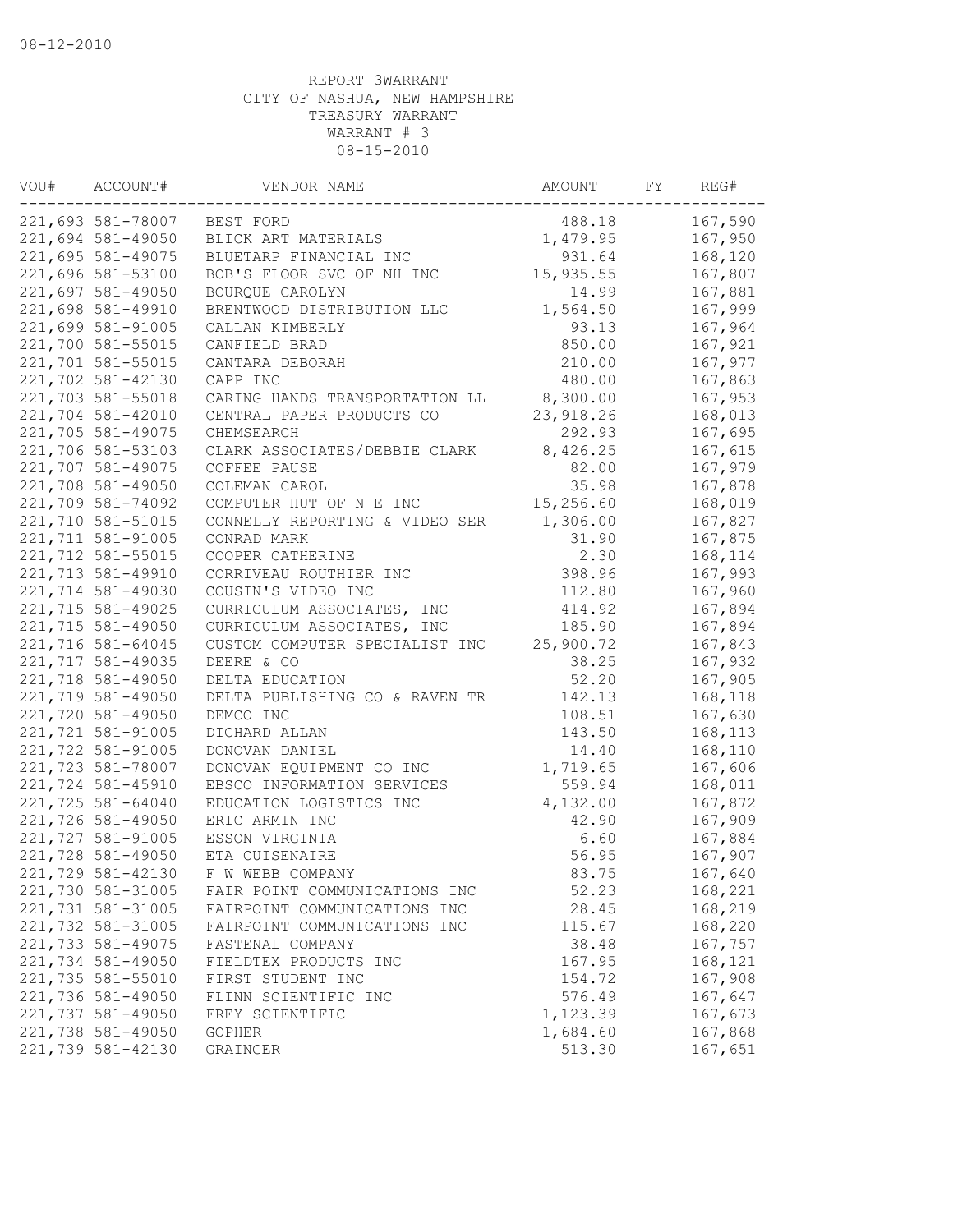| VOU# | ACCOUNT#          | VENDOR NAME                              | AMOUNT             |  | REG#    |
|------|-------------------|------------------------------------------|--------------------|--|---------|
|      | 221,740 581-42130 | GRANITE GROUP (THE)                      | 480.00             |  | 167,817 |
|      | 221,741 581-49050 | GUIDANCE GROUP INC (THE)                 | 302.57             |  | 167,962 |
|      | 221,742 581-49050 | HAL LEONARD CORP                         | 195.00             |  | 167,784 |
|      | 221,743 581-74092 | HEWLETT PACKARD COMPANY                  | 1,594.00           |  | 167,652 |
|      | 221,744 581-49030 | HIGHSMITH INC                            | 299.34             |  | 168,005 |
|      | 221,744 581-49050 | HIGHSMITH INC                            | 347.38             |  | 168,005 |
|      | 221,745 581-49095 | HM RECEIVABLES CO LLC                    | 282.70             |  | 167,971 |
|      | 221,746 581-49075 | HOME DEPOT CREDIT SERVICES               | 674.67             |  | 167,898 |
|      | 221,747 581-49050 | HOSPITALITY & TOURISM                    | 30.87              |  | 168,152 |
|      | 221,748 581-49910 | JOHN DEERE LANDSCAPES INC                | 86.17              |  | 167,638 |
|      | 221,749 581-49050 | KELVIN                                   | 85.20              |  | 168,052 |
|      | 221,750 581-49050 | KEY CURRICULUM PRESS                     | 62.43              |  | 167,648 |
|      | 221,751 581-49035 | LAKESHORE LEARNING MATERIALS             | 312.89             |  | 167,662 |
|      | 221,752 581-49050 | LINGUISYSTEMS INC                        | 155.80             |  | 167,883 |
|      | 221,753 581-42110 | M & M ELECTRICAL SUPPLY CO INC           | 2,297.47           |  | 167,992 |
|      | 221,754 581-66005 | MAILFINANCE                              | 145.22             |  | 168,122 |
|      | 221,755 581-43005 | MASCIOCCHI LINDA                         | 12.01              |  | 167,924 |
|      | 221,756 581-53103 | MCCARTNEY AMY                            | 1,824.00           |  | 167,955 |
|      | 221,757 581-49050 | MCGRAW HILL COMPANIES                    | 14, 347.35         |  | 167,684 |
|      | 221,758 581-49050 | MCKNIGHT JACQUELINE                      | 134.26             |  | 167,873 |
|      | 221,759 581-49075 | MILL METALS CORP                         | 95.00              |  | 167,788 |
|      | 221,760 581-49050 | MUSIC IN MOTION                          | 319.94             |  | 167,882 |
|      | 221,761 581-49050 | NAEYC RESOURCES SALES                    | 99.00              |  | 168,216 |
|      | 221,762 581-49910 | NASHUA OUTDOOR POWER EQUIPMENT           | 309.28             |  | 167,714 |
|      | 221,763 581-49075 | NASHUA WALLPAPER & PAINT CO              | 2,393.32           |  | 167,717 |
|      | 221,764 581-49050 | NATIONAL GEOGRAPHIC SCHOOL PUB           | 11.54              |  | 168,111 |
|      | 221,765 581-34015 | NATIONAL GRID                            | 726.65             |  | 168,224 |
|      | 221,766 581-49050 | NATIONAL SCHOOL PRODUCTS                 | 141.81             |  | 167,573 |
|      | 221,767 581-49050 | NCS PEARSON INC                          | 58.00              |  | 167,910 |
|      | 221,768 581-95005 | NEW HAMPSHIRE STATE LIBRARY              | 2,000.00           |  | 168,208 |
|      | 221,769 581-31005 | NEXTEL COMMUNICATIONS                    | 2,375.69           |  | 168,157 |
|      | 221,770 581-95005 | NHASP                                    | 3,501.00           |  | 168,155 |
|      | 221,771 581-95005 | NHSAA                                    | 750.00             |  | 168,218 |
|      | 221,772 581-49050 | NIMCO INC                                | 201.74             |  | 167,904 |
|      | 221,773 581-53100 | NORTHEAST RECORD RETENTION LLC           | 385.00             |  | 168,123 |
|      | 221,774 581-72035 | OFFTECH NEW ENGLAND                      | 799.00             |  | 167,830 |
|      | 221,775 581-49050 | ORIENTAL TRADING CO INC                  | 47.95              |  | 167,892 |
|      | 221,776 581-49910 | OUTDOOR WORLD OF NEW ENGLAND             | 1,975.00           |  | 167,929 |
|      | 221,777 581-49050 | OXFORD UNIVERSITY PRESS INC              | 324.04             |  | 168,015 |
|      | 221,778 581-31005 | PAETEC COMMUNICATIONS INC                | 17.91              |  | 167,928 |
|      | 221,779 581-33005 | PENNICHUCK WATER WORKS INC               | 2,693.97           |  | 168,160 |
|      | 221,780 581-43005 | PITNEY BOWES INCORPORATED                | 128.55             |  | 168,018 |
|      | 221,781 581-49050 | PLANK ROAD PUBLISHING INC                | 156.17             |  | 167,605 |
|      | 221,782 581-49030 |                                          |                    |  | 167,944 |
|      | 221,782 581-49050 | PRO AV SYSTEMS INC<br>PRO AV SYSTEMS INC | 298.00             |  | 167,944 |
|      | 221,783 581-32005 | PSNH                                     | 174.00<br>2,218.38 |  | 168,206 |
|      | 221,784 581-32005 | PUBLIC SERVICE OF NH                     | 15, 365.52         |  | 168,204 |
|      | 221,785 581-42110 | REXEL CLS                                | 143.78             |  | 167,952 |
|      |                   |                                          |                    |  |         |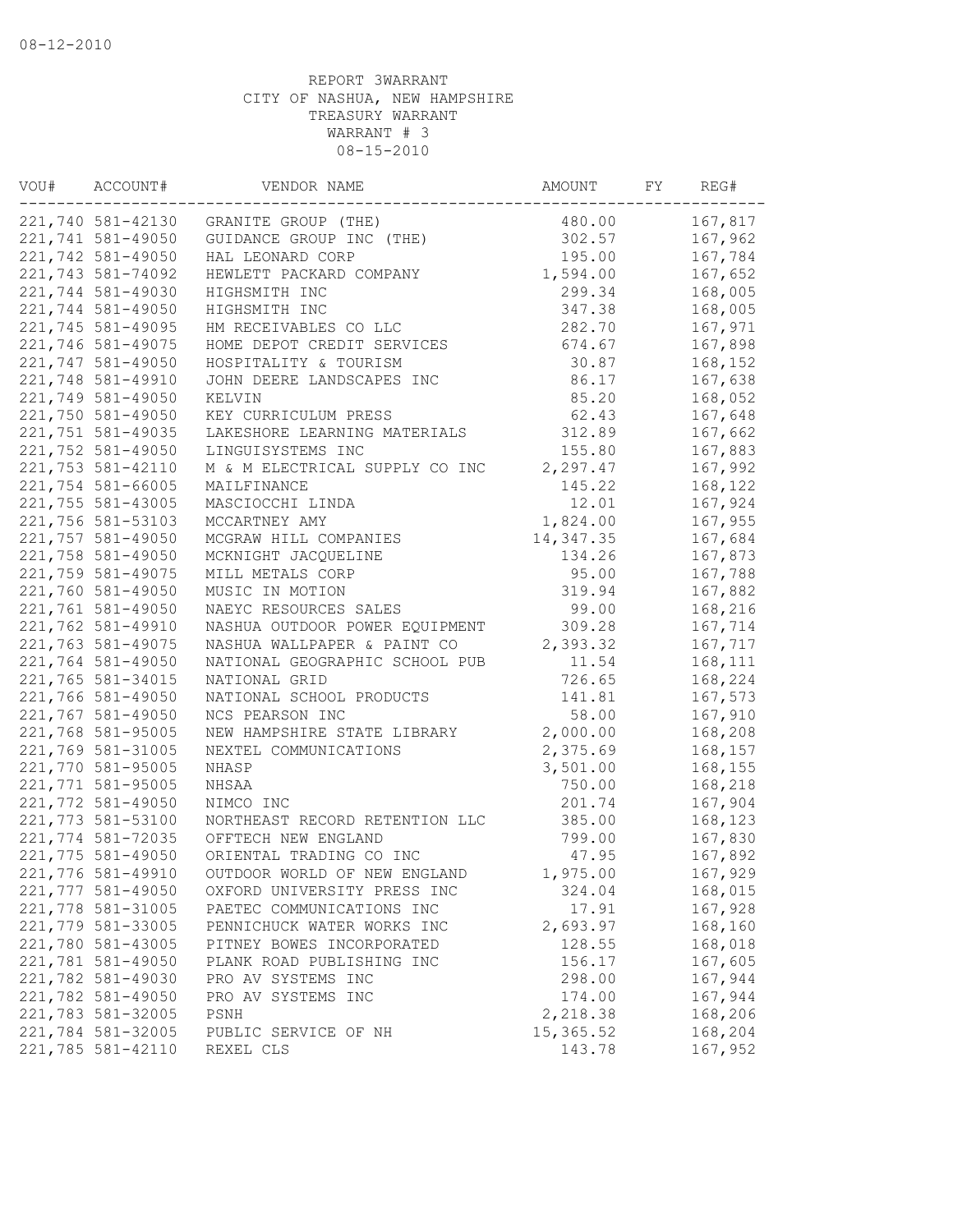| VOU#  | ACCOUNT#          | VENDOR NAME                    | AMOUNT     |  | REG#       |  |
|-------|-------------------|--------------------------------|------------|--|------------|--|
|       | 221,786 581-78007 | SANEL AUTO PARTS CO            | 583.01     |  | 167,710    |  |
|       | 221,787 581-49050 | SCANTRON CORP                  | 233.74     |  | 167,951    |  |
|       | 221,788 581-49035 | SCHOLASTIC INCORPORATED        | 112.75     |  | 168,017    |  |
|       | 221,789 581-47010 | SCHOOL HEALTH ALERT            | 44.00      |  | 167,870    |  |
|       | 221,790 581-47010 | SCHOOL HEALTH CORP             | 405.78     |  | 167,597    |  |
|       | 221,791 581-41015 | SCHOOL SPECIALTY INC           | 2.69       |  | 167,886    |  |
|       | 221,791 581-49050 | SCHOOL SPECIALTY INC           | 10,959.15  |  | 167,886    |  |
|       | 221,791 581-49050 | SCHOOL SPECIALTY INC           | $-50.88$   |  | 167,887    |  |
|       | 221,791 581-49110 | SCHOOL SPECIALTY INC           | 9.30       |  | 167,886    |  |
|       | 221,792 581-75015 | SIEMENS INDUSTRY, INC          | 12,238.00  |  | 167,934    |  |
|       | 221,793 581-42110 | SIMPLEXGRINNELL                | 1,589.05   |  | 167,581    |  |
|       | 221,794 581-53100 | SOLUTION TREE INC              | 3,500.00   |  | 167,991    |  |
|       | 221,795 581-31005 | SPRINT                         | 12.86      |  | 168,222    |  |
|       | 221,796 581-53100 | STANLEY ELEVATOR COMPANY INC   | 1,364.00   |  | 168,021    |  |
|       | 221,797 581-41015 | STAPLES BUSINESS ADVANTAGE     | 990.97     |  | 167,791    |  |
|       | 221,797 581-49050 | STAPLES BUSINESS ADVANTAGE     | 480.01     |  | 167,791    |  |
|       | 221,797 581-49110 | STAPLES BUSINESS ADVANTAGE     | 270.63     |  | 167,791    |  |
|       | 221,798 581-53100 | STATE OF NH CRIMINAL RECORDS   | 221.00     |  | 168,151    |  |
|       | 221,799 581-49050 | SUMMIT LEARNING                | 204.45     |  | 167,914    |  |
|       | 221,800 581-49050 | SUNTEX INTERNATIONAL INC       | 50.93      |  | 168,108    |  |
|       | 221,801 581-49050 | TEACHER CREATED RESOURCES      | 125.88     |  | 167,945    |  |
|       | 221,802 581-49050 | TEACHER'S DISCOVERY            | 250.01     |  | 167,899    |  |
|       | 221,803 581-78007 | TOWERS MOTOR PARTS CORP        | 452.42     |  | 167,809    |  |
|       | 221,804 581-74092 | TWIN STATE//VOICE.DATA.VIDEO.I | 150.00     |  | 167,919    |  |
|       | 221,805 581-42120 | UNITED SUPPLY INC              | 946.37     |  | 167,920    |  |
|       | 221,806 581-31005 | VERIZON BUSINESS               | 4,412.68   |  | 167,575    |  |
|       | 221,807 581-49030 | WHITCOMB ASSOCIATES            | 316.62     |  | 167,865    |  |
|       | 221,808 581-64040 | X2 DEVELOPMENT                 | 124,850.00 |  | 167,949    |  |
|       |                   |                                |            |  |            |  |
| TOTAL | 581               | SCHOOL DEPARTMENT              |            |  | 354,850.54 |  |
|       |                   |                                |            |  |            |  |
| 531   | 590-24531         | ADAMSON INDUSTRIES CORP        | 3,569.10   |  | 167,739    |  |
| 532   | 590-24531         | MHQ MUNICIPAL VEHICLES         | 188,120.00 |  | 167,566    |  |
| 533   | 590-24531         | STREICHER'S INC                | 959.99     |  | 167,680    |  |
| 534   | 590-24531         | WINCO IDENTIFICATION CORP      | 540.21     |  | 167,715    |  |
| 535   | 590-24572         | SPILLER'S                      | 4,459.80   |  | 167,802    |  |
| 536   | 590-24573         | VHB                            | 1,500.00   |  | 167,897    |  |
| 537   | 590-24575         | BRODART COMPANY                | 2,332.74   |  | 167,998    |  |
| 538   | 590-24575         | KING MARK R                    | 522.00     |  | 168,042    |  |
| 539   | 590-24575         | SSI TECHNOLOGIES               | 522.00     |  | 168,198    |  |
| 540   | 590-24575         | TUTOR.COM INC                  | 21,500.00  |  | 167,567    |  |
| 541   | 590-24577         | STAR PACKER BADGES             | 325.00     |  | 167,637    |  |
|       | 221,809 590-24581 | BEN'S UNIFORMS                 | 440.00     |  | 168,022    |  |
|       | 221,810 590-24581 | BURNS CARRIE                   | 3,680.00   |  | 167,930    |  |
|       | 221,811 590-24581 | BUSHEY WANDA                   | 2,514.76   |  | 167,917    |  |
|       | 221,812 590-24581 | D & M STRIPING                 | 13,170.00  |  | 167,591    |  |
|       | 221,813 590-24581 | DISCOVERY EDUCATION            | 4,051.75   |  | 168,175    |  |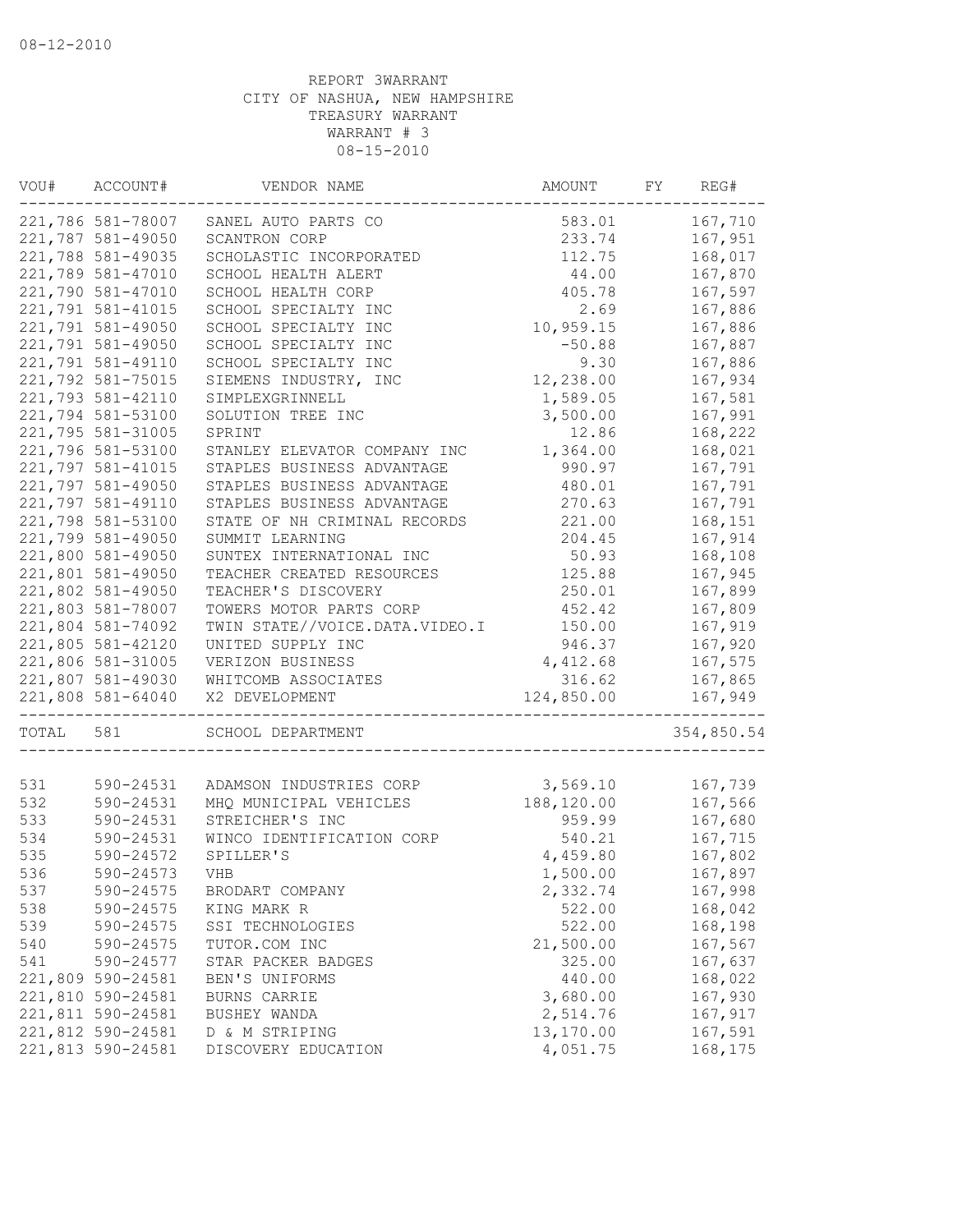| VOU#      | ACCOUNT#          | VENDOR NAME               | <b>AMOUNT</b> | FY<br>REG#  |
|-----------|-------------------|---------------------------|---------------|-------------|
|           | 221,814 590-24581 | F W WEBB COMPANY          | 3,629.73      | 167,640     |
|           | 221,815 590-24581 | FILTER SALES & SERVICE    | 2,233.99      | 167,879     |
|           | 221,816 590-24581 | J W FLEET & EQUIPMENT INC | 4,475.00      | 167,933     |
|           | 221,817 590-24581 | LOWTON JENNIFER           | 226.68        | 167,969     |
|           | 221,818 590-24581 | PARAMOUNT COMPUTERS LLC   | 3,500.00      | 167,974     |
|           | 221,819 590-24581 | PROVOST HOLLY A           | 360.00        | 167,775     |
|           | 221,820 590-24581 | SCHOOL SPECIALTY INC      | 338.63        | 167,887     |
|           | 221,821 590-24581 | SLATTERY JULIE            | 3,720.00      | 167,954     |
|           | 221,822 590-24581 | SPARGO LORNA              | 1,296.00      | 167,981     |
|           | 221,823 590-24581 | TRUGREEN                  | 2,674.14      | 167,826     |
|           | 221,824 590-24581 | VIKING ROOFING, INC.      | 6,892.00      | 167,937     |
| TOTAL 590 |                   | PRIOR YEAR OBLIGATIONS    |               | 277, 553.52 |
|           |                   |                           |               |             |
| 542       | 592-85005         | FEDEX                     | 59.43         | 168,158     |
| TOTAL 592 |                   | BONDED DEBT SERVICE       |               | 59.43       |
|           |                   |                           |               |             |
| 543       | 595-22015         | CALLAHAN JOHN & KATHLEEN  | 63.25         | 168,067     |
| 544       | 595-22015         | LJJ REALTY LLC            | 91.35         | 168,062     |
| 545       | 595-22015         | RAPID REAL ESTATE LLC     | 127.50        | 168,066     |
| 546       | 595-22015         | SAAJ LLC                  | 79.05         | 168,063     |
| 547       | 595-22015         | SCHAEFER PAUL JR          | 92.88         | 168,061     |
| 548       | 595-22015         | TEMPLE/EAST PEARL REALTY  | 123.97        | 168,064     |
| 549       | 595-22015         | VAN HORN DAVID            | 28.92         | 168,065     |
| 550       | 595-22020         | CALLAHAN JOHN & KATHLEEN  | 1,401.27      | 168,067     |
| 551       | 595-22020         | LJJ REALTY LLC            | 2, 114.79     | 168,062     |
| 552       | 595-22020         | RAPID REAL ESTATE LLC     | 3,129.58      | 168,066     |
| 553       | 595-22020         | SAAJ LLC                  | 1,871.01      | 168,063     |
| 554       | 595-22020         | SCHAEFER PAUL JR          | 2,190.11      | 168,061     |
| 555       | 595-22020         | TEMPLE/EAST PEARL REALTY  | 2,988.86      | 168,064     |
| 556       | 595-22020         | VAN HORN DAVID            | 741.27        | 168,065     |
| TOTAL     | 595               | OVERLAY                   |               | 15,043.81   |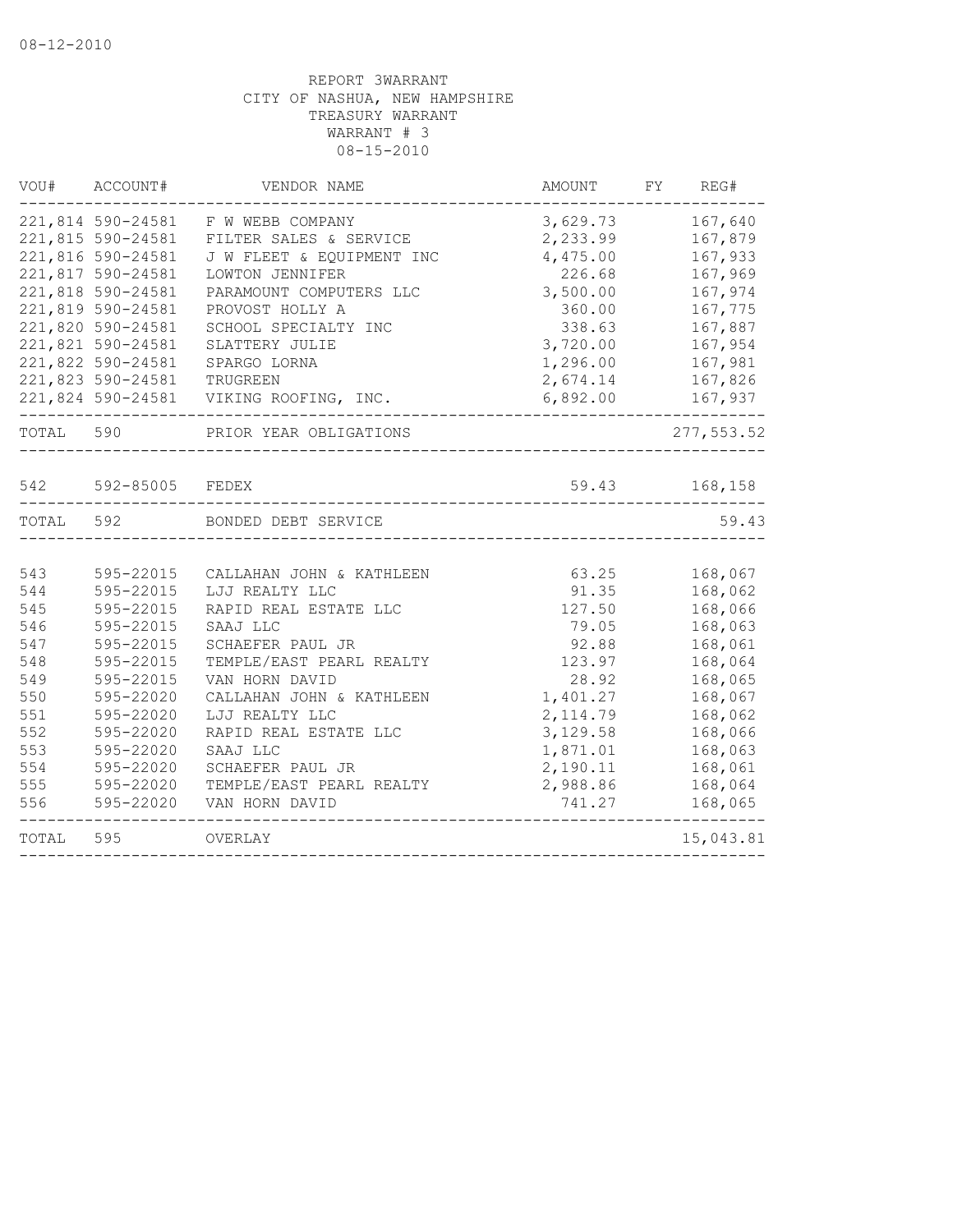| VOU#       | ACCOUNT#             | VENDOR NAME                                                         | AMOUNT FY REG#        |  |                    |  |
|------------|----------------------|---------------------------------------------------------------------|-----------------------|--|--------------------|--|
| 557        |                      | 617-01 D L KING & ASSOCIATES INC 16,650.00 167,622                  |                       |  |                    |  |
| TOTAL      |                      | 617-01 CAP IMP - BUILDING MAINT<br>GENERAL REPAIRS - CITY HALL      |                       |  | 16,650.00          |  |
| 558        | $632 - 08$           | THERIAULT & SONS INC                                                | 4,400.00              |  | 167,913            |  |
| TOTAL      | $632 - 08$           | CAP IMP - FIRE<br>DEFERRED BUILDING MAINT FY08                      |                       |  | 4,400.00           |  |
| 559<br>560 | 632-09<br>$632 - 09$ | ANCTIL IRRIGATION SYSTEMS, LLC 9,664.00<br>BRIAN MASON ELECTRIC LLC | 157.75                |  | 167,565<br>167,766 |  |
| TOTAL      | $632 - 09$           | CAP IMP - FIRE<br>DEFERRED BUILDING MAINT FY09                      |                       |  | 9,821.75           |  |
|            | 561 653-20           | MILL CITY LANDSCAPING                                               | 2,338.80              |  | 167,988            |  |
| TOTAL      | $653 - 20$           | CAP IMP - STREET DEPT<br>SIDEWALK CONSTR & REPLACEMENT              |                       |  | 2,338.80           |  |
|            |                      | 221,825 681-13 PICHETTE BROS CONSTRUCTION INC 11,777.43 167,800     |                       |  |                    |  |
|            | TOTAL 681-13         | CAP IMP - SCHOOL<br>DEFERRED MAINTENANCE/                           |                       |  | 11,777.43          |  |
| 562<br>563 | 699-07               | 699-07 C W DOWNER & CO<br>PATENAUDE JOHN L                          | 25,560.10<br>8,367.71 |  | 167,861<br>168,055 |  |
| TOTAL      | 699-07               | OTHER EXPENSES<br>WATER SUPPLY ACOUISITION                          |                       |  | 33, 927.81         |  |
|            |                      |                                                                     |                       |  |                    |  |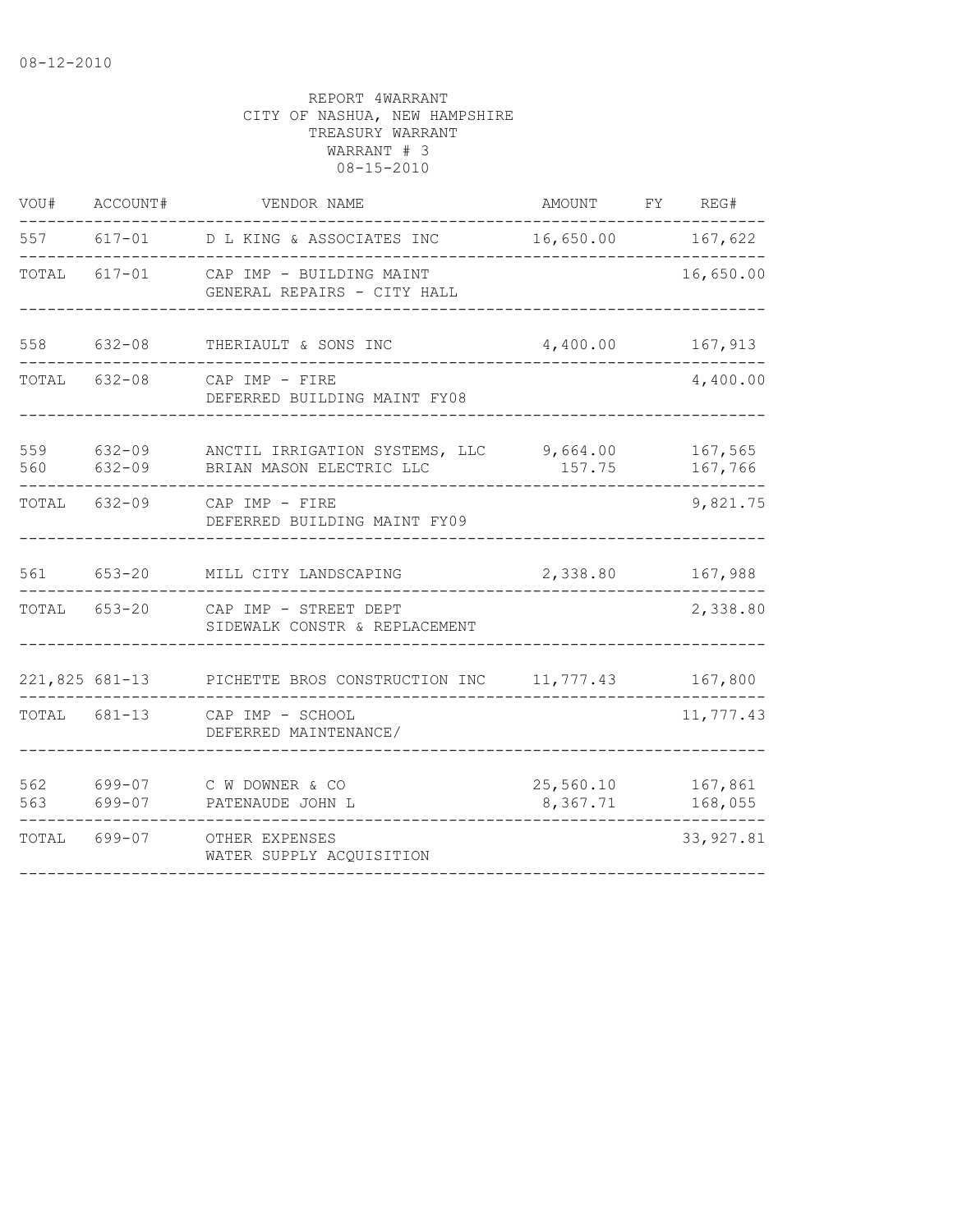| VOU#       | ACCOUNT# PROGRAM | VENDOR NAME                                                                        |                       | AMOUNT FY REG#     |
|------------|------------------|------------------------------------------------------------------------------------|-----------------------|--------------------|
|            |                  | 564 717-53185 3733 J LAWRENCE HALL INC                                             |                       | 14,850.00 168,037  |
| TOTAL      |                  | 717 CPF-GENERAL GOV'T BUILDINGS                                                    | 14,850.00             |                    |
| 565<br>566 |                  | 722-53140 3735 BERRY DUNN MCNEIL & PARKER<br>722-53140 3735 CAREER CONNECTIONS     | 32,352.00<br>1,321.60 | 167,927<br>167,674 |
| TOTAL      |                  | 722 CPF-INFORMATION TECHNOLOGY                                                     | 33,673.60             |                    |
| 567<br>568 |                  | 753-53075 3740 HAYNER/SWANSON INC<br>753-53075 3740 NASHUA REGIONAL PLANNING COMMI | 1,455.71<br>1,347.97  | 167,922<br>168,025 |
| TOTAL      |                  | 753 CPF-STREET DEPT                                                                | 2,803.68              |                    |
| 569<br>569 | 757-53030        | 757-53030 3736 DESMAN ASSOCIATES<br>3737 DESMAN ASSOCIATES                         | 1,280.54<br>1,280.55  | 168,179<br>168,179 |
| TOTAL      | 757              | CPF-PARKING LOTS                                                                   | 2,561.09              |                    |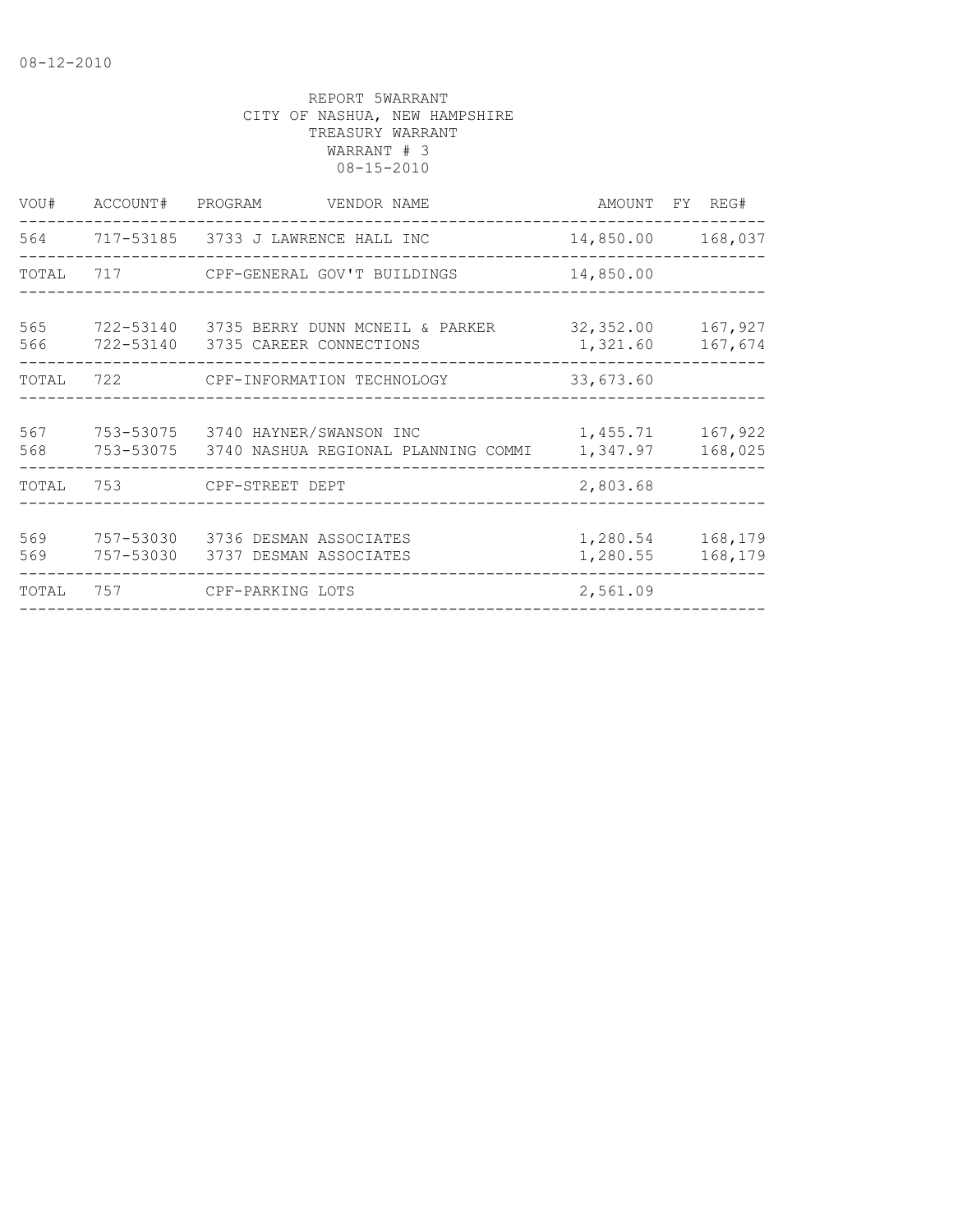| 225.03<br>168,100<br>$801 - 151 - 01$<br>NASHUA CIRCUITS<br>801-32005<br>PUBLIC SERVICE OF NEW HAMPSHIR<br>1,052.50<br>168,209<br>801-46045<br>CCP INDUSTRIES INC<br>24.53<br>167,712<br>7,921.51<br>801-48005<br>SHATTUCK MALONE OIL CO<br>168,153<br>801-48005<br>SHATTUCK MALONE OIL CO<br>9,109.73<br>168,153<br>2,772.53<br>801-48005<br>SHATTUCK MALONE OIL CO<br>168,153<br>801-53075<br>5,441.63<br>168,168<br>USDA APHIS<br>7,869.47<br>801-59100<br>168,035<br>UNIVERSAL RECYCLING TECH LLC<br>801-59105<br>BILL'S WORLD CLASS CLEANING IN<br>780.00<br>167,985<br>801-59238<br>79.65<br>168,188<br>OFFICE EQUIPMENT FINANCE SERVI<br>801-59245<br>D & R TOWING INC<br>895.00<br>167,994<br>56.00<br>167,676<br>801-72010<br>CONWAY OFFICE PRODUCTS LLC<br>580<br>9.70<br>801-75023<br>BELLETETES INC<br>167,706<br>581<br>801-75023<br>GATE CITY FENCE CO INC<br>3,540.00<br>167,681<br>582<br>270.94<br>168,182<br>801-75023<br>LOWE'S<br>583<br>5,884.10<br>801-77020<br>CHADWICK-BAROSS INC<br>167,610<br>584<br>1,612.11<br>167,936<br>801-77020<br>CN WOOD CO INC<br>585<br>801-77020<br>EASTERN NE HYDRAULICS INC<br>790.00<br>167,852<br>586<br>801-77020<br>114.00<br>167,692<br>INTERSTATE FIRE PROTECTION<br>587<br>801-77020<br>LIBERTY INTN'L TRUCKS OF NH LL<br>2,451.65<br>168,000<br>588<br>1,225.50<br>801-77020<br>POWERPLAN<br>167,834<br>589<br>1,968.48<br>801-77020<br>SOUTHWORTH MILTON INC<br>168,154<br>590<br>801-78065<br>2,446.76<br>168,001<br>MAYNARD & LESIEUR INCORPORATED<br>591<br>801-78100<br>215.25<br>167,606<br>DONOVAN EQUIPMENT CO INC<br>592<br>801-78100<br>65.27<br>FREIGHTLINER OF NH INC<br>167,820<br>801-78100<br>2,506.92<br>167,805<br>NAPA AUTO PARTS<br>_______________<br>801<br>SOLID WASTE DISPOSAL<br>802-31005<br>60.42<br>BAYRING COMMUNICATIONS<br>168,186<br>802-31005<br>62.84<br>168,189<br>FAIRPOINT COMMUNICATIONS<br>802-31005<br>15.84<br>168,195<br>USA MOBILITY WIRELESS INC<br>802-32005<br>168,201<br>315.38<br>PSNH<br>802-33005<br>66.32<br>168,166<br>PENNICHUCK WATER<br>95.00<br>802-41015<br>ANCO SIGNS & STAMPS INC<br>167,787<br>SAM'S CLUB DIRECT<br>168,170<br>802-41015<br>176.58<br>802-41015<br>STAPLES ADVANTAGE<br>405.19<br>167,853<br>802-45101<br>BASF CORPORATION<br>4,519.08<br>168,051<br>802-45103<br>JCI JONES CHEMICALS INC<br>9,759.82<br>168,030<br>604<br>802-45105<br>5,040.00<br>167,656<br>HOLLAND COMPANY INC<br>36.00<br>802-45175<br>167,711<br>ARCSOURCE INC<br>606<br>167,619<br>802-46045<br>INDUSTRIAL PROTECTION SERVICES<br>160.00<br>606<br>802-46045<br>795.98<br>167,619<br>INDUSTRIAL PROTECTION SERVICES<br>607<br>802-46045<br>96.50<br>167,821<br>UNIFIRST CORPORATION<br>607<br>450.63<br>167,821<br>802-46045<br>UNIFIRST CORPORATION<br>608<br>$802 - 467$<br>45.32<br>168,008<br>HILLSBOROUGH COUNTY TREASURER<br>609<br>802-48015<br>DENNIS K BURKE INC<br>602.13<br>168,213 | VOU#<br>ACCOUNT# |  | VENDOR NAME |  | AMOUNT<br>FY |           |
|-----------------------------------------------------------------------------------------------------------------------------------------------------------------------------------------------------------------------------------------------------------------------------------------------------------------------------------------------------------------------------------------------------------------------------------------------------------------------------------------------------------------------------------------------------------------------------------------------------------------------------------------------------------------------------------------------------------------------------------------------------------------------------------------------------------------------------------------------------------------------------------------------------------------------------------------------------------------------------------------------------------------------------------------------------------------------------------------------------------------------------------------------------------------------------------------------------------------------------------------------------------------------------------------------------------------------------------------------------------------------------------------------------------------------------------------------------------------------------------------------------------------------------------------------------------------------------------------------------------------------------------------------------------------------------------------------------------------------------------------------------------------------------------------------------------------------------------------------------------------------------------------------------------------------------------------------------------------------------------------------------------------------------------------------------------------------------------------------------------------------------------------------------------------------------------------------------------------------------------------------------------------------------------------------------------------------------------------------------------------------------------------------------------------------------------------------------------------------------------------------------------------------------------------------------------------------------------------------------------------------------------------------------------------------------------------------------------------------------------------------------------------------------------------------------------------------------------------------------------------------------------------------------------------|------------------|--|-------------|--|--------------|-----------|
|                                                                                                                                                                                                                                                                                                                                                                                                                                                                                                                                                                                                                                                                                                                                                                                                                                                                                                                                                                                                                                                                                                                                                                                                                                                                                                                                                                                                                                                                                                                                                                                                                                                                                                                                                                                                                                                                                                                                                                                                                                                                                                                                                                                                                                                                                                                                                                                                                                                                                                                                                                                                                                                                                                                                                                                                                                                                                                                 | 570              |  |             |  |              |           |
|                                                                                                                                                                                                                                                                                                                                                                                                                                                                                                                                                                                                                                                                                                                                                                                                                                                                                                                                                                                                                                                                                                                                                                                                                                                                                                                                                                                                                                                                                                                                                                                                                                                                                                                                                                                                                                                                                                                                                                                                                                                                                                                                                                                                                                                                                                                                                                                                                                                                                                                                                                                                                                                                                                                                                                                                                                                                                                                 | 571              |  |             |  |              |           |
|                                                                                                                                                                                                                                                                                                                                                                                                                                                                                                                                                                                                                                                                                                                                                                                                                                                                                                                                                                                                                                                                                                                                                                                                                                                                                                                                                                                                                                                                                                                                                                                                                                                                                                                                                                                                                                                                                                                                                                                                                                                                                                                                                                                                                                                                                                                                                                                                                                                                                                                                                                                                                                                                                                                                                                                                                                                                                                                 | 572              |  |             |  |              |           |
|                                                                                                                                                                                                                                                                                                                                                                                                                                                                                                                                                                                                                                                                                                                                                                                                                                                                                                                                                                                                                                                                                                                                                                                                                                                                                                                                                                                                                                                                                                                                                                                                                                                                                                                                                                                                                                                                                                                                                                                                                                                                                                                                                                                                                                                                                                                                                                                                                                                                                                                                                                                                                                                                                                                                                                                                                                                                                                                 | 573              |  |             |  |              |           |
|                                                                                                                                                                                                                                                                                                                                                                                                                                                                                                                                                                                                                                                                                                                                                                                                                                                                                                                                                                                                                                                                                                                                                                                                                                                                                                                                                                                                                                                                                                                                                                                                                                                                                                                                                                                                                                                                                                                                                                                                                                                                                                                                                                                                                                                                                                                                                                                                                                                                                                                                                                                                                                                                                                                                                                                                                                                                                                                 | 573              |  |             |  |              |           |
|                                                                                                                                                                                                                                                                                                                                                                                                                                                                                                                                                                                                                                                                                                                                                                                                                                                                                                                                                                                                                                                                                                                                                                                                                                                                                                                                                                                                                                                                                                                                                                                                                                                                                                                                                                                                                                                                                                                                                                                                                                                                                                                                                                                                                                                                                                                                                                                                                                                                                                                                                                                                                                                                                                                                                                                                                                                                                                                 | 573              |  |             |  |              |           |
|                                                                                                                                                                                                                                                                                                                                                                                                                                                                                                                                                                                                                                                                                                                                                                                                                                                                                                                                                                                                                                                                                                                                                                                                                                                                                                                                                                                                                                                                                                                                                                                                                                                                                                                                                                                                                                                                                                                                                                                                                                                                                                                                                                                                                                                                                                                                                                                                                                                                                                                                                                                                                                                                                                                                                                                                                                                                                                                 | 574              |  |             |  |              |           |
|                                                                                                                                                                                                                                                                                                                                                                                                                                                                                                                                                                                                                                                                                                                                                                                                                                                                                                                                                                                                                                                                                                                                                                                                                                                                                                                                                                                                                                                                                                                                                                                                                                                                                                                                                                                                                                                                                                                                                                                                                                                                                                                                                                                                                                                                                                                                                                                                                                                                                                                                                                                                                                                                                                                                                                                                                                                                                                                 | 575              |  |             |  |              |           |
|                                                                                                                                                                                                                                                                                                                                                                                                                                                                                                                                                                                                                                                                                                                                                                                                                                                                                                                                                                                                                                                                                                                                                                                                                                                                                                                                                                                                                                                                                                                                                                                                                                                                                                                                                                                                                                                                                                                                                                                                                                                                                                                                                                                                                                                                                                                                                                                                                                                                                                                                                                                                                                                                                                                                                                                                                                                                                                                 | 576              |  |             |  |              |           |
|                                                                                                                                                                                                                                                                                                                                                                                                                                                                                                                                                                                                                                                                                                                                                                                                                                                                                                                                                                                                                                                                                                                                                                                                                                                                                                                                                                                                                                                                                                                                                                                                                                                                                                                                                                                                                                                                                                                                                                                                                                                                                                                                                                                                                                                                                                                                                                                                                                                                                                                                                                                                                                                                                                                                                                                                                                                                                                                 | 577              |  |             |  |              |           |
|                                                                                                                                                                                                                                                                                                                                                                                                                                                                                                                                                                                                                                                                                                                                                                                                                                                                                                                                                                                                                                                                                                                                                                                                                                                                                                                                                                                                                                                                                                                                                                                                                                                                                                                                                                                                                                                                                                                                                                                                                                                                                                                                                                                                                                                                                                                                                                                                                                                                                                                                                                                                                                                                                                                                                                                                                                                                                                                 | 578              |  |             |  |              |           |
|                                                                                                                                                                                                                                                                                                                                                                                                                                                                                                                                                                                                                                                                                                                                                                                                                                                                                                                                                                                                                                                                                                                                                                                                                                                                                                                                                                                                                                                                                                                                                                                                                                                                                                                                                                                                                                                                                                                                                                                                                                                                                                                                                                                                                                                                                                                                                                                                                                                                                                                                                                                                                                                                                                                                                                                                                                                                                                                 | 579              |  |             |  |              |           |
|                                                                                                                                                                                                                                                                                                                                                                                                                                                                                                                                                                                                                                                                                                                                                                                                                                                                                                                                                                                                                                                                                                                                                                                                                                                                                                                                                                                                                                                                                                                                                                                                                                                                                                                                                                                                                                                                                                                                                                                                                                                                                                                                                                                                                                                                                                                                                                                                                                                                                                                                                                                                                                                                                                                                                                                                                                                                                                                 |                  |  |             |  |              |           |
|                                                                                                                                                                                                                                                                                                                                                                                                                                                                                                                                                                                                                                                                                                                                                                                                                                                                                                                                                                                                                                                                                                                                                                                                                                                                                                                                                                                                                                                                                                                                                                                                                                                                                                                                                                                                                                                                                                                                                                                                                                                                                                                                                                                                                                                                                                                                                                                                                                                                                                                                                                                                                                                                                                                                                                                                                                                                                                                 |                  |  |             |  |              |           |
|                                                                                                                                                                                                                                                                                                                                                                                                                                                                                                                                                                                                                                                                                                                                                                                                                                                                                                                                                                                                                                                                                                                                                                                                                                                                                                                                                                                                                                                                                                                                                                                                                                                                                                                                                                                                                                                                                                                                                                                                                                                                                                                                                                                                                                                                                                                                                                                                                                                                                                                                                                                                                                                                                                                                                                                                                                                                                                                 |                  |  |             |  |              |           |
|                                                                                                                                                                                                                                                                                                                                                                                                                                                                                                                                                                                                                                                                                                                                                                                                                                                                                                                                                                                                                                                                                                                                                                                                                                                                                                                                                                                                                                                                                                                                                                                                                                                                                                                                                                                                                                                                                                                                                                                                                                                                                                                                                                                                                                                                                                                                                                                                                                                                                                                                                                                                                                                                                                                                                                                                                                                                                                                 |                  |  |             |  |              |           |
|                                                                                                                                                                                                                                                                                                                                                                                                                                                                                                                                                                                                                                                                                                                                                                                                                                                                                                                                                                                                                                                                                                                                                                                                                                                                                                                                                                                                                                                                                                                                                                                                                                                                                                                                                                                                                                                                                                                                                                                                                                                                                                                                                                                                                                                                                                                                                                                                                                                                                                                                                                                                                                                                                                                                                                                                                                                                                                                 |                  |  |             |  |              |           |
|                                                                                                                                                                                                                                                                                                                                                                                                                                                                                                                                                                                                                                                                                                                                                                                                                                                                                                                                                                                                                                                                                                                                                                                                                                                                                                                                                                                                                                                                                                                                                                                                                                                                                                                                                                                                                                                                                                                                                                                                                                                                                                                                                                                                                                                                                                                                                                                                                                                                                                                                                                                                                                                                                                                                                                                                                                                                                                                 |                  |  |             |  |              |           |
|                                                                                                                                                                                                                                                                                                                                                                                                                                                                                                                                                                                                                                                                                                                                                                                                                                                                                                                                                                                                                                                                                                                                                                                                                                                                                                                                                                                                                                                                                                                                                                                                                                                                                                                                                                                                                                                                                                                                                                                                                                                                                                                                                                                                                                                                                                                                                                                                                                                                                                                                                                                                                                                                                                                                                                                                                                                                                                                 |                  |  |             |  |              |           |
|                                                                                                                                                                                                                                                                                                                                                                                                                                                                                                                                                                                                                                                                                                                                                                                                                                                                                                                                                                                                                                                                                                                                                                                                                                                                                                                                                                                                                                                                                                                                                                                                                                                                                                                                                                                                                                                                                                                                                                                                                                                                                                                                                                                                                                                                                                                                                                                                                                                                                                                                                                                                                                                                                                                                                                                                                                                                                                                 |                  |  |             |  |              |           |
|                                                                                                                                                                                                                                                                                                                                                                                                                                                                                                                                                                                                                                                                                                                                                                                                                                                                                                                                                                                                                                                                                                                                                                                                                                                                                                                                                                                                                                                                                                                                                                                                                                                                                                                                                                                                                                                                                                                                                                                                                                                                                                                                                                                                                                                                                                                                                                                                                                                                                                                                                                                                                                                                                                                                                                                                                                                                                                                 |                  |  |             |  |              |           |
|                                                                                                                                                                                                                                                                                                                                                                                                                                                                                                                                                                                                                                                                                                                                                                                                                                                                                                                                                                                                                                                                                                                                                                                                                                                                                                                                                                                                                                                                                                                                                                                                                                                                                                                                                                                                                                                                                                                                                                                                                                                                                                                                                                                                                                                                                                                                                                                                                                                                                                                                                                                                                                                                                                                                                                                                                                                                                                                 |                  |  |             |  |              |           |
|                                                                                                                                                                                                                                                                                                                                                                                                                                                                                                                                                                                                                                                                                                                                                                                                                                                                                                                                                                                                                                                                                                                                                                                                                                                                                                                                                                                                                                                                                                                                                                                                                                                                                                                                                                                                                                                                                                                                                                                                                                                                                                                                                                                                                                                                                                                                                                                                                                                                                                                                                                                                                                                                                                                                                                                                                                                                                                                 |                  |  |             |  |              |           |
|                                                                                                                                                                                                                                                                                                                                                                                                                                                                                                                                                                                                                                                                                                                                                                                                                                                                                                                                                                                                                                                                                                                                                                                                                                                                                                                                                                                                                                                                                                                                                                                                                                                                                                                                                                                                                                                                                                                                                                                                                                                                                                                                                                                                                                                                                                                                                                                                                                                                                                                                                                                                                                                                                                                                                                                                                                                                                                                 |                  |  |             |  |              |           |
|                                                                                                                                                                                                                                                                                                                                                                                                                                                                                                                                                                                                                                                                                                                                                                                                                                                                                                                                                                                                                                                                                                                                                                                                                                                                                                                                                                                                                                                                                                                                                                                                                                                                                                                                                                                                                                                                                                                                                                                                                                                                                                                                                                                                                                                                                                                                                                                                                                                                                                                                                                                                                                                                                                                                                                                                                                                                                                                 |                  |  |             |  |              |           |
|                                                                                                                                                                                                                                                                                                                                                                                                                                                                                                                                                                                                                                                                                                                                                                                                                                                                                                                                                                                                                                                                                                                                                                                                                                                                                                                                                                                                                                                                                                                                                                                                                                                                                                                                                                                                                                                                                                                                                                                                                                                                                                                                                                                                                                                                                                                                                                                                                                                                                                                                                                                                                                                                                                                                                                                                                                                                                                                 | 593              |  |             |  |              |           |
|                                                                                                                                                                                                                                                                                                                                                                                                                                                                                                                                                                                                                                                                                                                                                                                                                                                                                                                                                                                                                                                                                                                                                                                                                                                                                                                                                                                                                                                                                                                                                                                                                                                                                                                                                                                                                                                                                                                                                                                                                                                                                                                                                                                                                                                                                                                                                                                                                                                                                                                                                                                                                                                                                                                                                                                                                                                                                                                 | TOTAL            |  |             |  |              | 59,328.26 |
|                                                                                                                                                                                                                                                                                                                                                                                                                                                                                                                                                                                                                                                                                                                                                                                                                                                                                                                                                                                                                                                                                                                                                                                                                                                                                                                                                                                                                                                                                                                                                                                                                                                                                                                                                                                                                                                                                                                                                                                                                                                                                                                                                                                                                                                                                                                                                                                                                                                                                                                                                                                                                                                                                                                                                                                                                                                                                                                 |                  |  |             |  |              |           |
|                                                                                                                                                                                                                                                                                                                                                                                                                                                                                                                                                                                                                                                                                                                                                                                                                                                                                                                                                                                                                                                                                                                                                                                                                                                                                                                                                                                                                                                                                                                                                                                                                                                                                                                                                                                                                                                                                                                                                                                                                                                                                                                                                                                                                                                                                                                                                                                                                                                                                                                                                                                                                                                                                                                                                                                                                                                                                                                 | 594              |  |             |  |              |           |
|                                                                                                                                                                                                                                                                                                                                                                                                                                                                                                                                                                                                                                                                                                                                                                                                                                                                                                                                                                                                                                                                                                                                                                                                                                                                                                                                                                                                                                                                                                                                                                                                                                                                                                                                                                                                                                                                                                                                                                                                                                                                                                                                                                                                                                                                                                                                                                                                                                                                                                                                                                                                                                                                                                                                                                                                                                                                                                                 | 595              |  |             |  |              |           |
|                                                                                                                                                                                                                                                                                                                                                                                                                                                                                                                                                                                                                                                                                                                                                                                                                                                                                                                                                                                                                                                                                                                                                                                                                                                                                                                                                                                                                                                                                                                                                                                                                                                                                                                                                                                                                                                                                                                                                                                                                                                                                                                                                                                                                                                                                                                                                                                                                                                                                                                                                                                                                                                                                                                                                                                                                                                                                                                 | 596              |  |             |  |              |           |
|                                                                                                                                                                                                                                                                                                                                                                                                                                                                                                                                                                                                                                                                                                                                                                                                                                                                                                                                                                                                                                                                                                                                                                                                                                                                                                                                                                                                                                                                                                                                                                                                                                                                                                                                                                                                                                                                                                                                                                                                                                                                                                                                                                                                                                                                                                                                                                                                                                                                                                                                                                                                                                                                                                                                                                                                                                                                                                                 | 597              |  |             |  |              |           |
|                                                                                                                                                                                                                                                                                                                                                                                                                                                                                                                                                                                                                                                                                                                                                                                                                                                                                                                                                                                                                                                                                                                                                                                                                                                                                                                                                                                                                                                                                                                                                                                                                                                                                                                                                                                                                                                                                                                                                                                                                                                                                                                                                                                                                                                                                                                                                                                                                                                                                                                                                                                                                                                                                                                                                                                                                                                                                                                 | 598              |  |             |  |              |           |
|                                                                                                                                                                                                                                                                                                                                                                                                                                                                                                                                                                                                                                                                                                                                                                                                                                                                                                                                                                                                                                                                                                                                                                                                                                                                                                                                                                                                                                                                                                                                                                                                                                                                                                                                                                                                                                                                                                                                                                                                                                                                                                                                                                                                                                                                                                                                                                                                                                                                                                                                                                                                                                                                                                                                                                                                                                                                                                                 | 599              |  |             |  |              |           |
|                                                                                                                                                                                                                                                                                                                                                                                                                                                                                                                                                                                                                                                                                                                                                                                                                                                                                                                                                                                                                                                                                                                                                                                                                                                                                                                                                                                                                                                                                                                                                                                                                                                                                                                                                                                                                                                                                                                                                                                                                                                                                                                                                                                                                                                                                                                                                                                                                                                                                                                                                                                                                                                                                                                                                                                                                                                                                                                 | 600              |  |             |  |              |           |
|                                                                                                                                                                                                                                                                                                                                                                                                                                                                                                                                                                                                                                                                                                                                                                                                                                                                                                                                                                                                                                                                                                                                                                                                                                                                                                                                                                                                                                                                                                                                                                                                                                                                                                                                                                                                                                                                                                                                                                                                                                                                                                                                                                                                                                                                                                                                                                                                                                                                                                                                                                                                                                                                                                                                                                                                                                                                                                                 | 601              |  |             |  |              |           |
|                                                                                                                                                                                                                                                                                                                                                                                                                                                                                                                                                                                                                                                                                                                                                                                                                                                                                                                                                                                                                                                                                                                                                                                                                                                                                                                                                                                                                                                                                                                                                                                                                                                                                                                                                                                                                                                                                                                                                                                                                                                                                                                                                                                                                                                                                                                                                                                                                                                                                                                                                                                                                                                                                                                                                                                                                                                                                                                 | 602              |  |             |  |              |           |
|                                                                                                                                                                                                                                                                                                                                                                                                                                                                                                                                                                                                                                                                                                                                                                                                                                                                                                                                                                                                                                                                                                                                                                                                                                                                                                                                                                                                                                                                                                                                                                                                                                                                                                                                                                                                                                                                                                                                                                                                                                                                                                                                                                                                                                                                                                                                                                                                                                                                                                                                                                                                                                                                                                                                                                                                                                                                                                                 | 603              |  |             |  |              |           |
|                                                                                                                                                                                                                                                                                                                                                                                                                                                                                                                                                                                                                                                                                                                                                                                                                                                                                                                                                                                                                                                                                                                                                                                                                                                                                                                                                                                                                                                                                                                                                                                                                                                                                                                                                                                                                                                                                                                                                                                                                                                                                                                                                                                                                                                                                                                                                                                                                                                                                                                                                                                                                                                                                                                                                                                                                                                                                                                 |                  |  |             |  |              |           |
|                                                                                                                                                                                                                                                                                                                                                                                                                                                                                                                                                                                                                                                                                                                                                                                                                                                                                                                                                                                                                                                                                                                                                                                                                                                                                                                                                                                                                                                                                                                                                                                                                                                                                                                                                                                                                                                                                                                                                                                                                                                                                                                                                                                                                                                                                                                                                                                                                                                                                                                                                                                                                                                                                                                                                                                                                                                                                                                 | 605              |  |             |  |              |           |
|                                                                                                                                                                                                                                                                                                                                                                                                                                                                                                                                                                                                                                                                                                                                                                                                                                                                                                                                                                                                                                                                                                                                                                                                                                                                                                                                                                                                                                                                                                                                                                                                                                                                                                                                                                                                                                                                                                                                                                                                                                                                                                                                                                                                                                                                                                                                                                                                                                                                                                                                                                                                                                                                                                                                                                                                                                                                                                                 |                  |  |             |  |              |           |
|                                                                                                                                                                                                                                                                                                                                                                                                                                                                                                                                                                                                                                                                                                                                                                                                                                                                                                                                                                                                                                                                                                                                                                                                                                                                                                                                                                                                                                                                                                                                                                                                                                                                                                                                                                                                                                                                                                                                                                                                                                                                                                                                                                                                                                                                                                                                                                                                                                                                                                                                                                                                                                                                                                                                                                                                                                                                                                                 |                  |  |             |  |              |           |
|                                                                                                                                                                                                                                                                                                                                                                                                                                                                                                                                                                                                                                                                                                                                                                                                                                                                                                                                                                                                                                                                                                                                                                                                                                                                                                                                                                                                                                                                                                                                                                                                                                                                                                                                                                                                                                                                                                                                                                                                                                                                                                                                                                                                                                                                                                                                                                                                                                                                                                                                                                                                                                                                                                                                                                                                                                                                                                                 |                  |  |             |  |              |           |
|                                                                                                                                                                                                                                                                                                                                                                                                                                                                                                                                                                                                                                                                                                                                                                                                                                                                                                                                                                                                                                                                                                                                                                                                                                                                                                                                                                                                                                                                                                                                                                                                                                                                                                                                                                                                                                                                                                                                                                                                                                                                                                                                                                                                                                                                                                                                                                                                                                                                                                                                                                                                                                                                                                                                                                                                                                                                                                                 |                  |  |             |  |              |           |
|                                                                                                                                                                                                                                                                                                                                                                                                                                                                                                                                                                                                                                                                                                                                                                                                                                                                                                                                                                                                                                                                                                                                                                                                                                                                                                                                                                                                                                                                                                                                                                                                                                                                                                                                                                                                                                                                                                                                                                                                                                                                                                                                                                                                                                                                                                                                                                                                                                                                                                                                                                                                                                                                                                                                                                                                                                                                                                                 |                  |  |             |  |              |           |
|                                                                                                                                                                                                                                                                                                                                                                                                                                                                                                                                                                                                                                                                                                                                                                                                                                                                                                                                                                                                                                                                                                                                                                                                                                                                                                                                                                                                                                                                                                                                                                                                                                                                                                                                                                                                                                                                                                                                                                                                                                                                                                                                                                                                                                                                                                                                                                                                                                                                                                                                                                                                                                                                                                                                                                                                                                                                                                                 |                  |  |             |  |              |           |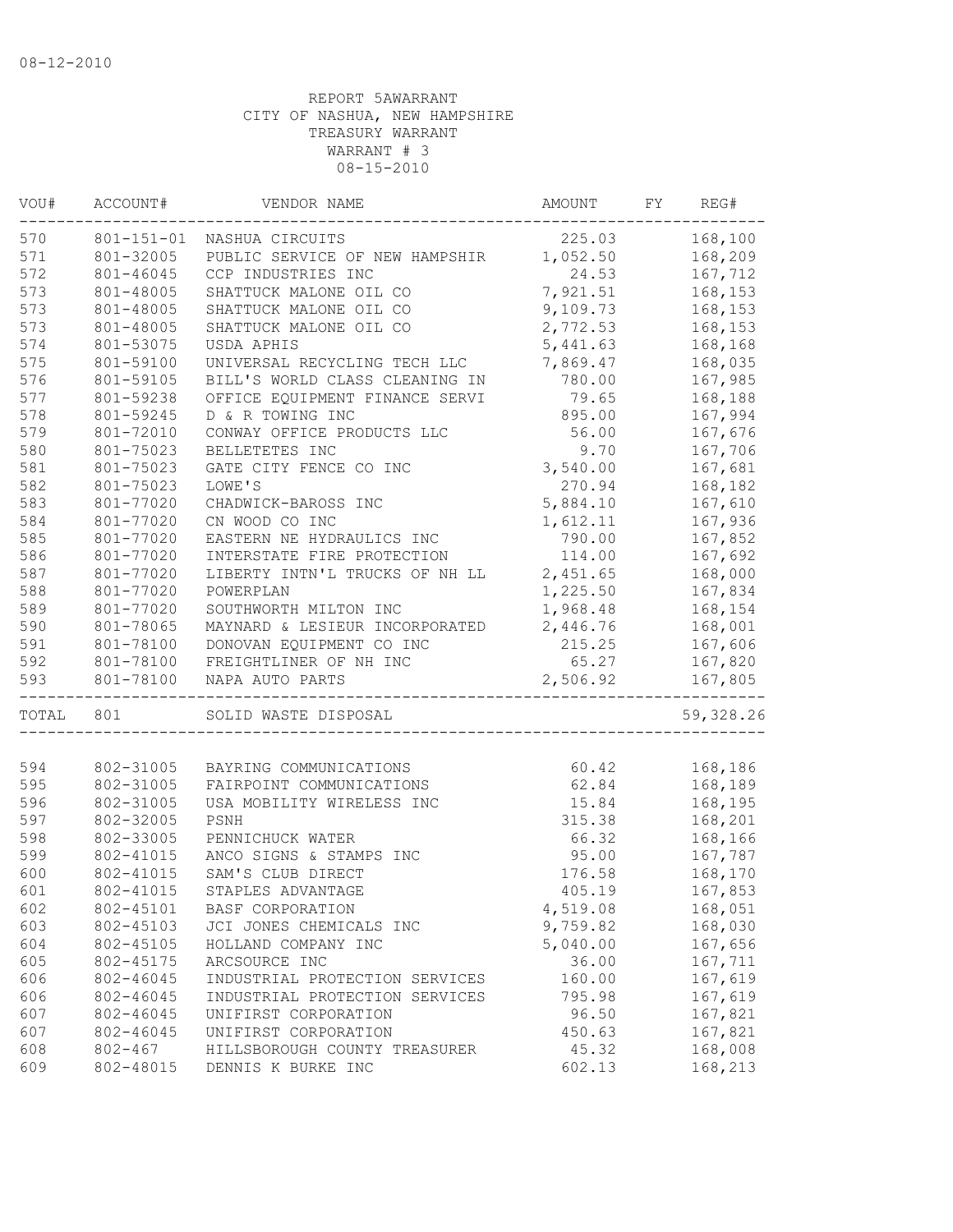| VOU# | ACCOUNT#  | VENDOR NAME                    |            | AMOUNT<br>FY |         |
|------|-----------|--------------------------------|------------|--------------|---------|
| 609  | 802-48015 | DENNIS K BURKE INC             | 602.12     |              | 168,213 |
| 610  | 802-49070 | ENVIRONMENTAL RESOURCE ASSOCIA | 264.50     |              | 167,612 |
| 611  | 802-49070 | HACH COMPANY                   | 461.79     |              | 167,811 |
| 612  | 802-49070 | VWR INTERNATIONAL INC          | 454.58     |              | 167,854 |
| 613  | 802-49075 | GRAINGER                       | 132.48     |              | 167,651 |
| 614  | 802-49075 | STAPLES ADVANTAGE              | 12.72      |              | 167,853 |
| 615  | 802-53030 | CHEMSERVE ENVIRONMENTAL ANALYS | 135.00     |              | 167,790 |
| 616  | 802-53030 | EASTERN ANALYTICAL INC         | 65.00      |              | 167,708 |
| 617  | 802-59100 | ANSWERING SERVICES OF NH LLC   | 70.00      |              | 167,746 |
| 618  | 802-59100 | PROTECTION ONE INC             | 375.00     |              | 168,176 |
| 619  | 802-59100 | SIMPLEXGRINNELL                | 335.00     |              | 167,581 |
| 620  | 802-59105 | GREENLEAF WILLIAM              | 595.00     |              | 167,756 |
| 621  | 802-59220 | PRINTGRAPHICS OF MAINE         | 6,250.00   |              | 12,064  |
| 622  | 802-59225 | RESOURCE MANAGEMENT INC        | 37, 332.96 |              | 168,045 |
| 623  | 802-59230 | BROX INDUSTRIES INC            | 1,285.27   |              | 167,609 |
| 624  | 802-59230 | CONCRETE SYSTEMS INC           | 1,582.00   |              | 168,036 |
| 625  | 802-59230 | CORRIVEAU ROUTHIER INC         | 113.80     |              | 167,993 |
| 626  | 802-59320 | D & R TOWING INC               | 95.00      |              | 167,994 |
| 627  | 802-59320 | HOWARD P FAIRFIELD, LLC        | 1,382.28   |              | 167,947 |
| 628  | 802-59320 | LIBERTY INTN'L TRUCKS OF NH LL | 115.28     |              | 168,000 |
| 629  | 802-59320 | NAPA AUTO PARTS                | 120.92     |              | 167,805 |
| 630  | 802-64095 | FASTENAL COMPANY               | 113.69     |              | 167,757 |
| 631  | 802-64095 | GRAINGER                       | 326.96     |              | 167,651 |
| 632  | 802-64192 | HOME DEPOT CREDIT SERVICES     | 87.46      |              | 168,163 |
| 632  | 802-64192 | HOME DEPOT CREDIT SERVICES     | 94.80      |              | 168,163 |
| 633  | 802-64192 | OMEGA INDUSTRIAL SUPPLY INC    | 675.24     |              | 167,758 |
| 634  | 802-64192 | SAM'S CLUB DIRECT              | 15.00      |              | 168,170 |
| 635  | 802-66025 | GE CAPITAL INC                 | 1,387.52   |              | 167,828 |
| 636  | 802-72010 | CONWAY OFFICE PRODUCTS LLC     | 99.00      |              | 167,676 |
| 637  | 802-77045 | PINE MOTOR PARTS               | 34.80      |              | 168,002 |
| 637  | 802-77050 | PINE MOTOR PARTS               | 2.39       |              | 168,002 |
| 638  | 802-77065 | BELLETETES INC                 | 16.17      |              | 167,706 |
| 639  | 802-77065 | CLEAR EDGE                     | 4,382.00   |              | 167,835 |
| 640  | 802-77065 | EASTERN BEARINGS INC           | 641.60     |              | 167,675 |
| 641  | 802-77065 | FASTENAL COMPANY               | 213.97     |              | 167,757 |
| 642  | 802-77065 | GRAINGER                       | 305.12     |              | 167,651 |
| 643  | 802-77065 | M & M ELECTRICAL SUPPLY CO INC | 279.91     |              | 167,992 |
| 644  | 802-77065 | MCMASTER-CARR SUPPLY CO        | 107.15     |              | 167,699 |
| 645  | 802-77066 | BELLETETES INC                 | 76.82      |              | 167,706 |
| 646  | 802-77066 | GRAINGER                       | 346.50     |              | 167,651 |
| 647  | 802-77066 | M & M ELECTRICAL SUPPLY CO INC | 124.45     |              | 167,992 |
| 648  | 802-77067 | MCMASTER-CARR SUPPLY CO        | 132.48     |              | 167,699 |
| 649  | 802-77069 | BELLETETES INC                 | 4.13       |              | 167,706 |
| 650  | 802-77069 | HOME DEPOT CREDIT SERVICES     | $-223.08$  |              | 168,163 |
| 651  | 802-77069 | M & M ELECTRICAL SUPPLY CO INC | 44.57      |              | 167,992 |
| 652  | 802-77069 | MCMASTER-CARR SUPPLY CO        | 56.67      |              | 167,699 |
| 653  | 802-77069 | UNITED SUPPLY COMPANY INC      | 16.23      |              | 168,009 |
| 654  | 802-77072 | FASTENAL COMPANY               | 140.16     |              | 167,757 |
|      |           |                                |            |              |         |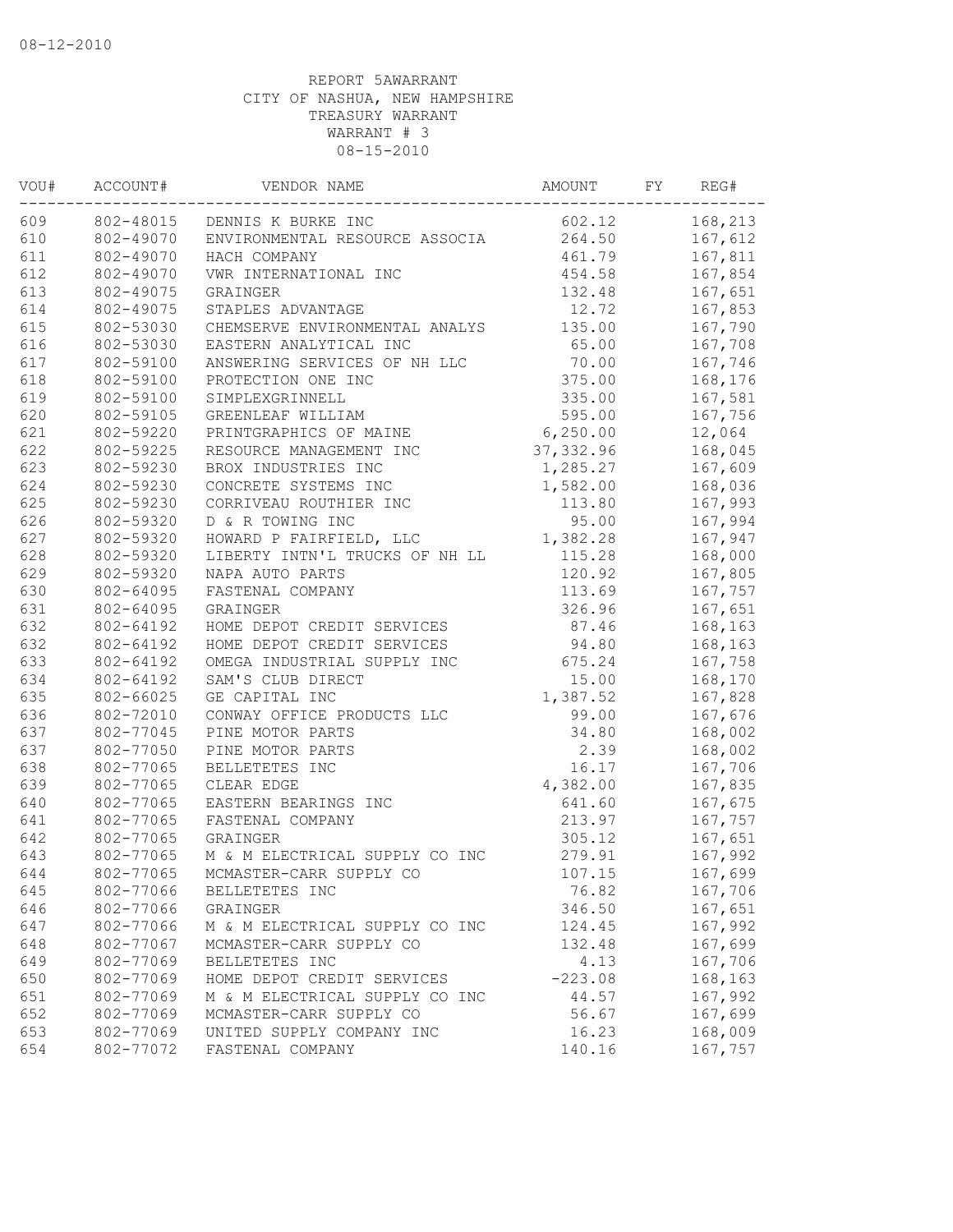| VOU#       | ACCOUNT#               | VENDOR NAME                                    | AMOUNT                   | REG#<br>FY.      |
|------------|------------------------|------------------------------------------------|--------------------------|------------------|
| 655<br>655 | 802-85060<br>802-85065 | TREASURER STATE OF NH<br>TREASURER STATE OF NH | 461,270.41<br>226,502.22 | 12,054<br>12,054 |
| TOTAL      | 802                    | SEWERAGE DISPOSAL SYSTEM                       |                          | 771,758.07       |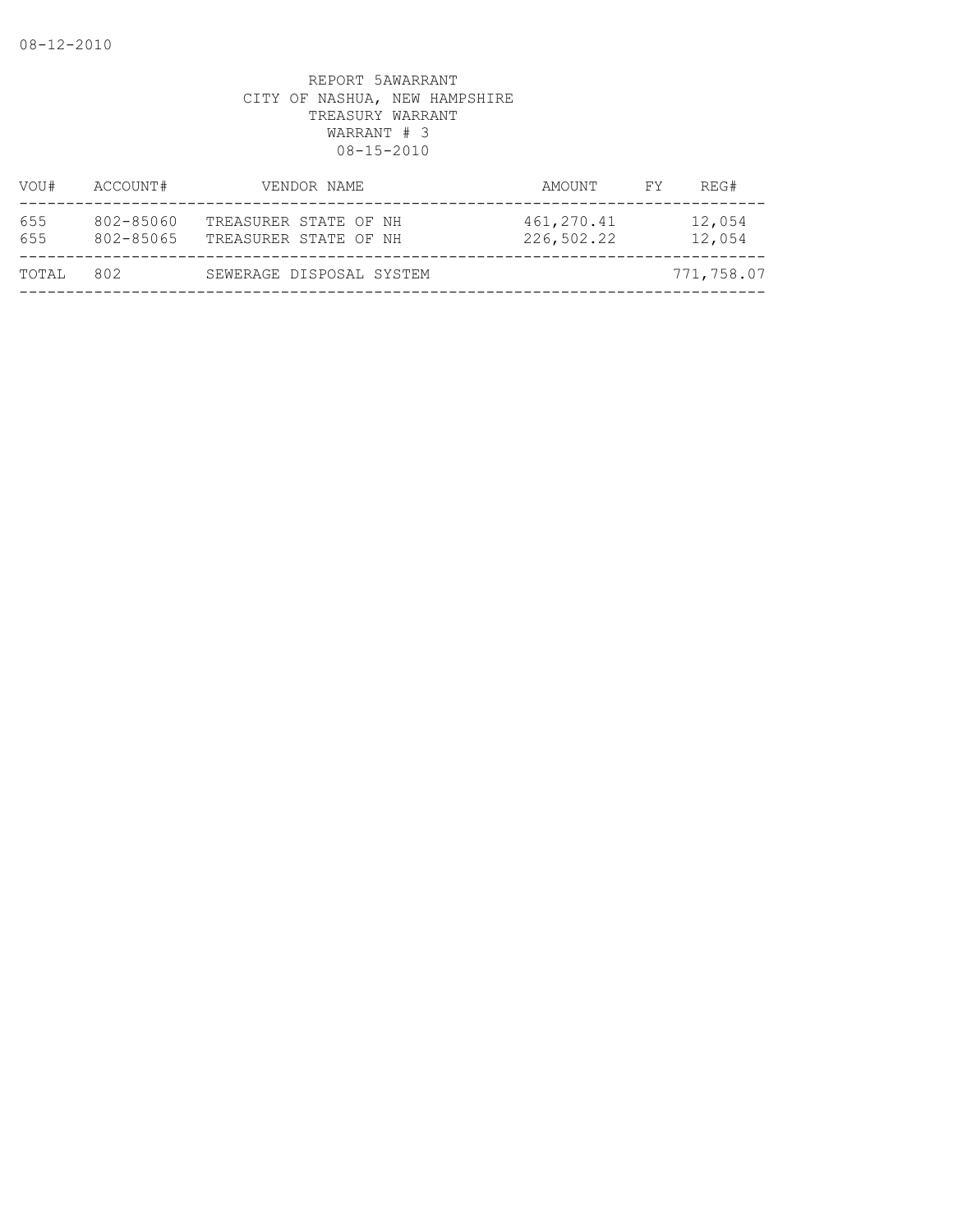| VOU#  | ACCOUNT#      | VENDOR NAME                            | AMOUNT   | FY. | REG#     |
|-------|---------------|----------------------------------------|----------|-----|----------|
| 656   | 952-05051     | DWIGHT DAMON ASSOCIATES                | 500.00   |     | 167,593  |
| 657   | $952 - 05054$ | BACKYARD WILD BIRDS                    | 749.70   |     | 168,072  |
| 658   | $952 - 05058$ | B & S LOCKSMITH INC                    | 8.00     |     | 167,749  |
| 659   | 952-05058     | BACKYARD WILD BIRDS                    | 103.36   |     | 168,072  |
| 660   | $952 - 05058$ | CROTEAU ANNA                           | 200.00   |     | 167,727  |
| 661   | $952 - 05058$ | DWIGHT DAMON ASSOCIATES                | 3,000.00 |     | 167,593  |
| 662   | 952-05058     | GUITAR CENTER MANAGEMENT               | 20.96    |     | 168,192  |
| 663   | $952 - 05058$ | MARY'S CLOSET                          | 700.00   |     | 167,983  |
| 664   | 952-05058     | THE RAMPAGE TRIO/BRIAN OWENS           | 450.00   |     | 168,058  |
| 665   |               | 952-75021 KOHL GLENN                   | 340.00   |     | 167,623  |
|       |               | TOTAL 952 PARK & RECREATION TRUST FUND |          |     | 6,072.02 |
|       |               |                                        |          |     |          |
| 666   | 975-31040     | BAYRING COMMUNICATIONS                 | 25.00    |     | 168,186  |
| 667   | 975-34015     | NATIONAL GRID                          | 93.63    |     | 168,183  |
| TOTAL | 975           | LIBRARY TRUST FUND                     |          |     | 118.63   |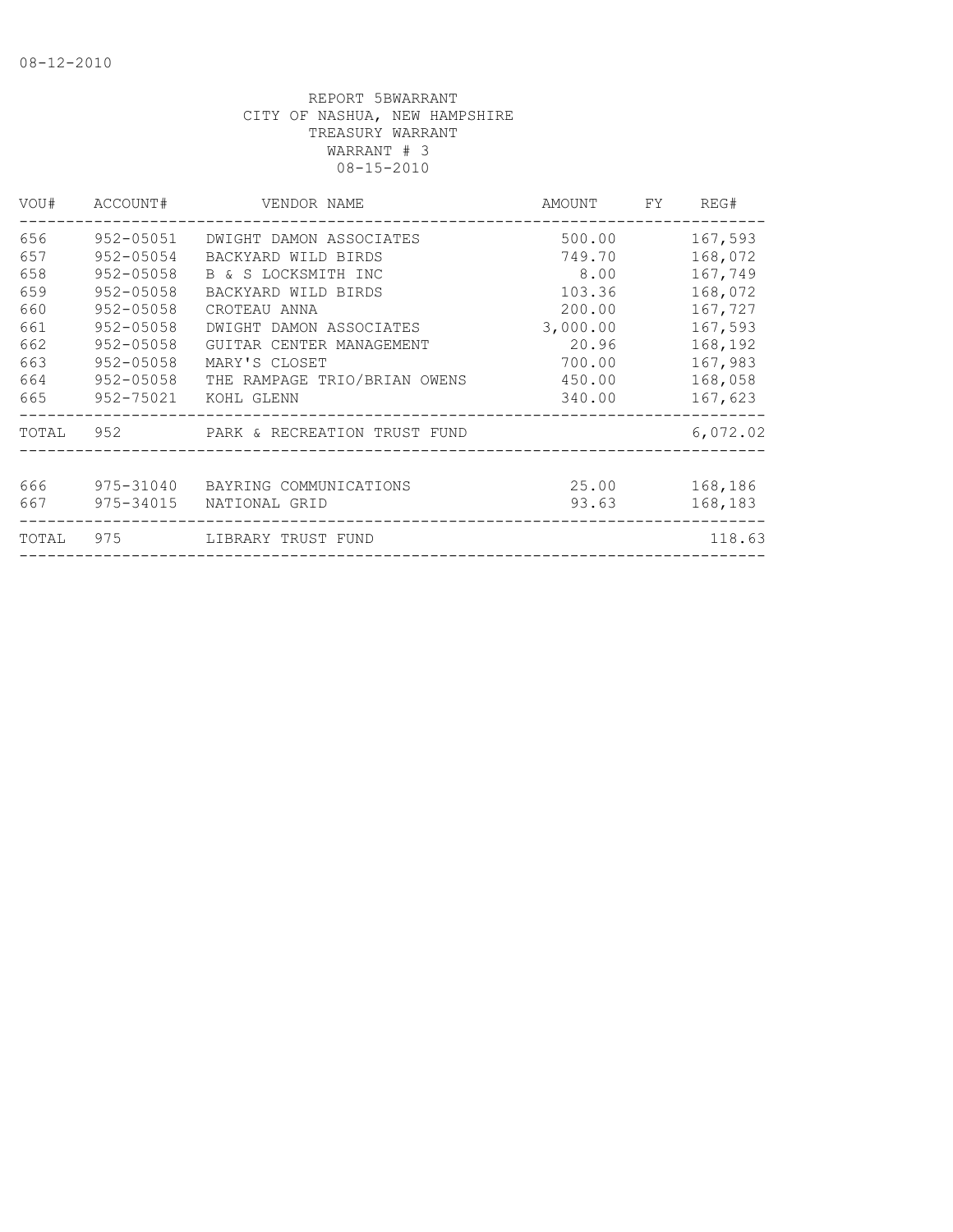|           | ACCOUNT# PAYROLL WEEK ENDING |  |  | AMOUNT |
|-----------|------------------------------|--|--|--------|
|           |                              |  |  |        |
| TOTAL 952 |                              |  |  |        |
|           |                              |  |  |        |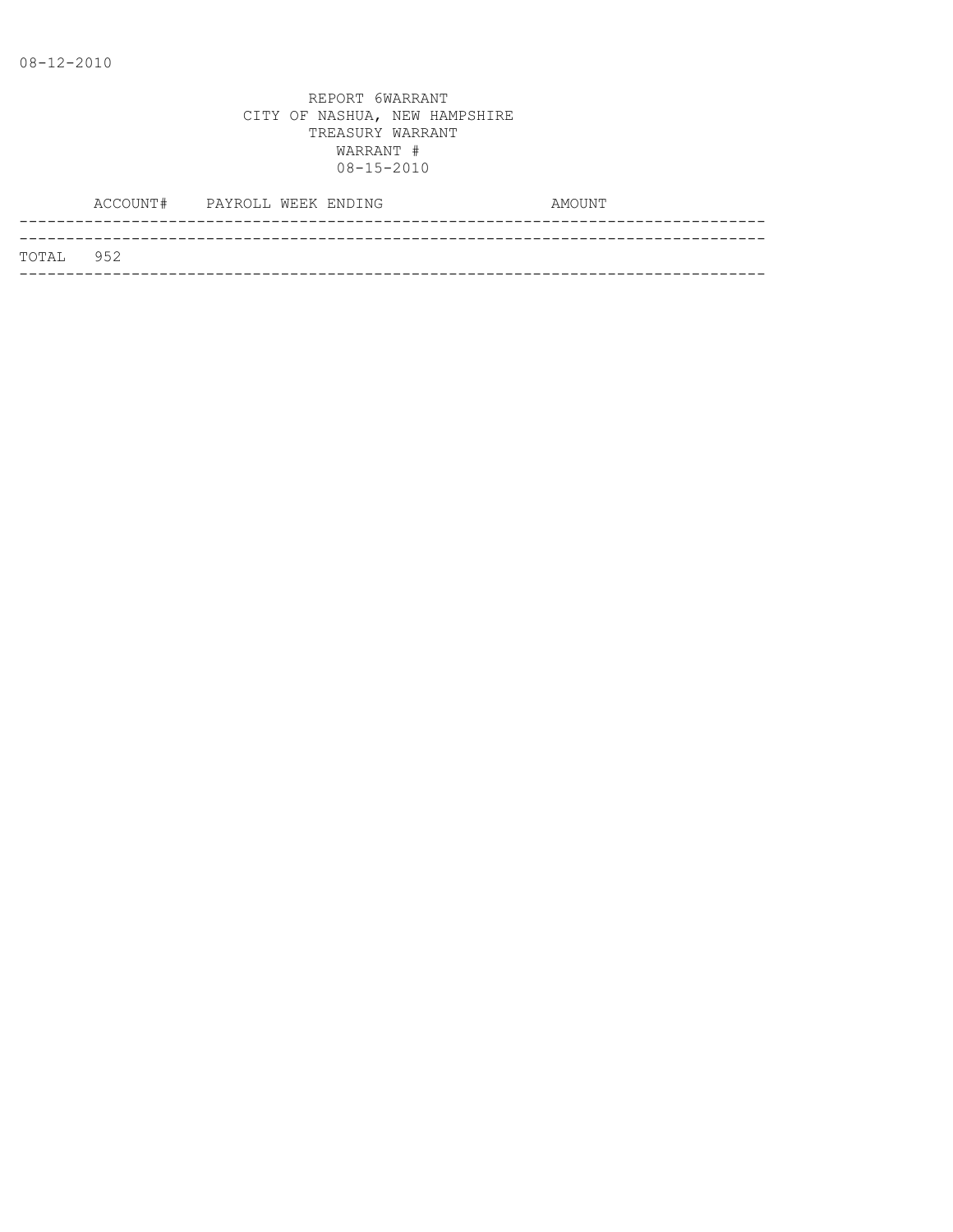|           | REPORT 7WARRANT<br>CITY OF NASHUA, NEW HAMPSHIRE<br>TREASURY WARRANT<br>WARRANT # 3<br>$08 - 15 - 2010$                                                                                                                   |                                                                                                                                                                                                                                                                                                                                                                                             |                                                                                                                                                                                                                                                  |           |  |  |  |
|-----------|---------------------------------------------------------------------------------------------------------------------------------------------------------------------------------------------------------------------------|---------------------------------------------------------------------------------------------------------------------------------------------------------------------------------------------------------------------------------------------------------------------------------------------------------------------------------------------------------------------------------------------|--------------------------------------------------------------------------------------------------------------------------------------------------------------------------------------------------------------------------------------------------|-----------|--|--|--|
|           |                                                                                                                                                                                                                           | ACCOUNT# PAYROLL WEEK ENDING                                                                                                                                                                                                                                                                                                                                                                | AMOUNT                                                                                                                                                                                                                                           |           |  |  |  |
|           |                                                                                                                                                                                                                           | 305-11125 07-AUG-2010<br>305-11125 31-JUL-2010<br>305-11239  07-AUG-2010<br>305-11239 31-JUL-2010                                                                                                                                                                                                                                                                                           | 957.28<br>957.28<br>1,075.15<br>1,075.15                                                                                                                                                                                                         |           |  |  |  |
| TOTAL 305 |                                                                                                                                                                                                                           | SRF - CIVIC & COMM ACTIVITIES                                                                                                                                                                                                                                                                                                                                                               |                                                                                                                                                                                                                                                  | 4,064.86  |  |  |  |
|           | 308-11418<br>308-11441<br>308-11441<br>308-11446<br>308-11446<br>308-11540<br>308-11540<br>308-11578<br>308-11578<br>308-11589<br>308-11589<br>308-11608<br>308-11608<br>308-83051<br>308-83051<br>308-83052<br>308-83052 | 308-11130  07-AUG-2010<br>308-11130 31-JUL-2010<br>308-11418  07-AUG-2010<br>31-JUL-2010<br>07-AUG-2010<br>31-JUL-2010<br>07-AUG-2010<br>31-JUL-2010<br>07-AUG-2010<br>31-JUL-2010<br>07-AUG-2010<br>31-JUL-2010<br>07-AUG-2010<br>31-JUL-2010<br>07-AUG-2010<br>31-JUL-2010<br>07-AUG-2010<br>31-JUL-2010<br>07-AUG-2010<br>31-JUL-2010<br>308-83102  07-AUG-2010<br>308-83102 31-JUL-2010 | 858.44<br>858.44<br>493.53<br>493.53<br>1,446.40<br>1,446.40<br>862.89<br>862.89<br>1,078.50<br>1,078.50<br>992.87<br>992.86<br>1,075.15<br>1,075.15<br>976.17<br>976.17<br>1,197.51<br>1,210.38<br>2,318.31<br>2,318.31<br>3,006.63<br>2,413.23 |           |  |  |  |
|           | 308                                                                                                                                                                                                                       | SRF -<br>· INSURANCE                                                                                                                                                                                                                                                                                                                                                                        |                                                                                                                                                                                                                                                  | 28,032.26 |  |  |  |
|           | 3097-11162                                                                                                                                                                                                                | 07-AUG-2010<br>3097-11162 31-JUL-2010<br>3097-19138 07-AUG-2010<br>3097-19139 07-AUG-2010                                                                                                                                                                                                                                                                                                   | 644.25<br>644.25<br>3,011.20<br>1,905.52                                                                                                                                                                                                         |           |  |  |  |
| TOTAL     | 309                                                                                                                                                                                                                       | SRF - FOOD SERVICES<br>--------------------                                                                                                                                                                                                                                                                                                                                                 |                                                                                                                                                                                                                                                  | 6, 205.22 |  |  |  |
|           |                                                                                                                                                                                                                           | 3117-12006 07-AUG-2010<br>3117-12006 31-JUL-2010                                                                                                                                                                                                                                                                                                                                            | 750.00<br>575.00                                                                                                                                                                                                                                 |           |  |  |  |
| TOTAL     | 311                                                                                                                                                                                                                       | DRIVER'S EDUCATION                                                                                                                                                                                                                                                                                                                                                                          |                                                                                                                                                                                                                                                  | 1,325.00  |  |  |  |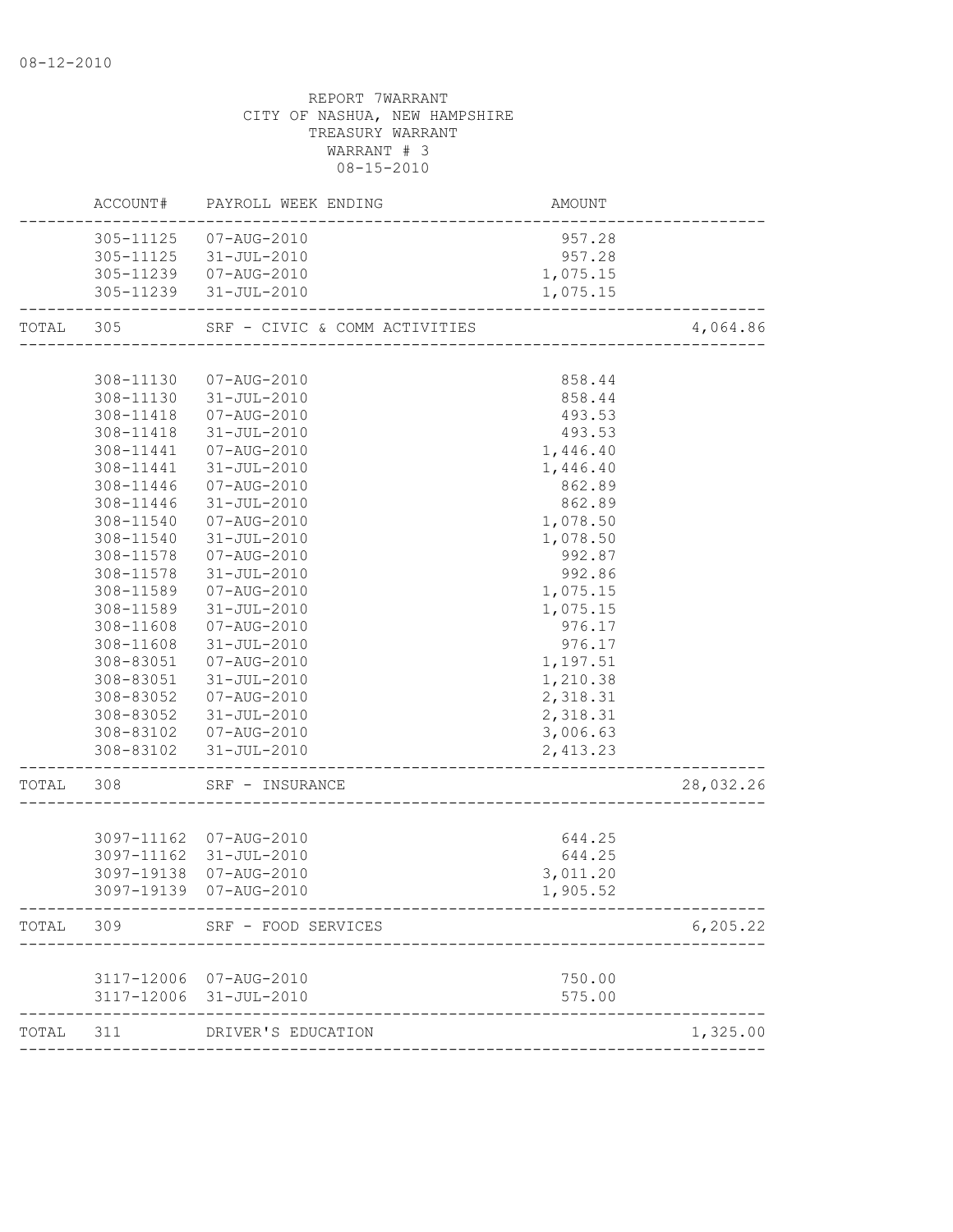|           | ACCOUNT#   | PAYROLL WEEK ENDING      | AMOUNT                                        |           |
|-----------|------------|--------------------------|-----------------------------------------------|-----------|
|           | 3118-13032 | 07-AUG-2010              | 311.44                                        |           |
|           | 3118-13032 | 31-JUL-2010              | 1,006.84                                      |           |
|           |            | 3118-13133  07-AUG-2010  | 16,425.00                                     |           |
|           | 3118-13133 | 31-JUL-2010              | 912.50                                        |           |
|           |            | 3118-13137  07-AUG-2010  |                                               |           |
|           | 3118-13137 | 31-JUL-2010              | 783.36                                        |           |
| TOTAL     | 311        | SUMMER SCHOOL            |                                               | 19,439.14 |
|           |            |                          |                                               |           |
|           | 312-11165  | 07-AUG-2010              | 992.04                                        |           |
|           | 312-11165  | 31-JUL-2010              | 945.23                                        |           |
|           | 312-11167  | 07-AUG-2010              | 290.45                                        |           |
|           | 312-11167  | 31-JUL-2010              | 290.45                                        |           |
|           | 312-11191  | 07-AUG-2010              | 827.27                                        |           |
|           | 312-11191  | $31 - JUL - 2010$        | 827.27                                        |           |
|           | 312-11445  | 07-AUG-2010              | 109.36                                        |           |
|           | 312-11445  | 31-JUL-2010              | 84.75                                         |           |
|           | 312-11547  | 07-AUG-2010              | 2,224.36                                      |           |
|           | 312-11547  | 31-JUL-2010              | 2,224.36                                      |           |
|           | 312-12116  | 07-AUG-2010              | 630.24                                        |           |
|           | 312-12116  | 31-JUL-2010              | 630.24                                        |           |
|           | 312-13004  | 07-AUG-2010              | 1,081.81                                      |           |
|           | 312-13004  | 31-JUL-2010              | 332.26                                        |           |
| TOTAL     | 312        | SRF - FINANCIAL SERVICES |                                               | 11,490.09 |
|           |            |                          |                                               |           |
|           |            | 3122-12006 07-AUG-2010   | 100.00<br>. _ _ _ _ _ _ _ _ _ _ _ _ _ _ _ _ _ |           |
| TOTAL     | 312        | ADULT ED/CONTINUING ED   |                                               | 100.00    |
|           |            | 3245-11860 07-AUG-2010   | 1,373.08                                      |           |
|           |            |                          |                                               |           |
| TOTAL 324 |            | YOUTH SAFE HAVEN-PAL     | ---------------------------------             | 1,373.08  |
|           |            |                          |                                               |           |
|           | 331-11250  | 07-AUG-2010              | 717.44                                        |           |
|           | 331-11250  | $31 - JUL - 2010$        | 717.44                                        |           |
|           | 331-11561  | $07 - AUG - 2010$        | 1,173.90                                      |           |
|           | 331-11561  | $31 - JUL - 2010$        | 1,173.90                                      |           |
|           | 331-12115  | 07-AUG-2010              | 590.21                                        |           |
|           | 331-12115  | $31 - JUL - 2010$        | 590.21                                        |           |
|           | 331-13038  | 07-AUG-2010              | 803.50                                        |           |
|           | 331-13038  | $31 - JUL - 2010$        | 566.74                                        |           |
|           | 331-13044  | 07-AUG-2010              | 1,552.16                                      |           |
|           | 331-13044  | $31 - JUL - 2010$        | 847.91                                        |           |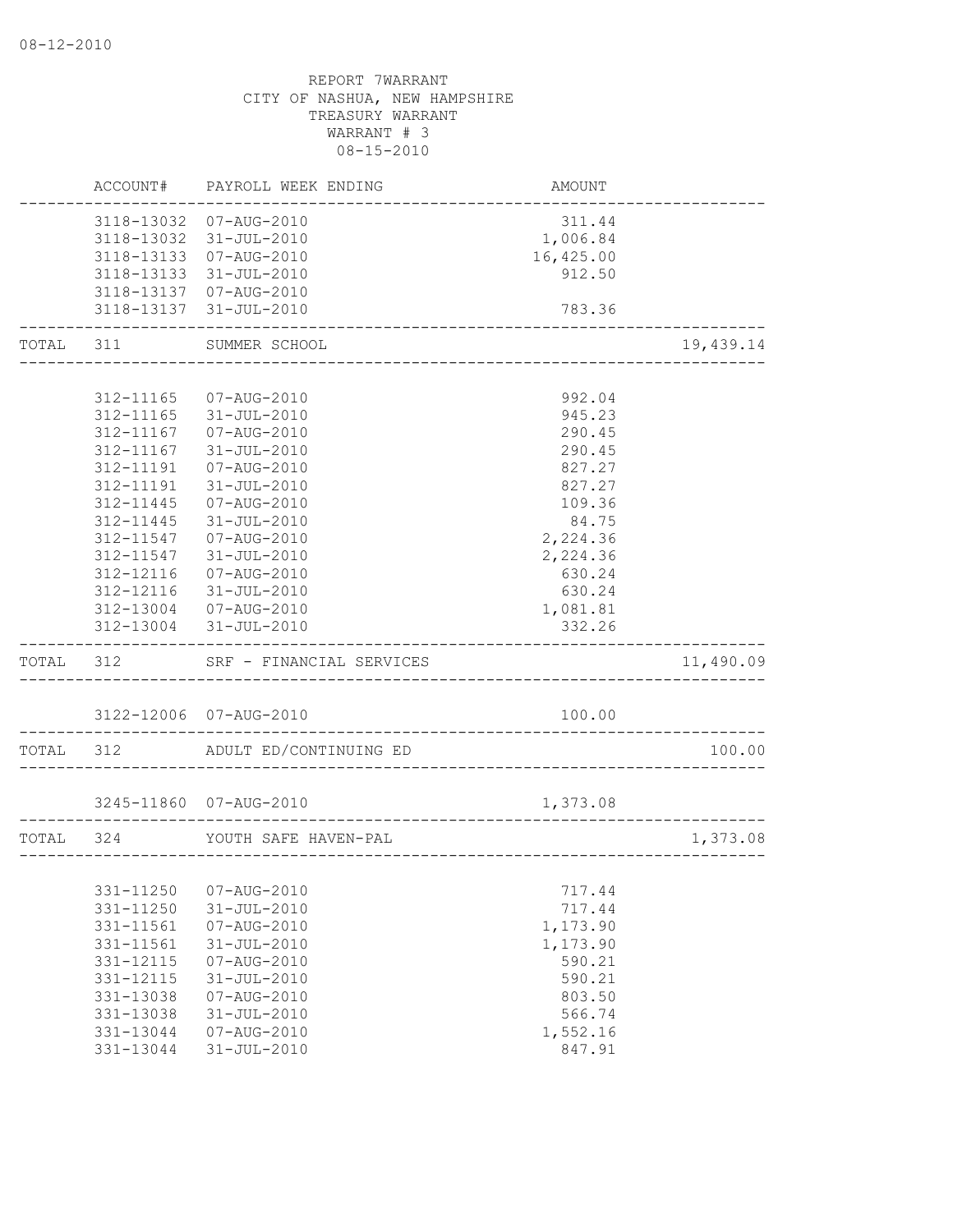|           | ACCOUNT#               | PAYROLL WEEK ENDING                             | AMOUNT                           |           |
|-----------|------------------------|-------------------------------------------------|----------------------------------|-----------|
|           |                        | 331-18036  07-AUG-2010<br>331-18036 31-JUL-2010 | 16,574.99<br>15,958.13           |           |
| TOTAL 331 |                        | SRF - POLICE DEPARTMENT                         | ________________________________ | 41,266.53 |
|           |                        |                                                 |                                  |           |
|           |                        | 332-18084  07-AUG-2010<br>332-18084 31-JUL-2010 | 216.64<br>119.13                 |           |
| TOTAL 332 |                        | SRF - FIRE DEPARTMENT                           |                                  | 335.77    |
|           |                        |                                                 |                                  |           |
|           | 341-01210              | 07-AUG-2010                                     | 435.31                           |           |
|           |                        | 341-01210  31-JUL-2010                          | 435.31                           |           |
|           | 341-11024              | 07-AUG-2010                                     | 394.56                           |           |
|           | 341-11024              | 31-JUL-2010                                     | 394.55                           |           |
|           | 341-11235              | 07-AUG-2010                                     | 1,211.11                         |           |
|           | 341-11235              | 31-JUL-2010                                     | 1,211.11                         |           |
|           | 341-11484              | 07-AUG-2010                                     | 578.00                           |           |
|           | 341-11484              | 31-JUL-2010                                     | 340.00                           |           |
|           | 341-11563              | 07-AUG-2010                                     | 1,014.26                         |           |
|           | 341-11563              | 31-JUL-2010                                     | 1,014.26                         |           |
|           | 341-12037              | 07-AUG-2010                                     | 176.62                           |           |
|           | 341-12037              | 31-JUL-2010                                     | 176.62                           |           |
|           |                        | 341-12101  07-AUG-2010                          | 199.52                           |           |
|           |                        | 341-12101 31-JUL-2010                           | 199.52                           |           |
| TOTAL     | 341                    | SRF - COMMUNITY SERVICES                        |                                  | 7,780.75  |
|           |                        |                                                 |                                  |           |
|           | 342-11499              | 07-AUG-2010                                     | 1,036.26                         |           |
|           |                        | 342-11499 31-JUL-2010                           | 1,036.26                         |           |
|           | 342-11584              | 07-AUG-2010                                     | 1,577.59                         |           |
|           | 342-11584              | 31-JUL-2010                                     | 1,577.59                         |           |
|           | 342-12000              | 07-AUG-2010                                     | 652.84                           |           |
|           | 342-12000<br>342-12081 | 31-JUL-2010<br>31-JUL-2010                      | 732.41<br>61.00                  |           |
| TOTAL     | 342                    | SRF - COMMUNITY HEALTH                          |                                  | 6,673.95  |
|           |                        |                                                 |                                  |           |
|           | 3440-12006             | 07-AUG-2010                                     | 347.10                           |           |
|           | 3440-12006             | 31-JUL-2010                                     | 3,912.24                         |           |
|           | 3440-12078             | 07-AUG-2010                                     | 4,650.00                         |           |
|           | 3440-12078             | 31-JUL-2010                                     | 300.00                           |           |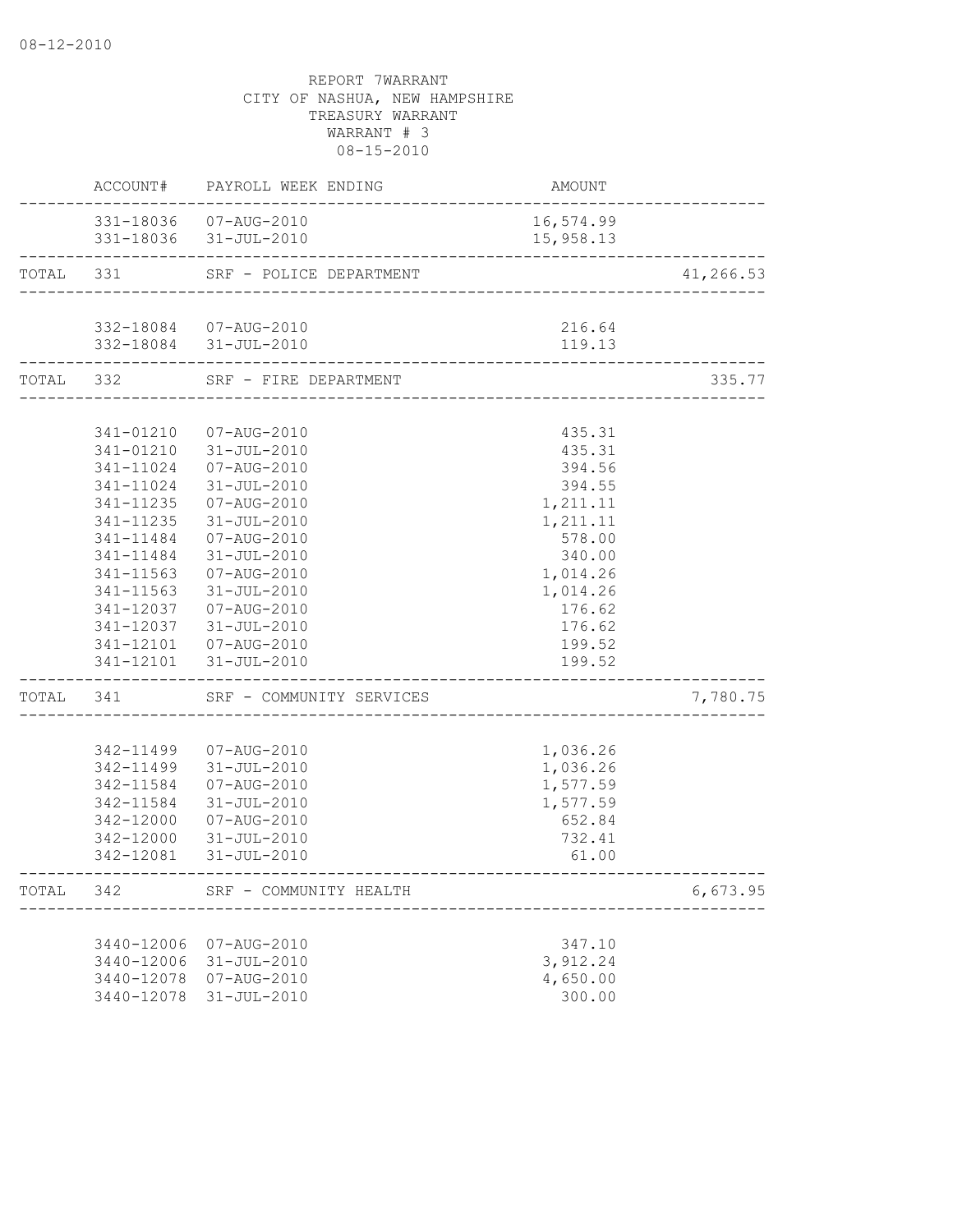|           | ACCOUNT#   | PAYROLL WEEK ENDING                   | <b>AMOUNT</b>    |           |
|-----------|------------|---------------------------------------|------------------|-----------|
| TOTAL     | 344        | AFTER SCHOOL PROGRAM                  |                  | 9,209.34  |
|           |            |                                       |                  |           |
|           | 3451-11162 | 07-AUG-2010                           | 399.68           |           |
|           | 3451-11162 | 31-JUL-2010                           | 276.70           |           |
|           | 3451-11860 | 07-AUG-2010                           | 6,771.62         |           |
| TOTAL     | 345        | 21 ST CENTURY ELEM. AFTER SCHL        |                  | 7,448.00  |
|           | 3461-11162 | 07-AUG-2010                           | 215.22           |           |
|           |            | 3461-11162 31-JUL-2010                | 149.00           |           |
|           |            | 3461-11860 07-AUG-2010                | 3,654.40         |           |
| TOTAL     | 346        | 21 ST CENTURY AFTER SCH MIDDLE        |                  | 4,018.62  |
|           |            |                                       |                  |           |
|           | 3468-11162 | 07-AUG-2010<br>3468-11162 31-JUL-2010 | 343.60<br>343.60 |           |
|           |            | 3468-11870 07-AUG-2010                | 4,461.44         |           |
|           |            | 3468-19230 07-AUG-2010                | 15,512.50        |           |
| TOTAL     | 346        | SMALLER LEARNING COMMUNITY            |                  | 20,661.14 |
|           |            | 3500-11726 07-AUG-2010                | 12,140.97        |           |
| TOTAL 350 |            | TITLE IIA HQT                         |                  | 12,140.97 |
|           |            |                                       |                  |           |
|           |            | 3509-13133 07-AUG-2010                | 1,895.00         |           |
| TOTAL     | 350        | TITLE 11A TEACHER QUALITY             |                  | 1,895.00  |
|           | 352-11562  | 07-AUG-2010                           | 441.53           |           |
|           | 352-11562  | $31 - JUL - 2010$                     | 420.52           |           |
|           | 352-12147  | 07-AUG-2010                           | 900.00           |           |
|           | 352-12147  | 31-JUL-2010                           | 1,500.00         |           |
| TOTAL     | 352        | SRF - PARKS AND RECREATION            |                  | 3,262.05  |

3600-11515 07-AUG-2010 3,372.50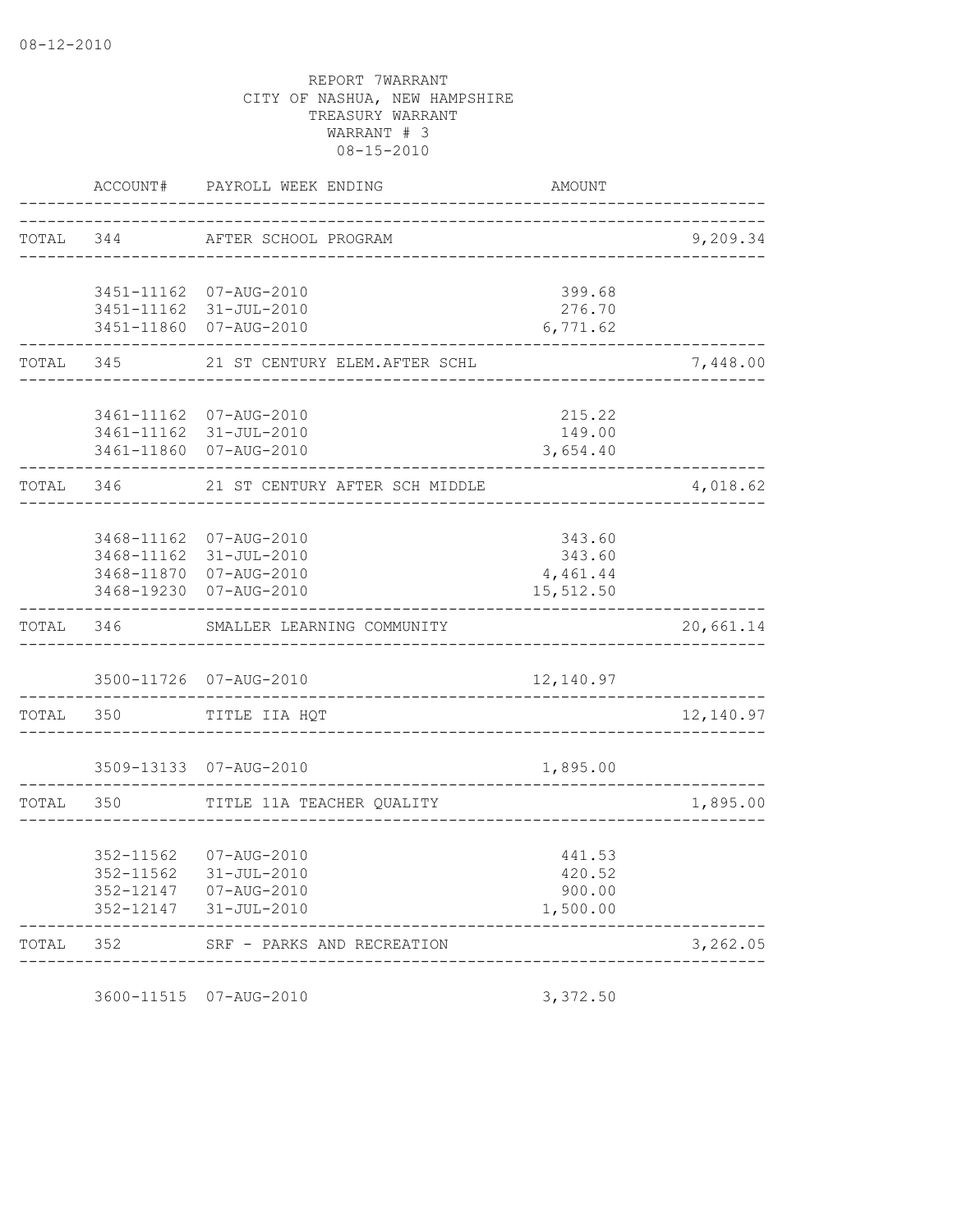|           |                          | ACCOUNT# PAYROLL WEEK ENDING | AMOUNT                           |           |
|-----------|--------------------------|------------------------------|----------------------------------|-----------|
| TOTAL 360 |                          | DROP OUT PREVENTION/ADULT ED |                                  | 3,372.50  |
|           |                          | 3687-19140 07-AUG-2010       | 6,179.34                         |           |
|           |                          | 3687-19140 31-JUL-2010       | 4,457.64                         |           |
|           | TOTAL 368                | SUMMER FEEDING PROGRAM       |                                  | 10,636.98 |
|           |                          | 371-12154  07-AUG-2010       | 540.00                           |           |
|           |                          | 371-12154 31-JUL-2010        | 540.00<br>--------------         |           |
| TOTAL 371 |                          | SRF - COMMUNITY DEVELOPMENT  |                                  | 1,080.00  |
|           |                          |                              |                                  |           |
|           | 374-01126<br>374-01126   | 07-AUG-2010<br>31-JUL-2010   | 959.33<br>959.33                 |           |
|           | 374-0705P                | 07-AUG-2010                  | 1,478.87                         |           |
|           | 374-0705P                | 31-JUL-2010                  | 1,478.87                         |           |
|           | 374-07235                | 07-AUG-2010                  | 505.21                           |           |
|           | 374-07235                | 31-JUL-2010                  | 505.21                           |           |
|           | 374-0734P                | 07-AUG-2010                  | 1,163.78                         |           |
|           | 374-0734P                | 31-JUL-2010                  | 1,163.78                         |           |
|           | 374-0734R                | 07-AUG-2010                  | 147.84                           |           |
|           | 374-0734R                | $31 - JUL - 2010$            | 147.84                           |           |
|           | 374-11131                | 07-AUG-2010                  | 398.45                           |           |
|           | 374-11131                | 31-JUL-2010                  | 398.45                           |           |
|           | 374-11149                | 07-AUG-2010                  | 2,236.79                         |           |
|           | 374-11149                | 31-JUL-2010                  | 2,244.80                         |           |
|           | 374-11168                | 07-AUG-2010                  | 976.17                           |           |
|           | 374-11168                | 31-JUL-2010                  | 976.17                           |           |
|           | 374-11653                | 07-AUG-2010                  | 246.40                           |           |
|           |                          | 374-11653 31-JUL-2010        | 246.40                           |           |
| TOTAL 374 |                          | SRF - URBAN PROGRAMS         | ________________________________ | 16,233.69 |
|           |                          |                              |                                  |           |
|           | 3750-11726<br>3750-12198 | 07-AUG-2010<br>07-AUG-2010   | 2,162.08<br>5, 133. 13           |           |
|           | 3750-13133               | 07-AUG-2010                  | 8,024.40                         |           |
|           | 3750-19000               | 07-AUG-2010                  | 1,730.77                         |           |
| TOTAL     | 375                      | TITLE I ARRA GRANT           |                                  | 17,050.38 |
|           |                          |                              |                                  |           |
|           | 3760-11726<br>3760-11802 | 07-AUG-2010<br>07-AUG-2010   | 4,951.66<br>2,011.53             |           |
|           |                          |                              |                                  |           |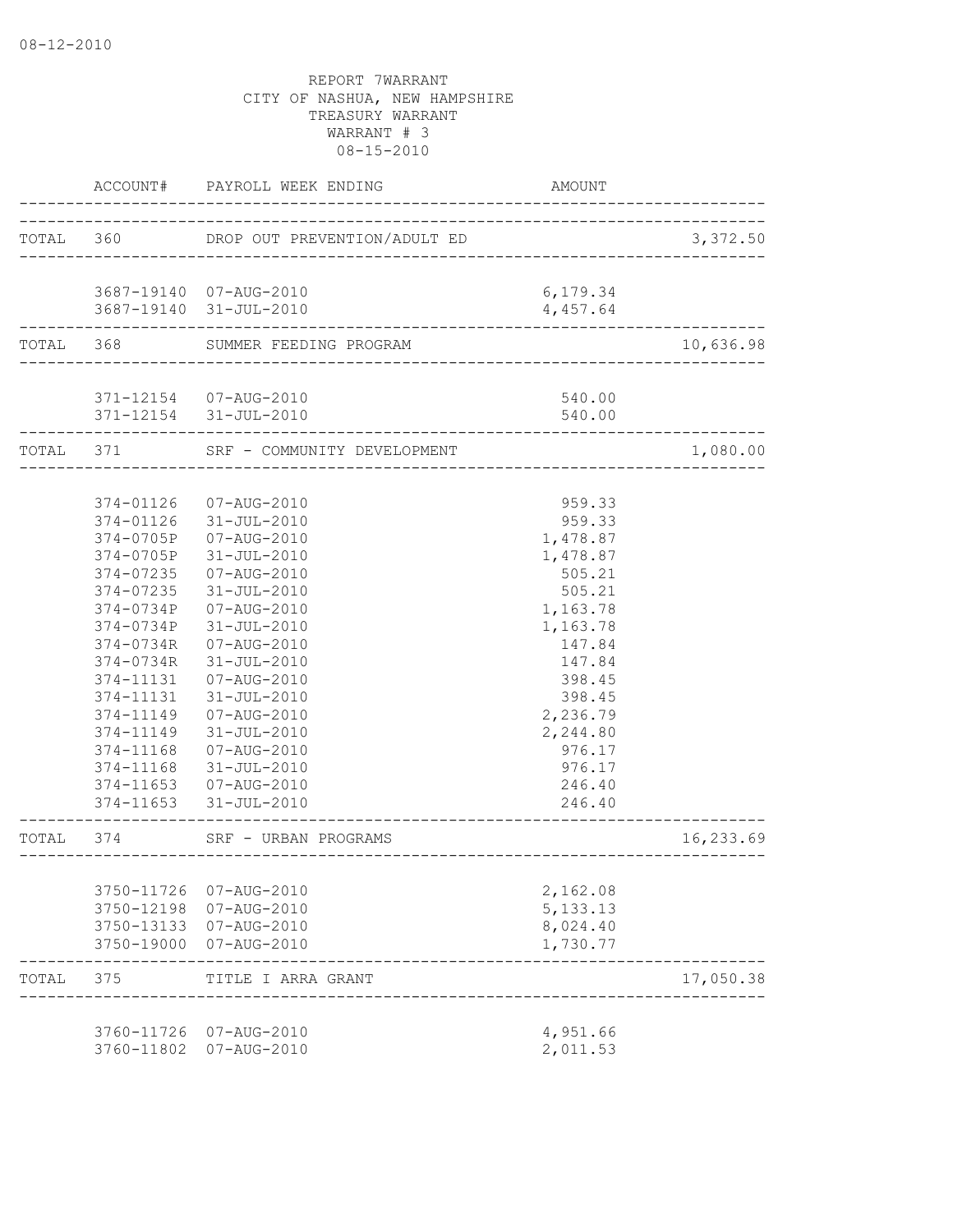|           |                                                                                                                                | ACCOUNT# PAYROLL WEEK ENDING                                                                                                                                                                                                                                                                                                                                                                                                   | AMOUNT                                                                                                                                                                                                       |                    |
|-----------|--------------------------------------------------------------------------------------------------------------------------------|--------------------------------------------------------------------------------------------------------------------------------------------------------------------------------------------------------------------------------------------------------------------------------------------------------------------------------------------------------------------------------------------------------------------------------|--------------------------------------------------------------------------------------------------------------------------------------------------------------------------------------------------------------|--------------------|
|           |                                                                                                                                | 3760-12198 07-AUG-2010<br>3760-13133 07-AUG-2010                                                                                                                                                                                                                                                                                                                                                                               | 20, 219.67<br>15,456.25                                                                                                                                                                                      |                    |
|           | TOTAL 376 TITLE I                                                                                                              |                                                                                                                                                                                                                                                                                                                                                                                                                                |                                                                                                                                                                                                              | 42,639.11          |
|           |                                                                                                                                | 3770-11515 31-JUL-2010                                                                                                                                                                                                                                                                                                                                                                                                         | 287.50                                                                                                                                                                                                       |                    |
|           |                                                                                                                                | TOTAL 377 TITLE III ENHANCE ENG.LANGUAGE                                                                                                                                                                                                                                                                                                                                                                                       | ------------------------------------                                                                                                                                                                         | 287.50             |
|           | 378-11676<br>378-11677<br>378-11679<br>378-11679<br>378-11680<br>378-11680<br>378-11683<br>378-11683<br>378-11688<br>378-11688 | 378-01210  07-AUG-2010<br>378-01210 31-JUL-2010<br>378-09003  07-AUG-2010<br>378-09003 31-JUL-2010<br>378-11676  07-AUG-2010<br>31-JUL-2010<br>378-11677  07-AUG-2010<br>31-JUL-2010<br>07-AUG-2010<br>31-JUL-2010<br>07-AUG-2010<br>31-JUL-2010<br>07-AUG-2010<br>$31 - JUL - 2010$<br>07-AUG-2010<br>31-JUL-2010<br>378-11751 07-AUG-2010<br>378-12188  07-AUG-2010<br>378-12188 31-JUL-2010<br>---------------------------- | 550.36<br>550.36<br>550.37<br>550.37<br>929.42<br>929.41<br>783.71<br>783.71<br>928.77<br>928.77<br>833.90<br>833.90<br>1,753.20<br>1,753.20<br>620.55<br>620.56<br>1,337.77<br>1,337.77<br>394.78<br>151.84 |                    |
|           |                                                                                                                                | TOTAL 378 TRANSPORTATION                                                                                                                                                                                                                                                                                                                                                                                                       |                                                                                                                                                                                                              | 17, 122.72         |
|           |                                                                                                                                | 3780-19230 07-AUG-2010<br>--------------------------------                                                                                                                                                                                                                                                                                                                                                                     | 10,375.00                                                                                                                                                                                                    | ------------------ |
| TOTAL 378 |                                                                                                                                | TITLE IIA ELL SUMMER INST.                                                                                                                                                                                                                                                                                                                                                                                                     |                                                                                                                                                                                                              | 10,375.00          |
|           |                                                                                                                                | 3900-11726 07-AUG-2010<br>3900-19000 07-AUG-2010                                                                                                                                                                                                                                                                                                                                                                               | 2,356.85<br>1,569.23                                                                                                                                                                                         |                    |
| TOTAL     | 390                                                                                                                            | VOC ED SECONDARY PERKINS                                                                                                                                                                                                                                                                                                                                                                                                       |                                                                                                                                                                                                              | 3,926.08           |

3937-19000 07-AUG-2010 825.20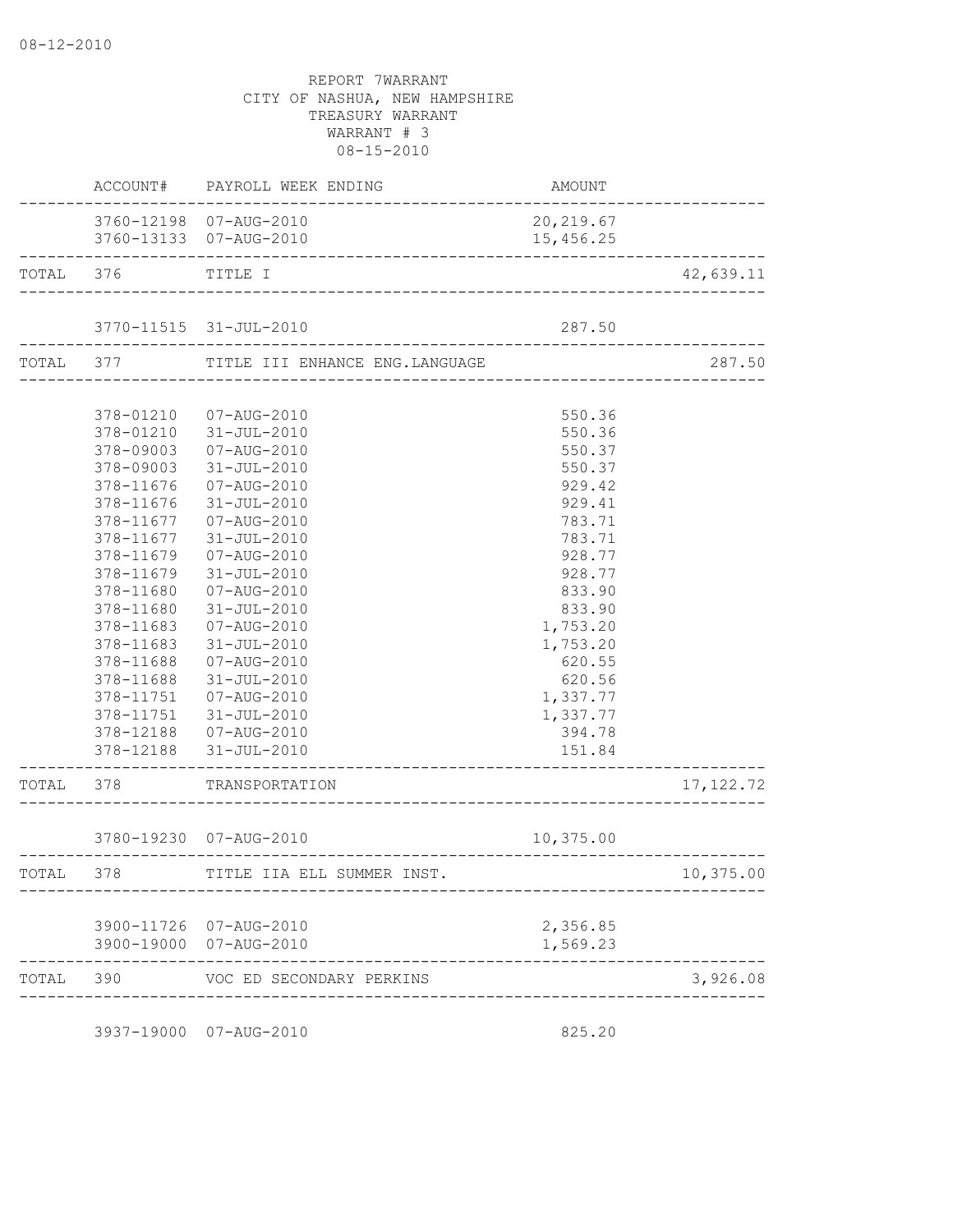|                    | ACCOUNT# PAYROLL WEEK ENDING<br>_____________________ | AMOUNT    |           |
|--------------------|-------------------------------------------------------|-----------|-----------|
|                    |                                                       |           |           |
| TOTAL 393 DAY CARE |                                                       |           | 825.20    |
|                    |                                                       |           |           |
|                    | 3940-11726 07-AUG-2010                                | 3,960.81  |           |
|                    | 3940-11803 07-AUG-2010                                | 1,318.15  |           |
|                    | 3940-13133 07-AUG-2010                                | 5,292.44  |           |
|                    | TOTAL 394 ARRA IDEA SPEC ED                           |           | 10,571.40 |
|                    |                                                       |           |           |
|                    | 3950-11726 07-AUG-2010                                | 52,026.68 |           |
|                    | TOTAL 395 IDEA BASIC SPEC ED                          |           | 52,026.68 |
|                    |                                                       |           |           |
|                    | 3960-11726 07-AUG-2010                                | 2,279.03  |           |
|                    | TOTAL 396 SPECIAL EDUCATION PRE-SCHOOL                |           | 2,279.03  |
|                    |                                                       |           |           |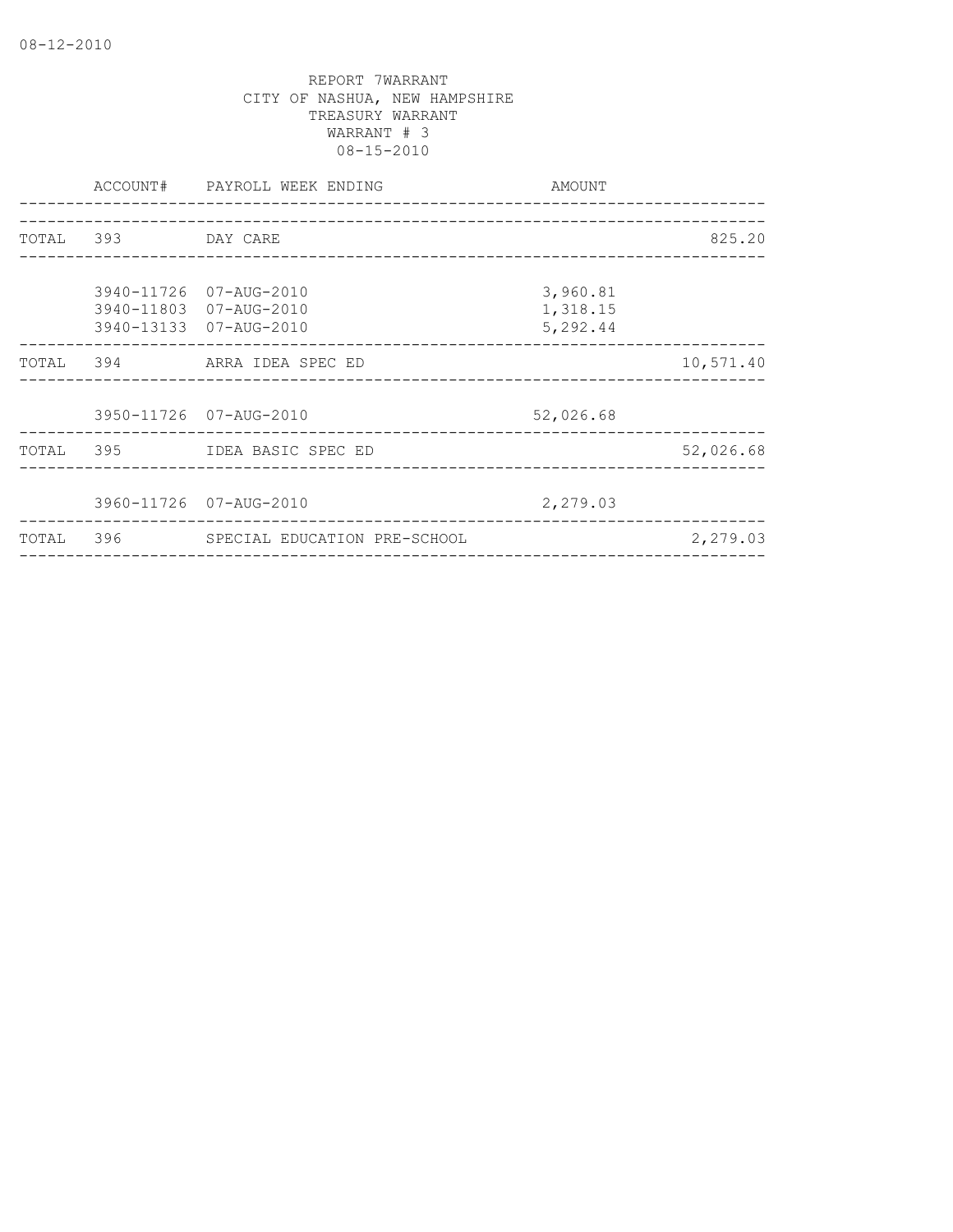|       | ACCOUNT#               | PAYROLL WEEK ENDING              | AMOUNT               |           |
|-------|------------------------|----------------------------------|----------------------|-----------|
|       | 501-11033              | 07-AUG-2010                      | 827.74               |           |
|       | 501-11033              | $31 - JUL - 2010$                | 827.73               |           |
|       | 501-11445              | 07-AUG-2010                      | 437.44               |           |
|       | 501-11445              | 31-JUL-2010                      | 339.02               |           |
|       | $501 - 11463$          | 07-AUG-2010                      | 598.73               |           |
|       | 501-11463              | $31 - JUL - 2010$                | 598.73               |           |
|       | 501-11470              | 07-AUG-2010                      | 852.14               |           |
|       | 501-11470              | $31 - JUL - 2010$                | 852.14               |           |
|       | 501-11471              | 07-AUG-2010                      | 1,990.00             |           |
|       | 501-11471              | $31 - JUL - 2010$                | 1,990.00             |           |
|       | 501-11611              | 07-AUG-2010                      | 751.85               |           |
| TOTAL | 501                    | MAYOR'S OFFICE                   |                      | 10,065.52 |
|       |                        |                                  |                      |           |
|       | 502-11113              | $07 - AUG - 2010$                | 1,618.06             |           |
|       | 502-11113              | $31 - JUL - 2010$                | 1,618.06<br>2,059.25 |           |
|       | $502 - 11195$          | 07-AUG-2010<br>$31 - JUL - 2010$ |                      |           |
|       | 502-11195<br>502-11219 | 07-AUG-2010                      | 2,059.24<br>1,873.48 |           |
|       | 502-11219              | 31-JUL-2010                      | 1,873.48             |           |
|       | 502-11518              | 07-AUG-2010                      | 1,767.52             |           |
|       | $502 - 11518$          | $31 - JUL - 2010$                | 1,767.52             |           |
| TOTAL | 502                    | LEGAL DEPARTMENT                 |                      | 14,636.61 |
|       |                        |                                  |                      |           |
|       | 503-11071              | 07-AUG-2010                      | 1,286.71             |           |
|       | 503-11071              | 31-JUL-2010                      | 1,286.72             |           |
|       | 503-12092              | 07-AUG-2010                      | 519.86               |           |
|       | 503-12092              | 31-JUL-2010                      | 519.85               |           |
|       | 503-58005              | 07-AUG-2010                      | 155.96               |           |
| TOTAL | 503                    | BOARD OF ALDERMEN                |                      | 3,769.10  |
|       |                        |                                  |                      |           |
|       | 511-11247              | 07-AUG-2010                      | 690.84               |           |
|       |                        | 511-11247 31-JUL-2010            | 690.84               |           |
|       | 511-11248              | 07-AUG-2010                      | 1,401.23             |           |
|       | 511-11248              | $31 - JUL - 2010$                | 1,401.23             |           |
| TOTAL | 511                    | CITI-STAT                        |                      | 4,184.14  |
|       |                        |                                  |                      |           |
|       | 512-11005              | 07-AUG-2010                      | 312.50               |           |
|       | 512-11005              | $31 - JUL - 2010$                | 300.00               |           |
|       | 512-11050<br>512-11050 | 07-AUG-2010                      | 742.06               |           |
|       |                        | $31 - JUL - 2010$                | 742.06               |           |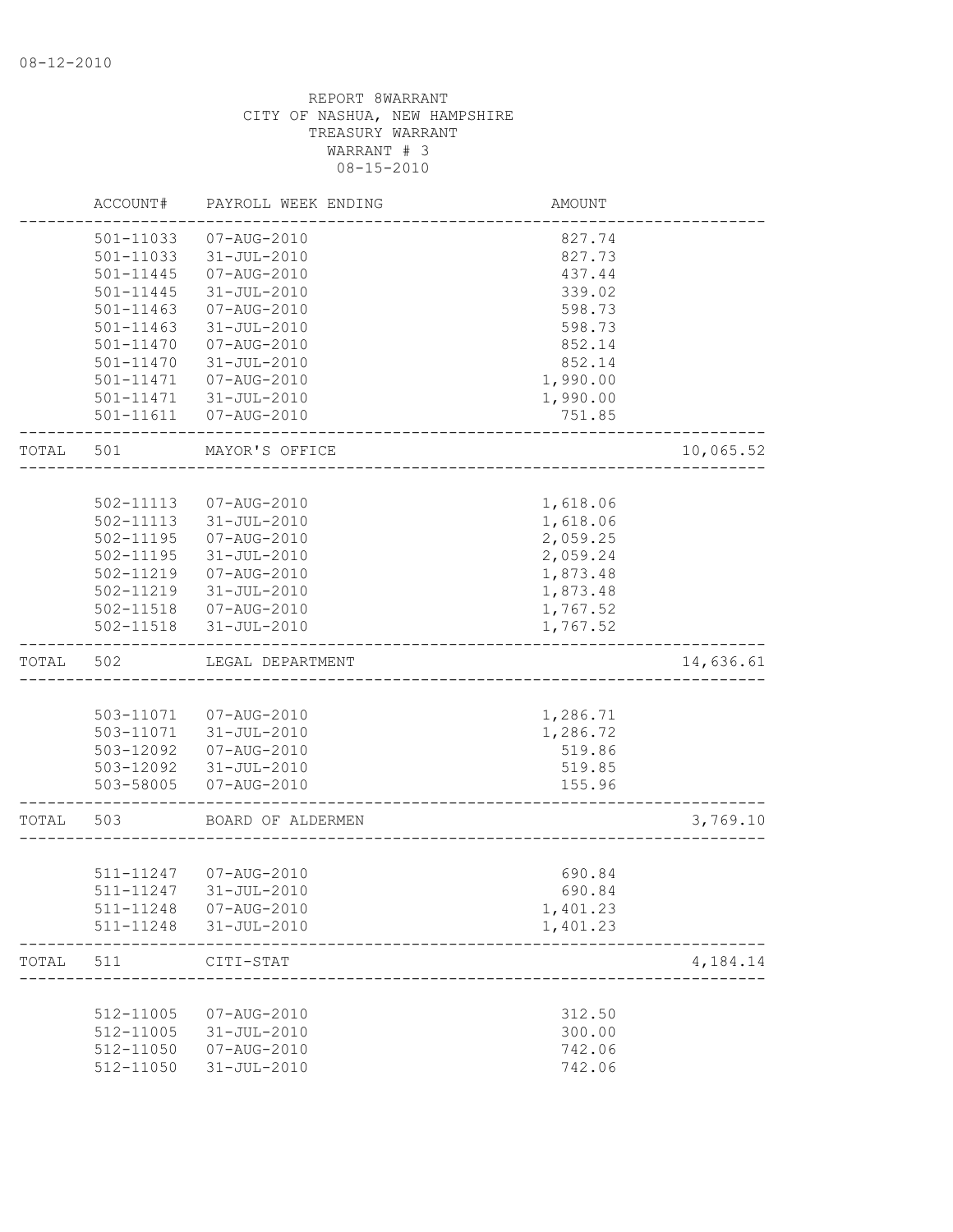|       | ACCOUNT#      | PAYROLL WEEK ENDING    | AMOUNT    |  |
|-------|---------------|------------------------|-----------|--|
|       | 512-11064     | 07-AUG-2010            | 1,012.48  |  |
|       | 512-11064     | 31-JUL-2010            | 1,012.48  |  |
|       | 512-11073     | 07-AUG-2010            | 1,627.85  |  |
|       | 512-11073     | 31-JUL-2010            | 1,627.85  |  |
|       | 512-11134     | 07-AUG-2010            | 796.65    |  |
|       | 512-11134     | $31 - JUL - 2010$      | 796.65    |  |
|       | 512-11165     | 07-AUG-2010            | 1,918.03  |  |
|       | 512-11165     | 31-JUL-2010            | 1,918.03  |  |
|       | 512-11167     | 07-AUG-2010            | 290.45    |  |
|       | $512 - 11167$ | 31-JUL-2010            | 290.45    |  |
|       | 512-11173     | 07-AUG-2010            | 1,446.40  |  |
|       | 512-11173     | 31-JUL-2010            | 1,446.40  |  |
|       | 512-11177     | 07-AUG-2010            | 489.22    |  |
|       | 512-11177     | 31-JUL-2010            | 100.85    |  |
|       | 512-11222     | 07-AUG-2010            | 1,015.00  |  |
|       | 512-11222     | $31 - JUL - 2010$      | 1,015.00  |  |
|       | 512-11224     | 07-AUG-2010            | 1,005.33  |  |
|       | 512-11224     | 31-JUL-2010            | 1,005.34  |  |
|       | 512-11232     | 31-JUL-2010            | 1,062.19  |  |
|       | 512-11265     | 07-AUG-2010            | 883.76    |  |
|       | $512 - 11265$ | 31-JUL-2010            | 883.76    |  |
|       | 512-11431     | 07-AUG-2010            | 2,155.69  |  |
|       | 512-11431     | 31-JUL-2010            | 2,155.69  |  |
|       | 512-11531     | 07-AUG-2010            | 1,798.21  |  |
|       | 512-11531     | 31-JUL-2010            | 1,798.23  |  |
|       | 512-11684     | 07-AUG-2010            | 877.28    |  |
|       | 512-11684     | 31-JUL-2010            | 877.27    |  |
|       | 512-11714     | 07-AUG-2010            | 957.28    |  |
|       | 512-11714     | 31-JUL-2010            | 957.28    |  |
|       | 512-11740     | 07-AUG-2010            | 1,670.34  |  |
|       | 512-11740     | 31-JUL-2010            | 1,670.34  |  |
|       | 512-12033     | 07-AUG-2010            | 615.98    |  |
|       | 512-12033     | 31-JUL-2010            | 615.98    |  |
|       | 512-12052     | 07-AUG-2010            | 573.98    |  |
|       | 512-12052     | 31-JUL-2010            | 632.13    |  |
|       | 512-12056     | 07-AUG-2010            | 363.07    |  |
|       | 512-12056     | 31-JUL-2010            | 377.59    |  |
|       |               | 512-12749 07-AUG-2010  | 622.72    |  |
|       |               | 512-12749 31-JUL-2010  | 622.72    |  |
|       |               | 512-13004 07-AUG-2010  | 89.65     |  |
|       |               | 512-13004 31-JUL-2010  | 118.15    |  |
| TOTAL | 512           | FINANCIAL SERVICES     | 43,290.37 |  |
|       |               |                        |           |  |
|       |               | 513-11117  07-AUG-2010 | 1,579.19  |  |
|       |               | 513-11117 31-JUL-2010  | 1,579.18  |  |
|       | 513-11171     | 07-AUG-2010            | 2,056.01  |  |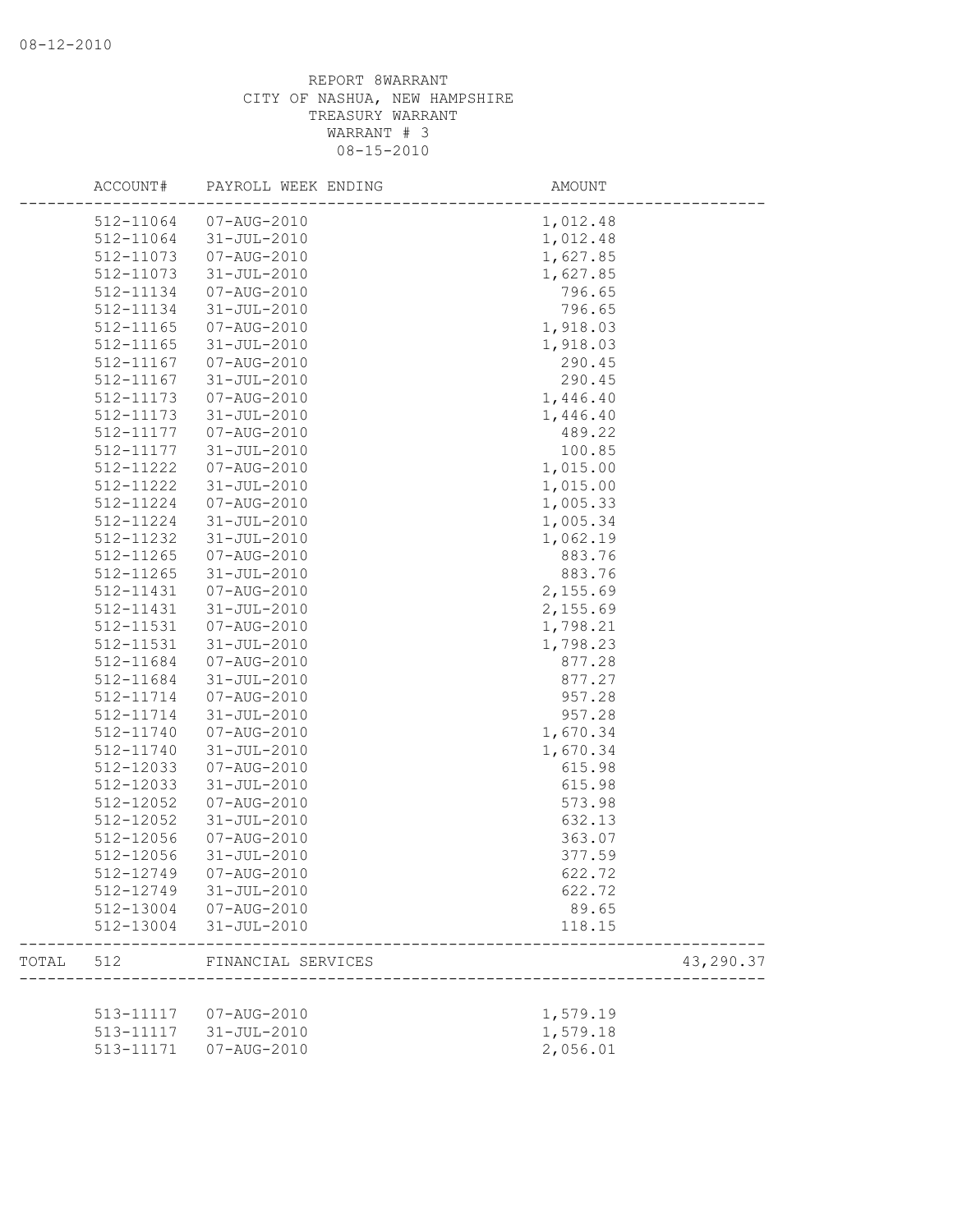|           | ACCOUNT#  | PAYROLL WEEK ENDING                             | AMOUNT                          |           |
|-----------|-----------|-------------------------------------------------|---------------------------------|-----------|
|           | 513-11171 | 31-JUL-2010                                     | 2,056.01                        |           |
|           |           | 513-11213  07-AUG-2010                          | 1,293.11                        |           |
|           |           | 513-11213 31-JUL-2010                           | 1,293.11                        |           |
|           |           | 513-11223  07-AUG-2010                          | 774.94                          |           |
|           |           | 513-11223 31-JUL-2010                           | 774.95<br>_____________________ |           |
| TOTAL     | 513       | CITY CLERK'S OFFICE                             |                                 | 11,406.50 |
|           |           |                                                 |                                 |           |
|           |           | 515-11031 31-JUL-2010                           | 32,058.19                       |           |
|           |           | 515-11350  07-AUG-2010                          | 957.28                          |           |
|           |           | 515-11350 31-JUL-2010                           | 957.28                          |           |
|           | 515-11446 | 07-AUG-2010                                     | 287.63                          |           |
|           | 515-11446 | 31-JUL-2010                                     | 287.63                          |           |
|           |           | 515-12028  07-AUG-2010                          | 696.76                          |           |
|           |           | 515-12028 31-JUL-2010                           | 609.67                          |           |
| TOTAL 515 |           | HUMAN RESOURCES                                 |                                 | 35,854.44 |
|           |           | ____________________                            |                                 |           |
|           |           | 516-11147  07-AUG-2010                          | 637.19                          |           |
|           |           | 516-11147 31-JUL-2010                           | 637.19                          |           |
|           | 516-11148 | 07-AUG-2010                                     | 985.60                          |           |
|           | 516-11148 | 31-JUL-2010                                     | 985.60                          |           |
|           | 516-11459 | 07-AUG-2010                                     | 1,286.72                        |           |
|           | 516-11459 | 31-JUL-2010                                     | 1,286.72                        |           |
|           |           |                                                 |                                 |           |
|           |           | 516-11573  07-AUG-2010<br>516-11573 31-JUL-2010 | 939.12<br>939.12                |           |
| TOTAL     | 516       | PURCHASING DEPARTMENT                           |                                 | 7,697.26  |
|           |           |                                                 |                                 |           |
|           | 517-11198 | 07-AUG-2010                                     | 1,127.96                        |           |
|           | 517-11198 | 31-JUL-2010                                     | 1,127.96                        |           |
|           | 517-11266 | 07-AUG-2010                                     | 641.15                          |           |
|           | 517-11266 | 31-JUL-2010                                     | 641.15                          |           |
|           | 517-11420 |                                                 | 744.15                          |           |
|           |           | 07-AUG-2010                                     |                                 |           |
|           | 517-11420 | 31-JUL-2010                                     | 744.15                          |           |
|           |           | 517-12063  07-AUG-2010<br>517-12063 31-JUL-2010 | 296.87<br>296.86                |           |
|           |           |                                                 |                                 |           |
| TOTAL     | 517       | BUILDING MAINT - CITY ADMIN                     |                                 | 5,620.25  |
|           |           |                                                 |                                 |           |
|           |           | 519-11014  07-AUG-2010                          | 1,122.77                        |           |
|           |           | 519-11014 31-JUL-2010                           | 1,122.77                        |           |
|           | 519-11016 | 07-AUG-2010                                     | 985.60                          |           |
|           | 519-11016 | 31-JUL-2010                                     | 985.60                          |           |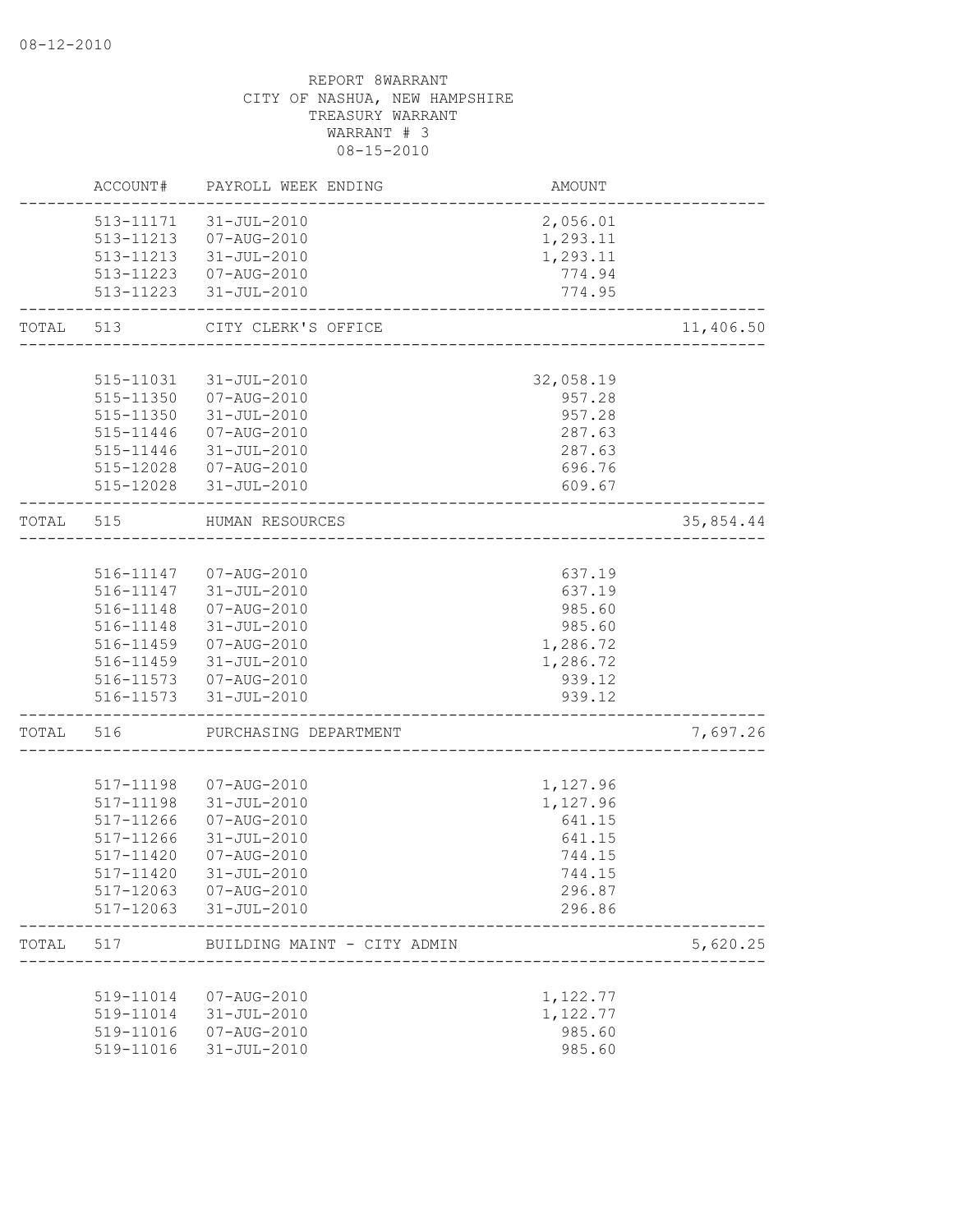|           | ACCOUNT#      | PAYROLL WEEK ENDING    | AMOUNT                 |           |
|-----------|---------------|------------------------|------------------------|-----------|
|           | 519-11017     | 07-AUG-2010            | 824.00                 |           |
|           | 519-11017     | 31-JUL-2010            | 824.00                 |           |
|           | 519-11115     | 07-AUG-2010            | 1,986.69               |           |
|           | 519-11115     | 31-JUL-2010            | 1,986.69               |           |
|           | 519-11146     | 07-AUG-2010            | 858.42                 |           |
|           | 519-11146     | 31-JUL-2010            | 858.42                 |           |
|           | 519-11153     | 07-AUG-2010            | 620.56                 |           |
|           | 519-11153     | 31-JUL-2010            | 620.56                 |           |
|           | 519-11154     | 07-AUG-2010            | 652.11                 |           |
|           | 519-11154     | 31-JUL-2010            | 652.12                 |           |
|           | 519-11205     | 07-AUG-2010            | 815.21                 |           |
|           | 519-11205     | 31-JUL-2010            | 815.21                 |           |
|           |               | 519-11241  07-AUG-2010 | 1,408.19               |           |
|           |               | 519-11241 31-JUL-2010  | 1,408.18               |           |
| TOTAL 519 |               | ASSESSORS              |                        | 18,547.10 |
|           |               |                        | ______________________ |           |
|           |               | 520-12077  07-AUG-2010 | 275.65                 |           |
|           |               | 520-12077 31-JUL-2010  | 275.65                 |           |
| TOTAL     | 520           | HUNT BUILDING          |                        | 551.30    |
|           |               |                        |                        |           |
|           |               | 522-11127  07-AUG-2010 | 1,709.64               |           |
|           | 522-11127     | 31-JUL-2010            | 1,709.64               |           |
|           | 522-11128     | 07-AUG-2010            | 1,152.83               |           |
|           | 522-11128     | 31-JUL-2010            | 1,152.83               |           |
|           | 522-11286     | 07-AUG-2010            | 608.85                 |           |
|           | 522-11286     | $31 - JUL - 2010$      | 608.85                 |           |
|           | 522-11356     | 07-AUG-2010            | 976.17                 |           |
|           | 522-11356     | 31-JUL-2010            | 976.17                 |           |
|           | 522-11429     | 07-AUG-2010            | 1,819.34               |           |
|           | 522-11429     | $31 - JUL - 2010$      | 1,819.33               |           |
|           | 522-11641     | 07-AUG-2010            | 1,409.38               |           |
|           | 522-11641     | 31-JUL-2010            | 1,409.38               |           |
|           | $522 - 11652$ | 07-AUG-2010            | 1,489.36               |           |
|           | 522-11652     | 31-JUL-2010            | 1,489.36               |           |
|           | 522-11721     | 07-AUG-2010            | 1,556.12               |           |
|           | 522-11721     | $31 - JUL - 2010$      | 1,556.11               |           |
|           | 522-11724     | 07-AUG-2010            | 1,370.98               |           |
|           | 522-11724     | $31 - JUL - 2010$      | 1,370.98               |           |
|           | 522-11725     | 07-AUG-2010            | 998.12                 |           |
|           | 522-11725     | $31 - JUL - 2010$      | 998.11                 |           |
|           | 522-11729     | 07-AUG-2010            | 2,231.12               |           |
|           | 522-11729     | $31 - JUL - 2010$      | 2,231.12               |           |
|           | 522-13004     | 07-AUG-2010            | 157.24                 |           |
|           |               |                        |                        |           |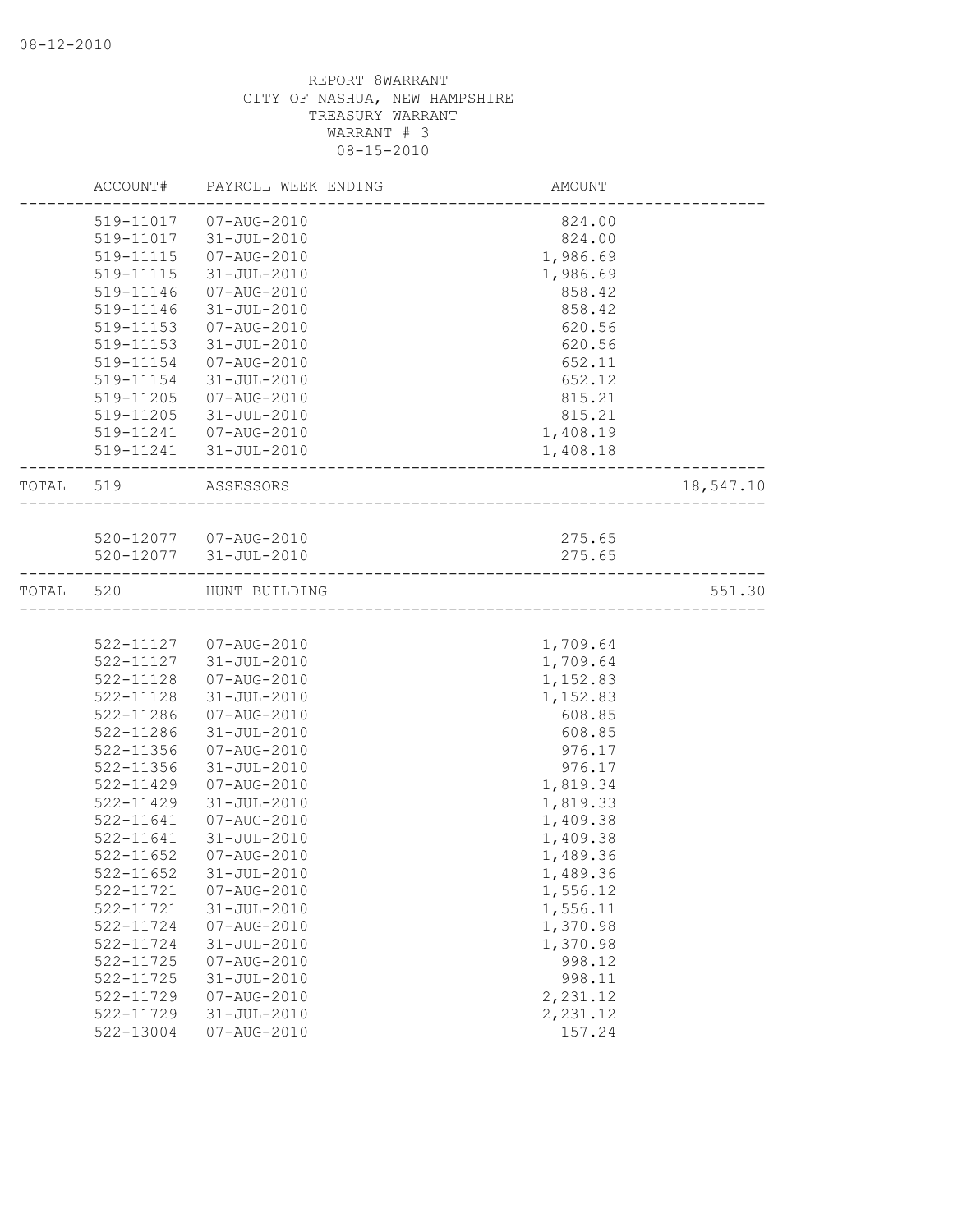|               | ACCOUNT# PAYROLL WEEK ENDING     | AMOUNT                                                   |           |
|---------------|----------------------------------|----------------------------------------------------------|-----------|
|               | TOTAL 522 INFORMATION TECHNOLOGY | _________________<br>1<br>------------------------------ | 30,801.03 |
|               |                                  |                                                          |           |
|               | 523-11332  07-AUG-2010           | 1,006.33                                                 |           |
|               | 523-11332 31-JUL-2010            | 1,006.33                                                 |           |
| TOTAL 523 GIS |                                  |                                                          | 2,012.66  |
|               |                                  |                                                          |           |
|               | 531-11065 07-AUG-2010            | 1,143.31                                                 |           |
|               | 531-11065 31-JUL-2010            | 1,143.31                                                 |           |
|               | 531-11085  07-AUG-2010           | 922.04                                                   |           |
| 531-11085     | 31-JUL-2010                      | 922.04                                                   |           |
| 531-11114     | 07-AUG-2010                      | 2,355.27                                                 |           |
| 531-11114     | 31-JUL-2010                      | 2,355.27                                                 |           |
| 531-11129     | 07-AUG-2010                      | 1,377.79                                                 |           |
| 531-11129     | 31-JUL-2010                      | 1,377.79                                                 |           |
| 531-11164     | 07-AUG-2010                      | 1,178.65                                                 |           |
| 531-11164     | 31-JUL-2010                      | 1,178.65                                                 |           |
| 531-11166     | 07-AUG-2010                      | 2,023.54                                                 |           |
| 531-11166     | 31-JUL-2010                      | 2,023.53                                                 |           |
| 531-11170     | 07-AUG-2010                      | 1,526.04                                                 |           |
| 531-11170     | 31-JUL-2010                      | 1,526.03                                                 |           |
| 531-11201     | 07-AUG-2010                      | 682.41                                                   |           |
| 531-11201     | 31-JUL-2010                      | 682.41                                                   |           |
| 531-11203     | 07-AUG-2010                      | 1,349.54                                                 |           |
| 531-11203     | $31 - JUL - 2010$                | 1,349.54                                                 |           |
| 531-11226     | 07-AUG-2010                      | 776.25                                                   |           |
| 531-11226     | 31-JUL-2010                      | 776.25                                                   |           |
| 531-11242     | 07-AUG-2010                      | 1,158.80                                                 |           |
| 531-11242     | 31-JUL-2010                      | 1,158.79                                                 |           |
| 531-11245     | 07-AUG-2010                      | 643.00                                                   |           |
| 531-11245     | 31-JUL-2010                      | 643.00                                                   |           |
| 531-11257     | 07-AUG-2010                      | 3,451.85                                                 |           |
| 531-11257     | 31-JUL-2010                      | 3,451.85                                                 |           |
| 531-11287     | 07-AUG-2010                      | 846.15                                                   |           |
| 531-11287     | 31-JUL-2010                      | 846.15                                                   |           |
| 531-11398     | 07-AUG-2010                      | 646.26                                                   |           |
| 531-11398     | $31 - JUL - 2010$                | 646.26                                                   |           |
| 531-11477     | 07-AUG-2010                      | 1,384.53                                                 |           |
| 531-11477     | $31 - JUL - 2010$                | 1,384.54                                                 |           |
| 531-11487     | 07-AUG-2010                      | 1,400.35                                                 |           |
| 531-11487     | $31 - JUL - 2010$                | 1,400.35                                                 |           |
| 531-11495     | 07-AUG-2010                      | 1,037.27                                                 |           |
| 531-11495     | $31 - JUL - 2010$                | 1,037.27                                                 |           |
| 531-11498     | 07-AUG-2010                      | 878.18                                                   |           |
| 531-11498     | 31-JUL-2010                      | 878.18                                                   |           |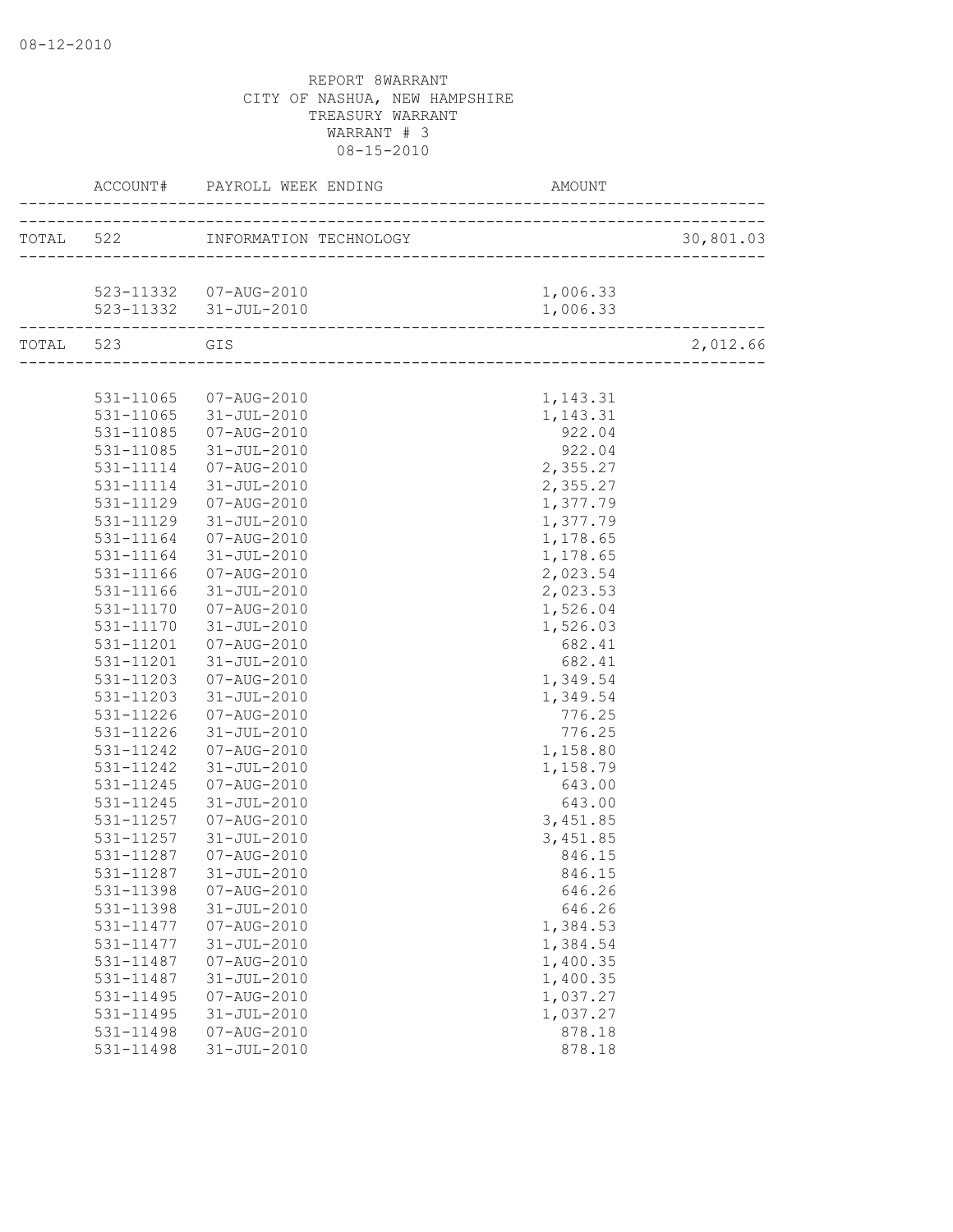| ACCOUNT#               | PAYROLL WEEK ENDING              | AMOUNT           |
|------------------------|----------------------------------|------------------|
| 531-11516              | 07-AUG-2010                      | 884.57           |
| 531-11516              | $31 - JUL - 2010$                | 884.57           |
| 531-11534              | 07-AUG-2010                      | 1,496.62         |
| 531-11534              | $31 - JUL - 2010$                | 1,496.62         |
| 531-11535              | 07-AUG-2010                      | 13,380.90        |
| 531-11535              | $31 - JUL - 2010$                | 13,380.91        |
| 531-11537              | 07-AUG-2010                      | 14,485.34        |
| 531-11537              | 31-JUL-2010                      | 14,485.34        |
| 531-11538              | 07-AUG-2010                      | 922.04           |
| 531-11538              | 31-JUL-2010                      | 922.04           |
| 531-11539              | 07-AUG-2010                      | 1,579.18         |
| 531-11544              | 07-AUG-2010                      | 4,268.62         |
| 531-11544              | $31 - JUL - 2010$                | 4,268.62         |
| 531-11549              | 07-AUG-2010                      | 8,793.39         |
| 531-11549              | $31 - JUL - 2010$                | 9,160.08         |
| 531-11550              | 07-AUG-2010                      | 957.35           |
| 531-11550              | 31-JUL-2010                      | 957.35           |
| 531-11552              | 07-AUG-2010                      | 19,231.01        |
| 531-11552              | 31-JUL-2010                      | 19,231.01        |
| 531-11555              | 07-AUG-2010                      | 27,960.00        |
| 531-11555              | $31 - JUL - 2010$                | 27,960.00        |
| 531-11558              | 07-AUG-2010                      | 78,609.95        |
| 531-11558              | $31 - JUL - 2010$                | 76,754.65        |
| 531-11561              | 07-AUG-2010                      | 14,098.50        |
| 531-11561              | $31 - JUL - 2010$                | 14,098.50        |
| 531-11567              | 07-AUG-2010                      | 34, 187. 13      |
| 531-11567              | $31 - JUL - 2010$                | 34, 187. 11      |
| 531-11569              | 07-AUG-2010                      | 1,214.02         |
| 531-11569              | $31 - JUL - 2010$                | 1,214.02         |
| 531-11618              | 07-AUG-2010                      | 2,118.66         |
| 531-11618              | $31 - JUL - 2010$                | 2,118.68         |
| 531-11622              | 07-AUG-2010                      | 3,081.18         |
| 531-11622              | $31 - JUL - 2010$<br>07-AUG-2010 | 3,081.16         |
| 531-11634<br>531-11634 | $31 - JUL - 2010$                | 716.55           |
| 531-11636              | 07-AUG-2010                      | 716.55<br>998.45 |
| 531-11636              | $31 - JUL - 2010$                | 998.45           |
| 531-11664              | $07 - AUG - 2010$                | 1,171.16         |
| 531-11664              | $31 - JUL - 2010$                | 1,171.17         |
| 531-11665              | 07-AUG-2010                      | 809.40           |
| 531-11665              | $31 - JUL - 2010$                | 809.40           |
| 531-11719              | $07 - AUG - 2010$                | 949.27           |
| 531-11719              | $31 - JUL - 2010$                | 949.27           |
| 531-11732              | 07-AUG-2010                      | 6,004.25         |
| 531-11732              | $31 - JUL - 2010$                | 6,004.25         |
| 531-12020              | $07 - AUG - 2010$                | 984.99           |
| 531-12020              | $31 - JUL - 2010$                | 984.99           |
| 531-12042              | 07-AUG-2010                      | 1,639.00         |
|                        |                                  |                  |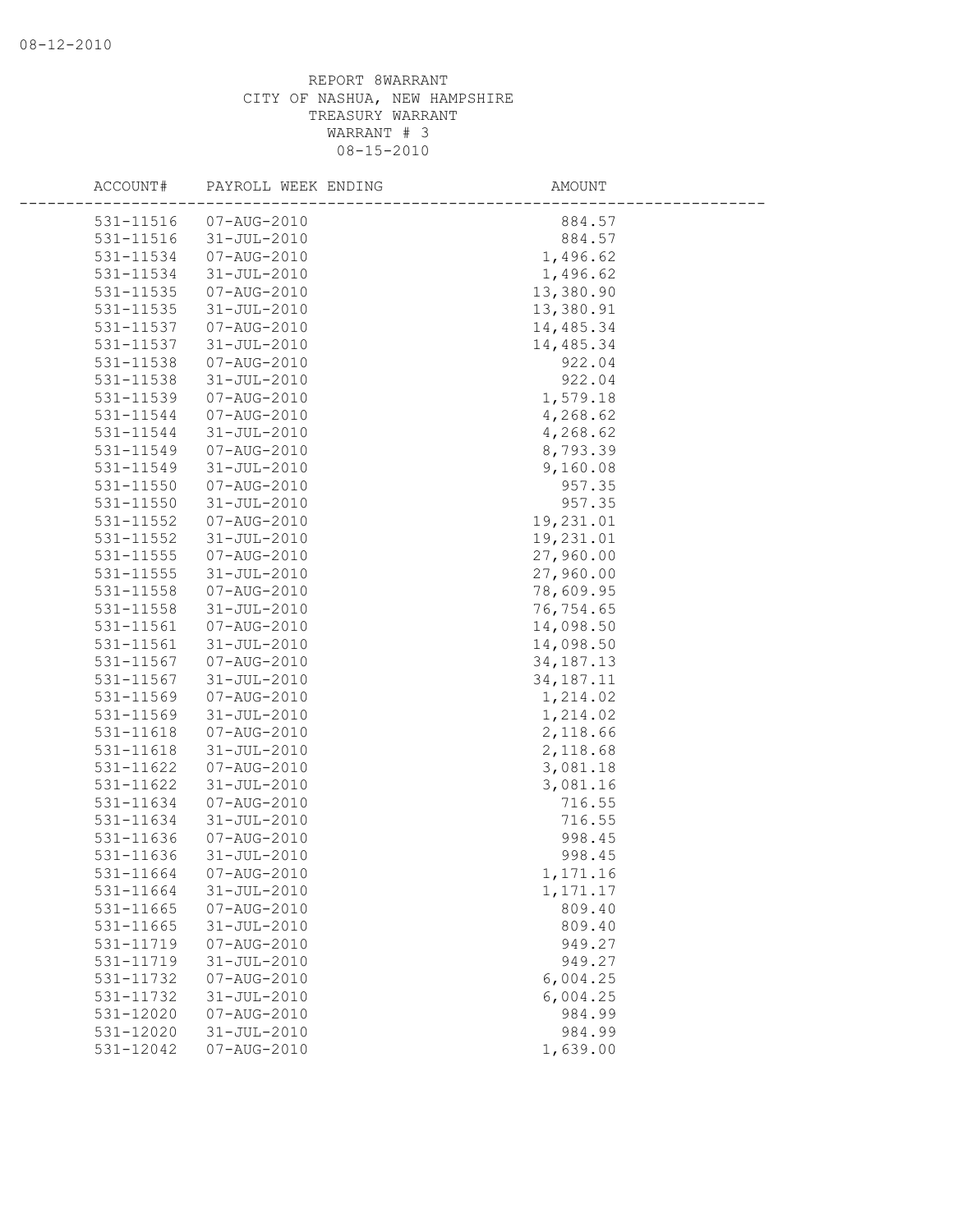|       | ACCOUNT#  | PAYROLL WEEK ENDING | AMOUNT    |            |
|-------|-----------|---------------------|-----------|------------|
|       | 531-12042 | 31-JUL-2010         | 1,381.74  |            |
|       | 531-12066 | 07-AUG-2010         | 708.05    |            |
|       | 531-12066 | $31 - JUL - 2010$   | 708.06    |            |
|       | 531-12068 | 07-AUG-2010         | 771.36    |            |
|       | 531-12068 | $31 - JUL - 2010$   | 771.36    |            |
|       | 531-12071 | 07-AUG-2010         | 266.52    |            |
|       | 531-12071 | $31 - JUL - 2010$   | 266.52    |            |
|       | 531-12119 | 07-AUG-2010         | 1,158.51  |            |
|       | 531-12119 | 31-JUL-2010         | 1,158.51  |            |
|       | 531-13004 | 07-AUG-2010         | 2,251.88  |            |
|       | 531-13004 | 31-JUL-2010         | 2,818.09  |            |
|       | 531-13038 | 07-AUG-2010         | 5,232.53  |            |
|       | 531-13038 | 31-JUL-2010         | 2,124.58  |            |
|       | 531-13040 | 07-AUG-2010         | 2,125.53  |            |
|       | 531-13040 | 31-JUL-2010         | 3,666.33  |            |
|       | 531-13044 | 07-AUG-2010         | 2,332.53  |            |
|       | 531-13044 | $31 - JUL - 2010$   | 1,013.59  |            |
|       | 531-13047 | 07-AUG-2010         | 14,203.16 |            |
|       | 531-13047 | $31 - JUL - 2010$   | 14,207.70 |            |
|       | 531-13048 | 07-AUG-2010         | 5,729.72  |            |
|       | 531-13048 | 31-JUL-2010         | 3,563.09  |            |
|       | 531-17001 | 07-AUG-2010         | 100.00    |            |
|       | 531-17003 | 31-JUL-2010         | 1,300.00  |            |
|       | 531-17004 | 07-AUG-2010         | 300.00    |            |
|       | 531-17004 | 31-JUL-2010         | 300.00    |            |
|       | 531-17006 | 07-AUG-2010         | 1,150.00  |            |
| TOTAL | 531       | POLICE DEPARTMENT   |           | 595,548.07 |
|       |           |                     |           |            |
|       | 532-11024 | 07-AUG-2010         | 2,120.49  |            |
|       | 532-11024 | $31 - JUL - 2010$   | 2,120.50  |            |
|       | 532-11036 | 07-AUG-2010         | 1,929.25  |            |
|       | 532-11036 | $31 - JUL - 2010$   | 1,929.25  |            |
|       | 532-11063 | 07-AUG-2010         | 1,356.86  |            |
|       | 532-11063 | $31 - JUL - 2010$   | 1,356.86  |            |
|       | 532-11066 | 07-AUG-2010         | 1,330.14  |            |
|       | 532-11066 | 31-JUL-2010         | 1,330.14  |            |
|       | 532-11069 | 07-AUG-2010         | 2,713.88  |            |
|       | 532-11069 | $31 - JUL - 2010$   | 2,713.88  |            |
|       | 532-11111 | 07-AUG-2010         | 2,229.62  |            |
|       | 532-11111 | $31 - JUL - 2010$   | 2,229.62  |            |
|       | 532-11207 | 07-AUG-2010         | 6,838.59  |            |
|       | 532-11207 | $31 - JUL - 2010$   | 6,838.59  |            |
|       | 532-11281 | 07-AUG-2010         | 1,005.79  |            |
|       | 532-11281 | $31 - JUL - 2010$   | 1,005.79  |            |
|       | 532-11285 | 07-AUG-2010         | 8,222.77  |            |
|       | 532-11285 | $31 - JUL - 2010$   | 8,222.77  |            |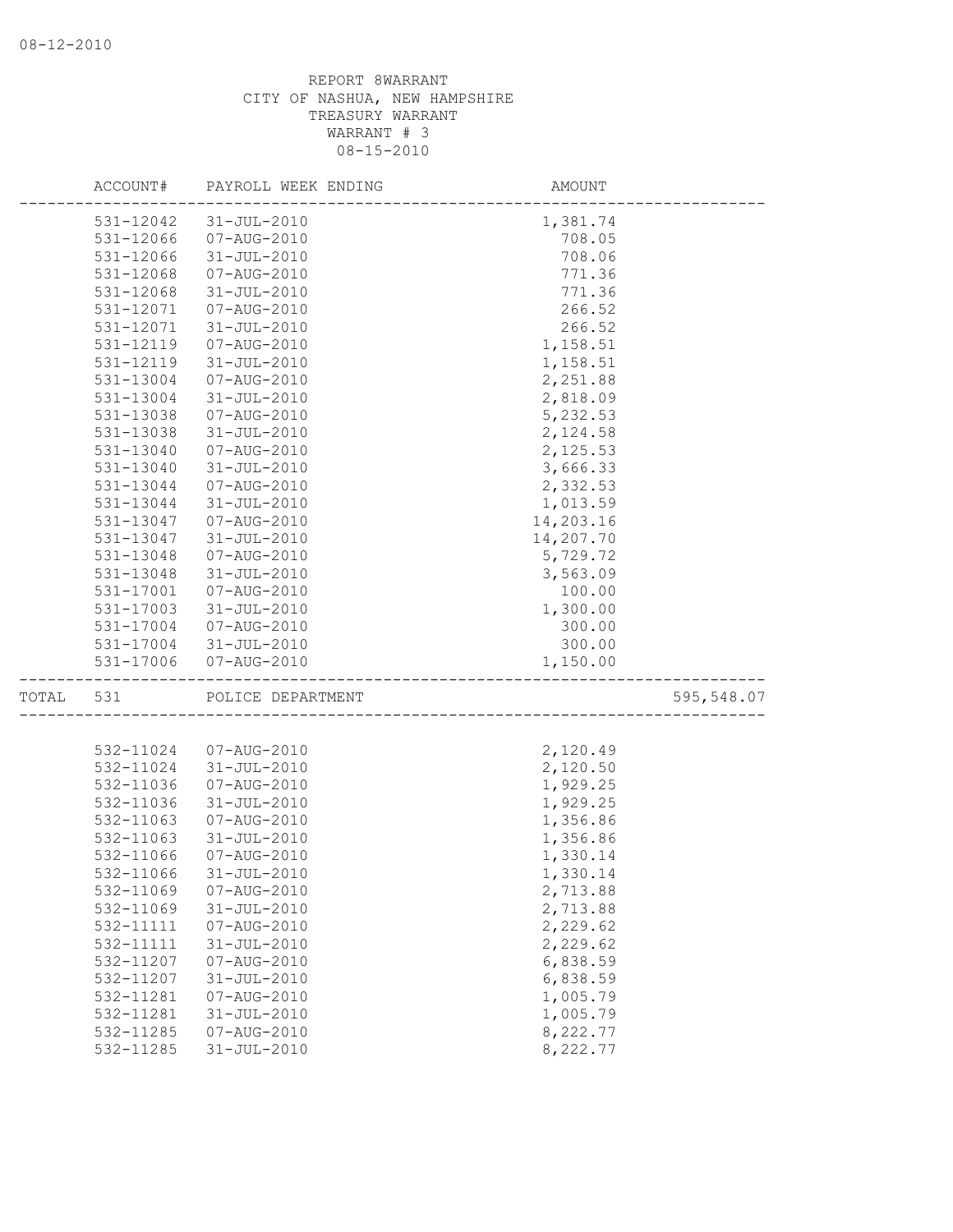|       | ACCOUNT#  | PAYROLL WEEK ENDING                             | <b>AMOUNT</b>  |            |
|-------|-----------|-------------------------------------------------|----------------|------------|
|       | 532-11291 | 07-AUG-2010                                     | 5,008.58       |            |
|       | 532-11291 | $31 - JUL - 2010$                               | 6,340.45       |            |
|       | 532-11298 | 07-AUG-2010                                     | 1,361.22       |            |
|       | 532-11298 | $31 - JUL - 2010$                               | 1,077.63       |            |
|       | 532-11300 | 07-AUG-2010                                     | 34, 411.87     |            |
|       | 532-11300 | 31-JUL-2010                                     | 34,565.26      |            |
|       | 532-11303 | 07-AUG-2010                                     | 1,203.00       |            |
|       | 532-11303 | $31 - JUL - 2010$                               | 1,203.00       |            |
|       | 532-11305 | 07-AUG-2010                                     | 4,812.10       |            |
|       | 532-11305 | $31 - JUL - 2010$                               | 4,812.09       |            |
|       | 532-11309 | 07-AUG-2010                                     | 105, 971.98    |            |
|       | 532-11309 | $31 - JUL - 2010$                               | 105,736.73     |            |
|       | 532-11660 | 07-AUG-2010                                     | 1,528.54       |            |
|       | 532-11660 | 31-JUL-2010                                     | 1,528.54       |            |
|       | 532-11663 | 07-AUG-2010                                     | 1,498.40       |            |
|       | 532-11663 | $31 - JUL - 2010$                               | 1,498.40       |            |
|       | 532-11666 | 07-AUG-2010                                     | 1,498.40       |            |
|       | 532-11666 | $31 - JUL - 2010$                               | 1,498.40       |            |
|       | 532-11669 | 07-AUG-2010                                     | 1,473.38       |            |
|       | 532-11669 | $31 - JUL - 2010$                               | 1,513.39       |            |
|       | 532-12070 | 07-AUG-2010                                     | 44,696.15      |            |
|       | 532-12070 | 31-JUL-2010                                     | 38,692.23      |            |
|       | 532-13004 | 07-AUG-2010                                     | 84.97          |            |
|       | 532-13004 | 31-JUL-2010                                     | 97.49          |            |
|       | 532-13018 | 07-AUG-2010                                     | 5,530.74       |            |
|       | 532-13018 | $31 - JUL - 2010$                               | 7,981.25       |            |
|       | 532-13050 | 07-AUG-2010                                     | 15,085.39      |            |
|       | 532-13050 | $31 - JUL - 2010$                               | 14,043.00      |            |
|       | 532-19231 | 07-AUG-2010                                     | 1,384.42       |            |
|       | 532-19231 | $31 - JUL - 2010$                               | 1,384.42       |            |
|       | 532-19232 | 07-AUG-2010                                     | 2,004.77       |            |
|       | 532-19232 | $31 - JUL - 2010$                               | 2,004.77       |            |
|       | 532-19233 | 07-AUG-2010                                     | 2,960.51       |            |
|       | 532-19233 | $31 - JUL - 2010$                               | 2,960.51       |            |
|       | 532-19234 | 07-AUG-2010                                     | 1,882.19       |            |
|       | 532-19234 | $31 - JUL - 2010$                               | 1,882.19       |            |
|       | 532-46045 | 07-AUG-2010                                     |                |            |
|       |           |                                                 |                |            |
| TOTAL | 532       | FIRE DEPARTMENT                                 |                | 516,711.15 |
|       |           |                                                 |                |            |
|       |           | 535-19230  07-AUG-2010<br>535-19230 31-JUL-2010 | 96.15<br>96.15 |            |
|       |           |                                                 |                |            |
| TOTAL | 535       | EMERGENCY MANAGEMENT                            |                | 192.30     |
|       |           |                                                 |                |            |
|       |           | 536-11200  07-AUG-2010                          | 1,449.60       |            |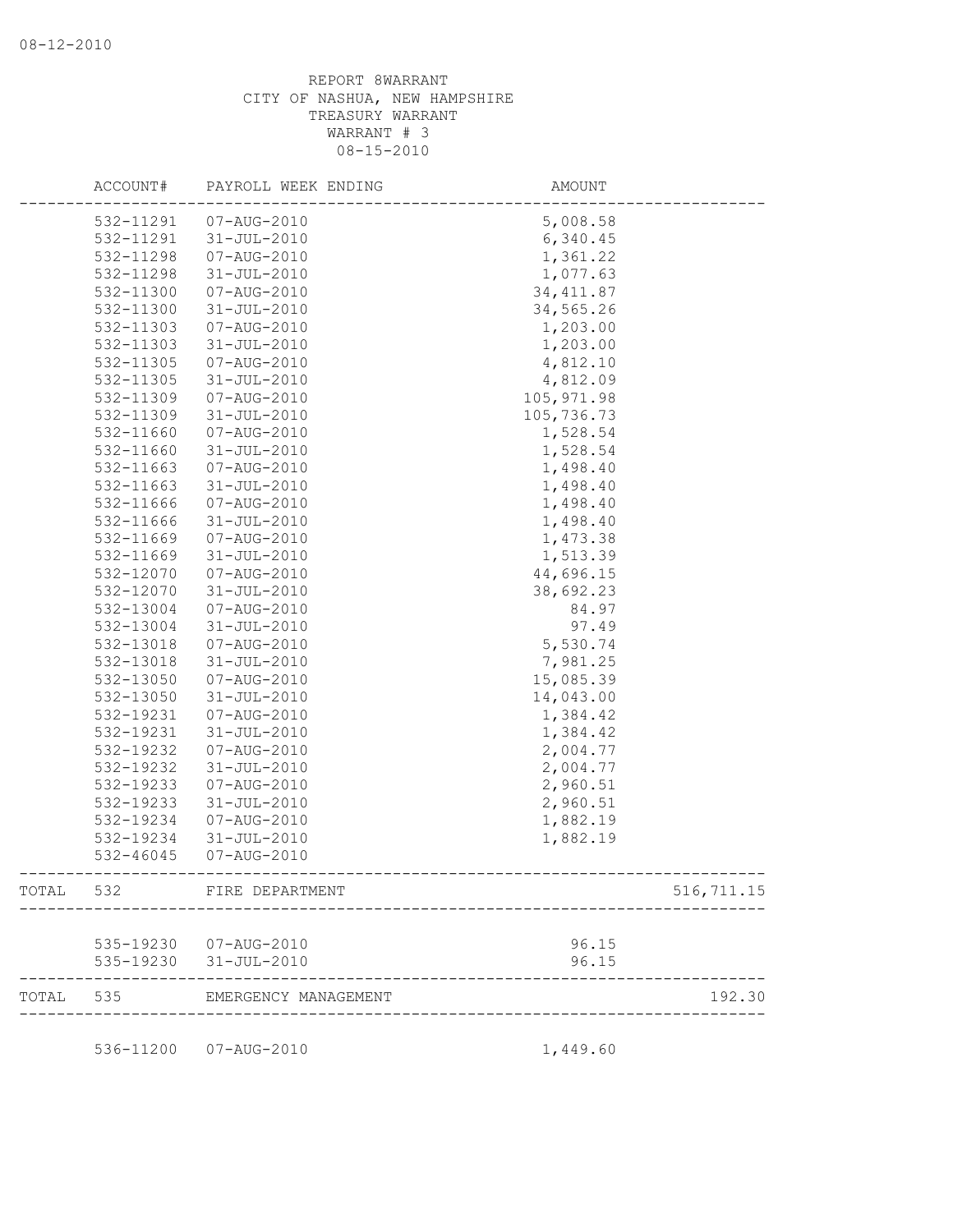| TOTAL 543 |           | ENVIRONMENTAL HEALTH DEPT.                      | ___________________________ | 11,563.42 |
|-----------|-----------|-------------------------------------------------|-----------------------------|-----------|
|           | 543-11605 | 31-JUL-2010                                     | 985.14                      |           |
|           |           | 543-11605  07-AUG-2010                          | 985.14                      |           |
|           |           | 543-11604 31-JUL-2010                           | 1,573.64                    |           |
|           |           | 543-11604  07-AUG-2010                          | 1,573.64                    |           |
|           | 543-11602 | 31-JUL-2010                                     | 909.84                      |           |
|           |           | 543-11602 07-AUG-2010                           | 909.84                      |           |
|           | 543-11438 | 31-JUL-2010                                     | 1,324.88                    |           |
|           | 543-11438 | 07-AUG-2010                                     | 1,324.88                    |           |
|           | 543-11380 | 543-11380  07-AUG-2010<br>31-JUL-2010           | 988.21<br>988.21            |           |
|           |           |                                                 |                             |           |
| TOTAL     | 542       | COMMUNITY HEALTH                                |                             | 12,035.74 |
|           |           | 542-12044 31-JUL-2010                           | 69.00                       |           |
|           |           | 542-12044 07-AUG-2010                           | 106.05                      |           |
|           |           | 542-11584 31-JUL-2010                           | 3,787.06                    |           |
|           | 542-11584 | 07-AUG-2010                                     | 3,787.06                    |           |
|           | 542-11484 | 31-JUL-2010                                     | 60.00                       |           |
|           | 542-11484 | 07-AUG-2010                                     | 102.00                      |           |
|           | 542-11426 | 31-JUL-2010                                     | 1,404.70                    |           |
|           |           | 542-11426  07-AUG-2010                          | 1,404.69                    |           |
|           |           | 542-11024 07-AUG-2010<br>542-11024 31-JUL-2010  | 657.59<br>657.59            |           |
| TOTAL 541 |           | COMMUNITY SERVICES DIVISION                     |                             | 6,491.24  |
|           |           |                                                 |                             |           |
|           |           | 541-11346 31-JUL-2010                           | 435.31                      |           |
|           |           | 541-11346  07-AUG-2010                          | 435.31                      |           |
|           |           | 541-11240  07-AUG-2010<br>541-11240 31-JUL-2010 | 1,503.02<br>1,503.01        |           |
|           |           |                                                 | 1,044.25                    |           |
|           |           | 541-11104  07-AUG-2010<br>541-11104 31-JUL-2010 | 1,044.26                    |           |
|           |           | 541-11024 31-JUL-2010                           | 263.04                      |           |
|           | 541-11024 | 07-AUG-2010                                     | 263.04                      |           |
| TOTAL     | 536       | CITYWIDE COMMUNICATIONS                         |                             | 5,359.44  |
|           |           | 536-12137 31-JUL-2010                           | 1,230.12                    |           |
|           |           | 536-12137  07-AUG-2010                          | 1,230.12                    |           |
|           |           | 536-11200 31-JUL-2010                           | 1,449.60                    |           |
|           |           | ACCOUNT# PAYROLL WEEK ENDING                    | AMOUNT                      |           |

544-11008 07-AUG-2010 766.46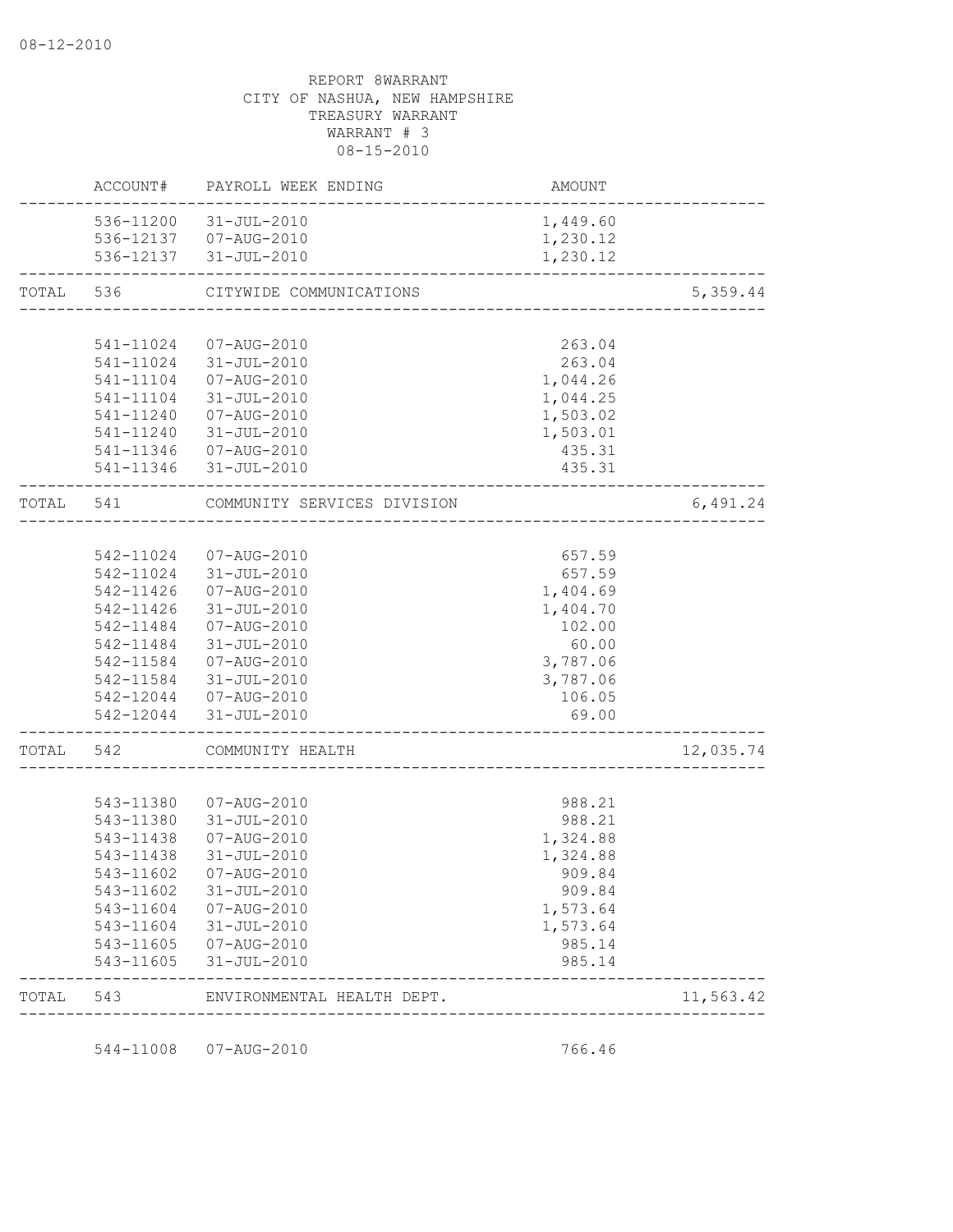|       | ACCOUNT#  | PAYROLL WEEK ENDING                                                    | <b>AMOUNT</b> |            |
|-------|-----------|------------------------------------------------------------------------|---------------|------------|
|       | 544-11008 | 31-JUL-2010                                                            | 766.46        |            |
|       | 544-11099 | 07-AUG-2010                                                            | 1,475.35      |            |
|       | 544-11099 | 31-JUL-2010                                                            | 1,475.35      |            |
|       | 544-11112 | 07-AUG-2010                                                            | 877.27        |            |
|       | 544-11112 | 31-JUL-2010                                                            | 877.27        |            |
|       | 544-11367 | 07-AUG-2010                                                            | 858.43        |            |
|       | 544-11367 | 31-JUL-2010                                                            | 858.44        |            |
|       | 544-11777 | 07-AUG-2010                                                            | 1,328.18      |            |
|       | 544-11777 | 31-JUL-2010                                                            | 1,328.18      |            |
|       |           | 544-12101  07-AUG-2010                                                 | 441.56        |            |
|       |           | 544-12101 31-JUL-2010                                                  | 441.56        |            |
| TOTAL | 544       | WELFARE ADMINISTRATION<br><u> 1988 - Alexandr Alexandr III eta Ant</u> |               | 11,494.51  |
|       |           |                                                                        |               |            |
|       |           | 551-11024 07-AUG-2010                                                  | 639.71        |            |
|       | 551-11024 | 31-JUL-2010                                                            | 639.71        |            |
|       | 551-11028 | 07-AUG-2010                                                            | 557.83        |            |
|       | 551-11028 | 31-JUL-2010                                                            | 557.83        |            |
|       | 551-11057 | 07-AUG-2010                                                            | 920.69        |            |
|       | 551-11057 | 31-JUL-2010                                                            | 920.69        |            |
|       | 551-11094 | 07-AUG-2010                                                            | 313.78        |            |
|       | 551-11094 | 31-JUL-2010                                                            | 313.79        |            |
|       | 551-11097 | 07-AUG-2010                                                            | 1,101.98      |            |
|       | 551-11097 | 31-JUL-2010                                                            | 1,101.98      |            |
|       | 551-11211 | 07-AUG-2010                                                            | 632.11        |            |
|       | 551-11211 | 31-JUL-2010                                                            | 632.11        |            |
|       | 551-11249 | 07-AUG-2010                                                            | 1,320.00      |            |
|       | 551-11249 | $31 - JUL - 2010$                                                      | 1,320.01      |            |
|       | 551-11268 | 07-AUG-2010                                                            | 650.13        |            |
|       | 551-11268 | 31-JUL-2010                                                            | 650.13        |            |
|       | 551-11273 | 07-AUG-2010                                                            | 1,735.80      |            |
|       | 551-11273 | $31 - JUL - 2010$                                                      | 1,735.80      |            |
|       | 551-11435 | 07-AUG-2010                                                            | 936.74        |            |
|       | 551-11435 | $31 - JUL - 2010$                                                      | 936.74        |            |
|       | 551-11462 | 07-AUG-2010                                                            | 1,059.21      |            |
|       | 551-11462 | 31-JUL-2010                                                            | 1,059.21      |            |
|       | 551-11638 | 07-AUG-2010                                                            | 1,212.06      |            |
|       | 551-11638 | 31-JUL-2010                                                            | 1,212.05      |            |
|       | 551-13004 | 07-AUG-2010                                                            | 86.31         |            |
|       | 551-13004 | 31-JUL-2010                                                            | 175.71        |            |
| TOTAL | 551       | PUBLIC WORKS DIV & ENGINEERING                                         |               | 22, 422.11 |
|       |           |                                                                        |               |            |
|       | 552-11024 | 07-AUG-2010                                                            | 706.27        |            |
|       | 552-11024 | 31-JUL-2010                                                            | 706.26        |            |
|       | 552-11077 | $07 - AUG - 2010$                                                      | 1,331.47      |            |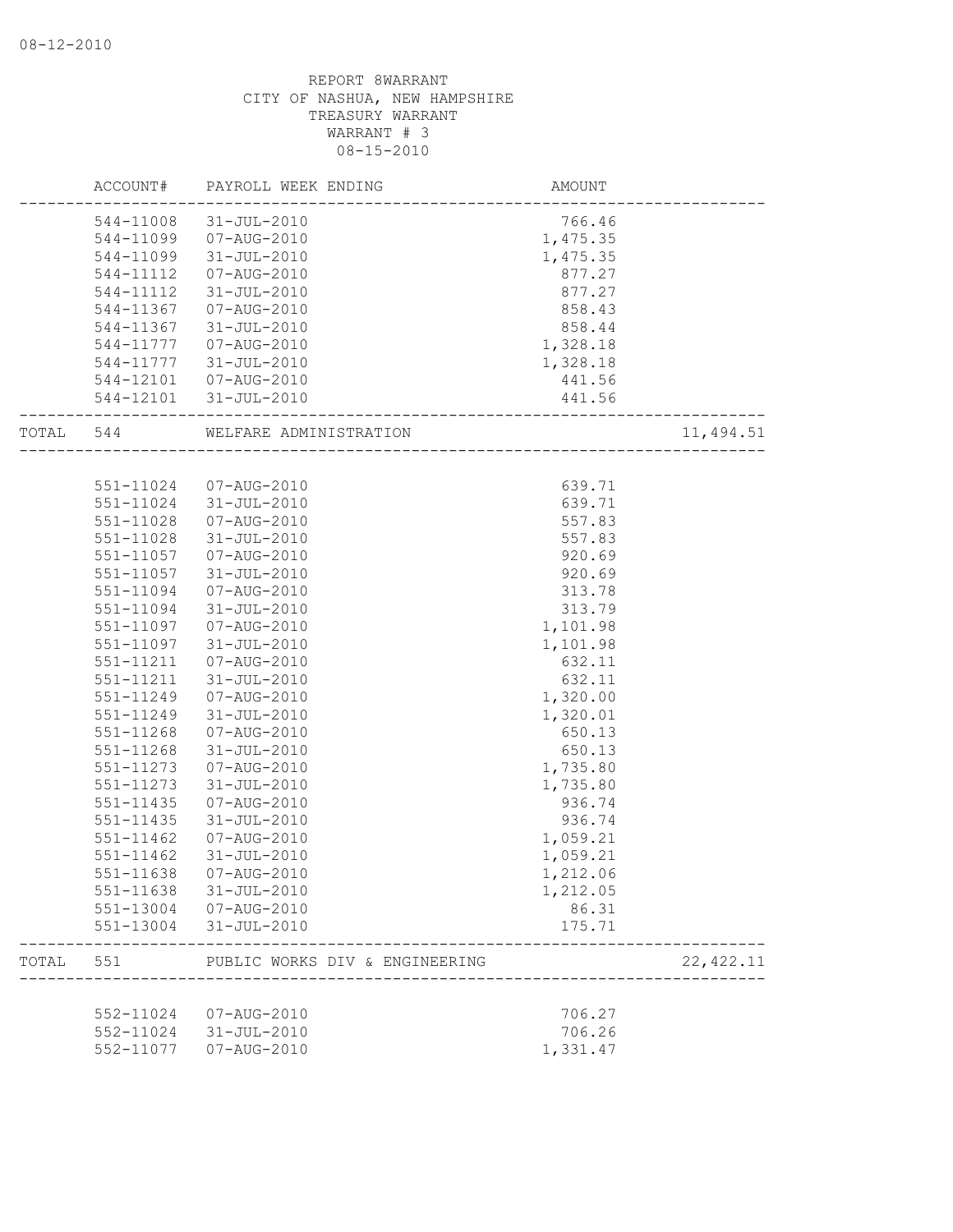|       | ACCOUNT#<br>PAYROLL WEEK ENDING |                       | AMOUNT    |  |  |
|-------|---------------------------------|-----------------------|-----------|--|--|
|       | 552-11077                       | 31-JUL-2010           | 1,331.47  |  |  |
|       | 552-11087                       | 07-AUG-2010           | 821.60    |  |  |
|       | 552-11087                       | 31-JUL-2010           | 821.60    |  |  |
|       | 552-11143                       | 07-AUG-2010           | 858.40    |  |  |
|       | 552-11143                       | $31 - JUL - 2010$     | 858.40    |  |  |
|       | 552-11324                       | 07-AUG-2010           | 4,236.84  |  |  |
|       | 552-11324                       | 31-JUL-2010           | 5,296.05  |  |  |
|       | 552-11339                       | 07-AUG-2010           | 2,944.00  |  |  |
|       | 552-11339                       | $31 - JUL - 2010$     | 2,944.00  |  |  |
|       | 552-11342                       | 07-AUG-2010           | 772.80    |  |  |
|       | 552-11342                       | 31-JUL-2010           | 772.80    |  |  |
|       | 552-11343                       | 07-AUG-2010           | 2,617.20  |  |  |
|       | 552-11343                       | 31-JUL-2010           | 2,619.60  |  |  |
|       | 552-11407                       | 07-AUG-2010           | 5,347.20  |  |  |
|       | 552-11407                       | 31-JUL-2010           | 5,347.20  |  |  |
|       | 552-11492                       | 07-AUG-2010           | 817.60    |  |  |
|       | 552-11492                       | $31 - JUL - 2010$     | 817.60    |  |  |
|       | 552-11562                       | 07-AUG-2010           | 441.54    |  |  |
|       | 552-11562                       | 31-JUL-2010           | 420.52    |  |  |
|       | 552-11580                       | 07-AUG-2010           | 1,014.70  |  |  |
|       | 552-11580                       | 31-JUL-2010           | 1,014.70  |  |  |
|       | 552-11672                       | 07-AUG-2010           | 1,489.36  |  |  |
|       | 552-11672                       | $31 - JUL - 2010$     | 1,489.36  |  |  |
|       | 552-11750                       | 07-AUG-2010           | 811.92    |  |  |
|       | 552-11750                       | 31-JUL-2010           | 785.60    |  |  |
|       |                                 |                       | 6,650.00  |  |  |
|       | 552-12156                       | 07-AUG-2010           |           |  |  |
|       | 552-12156                       | 31-JUL-2010           | 6,825.00  |  |  |
|       | 552-12159                       | 07-AUG-2010           | 3,293.75  |  |  |
|       | 552-12159                       | 31-JUL-2010           | 3,614.50  |  |  |
|       | 552-12162                       | 07-AUG-2010           | 1,367.50  |  |  |
|       | 552-12162                       | $31 - JUL - 2010$     | 1,632.25  |  |  |
|       | 552-12186                       | 07-AUG-2010           | 1,392.75  |  |  |
|       | 552-12186                       | $31 - JUL - 2010$     | 1,373.25  |  |  |
|       | 552-12192                       | 07-AUG-2010           | 2,268.00  |  |  |
|       | 552-12192                       | $31 - JUL - 2010$     | 2,065.50  |  |  |
|       | 552-13004                       | 07-AUG-2010           | 2,942.19  |  |  |
|       | 552-13004                       | $31 - JUL - 2010$     | 3,587.62  |  |  |
|       | 552-17002                       | $31 - JUL - 2010$     | 500.00    |  |  |
|       |                                 | 552-59050 31-JUL-2010 | 1,005.00  |  |  |
| TOTAL | 552                             | PARKS AND RECREATION  | 87,953.37 |  |  |
|       |                                 |                       |           |  |  |
|       | 553-11024                       | 07-AUG-2010           | 310.04    |  |  |
|       | 553-11024                       | $31 - JUL - 2010$     | 344.49    |  |  |
|       | 553-11078                       | 07-AUG-2010           | 1,533.32  |  |  |
|       | 553-11078                       | $31 - JUL - 2010$     | 1,533.32  |  |  |
|       | 553-11098                       | 07-AUG-2010           | 1,038.42  |  |  |
|       |                                 |                       |           |  |  |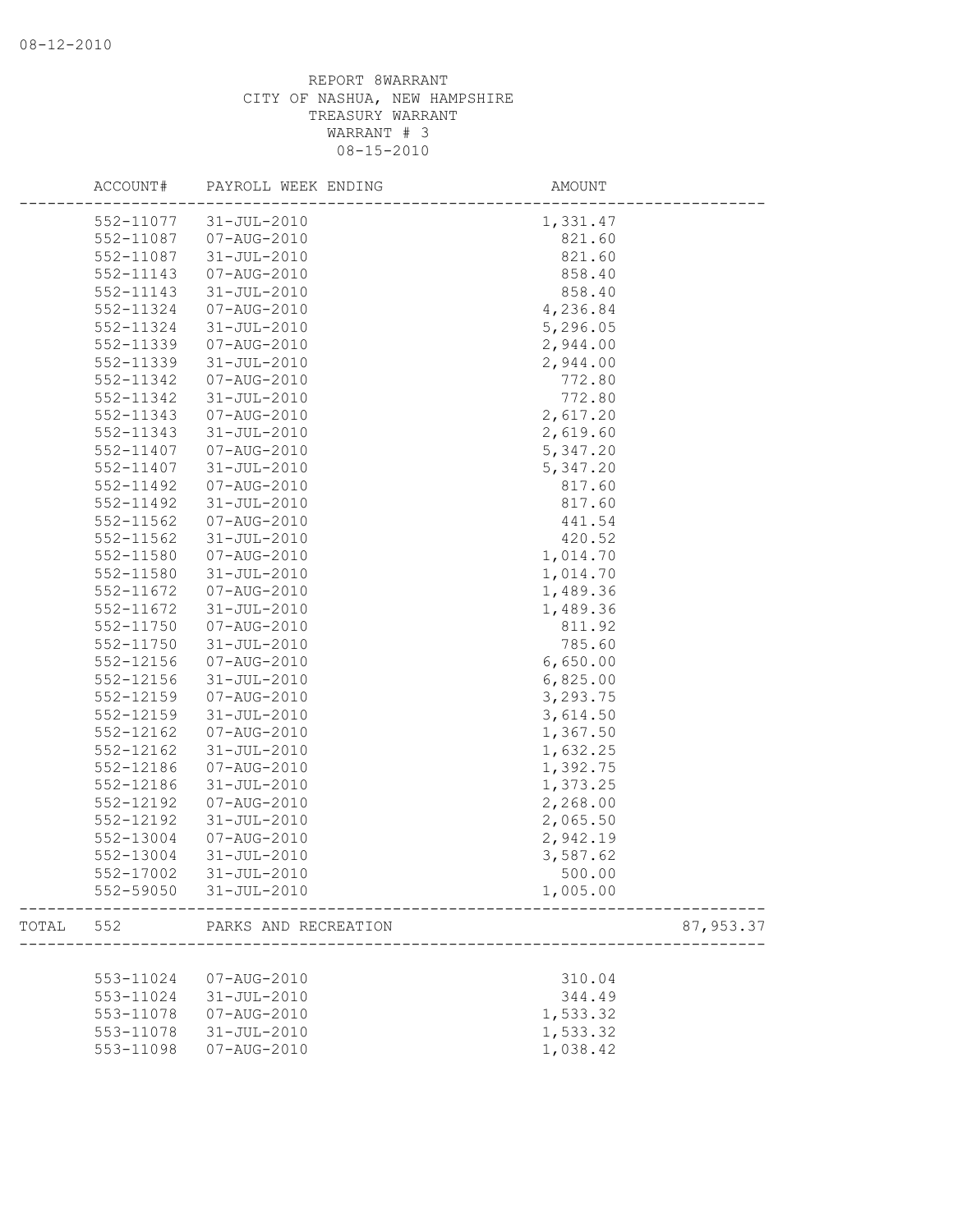|       | ACCOUNT#  | PAYROLL WEEK ENDING | AMOUNT     |           |
|-------|-----------|---------------------|------------|-----------|
|       | 553-11098 | $31 - JUL - 2010$   | 1,038.42   |           |
|       | 553-11169 | 07-AUG-2010         | 1,071.44   |           |
|       | 553-11169 | $31 - JUL - 2010$   | 1,071.44   |           |
|       | 553-11192 | 07-AUG-2010         | 977.05     |           |
|       | 553-11192 | $31 - JUL - 2010$   | 977.06     |           |
|       | 553-11279 | 07-AUG-2010         | 6,679.44   |           |
|       | 553-11279 | $31 - JUL - 2010$   | 6,867.20   |           |
|       | 553-11327 | 07-AUG-2010         | 4,236.84   |           |
|       | 553-11327 | $31 - JUL - 2010$   | 4,236.84   |           |
|       | 553-11375 | 07-AUG-2010         | 884.08     |           |
|       | 553-11375 | $31 - JUL - 2010$   | 82.80      |           |
|       | 553-11465 | 07-AUG-2010         | 3,270.40   |           |
|       | 553-11465 | 31-JUL-2010         | 2,779.84   |           |
|       | 553-11474 | 07-AUG-2010         | 3,770.41   |           |
|       | 553-11474 | 31-JUL-2010         | 3,770.41   |           |
|       | 553-11475 | 07-AUG-2010         | 1,911.20   |           |
|       | 553-11475 | $31 - JUL - 2010$   | 1,911.20   |           |
|       | 553-11630 | 07-AUG-2010         | 1,579.20   |           |
|       | 553-11630 | $31 - JUL - 2010$   | 1,579.20   |           |
|       | 553-11631 | 07-AUG-2010         | 801.60     |           |
|       | 553-11631 | $31 - JUL - 2010$   | 801.60     |           |
|       | 553-11648 | 07-AUG-2010         | 860.56     |           |
|       | 553-11648 | $31 - JUL - 2010$   | 860.56     |           |
|       | 553-11678 | 07-AUG-2010         | 1,485.69   |           |
|       | 553-11678 | $31 - JUL - 2010$   | 1,485.69   |           |
|       | 553-11759 | 07-AUG-2010         | 13,655.10  |           |
|       | 553-11759 | $31 - JUL - 2010$   | 13, 429.76 |           |
|       | 553-11771 | 07-AUG-2010         | 1,859.20   |           |
|       | 553-11771 | $31 - JUL - 2010$   | 2,788.80   |           |
|       | 553-12085 | 07-AUG-2010         | 480.00     |           |
|       | 553-12085 | $31 - JUL - 2010$   | 468.00     |           |
|       | 553-13004 | 07-AUG-2010         | 1,150.45   |           |
|       | 553-13004 | 31-JUL-2010         | 539.02     |           |
|       | 553-17010 | $31 - JUL - 2010$   | 1,100.00   |           |
| TOTAL | 553       | STREET DEPARTMENT   |            | 95,220.09 |
|       |           |                     |            |           |
|       | 555-11024 | $07 - AUG - 2010$   | 310.05     |           |
|       | 555-11024 | $31 - JUL - 2010$   | 344.49     |           |
|       | 555-11058 | 07-AUG-2010         | 1,014.70   |           |
|       | 555-11058 | $31 - JUL - 2010$   | 1,014.70   |           |
|       | 555-11461 | $07 - AUG - 2010$   | 1,533.60   |           |
|       | 555-11461 | $31 - JUL - 2010$   | 1,533.61   |           |
|       | 555-11505 | $07 - AUG - 2010$   | 1,219.71   |           |
|       | 555-11505 | $31 - JUL - 2010$   | 1,219.71   |           |
|       | 555-11639 | 07-AUG-2010         | 817.60     |           |
|       | 555-11639 | $31 - JUL - 2010$   | 817.60     |           |
|       |           |                     |            |           |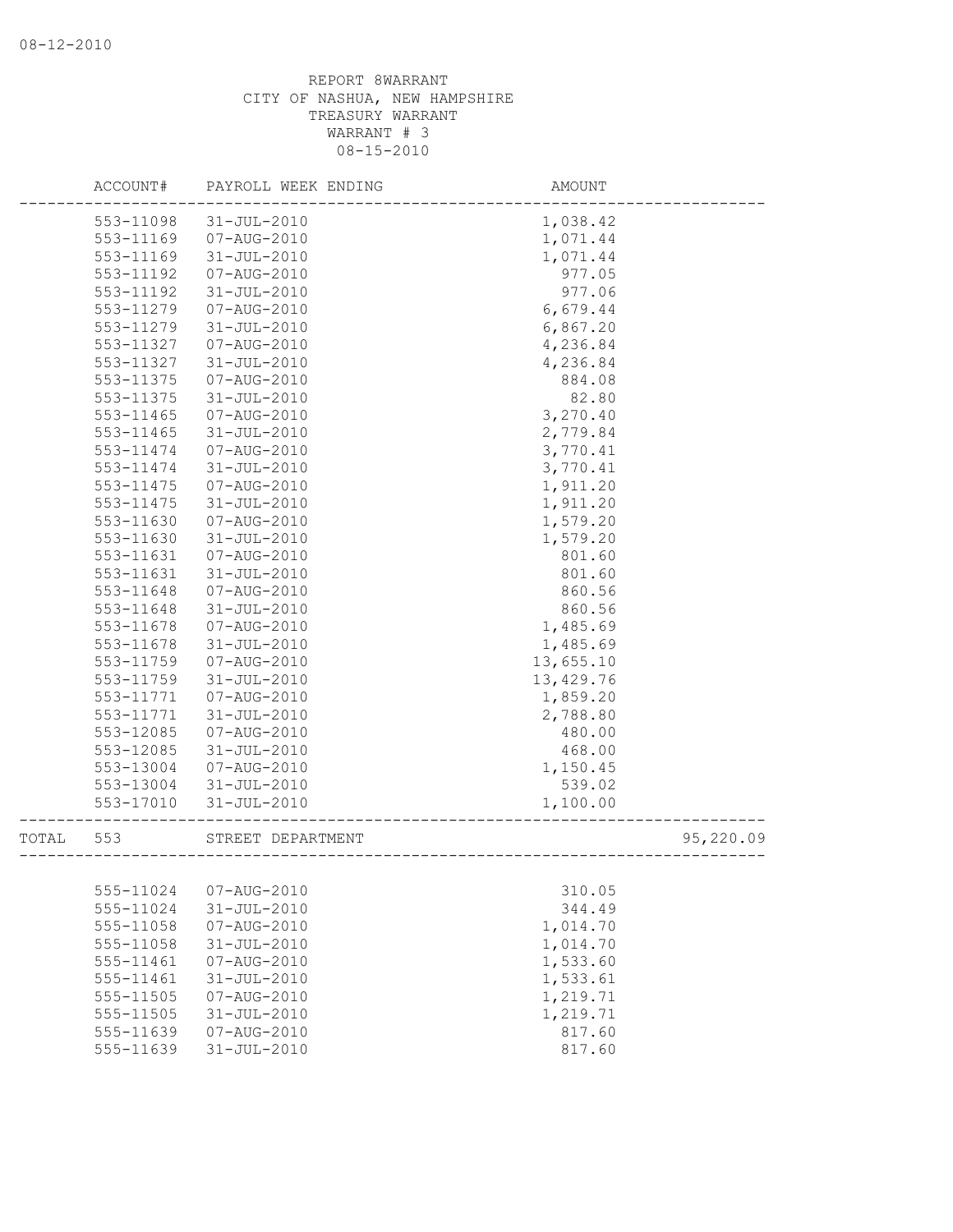|       | ACCOUNT#                   | PAYROLL WEEK ENDING                    | AMOUNT                 |           |
|-------|----------------------------|----------------------------------------|------------------------|-----------|
|       | 555-11640                  | 07-AUG-2010                            | 772.80                 |           |
|       | 555-11640                  | $31 - JUL - 2010$                      | 761.60                 |           |
|       | 555-11738                  | 07-AUG-2010                            | 1,955.20               |           |
|       | 555-11738                  | $31 - JUL - 2010$                      | 1,955.20               |           |
|       | 555-11745                  | 07-AUG-2010                            | 812.80                 |           |
|       | 555-11745                  | $31 - JUL - 2010$                      | 812.80                 |           |
|       | 555-11746                  | 07-AUG-2010                            | 1,173.50               |           |
|       | 555-11746                  | $31 - JUL - 2010$                      | 1,173.51               |           |
|       | 555-13004                  | $07 - AUG - 2010$                      | 221.26                 |           |
|       | 555-13004                  | $31 - JUL - 2010$                      | 220.61                 |           |
|       | 555-13068                  | 07-AUG-2010                            | 257.70                 |           |
|       | 555-13068                  | 31-JUL-2010                            | 257.70                 |           |
| TOTAL | 555                        | TRAFFIC DEPARTMENT                     |                        | 20,200.45 |
|       |                            |                                        |                        |           |
|       | 557-11024                  | 07-AUG-2010                            | 639.71                 |           |
|       | 557-11024                  | 31-JUL-2010                            | 127.94                 |           |
|       | 557-11161                  | 07-AUG-2010                            | 1,268.16               |           |
|       | 557-11161                  | 31-JUL-2010                            | 1,268.16               |           |
|       | 557-11751                  | 07-AUG-2010                            | 70.41                  |           |
|       | 557-11751                  | 31-JUL-2010                            | 70.41                  |           |
| TOTAL | 557                        | PARKING LOTS                           |                        | 3,444.79  |
|       |                            |                                        |                        |           |
|       | 561-11345                  | 07-AUG-2010                            | 1,240.90               |           |
|       | 561-11345                  | $31 - JUL - 2010$                      | 1,240.90               |           |
|       | 561-11651                  | 07-AUG-2010                            | 885.76                 |           |
|       | 561-11651                  | $31 - JUL - 2010$                      | 885.76                 |           |
|       | 561-11658                  | 07-AUG-2010                            | 1,075.61               |           |
|       | 561-11658                  | $31 - JUL - 2010$                      | 1,075.61               |           |
|       | 561-12153                  | 07-AUG-2010                            | 1,600.00               |           |
|       | 561-12153                  | $31 - JUL - 2010$                      | 1,555.00               |           |
|       | 561-13004                  | $31 - JUL - 2010$                      | 209.40                 |           |
| TOTAL | 561                        | EDGEWOOD CEMETERY                      | ---------------------- | 9,768.94  |
|       |                            |                                        |                        |           |
|       | 563-11345                  | 07-AUG-2010                            | 1,193.50               |           |
|       | 563-11345                  | 31-JUL-2010                            | 1,193.50               |           |
|       | 563-11651                  | 07-AUG-2010                            | 788.59                 |           |
|       | 563-11651                  | 31-JUL-2010                            | 788.59                 |           |
|       | 563-11657                  | $07 - AUG - 2010$                      | 985.56                 |           |
|       | 563-11657                  | 31-JUL-2010                            | 985.56                 |           |
|       |                            |                                        |                        |           |
|       | $563 - 12153$<br>563-12153 | $07 - AUG - 2010$<br>$31 - JUL - 2010$ | 760.00<br>720.00       |           |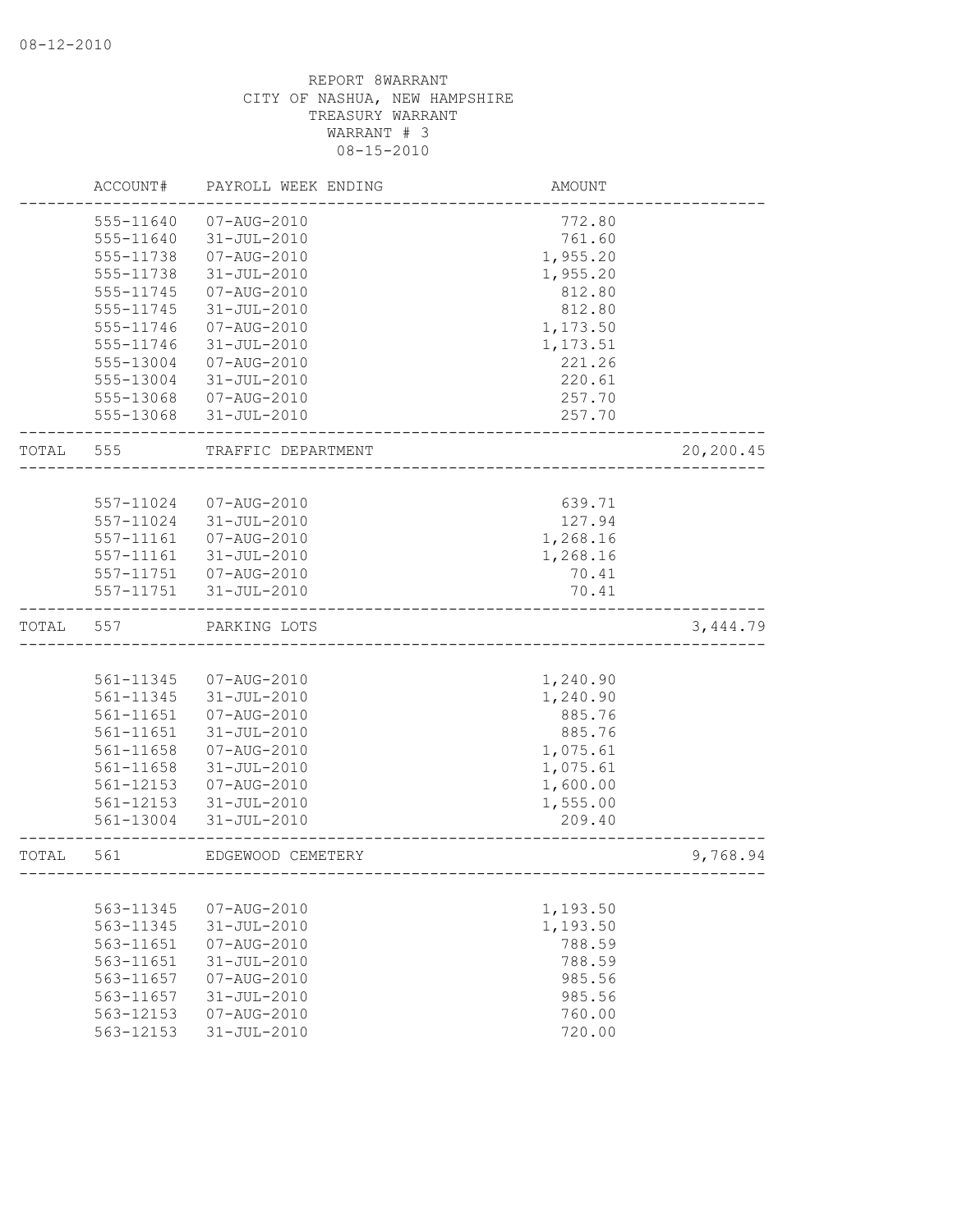|       | ACCOUNT#               | PAYROLL WEEK ENDING                   | AMOUNT               |           |
|-------|------------------------|---------------------------------------|----------------------|-----------|
| TOTAL | 563                    | WOODLAWN CEMETERY                     |                      | 7,415.30  |
|       |                        |                                       |                      |           |
|       | 571-11174              | 07-AUG-2010                           | 639.71               |           |
|       |                        | 571-11174 31-JUL-2010                 | 639.71               |           |
|       | 571-11237              | 571-11237  07-AUG-2010<br>31-JUL-2010 | 1,999.68<br>1,999.68 |           |
| TOTAL | 571                    | COMMUNITY DEVELOPMENT                 |                      | 5,278.78  |
|       |                        |                                       |                      |           |
|       | 572-11024              | 07-AUG-2010                           | 672.17               |           |
|       | 572-11024              | 31-JUL-2010                           | 672.17               |           |
|       | 572-11215              | 07-AUG-2010                           | 3,727.01             |           |
|       | 572-11215              | 31-JUL-2010                           | 3,727.01             |           |
|       | 572-11238              | 07-AUG-2010                           | 882.38               |           |
|       | 572-11238              | $31 - JUL - 2010$                     | 882.39               |           |
|       | 572-11450              | 07-AUG-2010                           | 1,771.19             |           |
|       | 572-11450              | $31 - JUL - 2010$                     | 1,771.19             |           |
|       | 572-11522              | $07 - AUG - 2010$                     | 858.42               |           |
|       | 572-11522              | $31 - JUL - 2010$                     | 858.42               |           |
|       | 572-11525              | 07-AUG-2010                           | 1,058.00             |           |
|       | 572-11525              | 31-JUL-2010                           | 1,058.00             |           |
|       | 572-58005              | 07-AUG-2010                           | 200.00               |           |
|       | 572-98046              | 07-AUG-2010                           | 100.00               |           |
| TOTAL | 572                    | PLANNING DEPARTMENT                   |                      | 18,238.35 |
|       |                        |                                       |                      |           |
|       | 573-11444              | 07-AUG-2010                           | 1,666.17             |           |
|       | 573-11444<br>573-12029 | 31-JUL-2010<br>07-AUG-2010            | 1,666.17             |           |
|       | 573-12029              | $31 - JUL - 2010$                     | 368.59<br>368.59     |           |
|       |                        |                                       |                      |           |
| TOTAL | 573                    | ECONOMIC DEVELOPMENT                  |                      | 4,069.52  |
|       |                        |                                       |                      |           |
|       | 575-11032              | 07-AUG-2010                           | 738.32               |           |
|       | 575-11032              | $31 - JUL - 2010$                     | 738.32               |           |
|       | 575-11042              | 07-AUG-2010                           | 1,471.30             |           |
|       | 575-11042              | $31 - JUL - 2010$                     | 1,471.30             |           |
|       | 575-11062              | 07-AUG-2010                           | 627.75               |           |
|       | 575-11062              | $31 - JUL - 2010$                     | 627.75               |           |
|       | 575-11189              | $07 - AUG - 2010$                     | 1,102.42             |           |
|       | 575-11189              | $31 - JUL - 2010$                     | 1,102.42             |           |
|       | 575-11246              | 07-AUG-2010                           | 1,726.92             |           |
|       | 575-11246              | $31 - JUL - 2010$                     | 1,726.92             |           |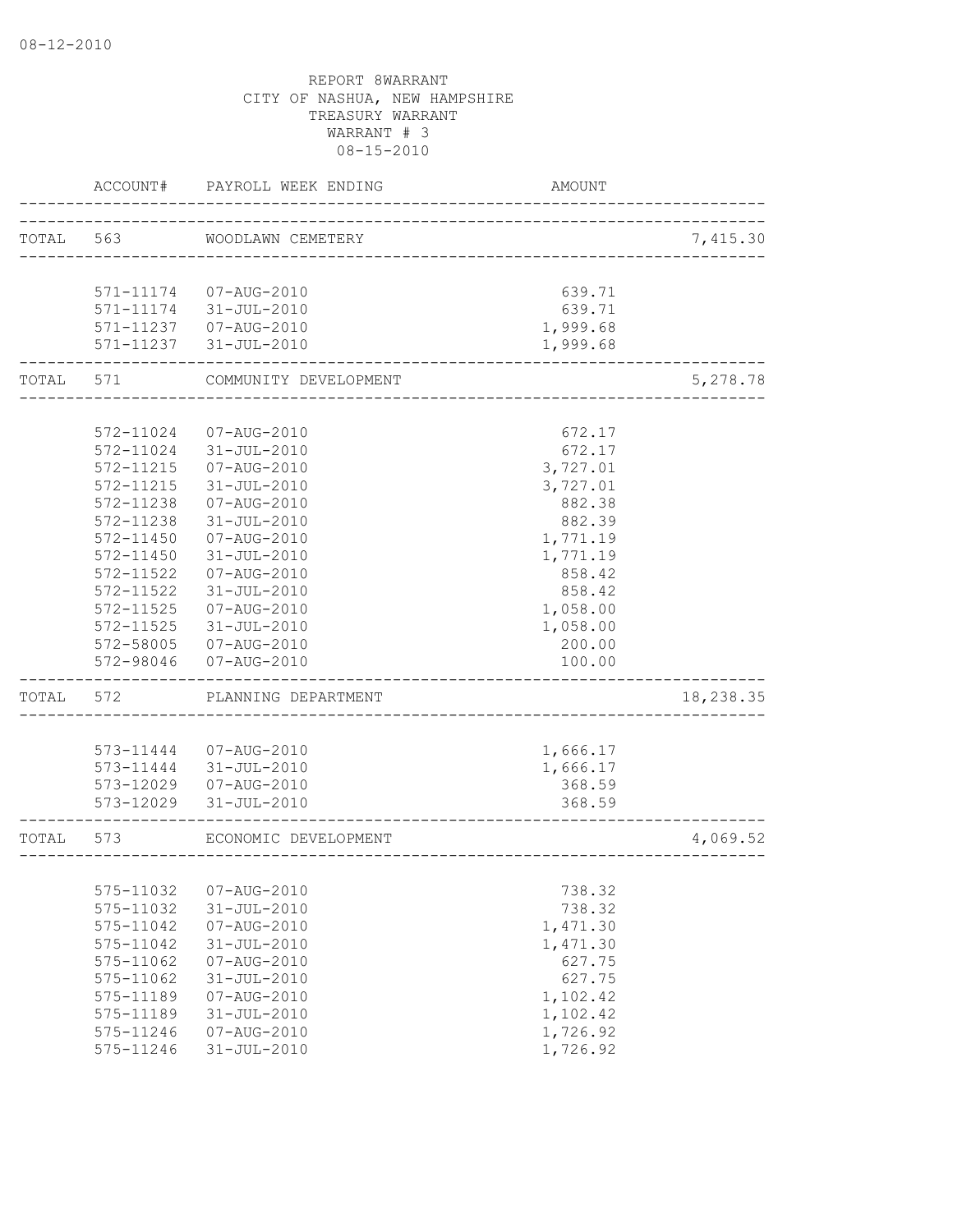|       | ACCOUNT#               | PAYROLL WEEK ENDING        | AMOUNT                               |            |
|-------|------------------------|----------------------------|--------------------------------------|------------|
|       | 575-11365              | 07-AUG-2010                | 505.19                               |            |
|       | 575-11365              | 31-JUL-2010                | 505.19                               |            |
|       | 575-11387              | 07-AUG-2010                | 6,854.42                             |            |
|       | 575-11387              | 31-JUL-2010                | 6,854.42                             |            |
|       | 575-11393              | 07-AUG-2010                | 3,648.25                             |            |
|       | 575-11393              | 31-JUL-2010                | 3,648.27                             |            |
|       | 575-11400              | 07-AUG-2010                | 8,162.12                             |            |
|       | 575-11400              | 31-JUL-2010                | 8,162.11                             |            |
|       | 575-11401              | 07-AUG-2010                | 3,999.44                             |            |
|       | 575-11401              | $31 - JUL - 2010$          | 3,999.46                             |            |
|       | 575-11403              | 07-AUG-2010                | 786.82                               |            |
|       | 575-11403              | 31-JUL-2010                | 786.81                               |            |
|       | 575-11404              | 07-AUG-2010                | 779.91                               |            |
|       | 575-11404              | 31-JUL-2010                | 779.91                               |            |
|       | 575-12073              | 07-AUG-2010                | 542.80                               |            |
|       | 575-12073              | 31-JUL-2010                | 397.54                               |            |
|       | 575-12090              | 07-AUG-2010                | 1,140.26                             |            |
|       | 575-12090              | $31 - JUL - 2010$          | 881.77                               |            |
|       | 575-12114              | 07-AUG-2010                | 1,297.57                             |            |
|       | 575-12114              | 31-JUL-2010                | 1,476.38                             |            |
|       | 575-13004              | 07-AUG-2010                | 432.82                               |            |
| TOTAL | 575                    | PUBLIC LIBRARIES           |                                      | 66, 974.88 |
|       |                        |                            |                                      |            |
|       | 576-11059              | 07-AUG-2010                | 1,328.18                             |            |
|       | 576-11059              | 31-JUL-2010                | 1,328.18                             |            |
|       | 576-11221              | 07-AUG-2010                | 1,092.14                             |            |
|       | 576-11221              | 31-JUL-2010                | 1,092.14                             |            |
|       | 576-11315              | 07-AUG-2010                | 1,005.22                             |            |
|       | 576-11315              | 31-JUL-2010                | 1,305.89                             |            |
|       | 576-11361              | 07-AUG-2010                | 4,102.83                             |            |
|       | 576-11361              | 31-JUL-2010                | 4,102.83                             |            |
|       | 576-11362              | 07-AUG-2010                | 1, 114.73                            |            |
|       | 576-11362              | $31 - JUL - 2010$          | 1, 114.74                            |            |
| TOTAL | 576                    | BUILDING DEPARTMENT        | ------------------------------------ | 17,586.88  |
|       |                        |                            |                                      |            |
|       | 577-11067              | 07-AUG-2010                | 1,216.69                             |            |
|       | 577-11067              | 31-JUL-2010                | 1,216.69                             |            |
|       | 577-11183<br>577-11183 | 07-AUG-2010<br>31-JUL-2010 | 998.11<br>998.11                     |            |
|       |                        |                            |                                      |            |
| TOTAL | 577                    | CODE ENFORCEMENT           |                                      | 4,429.60   |
|       |                        |                            |                                      |            |
|       | 581-11012              | 07-AUG-2010                | 3,766.23                             |            |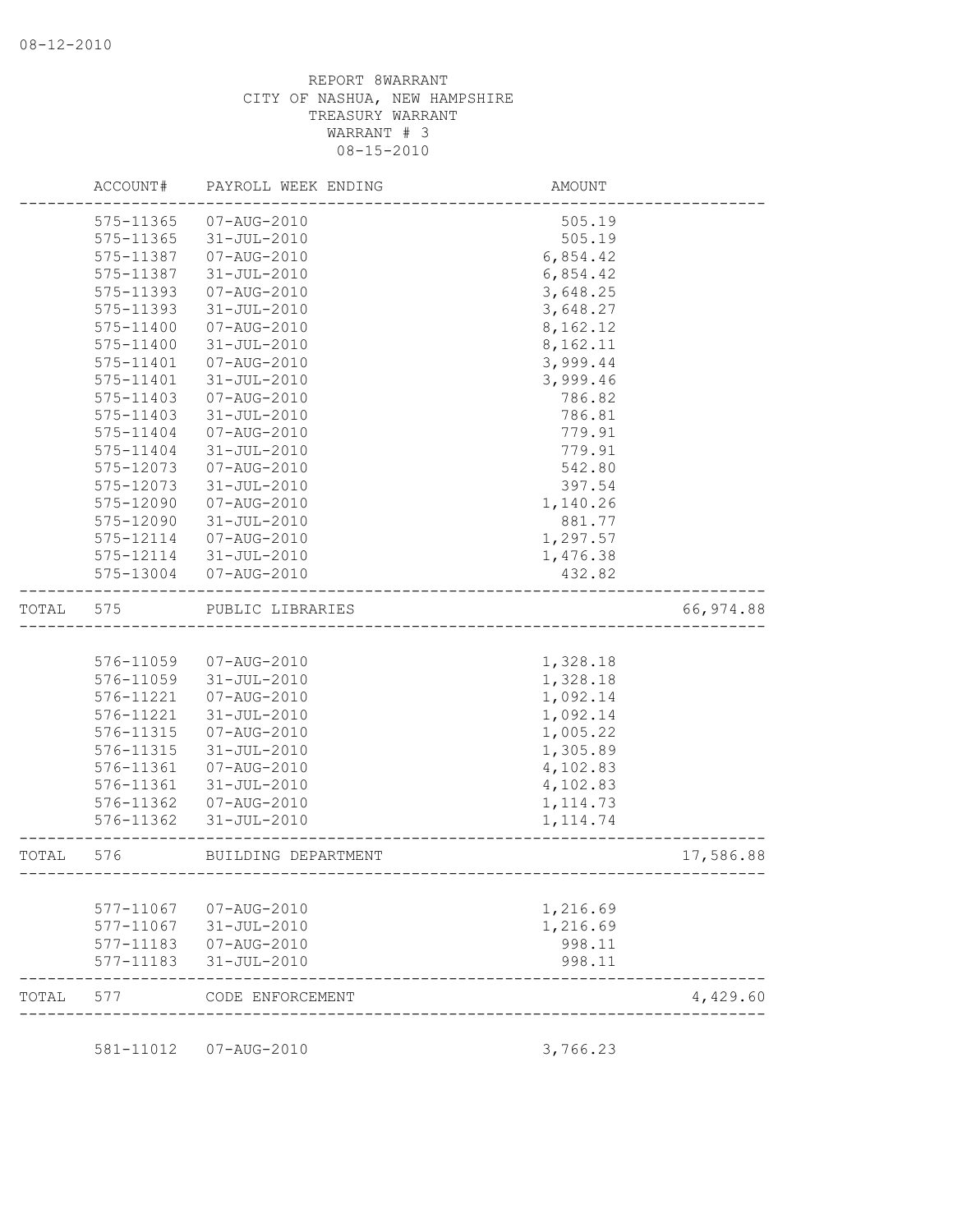| ACCOUNT#               | PAYROLL WEEK ENDING                    | AMOUNT          |  |
|------------------------|----------------------------------------|-----------------|--|
| 581-11076              | 07-AUG-2010                            | 3,884.61        |  |
| 581-11081              | 07-AUG-2010                            | 2,550.00        |  |
| 581-11162              | 07-AUG-2010                            | 45, 421.89      |  |
| 581-11162              | $31 - JUL - 2010$                      | 43,980.47       |  |
| 581-11204              | 07-AUG-2010                            | 13,514.40       |  |
| 581-11204              | 31-JUL-2010                            | 11,903.61       |  |
| 581-11348              | 07-AUG-2010                            | 49,602.13       |  |
| 581-11366              | 07-AUG-2010                            | 53,026.86       |  |
| 581-11366              | $31 - JUL - 2010$                      | 57, 277.27      |  |
| 581-11396              | 07-AUG-2010                            | 18,136.89       |  |
| 581-11408              | 07-AUG-2010                            | 17,500.82       |  |
| 581-11408              | $31 - JUL - 2010$                      | 18, 242.32      |  |
| 581-11486              | 07-AUG-2010                            | 30,522.21       |  |
| 581-11515              | 07-AUG-2010                            | 1,262.79        |  |
| 581-11570              | 07-AUG-2010                            | 61, 164. 17     |  |
| 581-11572              | 07-AUG-2010                            | 46,781.15       |  |
| 581-11579              | 07-AUG-2010                            | 23,880.89       |  |
| 581-11675              | 07-AUG-2010                            | 5, 192.31       |  |
| 581-11709              | 07-AUG-2010                            | 5,781.39        |  |
| 581-11711              | 07-AUG-2010                            | 2,705.80        |  |
| 581-11726              | 07-AUG-2010                            | 813, 234.18     |  |
| 581-11800              | 07-AUG-2010                            | 32,918.79       |  |
| 581-11801              | 07-AUG-2010                            | 12,830.86       |  |
| 581-11802              | 07-AUG-2010                            | 13,265.17       |  |
| 581-11803              | 07-AUG-2010                            | 17, 139.29      |  |
| 581-11805              | 07-AUG-2010                            | 13,297.42       |  |
| 581-11812              | 07-AUG-2010                            | 2,609.96        |  |
| 581-11830              | 07-AUG-2010                            | 4,069.46        |  |
| 581-11860              | 07-AUG-2010                            | 4,231.11        |  |
| 581-11870              | $07 - AUG - 2010$                      | 12,615.38       |  |
| 581-12021              | 07-AUG-2010                            | 720.00          |  |
| 581-12078              | 07-AUG-2010                            | 1,856.98        |  |
| 581-12078              | $31 - JUL - 2010$                      | 300.00          |  |
| 581-12081              | 07-AUG-2010                            | 2,401.05        |  |
| 581-12141              | $31 - JUL - 2010$                      | 100.00          |  |
| 581-12153              | 07-AUG-2010                            | 2,893.50        |  |
| 581-12153              | $31 - JUL - 2010$                      | 2,856.38        |  |
| 581-12181              | 07-AUG-2010                            | 1,677.50        |  |
| 581-12198              | 07-AUG-2010                            | 8,372.47        |  |
| 581-12201              | $31 - JUL - 2010$                      | $-62.00$        |  |
| 581-13004              | 07-AUG-2010                            | 2,313.17        |  |
| 581-13004<br>581-13021 | $31 - JUL - 2010$<br>$07 - AUG - 2010$ | 447.93<br>67.53 |  |
|                        | $31 - JUL - 2010$                      | 1,434.66        |  |
| 581-13021<br>581-13032 | 07-AUG-2010                            |                 |  |
| 581-13032              | $31 - JUL - 2010$                      | 89.85<br>269.55 |  |
| 581-13120              | $07 - AUG - 2010$                      | 1,827.22        |  |
| 581-13120              | $31 - JUL - 2010$                      | 2,672.18        |  |
|                        |                                        |                 |  |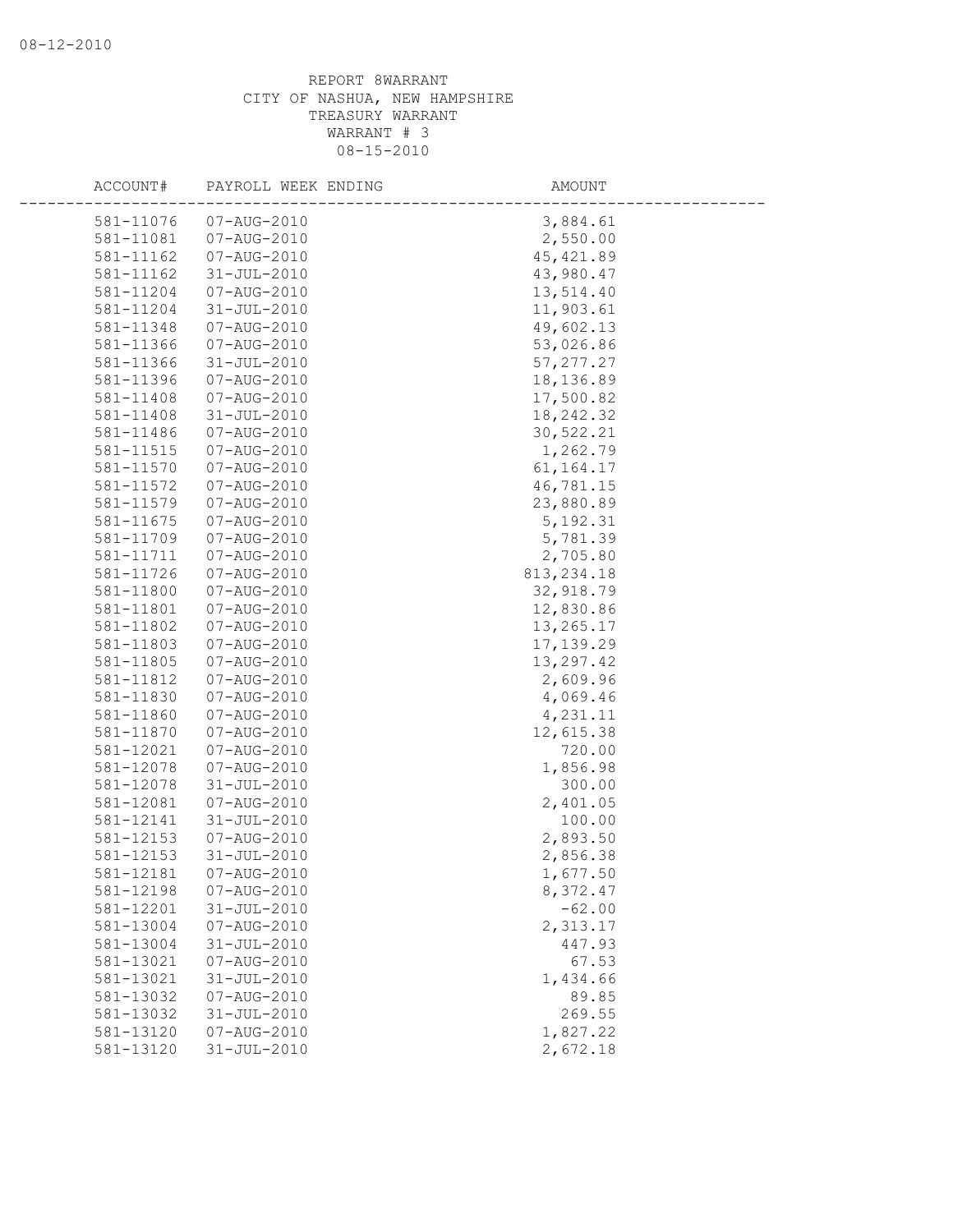|       | ACCOUNT#  | PAYROLL WEEK ENDING      | AMOUNT      |              |
|-------|-----------|--------------------------|-------------|--------------|
|       | 581-13133 | $07 - \text{AUG} - 2010$ | 43, 161. 72 |              |
|       | 581-13133 | $31 - JUL - 2010$        | 3,048.23    |              |
|       | 581-13137 | $07 - \text{AUG} - 2010$ | 30,795.65   |              |
|       | 581-13137 | $31 - JUL - 2010$        | 31,703.85   |              |
|       | 581-17002 | $07 - AUG - 2010$        | 750.00      |              |
|       | 581-19000 | $07 - \text{AUG} - 2010$ | 5,590.25    |              |
|       | 581-19210 | $07 - \text{AUG} - 2010$ | 208,290.96  |              |
|       | 581-19230 | $31 - JUL - 2010$        |             |              |
|       | 581-19240 | $07 - \text{AUG} - 2010$ | 2,145.59    |              |
|       | 581-19240 | $31 - JUL - 2010$        |             |              |
| TOTAL | 581       | SCHOOL DEPARTMENT        |             | 1,798,034.05 |
|       |           |                          |             |              |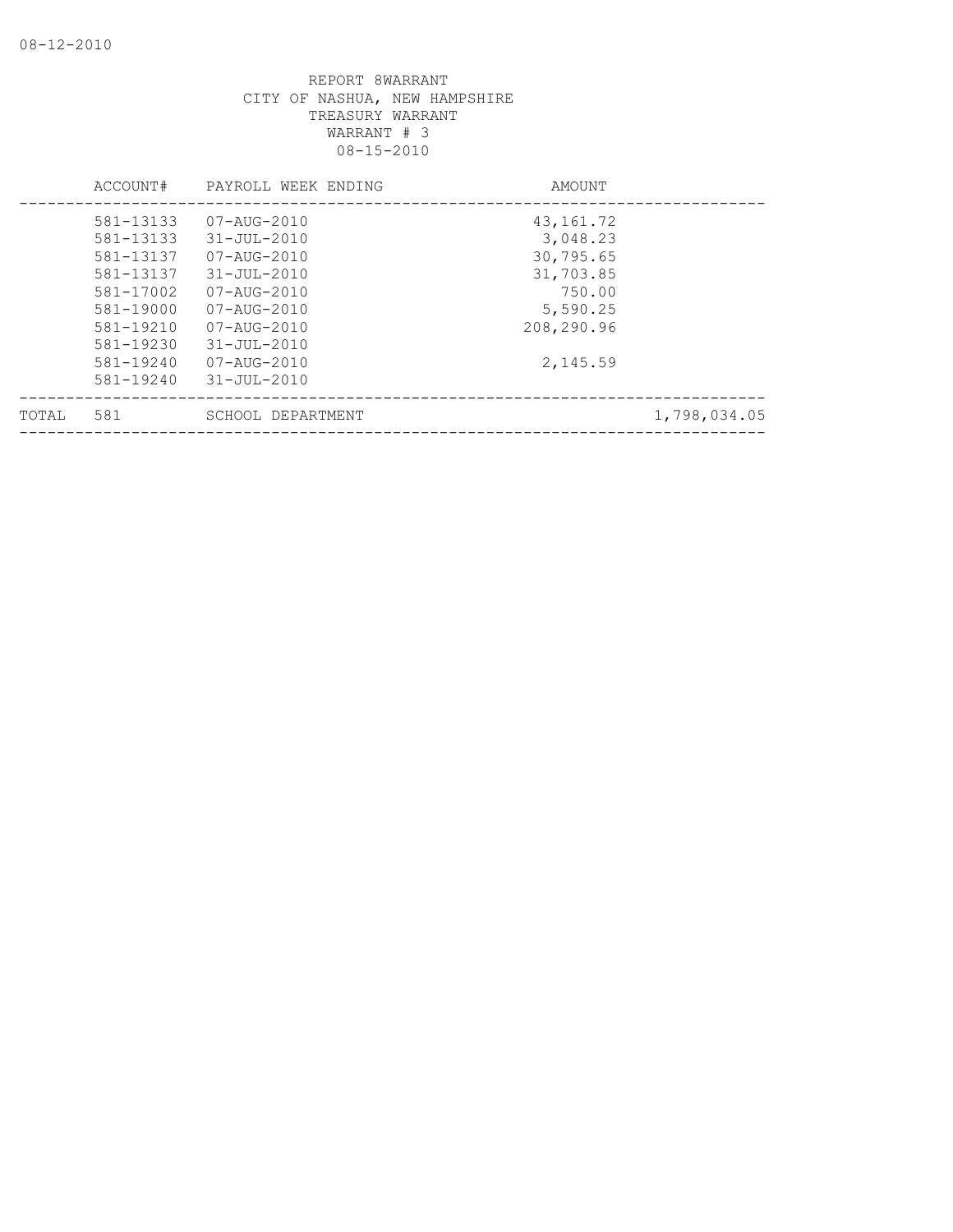|           | ACCOUNT# PAYROLL WEEK ENDING |  |  | AMOUNT |
|-----------|------------------------------|--|--|--------|
|           |                              |  |  |        |
| TOTAL 952 |                              |  |  |        |
|           |                              |  |  |        |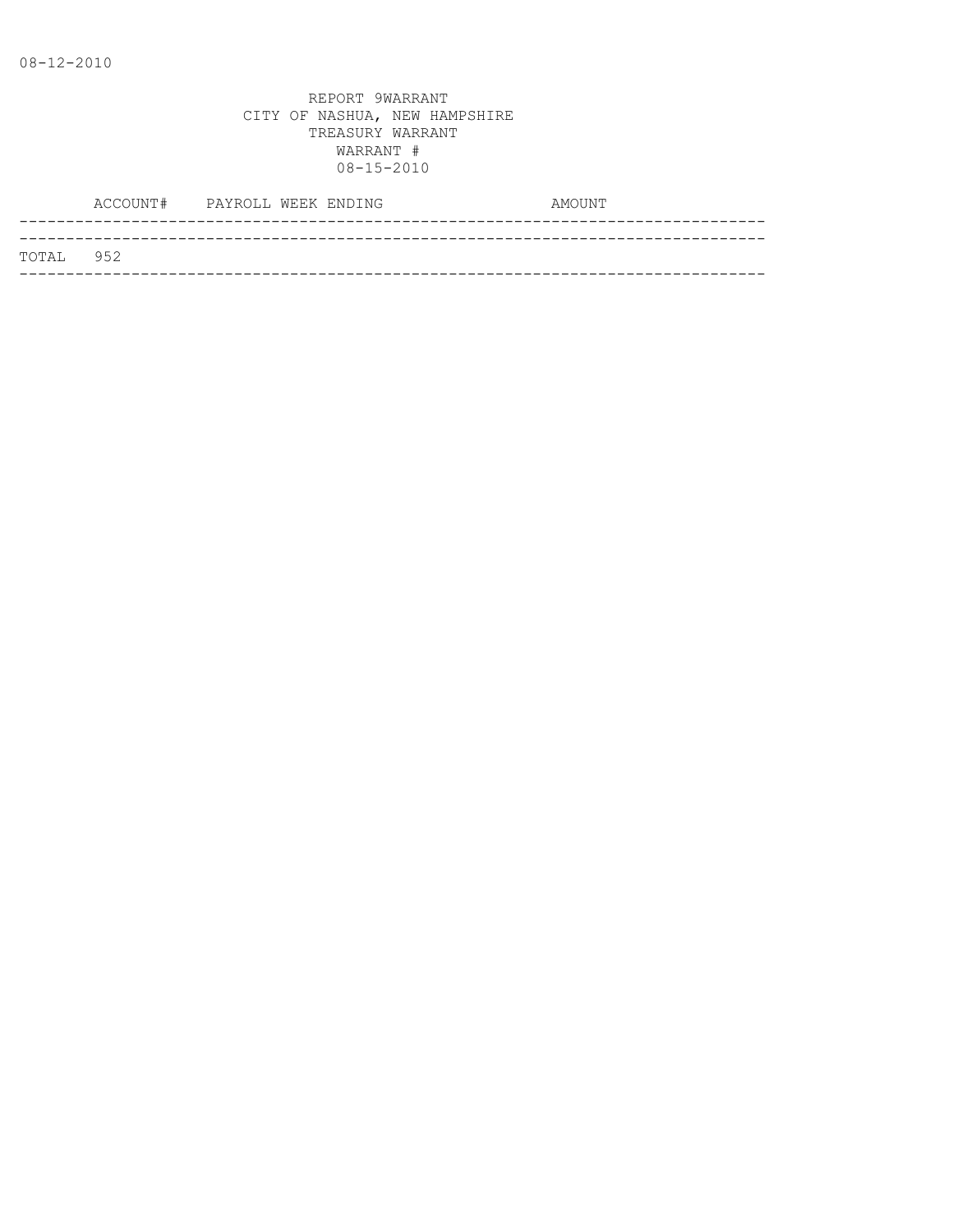| ACCOUNT#  | PAYROLL WEEK ENDING | AMOUNT    |  |
|-----------|---------------------|-----------|--|
| 801-11008 | 07-AUG-2010         | 608.42    |  |
| 801-11008 | 31-JUL-2010         | 608.42    |  |
| 801-11024 | 07-AUG-2010         | 1,279.42  |  |
| 801-11024 | 31-JUL-2010         | 655.22    |  |
| 801-11028 | 07-AUG-2010         | 61.98     |  |
| 801-11028 | 31-JUL-2010         | 61.98     |  |
| 801-11064 | 07-AUG-2010         | 144.64    |  |
| 801-11064 | 31-JUL-2010         | 144.64    |  |
| 801-11094 | 07-AUG-2010         | 104.59    |  |
| 801-11094 | 31-JUL-2010         | 104.60    |  |
| 801-11188 | 07-AUG-2010         | 368.61    |  |
| 801-11188 | 31-JUL-2010         | 368.61    |  |
| 801-11190 | 07-AUG-2010         | 421.44    |  |
| 801-11190 | 31-JUL-2010         | 421.44    |  |
| 801-11193 | 07-AUG-2010         | 1,025.45  |  |
| 801-11193 | 31-JUL-2010         | 1,025.44  |  |
| 801-11211 | 07-AUG-2010         | 70.23     |  |
| 801-11211 | 31-JUL-2010         | 70.23     |  |
| 801-11222 | 07-AUG-2010         | 217.50    |  |
| 801-11222 | 31-JUL-2010         | 217.50    |  |
| 801-11249 | 07-AUG-2010         | 188.57    |  |
| 801-11249 | 31-JUL-2010         | 188.57    |  |
| 801-11268 | 07-AUG-2010         | 139.31    |  |
| 801-11268 | 31-JUL-2010         | 139.32    |  |
| 801-11271 | 07-AUG-2010         | 1,184.60  |  |
| 801-11271 | 31-JUL-2010         | 1,184.60  |  |
| 801-11276 | 07-AUG-2010         | 4,398.01  |  |
| 801-11276 | 31-JUL-2010         | 4,408.00  |  |
| 801-11431 | 07-AUG-2010         | 193.49    |  |
| 801-11431 | 31-JUL-2010         | 193.49    |  |
| 801-11435 | 07-AUG-2010         | 281.02    |  |
| 801-11435 | 31-JUL-2010         | 281.02    |  |
| 801-11595 | 07-AUG-2010         | 5,723.60  |  |
| 801-11595 | 07-AUG-2010         | 4,062.00  |  |
| 801-11595 | 31-JUL-2010         | 5,714.40  |  |
| 801-11595 | 31-JUL-2010         | 4,062.00  |  |
| 801-11596 | 07-AUG-2010         | 3,433.60  |  |
| 801-11596 | 31-JUL-2010         | 3,433.60  |  |
| 801-11598 | 07-AUG-2010         | 850.41    |  |
| 801-11598 | $31 - JUL - 2010$   | 850.40    |  |
| 801-11599 | 07-AUG-2010         | 1, 114.71 |  |
| 801-11599 | 07-AUG-2010         | 1, 114.71 |  |
| 801-11599 | $31 - JUL - 2010$   | 1, 114.71 |  |
| 801-11599 | $31 - JUL - 2010$   | 1,114.70  |  |
| 801-11606 | 07-AUG-2010         | 725.29    |  |
| 801-11606 | $31 - JUL - 2010$   | 725.29    |  |
| 801-11647 | 07-AUG-2010         | 1,442.84  |  |
| 801-11647 | $31 - JUL - 2010$   | 1,442.83  |  |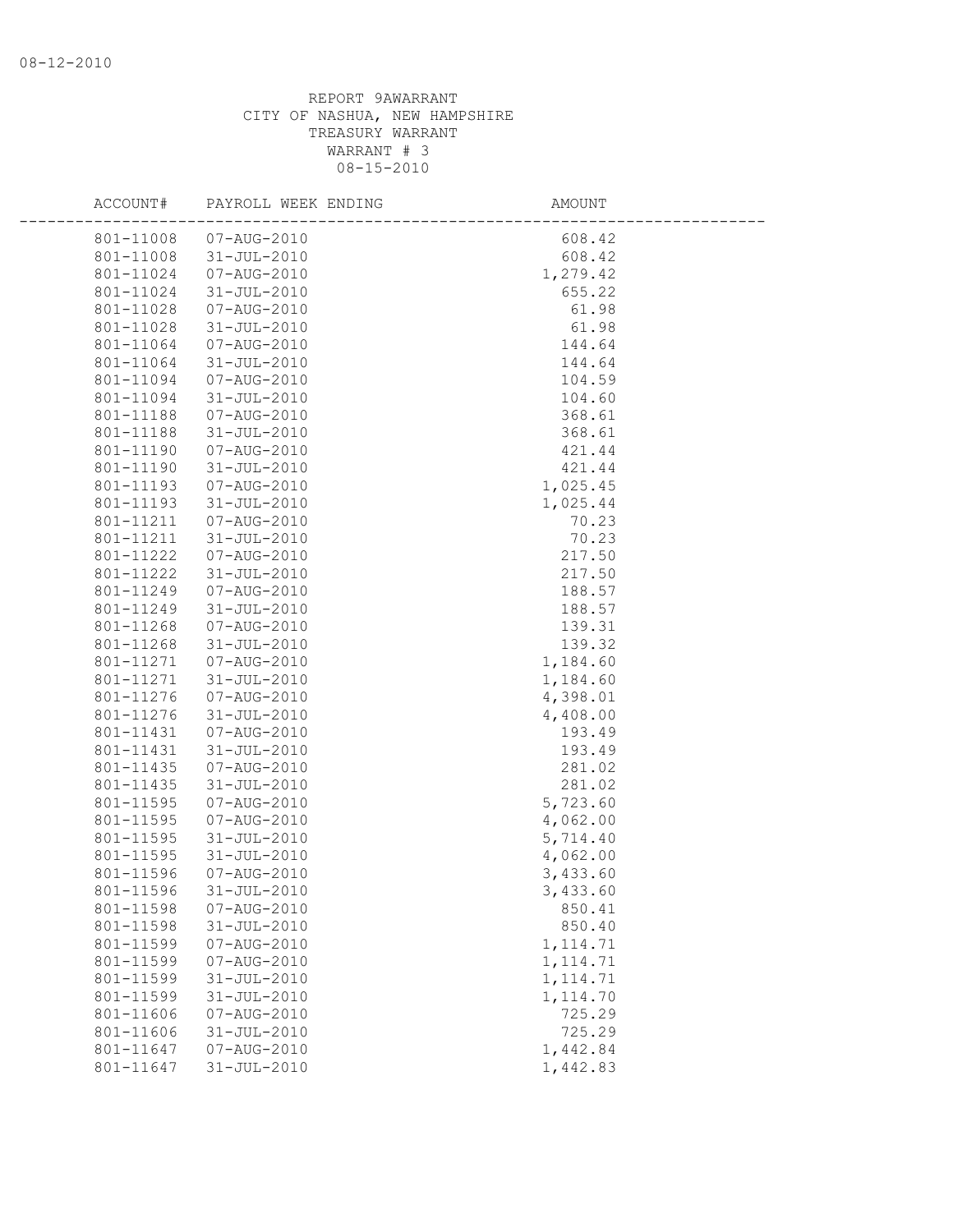|       | ACCOUNT#  | PAYROLL WEEK ENDING   | AMOUNT   |           |
|-------|-----------|-----------------------|----------|-----------|
|       | 801-12085 | 07-AUG-2010           | 480.00   |           |
|       | 801-12085 | 31-JUL-2010           | 384.00   |           |
|       | 801-12594 | 07-AUG-2010           | 4,888.00 |           |
|       | 801-12594 | $31 - JUL - 2010$     | 5,200.00 |           |
|       | 801-13004 | 07-AUG-2010           | 892.21   |           |
|       | 801-13004 | 07-AUG-2010           | 607.55   |           |
|       | 801-13004 | 07-AUG-2010           | 419.46   |           |
|       | 801-13004 | 31-JUL-2010           | 1,071.21 |           |
|       | 801-13004 | 31-JUL-2010           | 426.47   |           |
|       |           | 801-13004 31-JUL-2010 | 246.60   |           |
|       |           | 801-17002 31-JUL-2010 | 500.00   |           |
| TOTAL | 801       | SOLID WASTE DISPOSAL  |          | 72,800.95 |
|       |           |                       |          |           |
|       | 802-11024 | 07-AUG-2010           | 155.94   |           |
|       | 802-11024 | 07-AUG-2010           | 623.77   |           |
|       | 802-11024 | 31-JUL-2010           | 155.94   |           |
|       | 802-11024 | 31-JUL-2010           | 623.77   |           |
|       | 802-11028 | 07-AUG-2010           | 421.47   |           |
|       | 802-11028 | 07-AUG-2010           | 198.34   |           |
|       | 802-11028 | 31-JUL-2010           | 421.47   |           |
|       | 802-11028 | $31 - JUL - 2010$     | 198.34   |           |
|       | 802-11064 | 07-AUG-2010           | 144.64   |           |
|       | 802-11064 | 07-AUG-2010           | 144.64   |           |
|       | 802-11064 | 31-JUL-2010           | 144.64   |           |
|       | 802-11064 | 31-JUL-2010           | 144.64   |           |
|       | 802-11091 | 07-AUG-2010           | 1,139.75 |           |
|       | 802-11091 | $31 - JUL - 2010$     | 1,139.75 |           |
|       | 802-11092 | 07-AUG-2010           | 804.40   |           |
|       | 802-11092 | 31-JUL-2010           | 1,599.20 |           |
|       | 802-11094 | 07-AUG-2010           | 313.79   |           |
|       | 802-11094 | 07-AUG-2010           | 313.78   |           |
|       | 802-11094 | 31-JUL-2010           | 313.77   |           |
|       | 802-11094 | 31-JUL-2010           | 313.79   |           |
|       | 802-11096 | 07-AUG-2010           | 959.79   |           |
|       | 802-11096 | $31 - JUL - 2010$     | 959.79   |           |
|       | 802-11102 | 07-AUG-2010           | 929.19   |           |
|       | 802-11102 | $31 - JUL - 2010$     | 929.19   |           |
|       | 802-11105 | $07 - AUG - 2010$     | 1,037.26 |           |
|       | 802-11105 | $31 - JUL - 2010$     | 1,111.46 |           |
|       | 802-11124 | 07-AUG-2010           | 760.65   |           |
|       | 802-11124 | $31 - JUL - 2010$     | 760.65   |           |
|       | 802-11155 | $07 - AUG - 2010$     | 1,050.42 |           |
|       | 802-11155 | $31 - JUL - 2010$     | 1,050.42 |           |
|       | 802-11157 | 07-AUG-2010           | 2,675.69 |           |
|       | 802-11157 | $31 - JUL - 2010$     | 2,625.44 |           |
|       | 802-11158 | 07-AUG-2010           | 1,042.42 |           |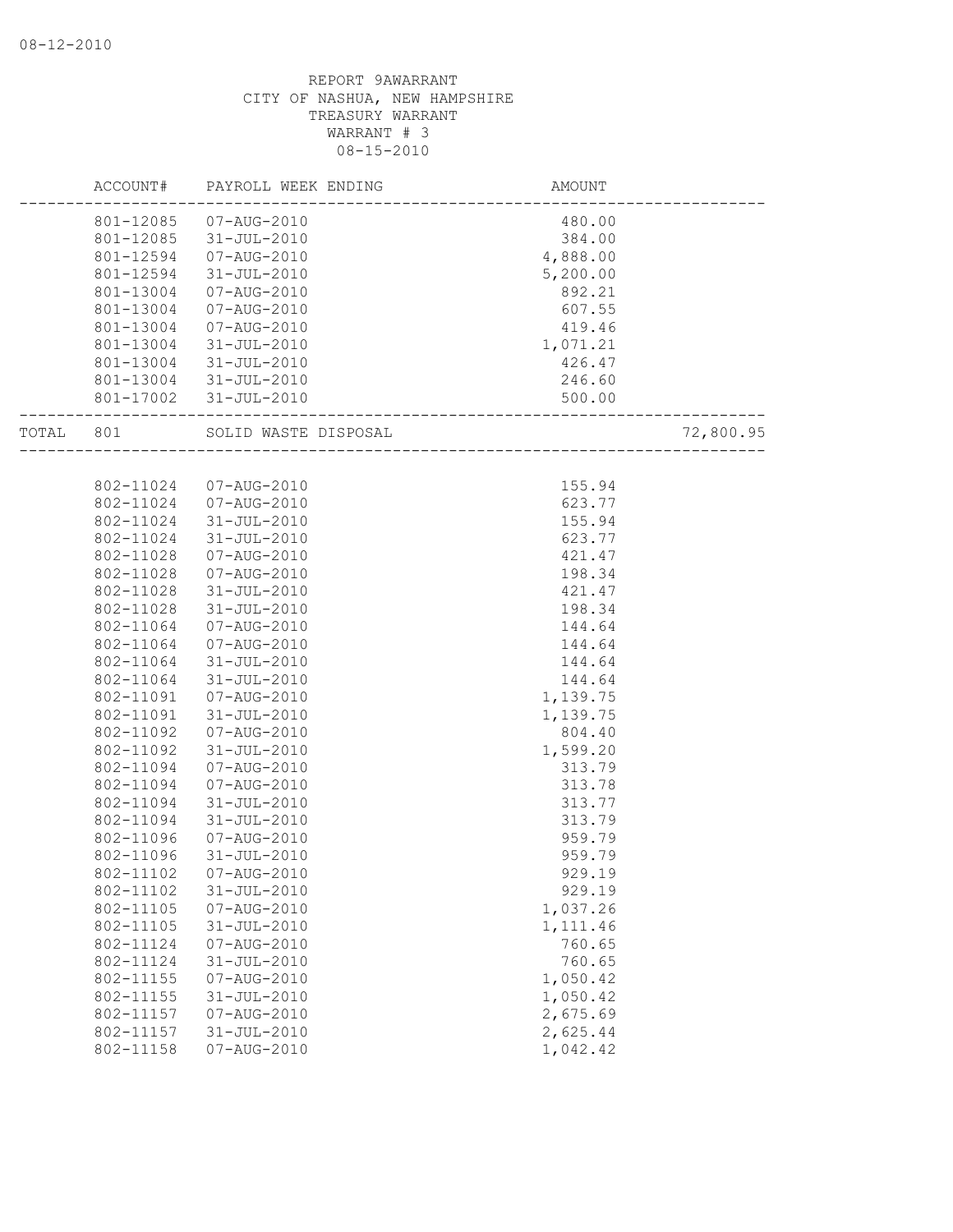| ACCOUNT#  | PAYROLL WEEK ENDING | AMOUNT    |  |
|-----------|---------------------|-----------|--|
| 802-11158 | $31 - JUL - 2010$   | 921.20    |  |
| 802-11188 | 07-AUG-2010         | 368.62    |  |
| 802-11188 | $31 - JUL - 2010$   | 368.62    |  |
| 802-11190 | 07-AUG-2010         | 421.44    |  |
| 802-11190 | $31 - JUL - 2010$   | 421.44    |  |
| 802-11211 | 07-AUG-2010         | 280.94    |  |
| 802-11211 | 07-AUG-2010         | 421.41    |  |
| 802-11211 | $31 - JUL - 2010$   | 280.94    |  |
| 802-11211 | $31 - JUL - 2010$   | 421.41    |  |
| 802-11222 | 07-AUG-2010         | 217.50    |  |
| 802-11222 | $31 - JUL - 2010$   | 217.50    |  |
| 802-11249 | 07-AUG-2010         | 188.57    |  |
| 802-11249 | 07-AUG-2010         | 188.57    |  |
| 802-11249 | $31 - JUL - 2010$   | 188.57    |  |
| 802-11249 | $31 - JUL - 2010$   | 188.57    |  |
| 802-11260 | $07 - AUG - 2010$   | 1,963.20  |  |
| 802-11260 | $31 - JUL - 2010$   | 1,963.20  |  |
| 802-11268 | 07-AUG-2010         | 46.44     |  |
| 802-11268 | 07-AUG-2010         | 92.88     |  |
| 802-11268 | $31 - JUL - 2010$   | 46.44     |  |
| 802-11268 | $31 - JUL - 2010$   | 92.88     |  |
| 802-11270 | 07-AUG-2010         | 1, 114.73 |  |
| 802-11270 | $31 - JUL - 2010$   | 1, 114.73 |  |
| 802-11330 | 07-AUG-2010         | 1,094.71  |  |
| 802-11330 | $31 - JUL - 2010$   | 1, 114.71 |  |
| 802-11431 | 07-AUG-2010         | 193.49    |  |
| 802-11431 | $31 - JUL - 2010$   | 193.49    |  |
| 802-11435 | 07-AUG-2010         | 468.37    |  |
| 802-11435 | 07-AUG-2010         | 187.35    |  |
| 802-11435 | $31 - JUL - 2010$   | 468.37    |  |
| 802-11435 | $31 - JUL - 2010$   | 187.35    |  |
| 802-11480 | 07-AUG-2010         | 2,836.80  |  |
| 802-11480 | $31 - JUL - 2010$   | 2,836.80  |  |
| 802-11507 | $07 - AUG - 2010$   | 823.61    |  |
| 802-11507 | $31 - JUL - 2010$   | 823.60    |  |
| 802-11513 | $07 - AUG - 2010$   | 6,733.17  |  |
| 802-11513 | $31 - JUL - 2010$   | 6,674.63  |  |
| 802-11514 | 07-AUG-2010         | 2,965.60  |  |
| 802-11514 | $31 - JUL - 2010$   | 2,965.60  |  |
| 802-11681 | 07-AUG-2010         | 324.42    |  |
| 802-11681 | 07-AUG-2010         | 1,297.69  |  |
| 802-11681 | $31 - JUL - 2010$   | 324.42    |  |
| 802-11681 | $31 - JUL - 2010$   | 1,297.69  |  |
| 802-11693 | $07 - AUG - 2010$   | 1,230.75  |  |
| 802-11693 | $31 - JUL - 2010$   | 1,230.75  |  |
| 802-11764 | 07-AUG-2010         | 1,219.71  |  |
| 802-11764 | $31 - JUL - 2010$   | 1,219.71  |  |
| 802-12154 | 07-AUG-2010         | 1,738.75  |  |